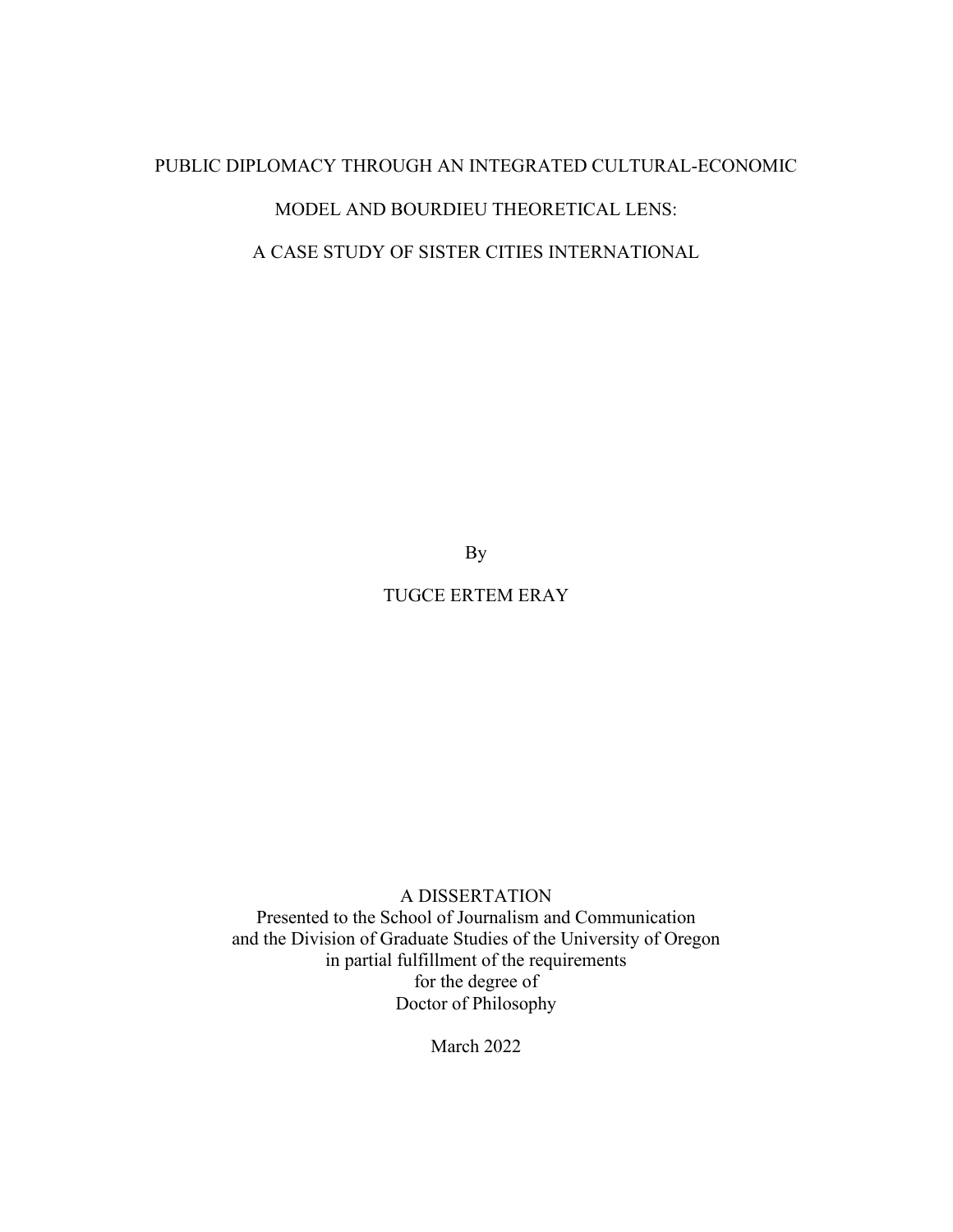### THESIS APPROVAL PAGE

Student: Tugce Ertem Eray

Title: Public Diplomacy through an Integrated Cultural-Economic Model and Bourdieu Theoretical Lens: A Case Study of Sister Cities International

This dissertation has been accepted and approved in partial fulfillment of the requirements for the Doctor of Philosophy degree in the Communication and Media Studies Program by:

| Patricia Curtin       | Chairperson                         |
|-----------------------|-------------------------------------|
| Dean Mundy            | Core Member                         |
| John Russial          | Core Member                         |
| Mark Van Ryzin        | Core Member                         |
| <b>Matthew Norton</b> | <b>Institutional Representative</b> |

and

Krista Chronister Vice Provost for Graduate Studies

Original approval signatures are on file with the University of Oregon Division of Graduate Studies.

Degree awarded March 2022.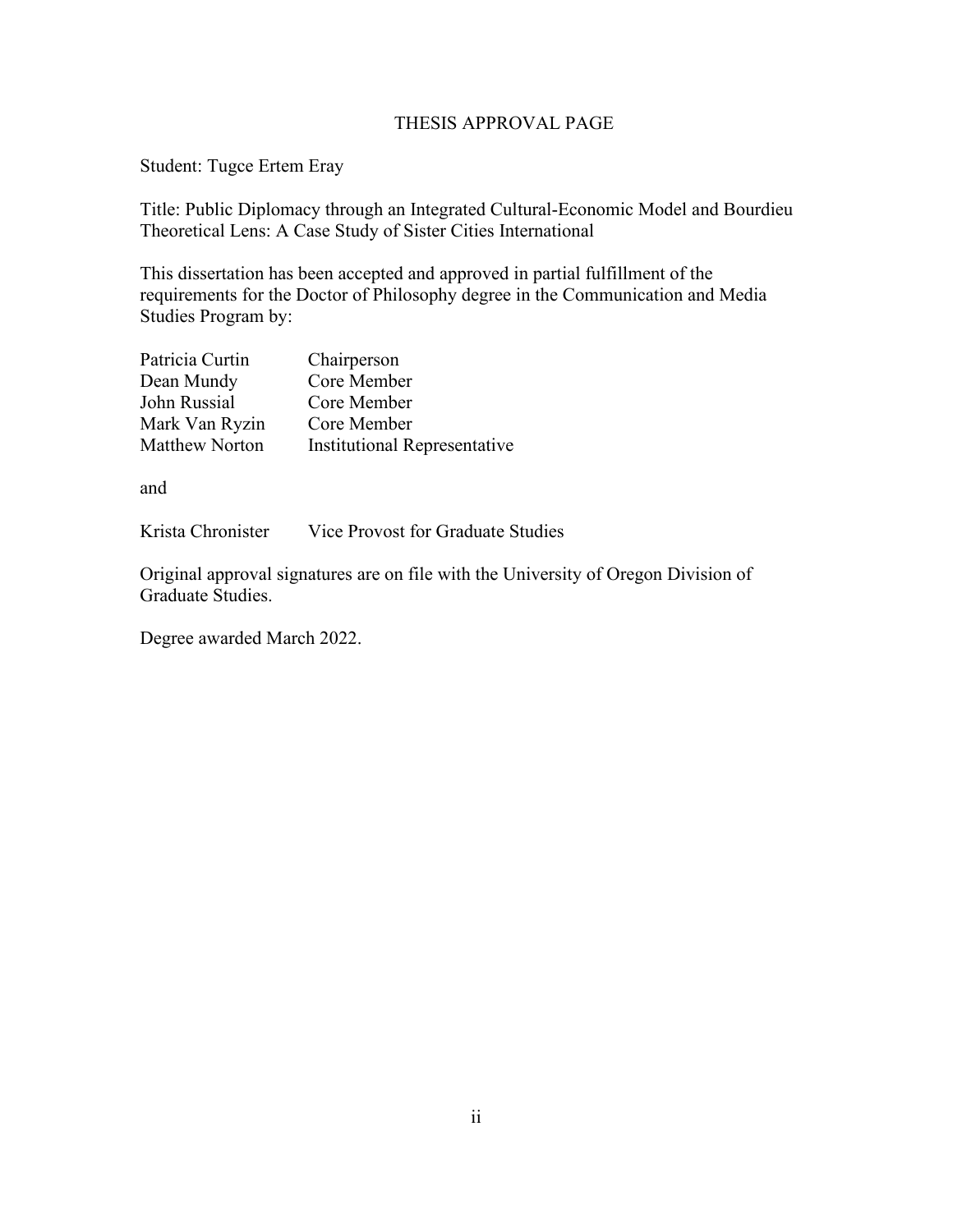© 2022 Tugce Ertem Eray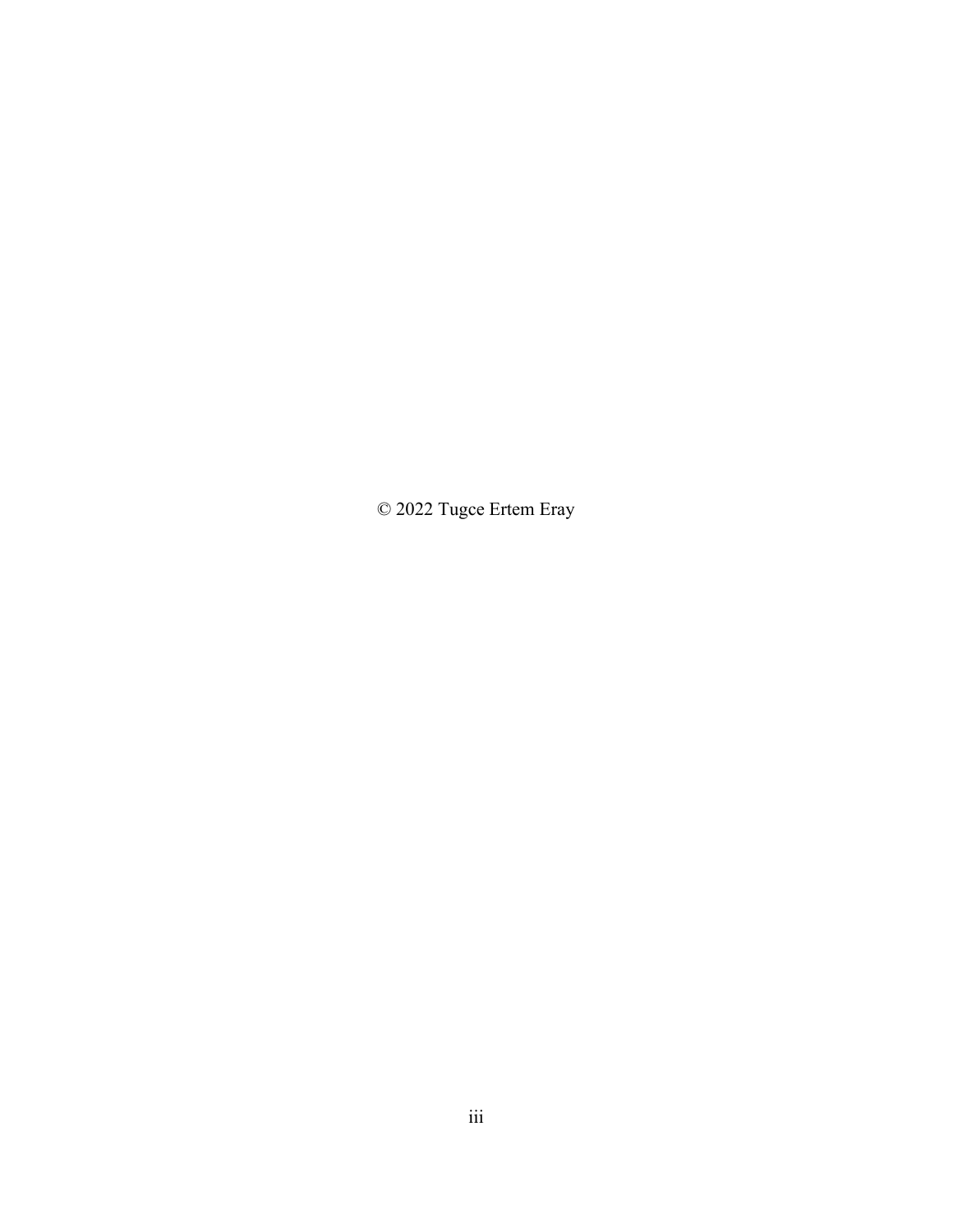#### DISSERTATION ABSTRACT

Tugce Ertem Eray Doctor of Philosophy School of Journalism and Communication March 2022 Title: Public Diplomacy through an Integrated Cultural-Economic Model and Bourdieu

Theoretical Lens: A Case Study of Sister Cities International

This dissertation explores how the cultural-economic model (CEM) of public relations practice informs public diplomacy practice by focusing on the model's three "moments": regulation (e.g., laws, cultural norms), production (conditions surrounding how practices are enacted), and representation (how practices are created and packaged for campaign use). In addition, this dissertation also explores how Pierre Bourdieu's theory of practice extends the cultural-economic model of public relations. Based on interviews with organizational members of Sister City International, this dissertation indicates that critical-cultural and postmodern perspectives better inform Sister Cities International's public diplomacy efforts than do functionalist perspectives, which do not consider larger structural factors as well as agency. Thus, this dissertation not only contributes to the development of robust international public relations theory that informs practice but also contributes to theory building in the public diplomacy field.

By using the CEM, the dissertation privileges the roles played by culture and other regulatory forces and the contributions of active audiences. It also removes the West as the dominant reference point in examining the relationships formed within the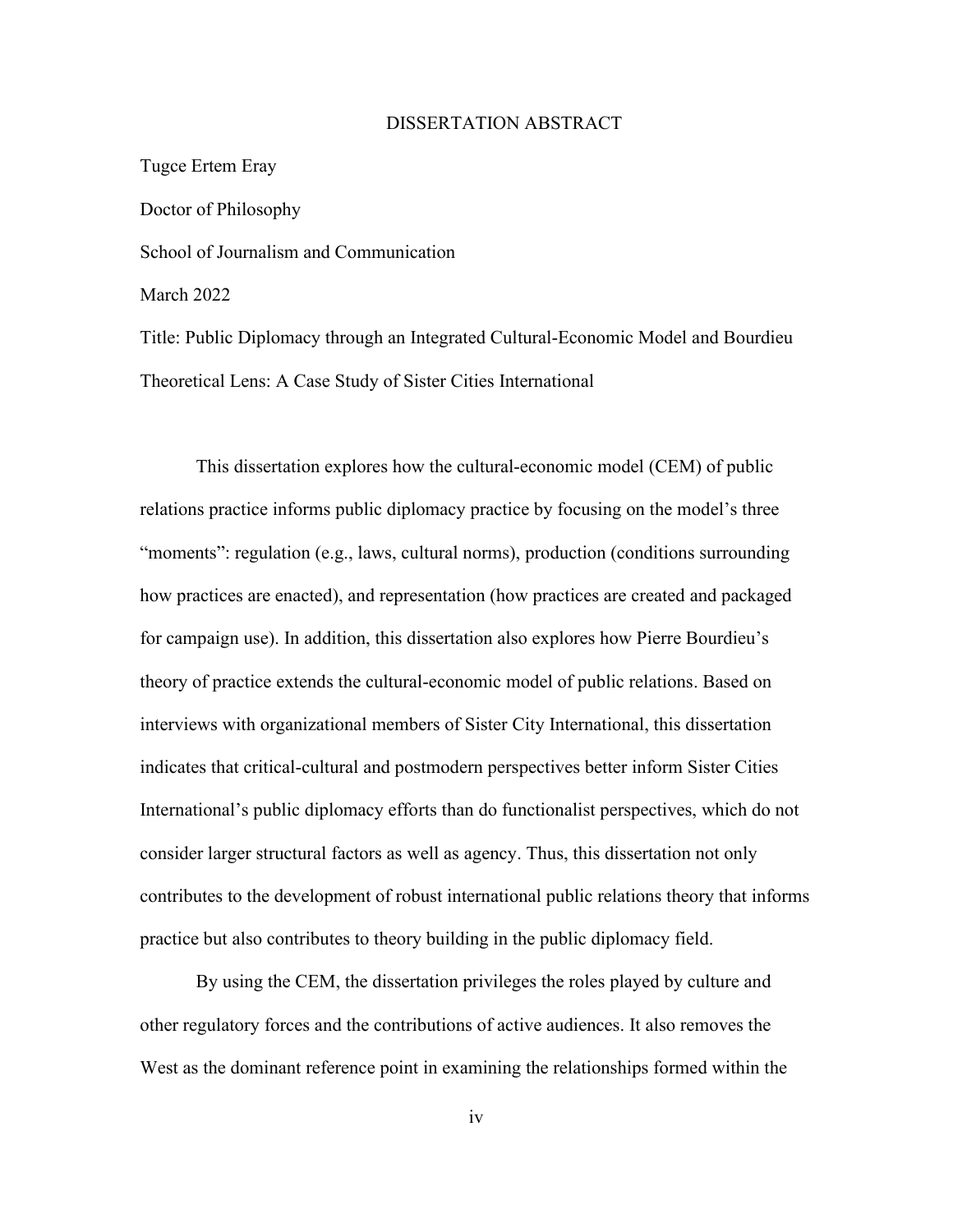Sister City relationships. Moreover, this dissertation extends the CEM through Pierre Bourdieu's theory of practice by indicating the role of social capital and economic capital in Sister City International's public diplomacy efforts.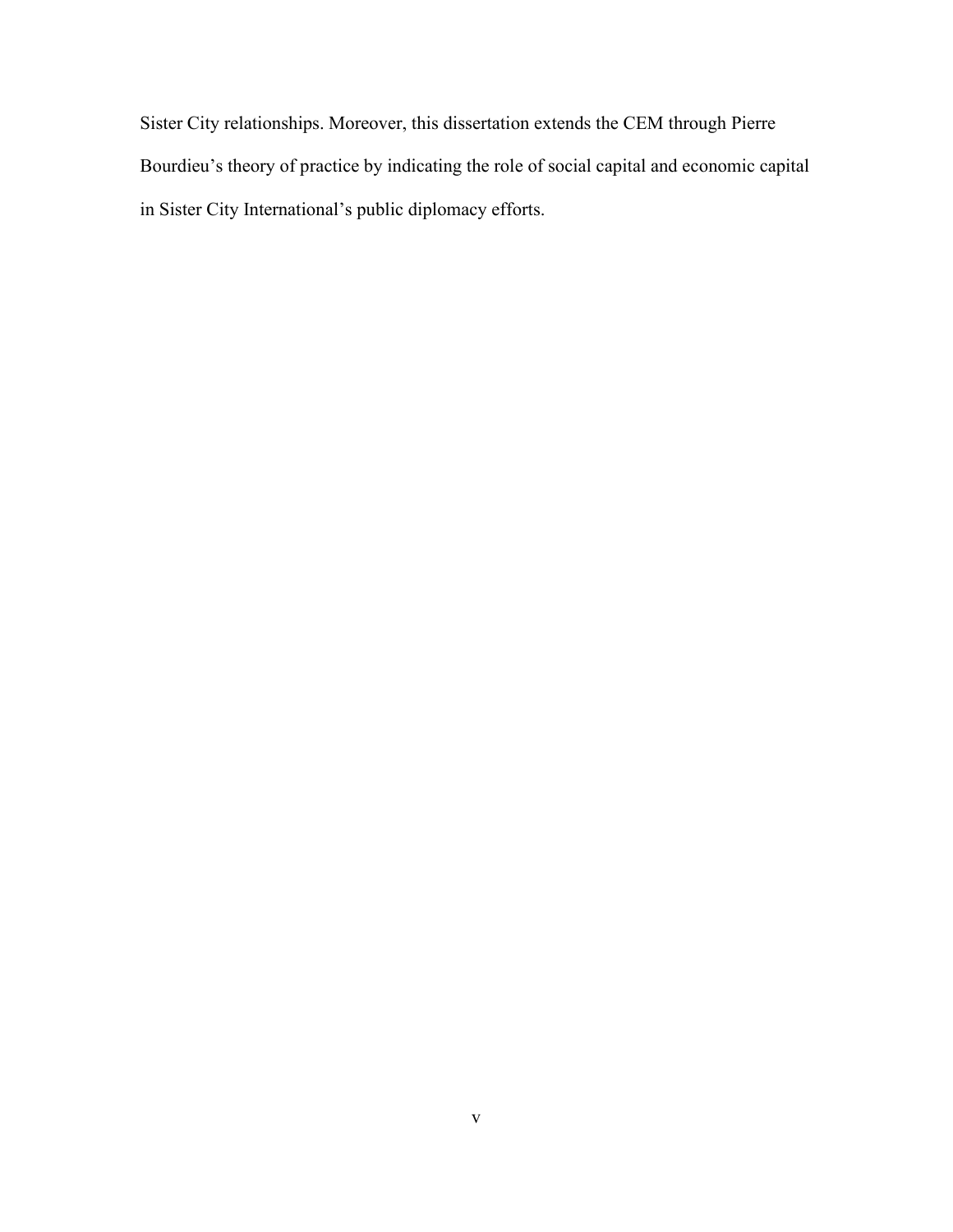### CURRICULUM VITAE

### NAME OF AUTHOR: Tugce Ertem Eray

### GRADUATE AND UNDERGRADUATE SCHOOLS ATTENDED:

University of Oregon, Eugene Istanbul University, Istanbul, Turkey Yıldız Technical University, Istanbul, Turkey

### DEGREES AWARDED:

- Doctor of Philosophy, Communication and Media Studies, 2022, University of Oregon
- Doctor of Philosophy, Public Relations and Publicity, 2015, Istanbul University Turkey.
- Master of Science, Public Relations and Publicity, 2012, Istanbul University Turkey.
- Bachelor of Arts, Political Science and International Relations, 2008, Yıldız Technical University, Turkey.

### AREAS OF SPECIAL INTEREST:

Strategic Communication

### GRANTS, AWARDS, AND HONORS:

- Graduate Teaching Fellowship, School of Journalism and Communications, University of Oregon 2017-2022.
- Lokey Scholarship, School of Journalism and Communication, University of Oregon 2020-2021.
- Virtual Opps Award, The Graduate School, University of Oregon 2021.
- Top Paper, Diversity and Inclusion, PRSA Educators Academy, 2019 PRSA International Conference in San Diego, CA.
- Columbia Scholarship, School of Journalism and Communication, University of Oregon 2017-2021.
- International Affairs Endowed Scholarship, Office of International Affairs, University of Oregon 2018-2019.
- Travel Grant, School of Journalism and Communication, University of Oregon 2017-2019.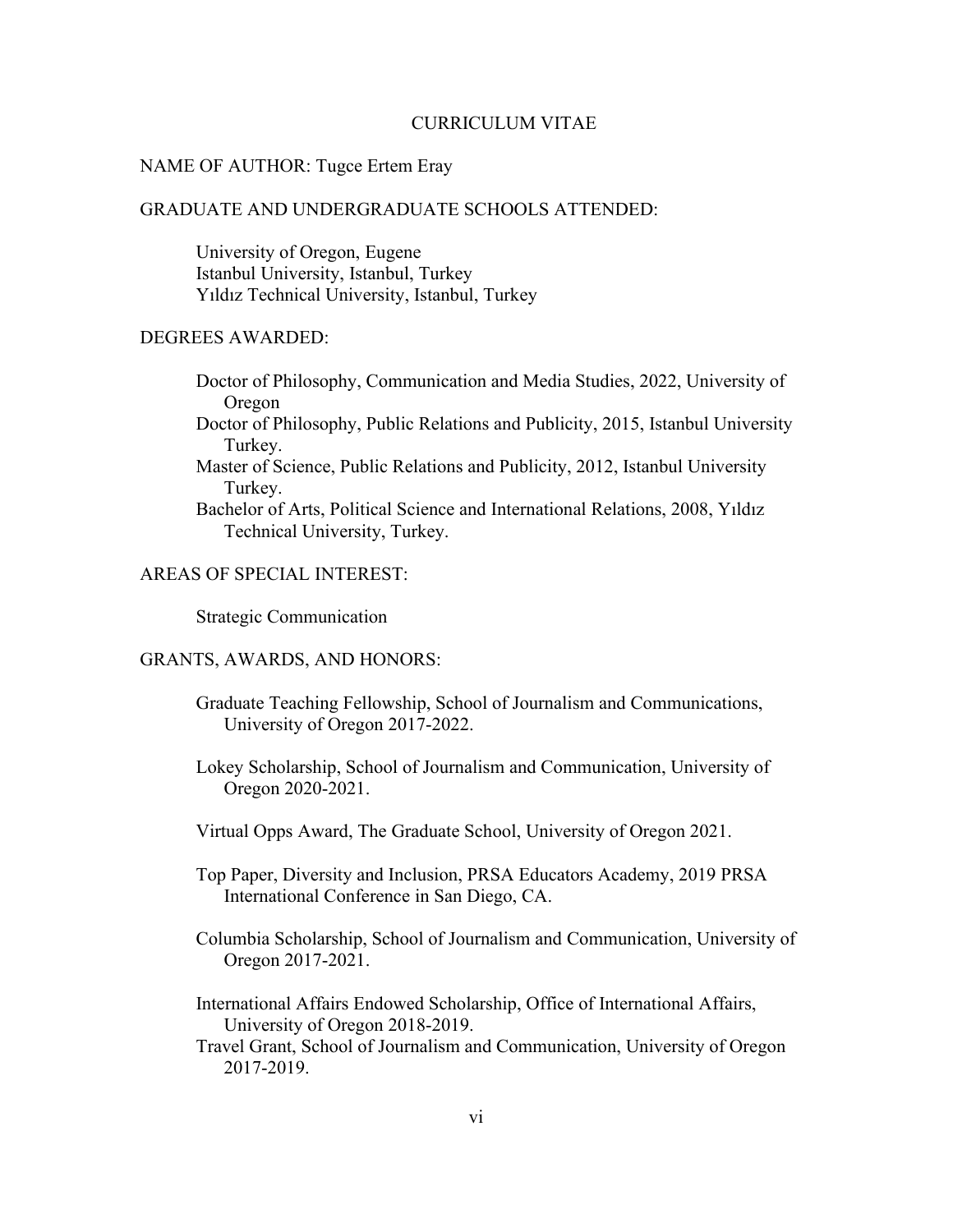#### PUBLICATIONS:

- Ertem-Eray, T., & Ki. E.-J. (2022). Foreign-born public relations faculty members' relationship with their universities as a soft power resource in U.S. public diplomacy. *Journal of Public Diplomacy.*
- Ertem-Eray, T., & Ki, E.-J. (forthcoming). The status of diversity research in public relations: An analysis of published articles. *Prism.*
- Ertem-Eray, T., & Ki. E.-J. (2021). Relational cultivation strategies and community building on Fortune 500 company corporate blogs. *Corporate Communication: An International Journal, 27*(1), 188-203.
- Ertem-Eray, T. (2021). Addressing the corporate social responsibility efforts in corporations: A content analysis of Amazon's and Walmart's websites. *Corporate Communication: An International Journal, 26*(3), 461-483.
- Ertem-Eray, T. (2021). U.S. students' perceptions of international teaching assistants in the public relations field. *Journal of Public Relations Education, 7*(1), 122-152.
- Pompper, D., & Ertem-Eray, T. (2021). Reconstructing the PR history time machine: Missing women and people of color in introductory textbooks. *Journal of Public Relations Education, 7*(2), 142-170.
- Ki, E.-J., Pasadeos, Y., & Ertem-Eray, T. (2021). The structure and evolution of global public relations: A citation and co-citation analysis 1983-2019. *Public Relations Review, 47*(1).
- Ertem-Eray, T., & Ki, E.-J. (2020). Roles and functions of public relations practitioners in the resolution of conflicts in the U.S. and Turkey. *Public Relations Journal, 13*(4), 1-30.
- Ki, E.-J., Pasadeos, Y., & Ertem-Eray, T. (2019). Growth of public relations research networks: A bibliometric analysis. *Journal of Public Relations Research, 31*(1,2), 5-31.
- Ertem-Eray, T., & Aslan, P. (2019). Women and public relations: A study on Turkey's female PR experts. *Etkilesim, 4*, 152-166.
- Aslan. P., & Ertem-Eray, T. (2019). How to analyze big data: A study on understanding what the Turkish think about Syrian refugee crisis. *Journal of Selcuk Communication, 12*(2), 763-780.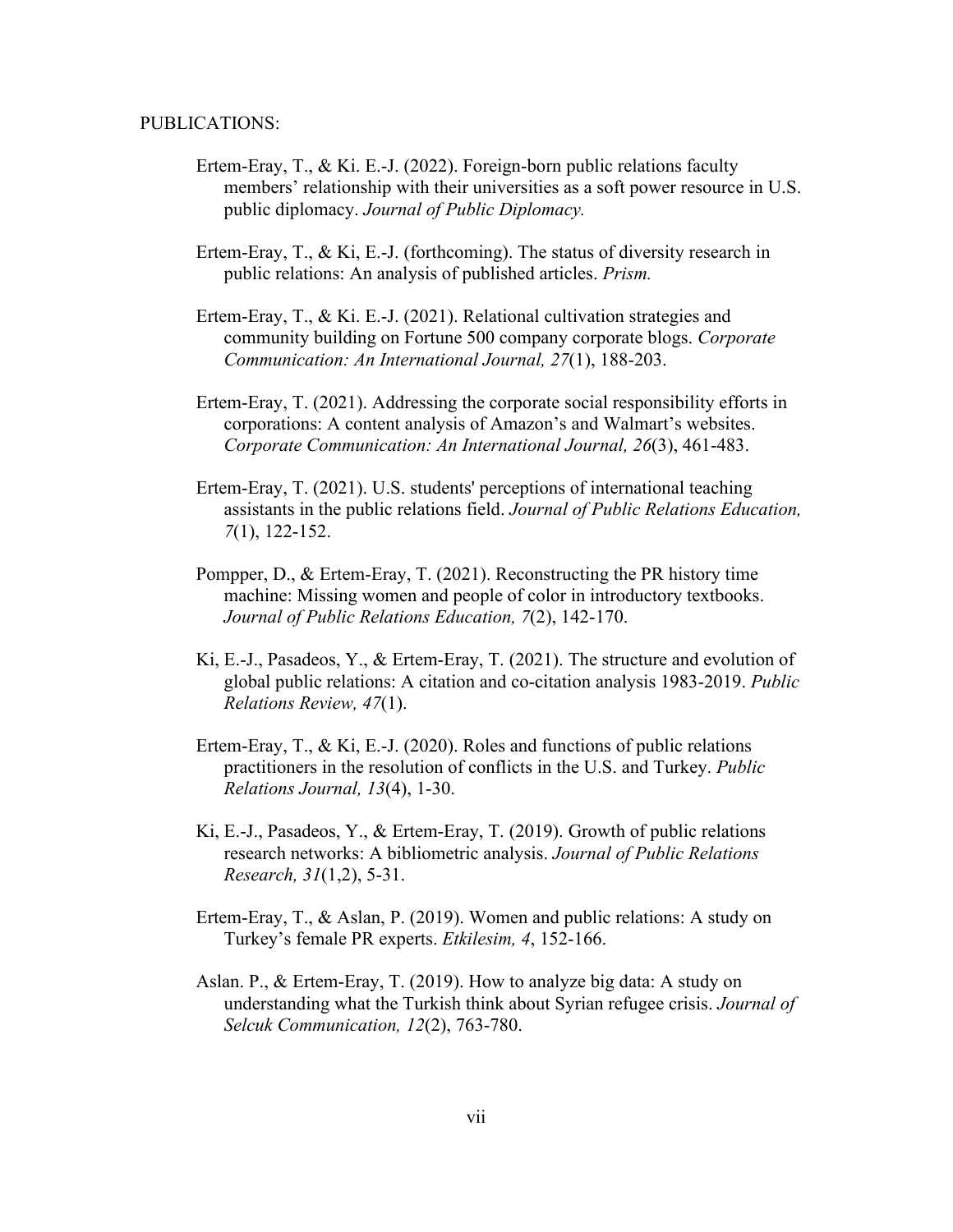- Ertem-Eray, T., & Aslan. P. (2018). Utilization of social networking sites as relationship cultivation tools by metropolitan municipalities in Turkey. *The Journal of Communication and Media Studies, 3*(1), 1-12.
- Ertem-Eray, T. (2018). Storytelling in crisis communication. *Online Journal of Communication and Media Technologies, 8*(2), 131-144.
- Ertem-Eray, T. (2017). Rol catismasi, rol belirsizligi ve is tatmini arasindaki iliskiler: Iletisim fakultesi dekanlari uzerine bir uygulama (Relationship between role conflict, rol ambiguity and job satisfaction: Study on deans of faculty of communication). *Journal of Akdeniz University Communication Faculty, 27,* 201-214.
- Ertem-Eray, T. (2016). Public relations professionals' perception of conflict management as a management function. *Journal of Media Critiques, 2*(8), 121-131.
- Ertem-Eray, T. (2016). Perception of public relations students in Turkey towards work-life conflict. *Istanbul University Faculty of Communication Journal, 50*, 57-72.
- Erturk, Y. D., & Ertem-Eray, T. (2016). Fenomenolojik bir kavram olarak kendilik ve sosyal aglarda kendilik sunumu ile narsistik egilimler iliskisi: Iletisim fakultesi (i.ü.i.f.) ogrencileri uzerine bir on calisma (Self entity as a phenomenological concept and the relation between self-presentation on social media and tendency of narcissism: A Study on the students of communication faculties (IUCF)). *Intermedia International e-Journal, 3*(1), 12-29.
- Ertem-Eray, T., & Aslan, A. (2016). Turkiye'de siyasal partilerin web sayfalarinin diyalojik iletisim acisindan incelenmesi (A study of the examination of web pages by Turkish political parties as a dialogic communication tool). *Journal of Inonu University Communication Faculty, 1,* 112-121.
- Ertem-Eray, T. (2016). Utilization of corporate websites as a dialogic public relations tool in Turkey. Global Media Journal, 5(10), 204-217.
- Ertem, T. (2014). Turkiye'de halkla iliskiler ajanslarinda degerlendirmenin yeri ve onemi (Place and importance of evaluation in public relations agencies in Turkey). *Journal of Ataturk Communication, 6,* 177-188.
- Onay D. B., & Ertem, T. (2013). Execution of right to information act in the context of governance applications in Turkey and critics: Obstacles to participation is confidentiality. *Journal of Akdeniz University Communication Faculty, 20*, 48-67.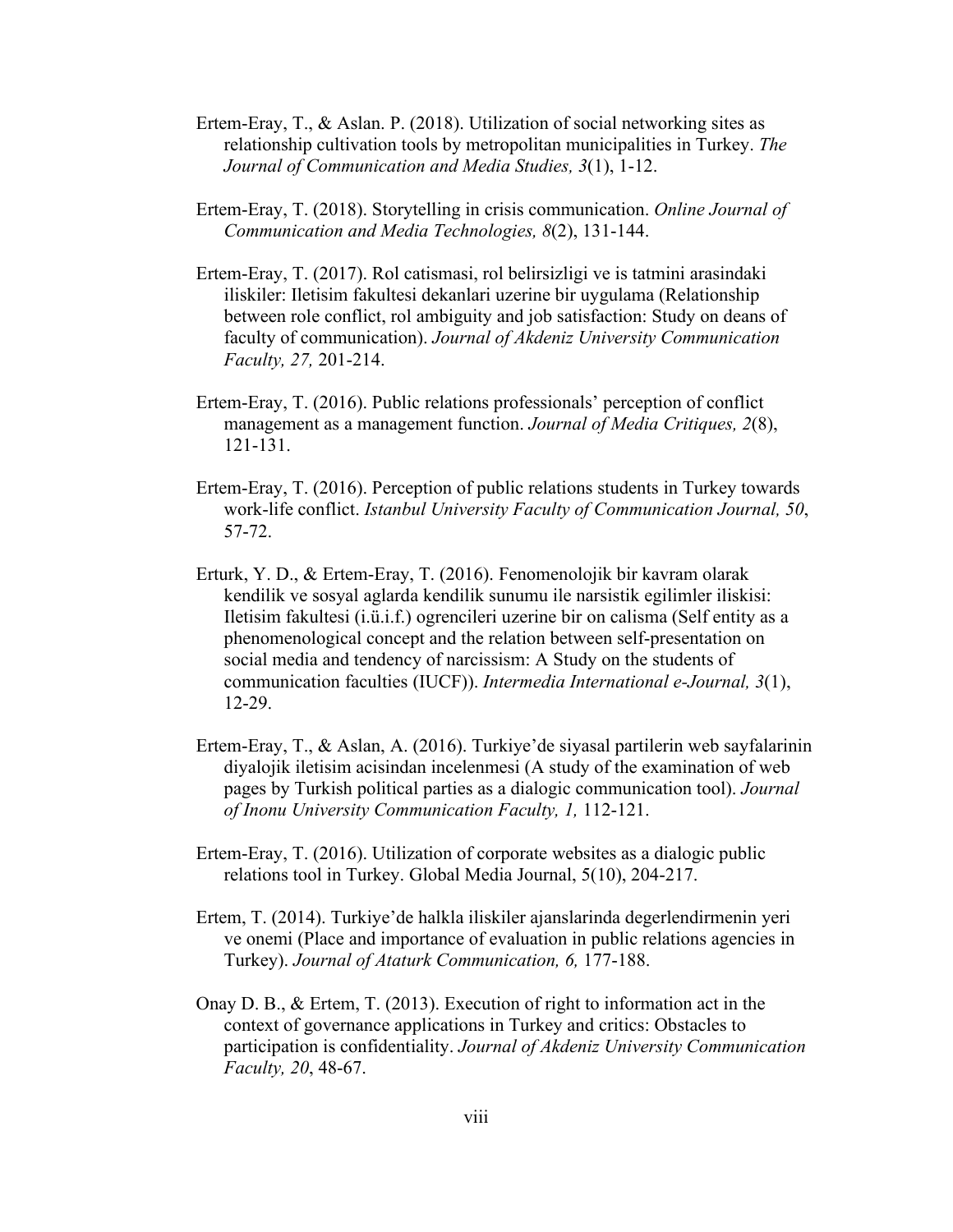#### ACKNOWLEDGMENTS

To my advisor, Pat Curtin, thank you so much for everything you've done throughout the process. You are much more than an advisor to me and words cannot express how thankful I am to have you on my side. Thanks for believing in me, supporting me, responding patiently to all my questions and random emails, and pushing me through along the way. Thanks for all the virtual hugs!

To my committee members, Dean Mundy, John Russial, Mark Van Ryzin, and Matthew Norton, thank you for being a part of this process, for your support and guidance. To my participants, thank you for making this project possible.

Thank you to my partner, Erdem Eray, for hanging in with me throughout this experience. I would not be able to handle everything without you. To my son, Bora, you made this process harder but also better! To my dog, Ares, thanks for reminding me to take breaks, going for long walks, and allowing me to steal some of our park times.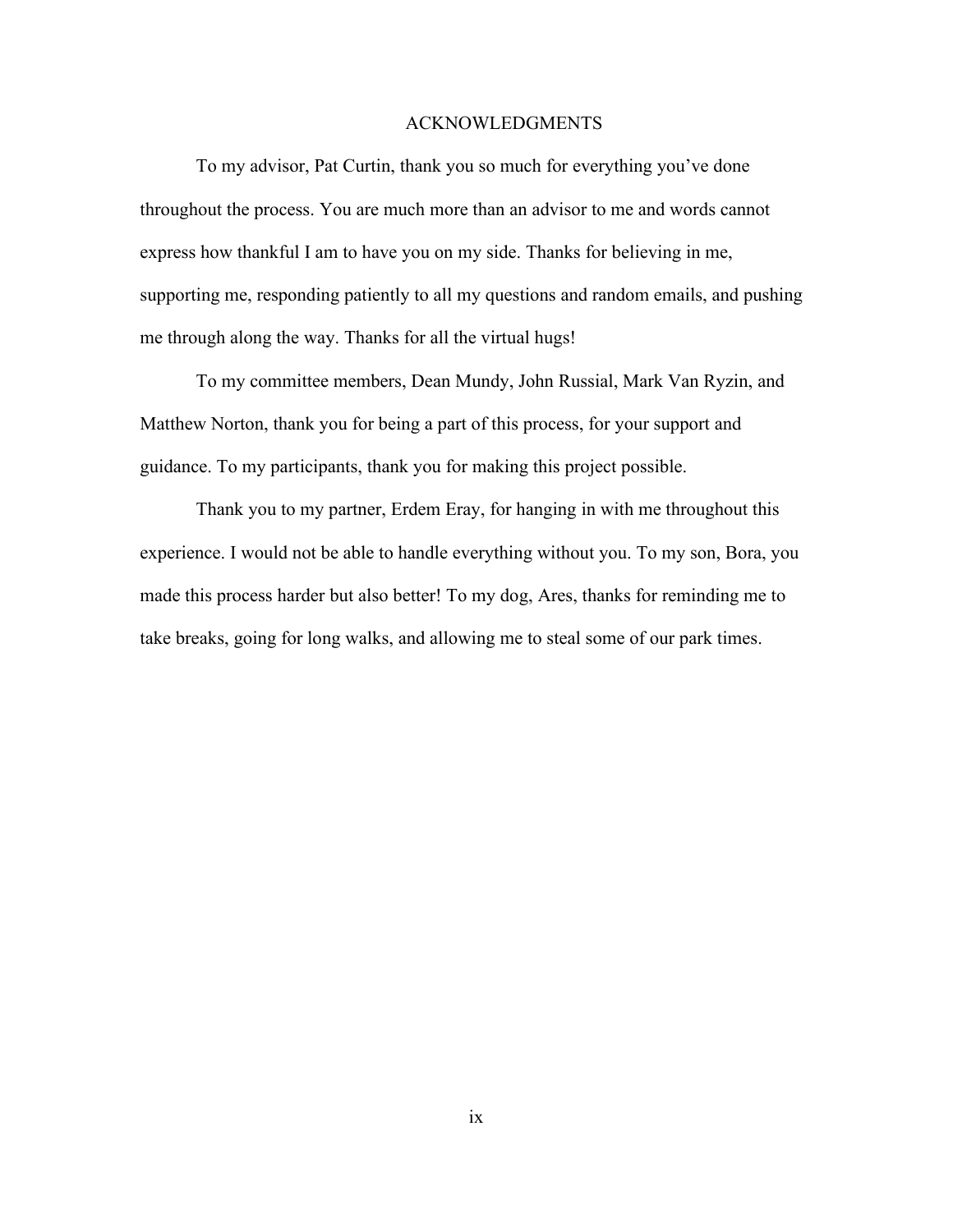|      | <b>CHAPTER</b>                              | <b>PAGE</b> |
|------|---------------------------------------------|-------------|
| Ι.   |                                             |             |
|      |                                             |             |
|      |                                             |             |
|      |                                             |             |
|      |                                             |             |
|      |                                             |             |
|      | Relational Framework of Public Diplomacy 19 |             |
|      |                                             |             |
| Π.   |                                             |             |
|      |                                             |             |
|      |                                             |             |
|      |                                             |             |
|      |                                             |             |
| III. |                                             |             |
|      |                                             |             |
|      |                                             |             |
|      |                                             |             |
|      |                                             |             |

# TABLE OF CONTENTS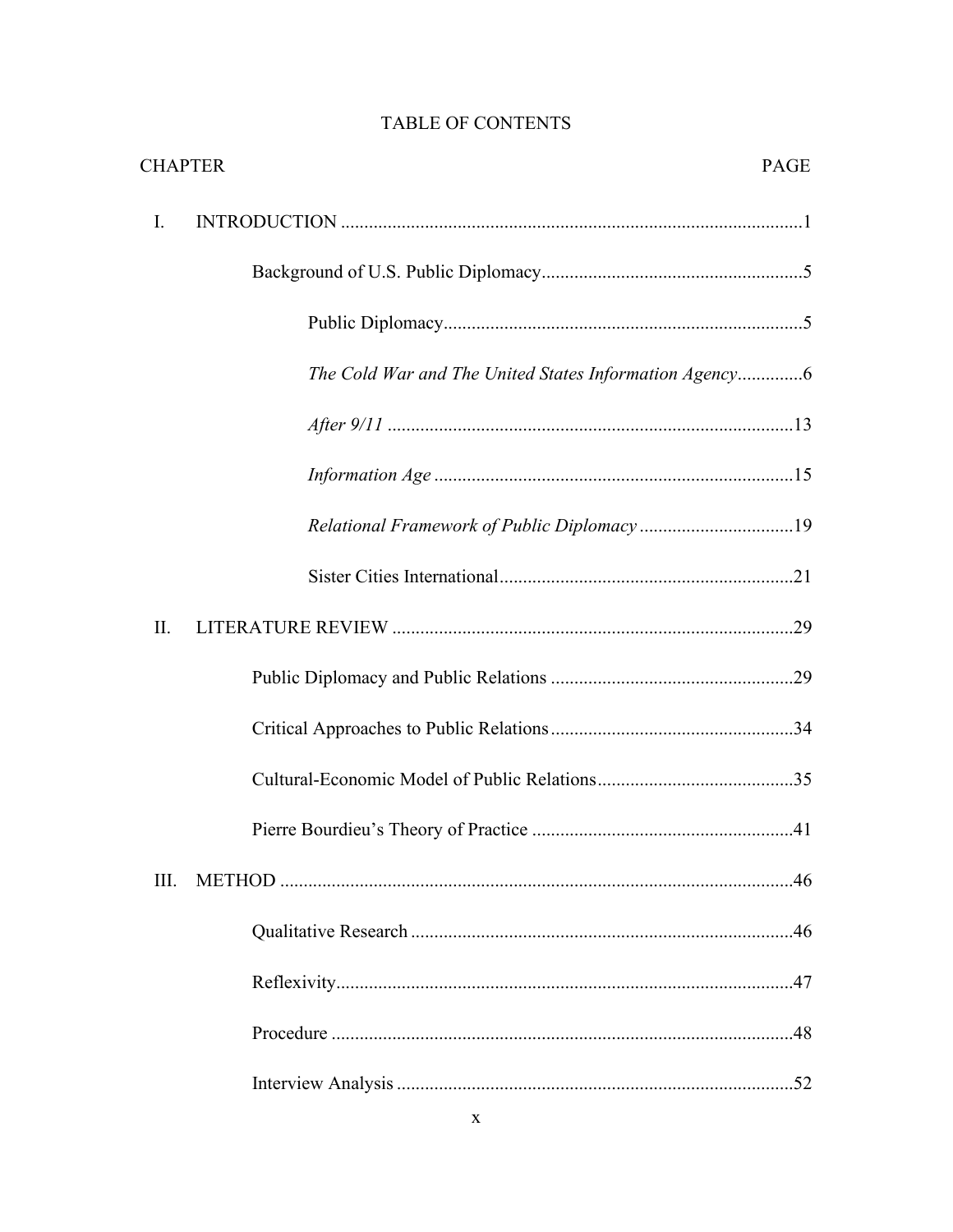# **CHAPTER**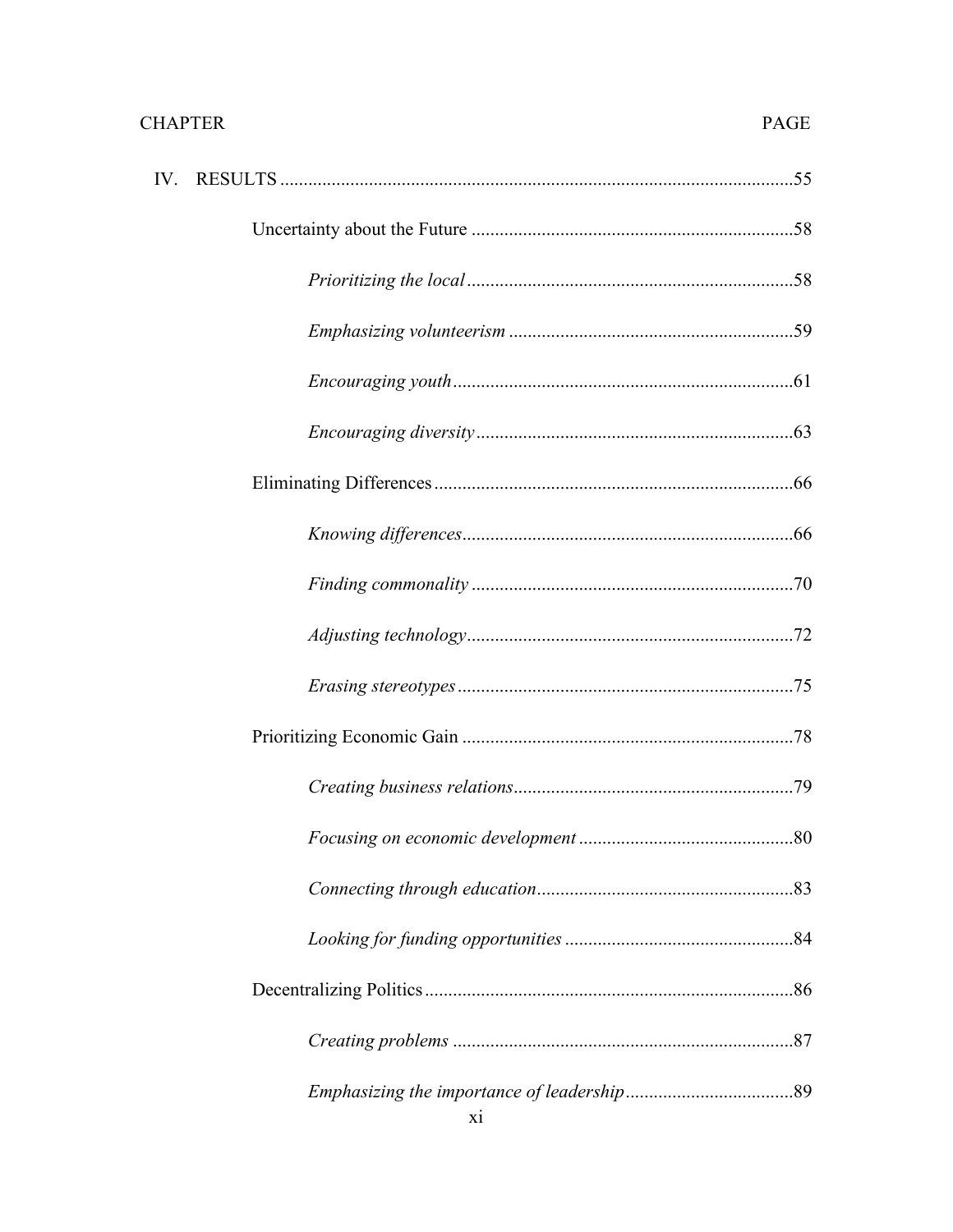| V.  |                                                                        |  |
|-----|------------------------------------------------------------------------|--|
|     |                                                                        |  |
|     |                                                                        |  |
|     |                                                                        |  |
|     |                                                                        |  |
|     | Cultural-Economic Model of Public Relations for SCI's Public Diplomacy |  |
|     |                                                                        |  |
|     | Pierre Bourdieu's Contribution to Cultural-Economic Model of Public    |  |
|     |                                                                        |  |
| VI. |                                                                        |  |
|     |                                                                        |  |
|     |                                                                        |  |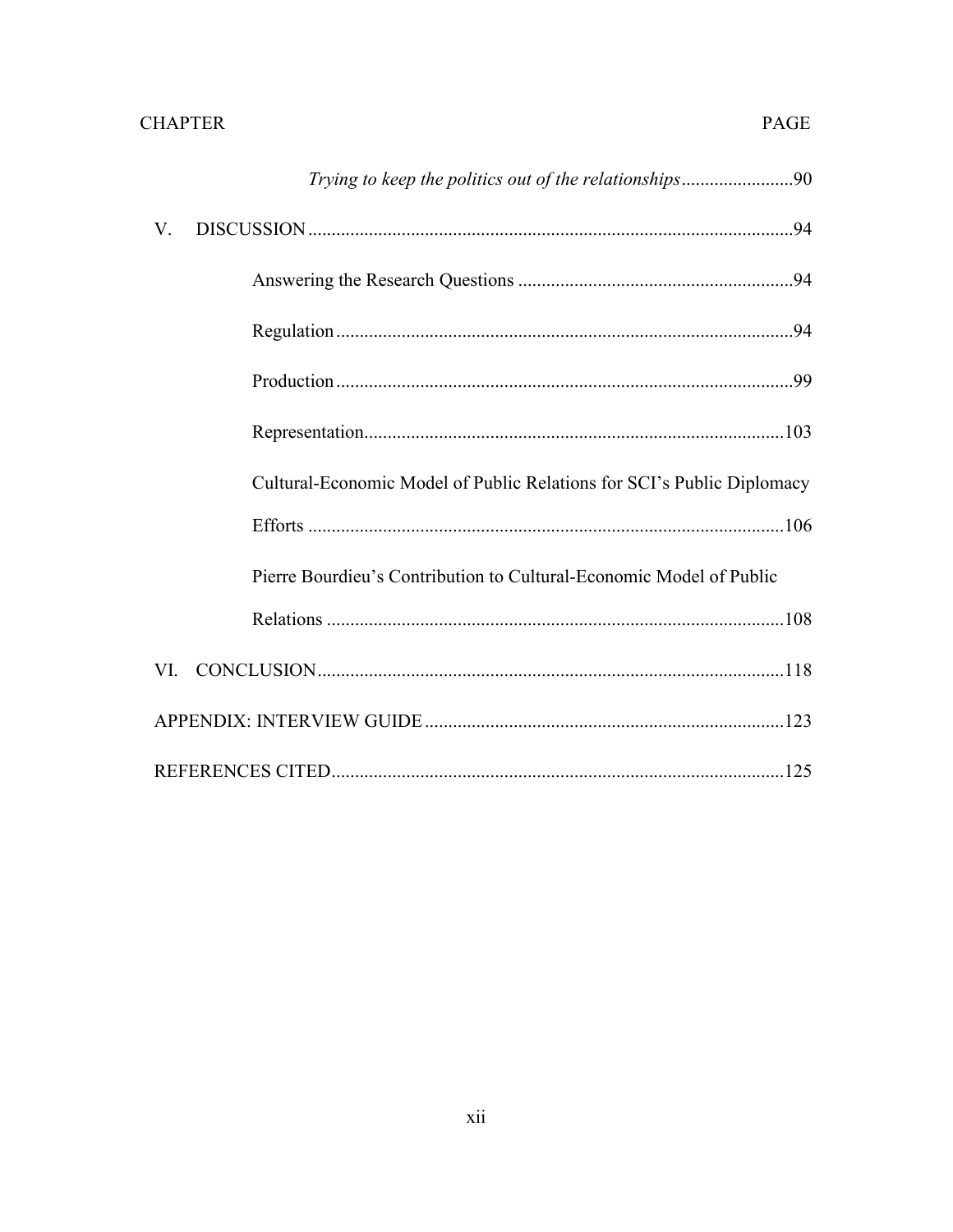# **LIST OF FIGURES**

| Figure | Page |
|--------|------|
|        |      |
|        |      |
|        |      |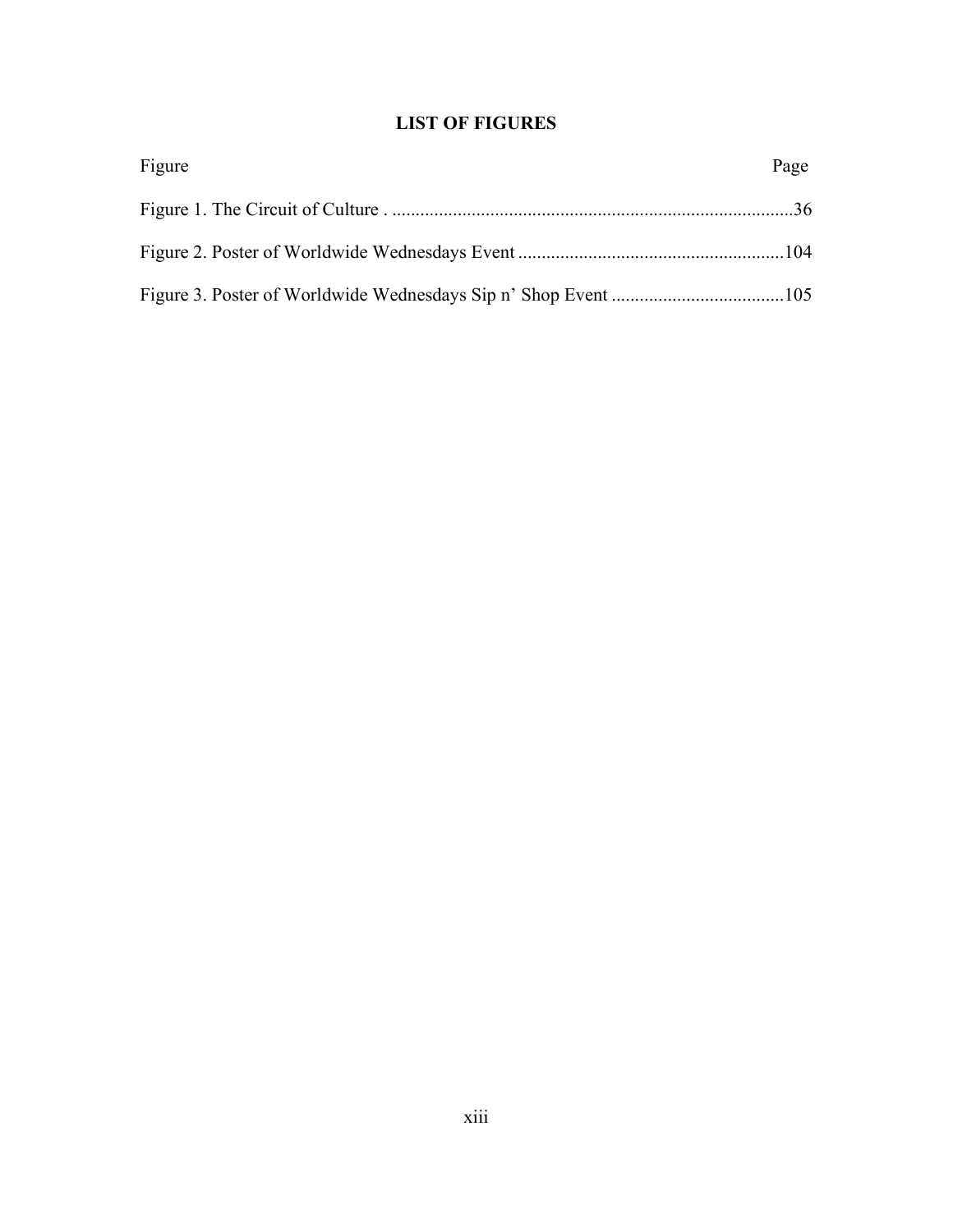# **LIST OF TABLES**

| Table                                                                        | Page |
|------------------------------------------------------------------------------|------|
|                                                                              |      |
| Table 2. Open and Axial Codes from Interviews with Organizational Members 55 |      |
|                                                                              |      |
|                                                                              |      |
|                                                                              |      |
|                                                                              |      |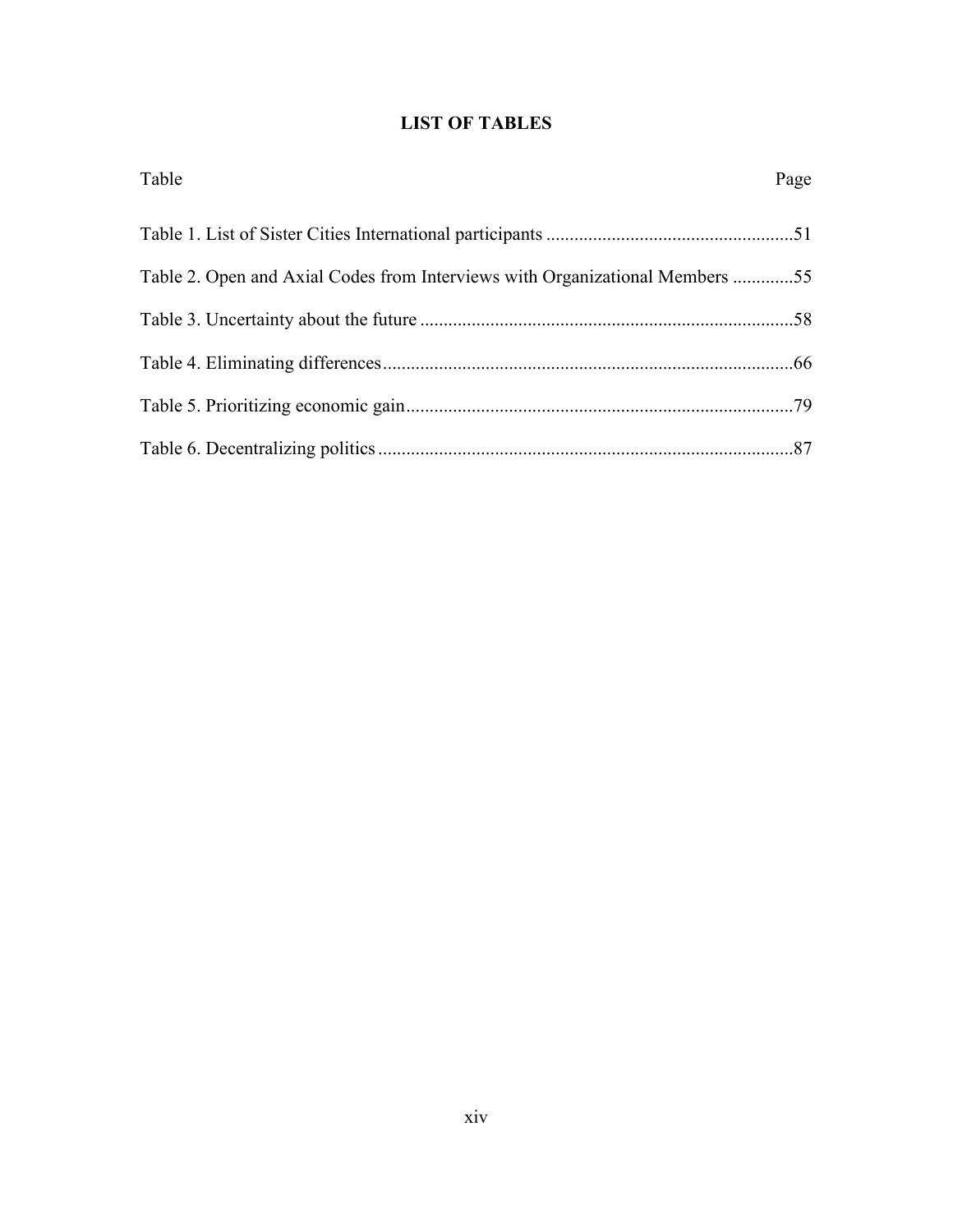#### **CHAPTER I**

### **INTRODUCTION**

<span id="page-14-0"></span>The Sister Cities program, which is one of the oldest public diplomacy initiatives in the U.S., links individual cities in the U.S. with cities around the world to promote citizen diplomacy. For instance, Tempe, Arizona, and Regensburg, Germany, are sister cities that inspired an annual beer fest (Oktoberfest) to raise money for student and teacher exchanges, while Charleston, South Carolina, and Spoleto, Italy, created an annual festival (Spoleto Festival USA) to bring these cities together through art, dance, and music (Ledbetter, 2017). The main objective of this public diplomacy initiative is to build relationships based on culture, education, information, and trade exchanges between communities all around the world (Sister Cities International, n.d.).

In 1965, Edmund Gullion, dean of the Fletcher School of Law and Diplomacy at Tufts University, coined the term public diplomacy (Cull, 2009b), which is defined as "efforts by the government of one nation to influence public or elite opinion in a second nation for the purpose of turning the foreign policy of the target nation to advantage" (Manheim, 1994, p. 4). The term gained significance in the  $21<sup>st</sup>$  century because of globalization and the development of new communication technologies. After 9/11, the United States and the United Kingdom were two global leaders used public diplomacy efforts to try to earn sympathy with the Middle East's population (Snow & Taylor, 2009). U.S. and British leaders realized that they needed widespread public support for a global war on terrorism (Schneider, 2015). In addition, with the help of Web 2.0 communication technologies and social media, global publics have begun to demand to be a part of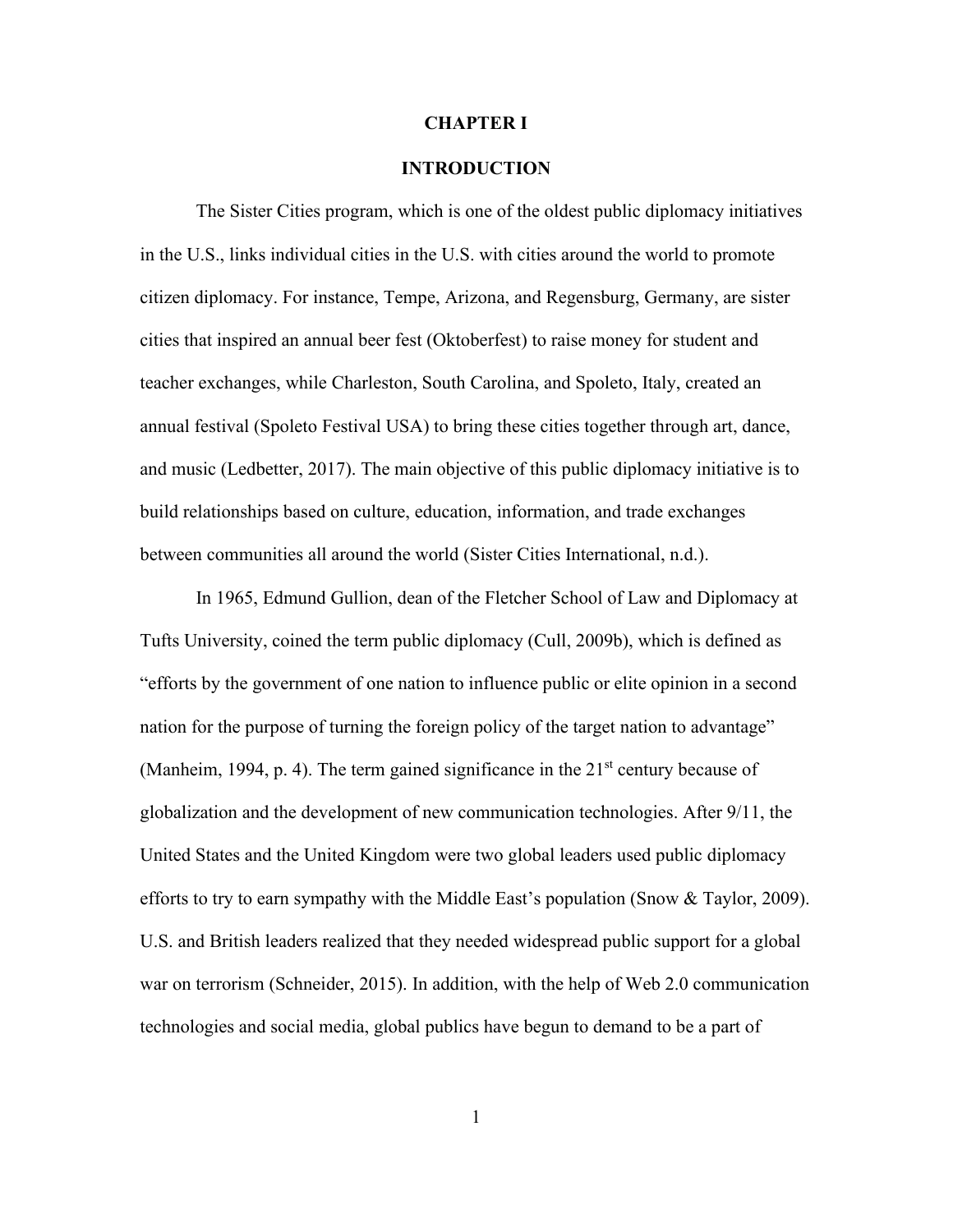relationships with governments, to participate in dialogue, and to receive feedback from governments (Snow, 2009).

Countries' public diplomacy efforts have changed "from programs that *present messages* to programs that try to use new communication technologies to *form relationships* with foreign publics" (Arsenault, 2013, p. 194; emphasis in original). Zaharna (2010) argues that traditionally, governments focused on the design and dissemination of messages to form their public diplomacy initiatives. Increasingly, however, they are focusing on relationships to strengthen their political objectives as part of their strategic vision of public diplomacy. Moreover, Zaharna, Fisher, and Arsenault (2013) state that because of today's increasingly multi-hub, multi-directional communication networks, public diplomacy strategies need to address interconnected communities around the world and must consider relational frameworks as their core element.

Several scholars have made the case for the convergence of public relations and public diplomacy theories (e.g., Golan et al, 2015; L'Etang, 1996; Signitzer & Coombs, 1992; Signitzer & Wamser, 2006). Scholars argue that both public relations and public diplomacy aim to achieve similar objectives and use similar tools (Lee & Lin, 2017, Signitzer & Coombs, 1992; Signitzer & Wamser, 2006). Public relations concepts and practices can inform public diplomacy practices (Connolly-Ahern & Ma, 2015; Fitzpatrick, Fullerton, & Kendrick, 2013), and public relations scholars have significant potential to contribute to theory building in public diplomacy (Vanc & Fitzpatrick, 2016). In addition, scholars have suggested that public relations theories could have a stimulating effect on public diplomacy, such as the situational theory of publics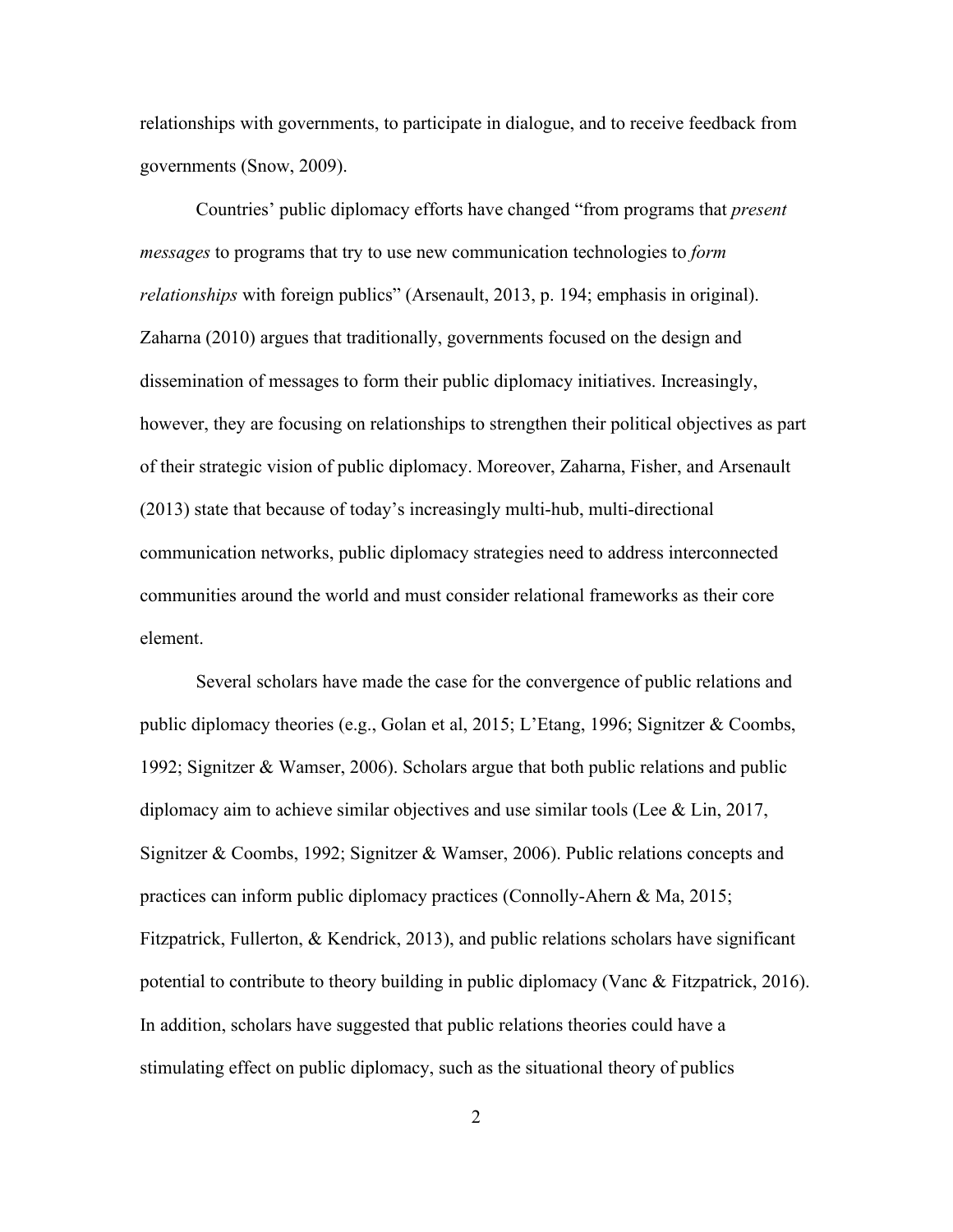(Signitzer & Wamser, 2006), relationship management theory (Fitzpatrick, 2007), and excellence theory (Macnamara, 2012).

Some scholars, however, argue that the relational framework of public diplomacy needs to move beyond normative theories of communication (e.g. Bravo, 2015; Brown, 2013; L'Etang, 2009). For example, Bravo (2015) stated that it is better to use critical cultural-economic models of public relations instead of normative excellence models because publics should not be seen as segmented audiences who can be addressed in Western-centric typologies of publics. Instead, they should be seen as diverse groups with changing identities and conditions. However, little scholarly work along these lines has been done to date. To fill this gap, this dissertation explores how critical and postmodern theoretical approaches can inform public diplomacy practice by using the culturaleconomic model as a theoretical framework to analyze public diplomacy efforts. This model not only sees publics as active participants who construct their own meanings but also embraces the interrelationships of culture, identity, and power (Curtin & Gaither, 2005; Curtin & Gaither, 2007), which are significant factors that need to be considered in public diplomacy efforts. In addition, Curtin and Gaither (2005) suggest that the culturaleconomic model is apt for analyzing government public relations by examining these practices in their fullness and complexity instead of privileging Western, corporate models. Therefore, this dissertation suggests that the cultural-economic model can be used to strengthen the theoretical underpinnings of the relationships mentioned in the relational framework of public diplomacy. In addition, this dissertation also contributes to theory building in the public relations field by extending the cultural-economic model through ties to Pierre Bourdieu's theory of practice.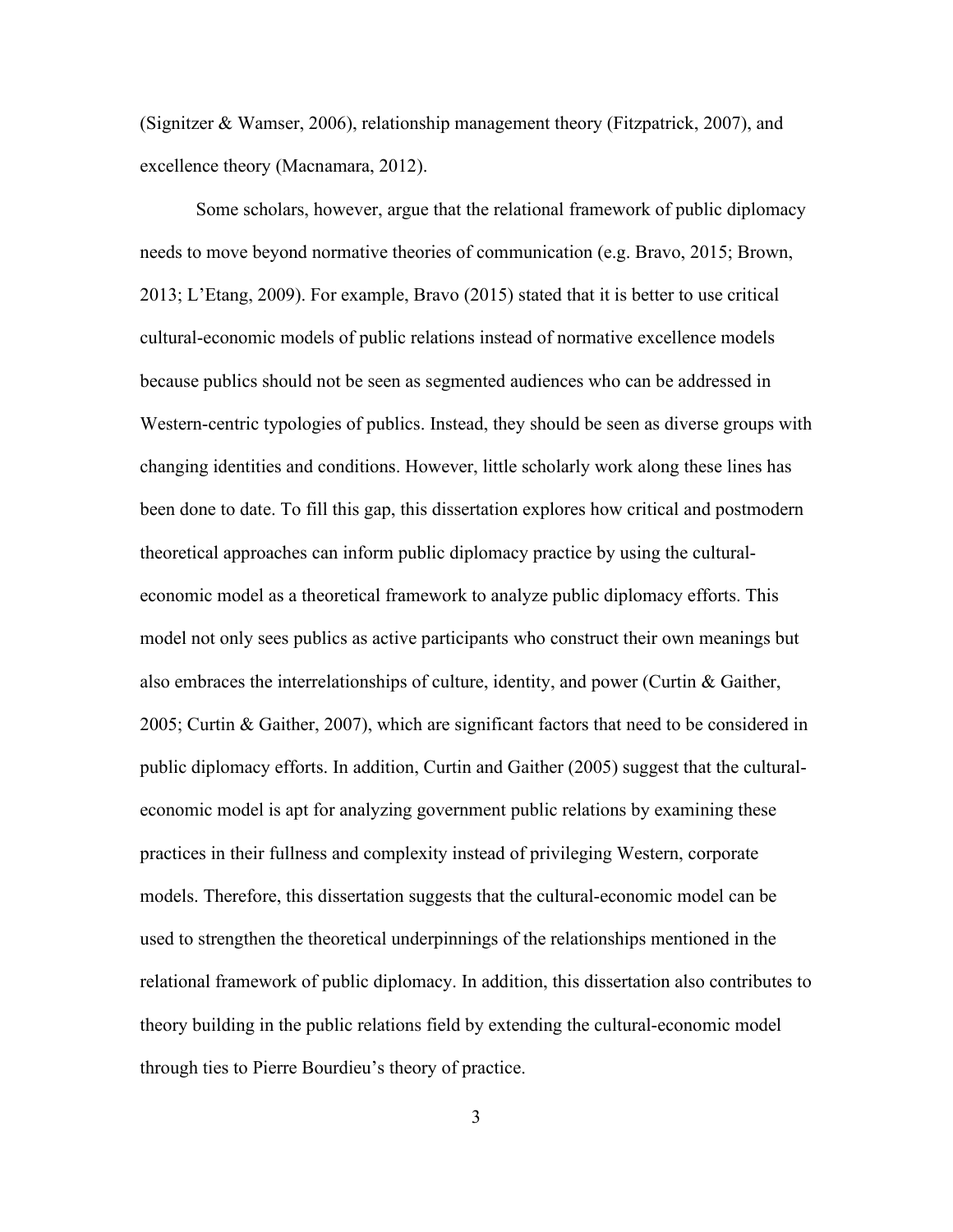This theoretical underpinning provides a broader perspective on the history of public diplomacy, which often starts with U.S. efforts to inform and persuade publics around the world during the Cold War. Because the U.S. is one of the pioneers of public diplomacy, this dissertation takes a U.S-centric view and uses Sister Cities International as a case study. Sister Cities International was founded by President Dwight D. Eisenhower in 1956 as a nonprofit that unites citizen diplomats—volunteers in nearly 500 member communities with more than 2,000 partnerships in more than 140 countries—in order to build relationships across the world (Sister Cities International, n.d.). This dissertation analyzes Sister Cities International as one of the public diplomacy initiatives in the U.S. in order to understand how the organization creates meanings and shapes identities of different communities around the world and, conversely, how different communities modify and recreate the meanings and articulate their own identities. Thus, even though this dissertation takes a U.S.-centric view by using a U.S. organization as a case study, it also considers the organization's outreach to areas outside the U.S. Therefore, this dissertation empirically contributes to the international public relations literature by positioning the West as not the only reference point in these practices.

The next section provides background on U.S. public diplomacy efforts more broadly and Sister Cities International specifically as an example of those initiatives. Chapter II reviews the theoretical literature—the cultural-economic model and Bourdieu's concepts—that inform this study. Chapter III addresses the qualitative method of in-depth interviews used in order to answer the research questions. The fourth chapter presents the results, and the fifth chapter discusses these results in the context of the literature. The last chapter presents the conclusions and limitations of the study.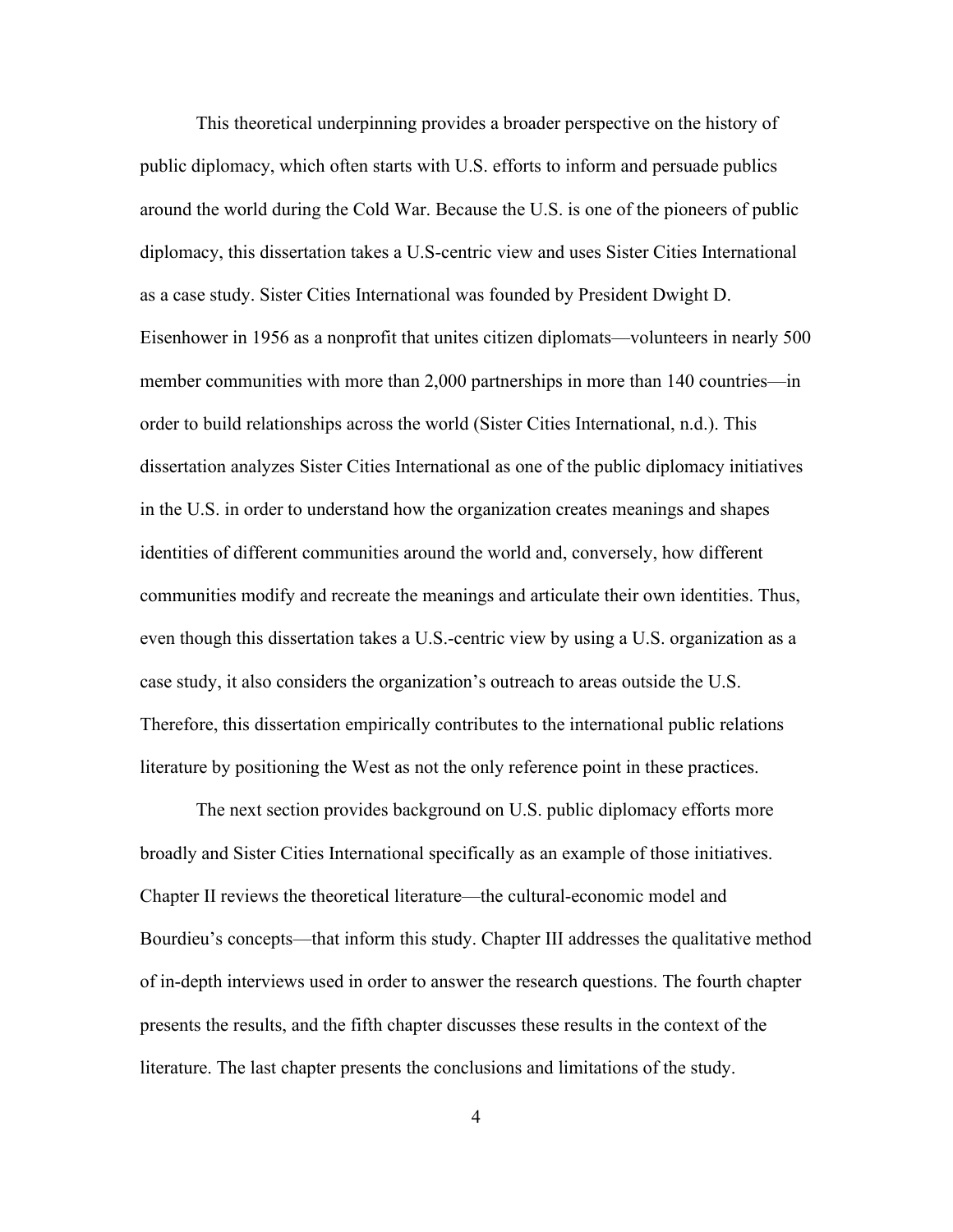### **Background of U.S. Public Diplomacy**

<span id="page-18-0"></span>To understand new public diplomacy practices, it is important to understand the historical development of U.S. public diplomacy efforts under various presidents, which consist of three different periods: the Cold War, after 9/11, and the information age. These periods, however, do not have rigid edges and they overlap. This section is followed by an in-depth look at the organization that informs this research: Sister Cities International.

### <span id="page-18-1"></span>**Public Diplomacy**

Public diplomacy is defined as "government‐sponsored programs intended to inform or influence public opinion in other countries; its chief instruments are publications, motion pictures, cultural exchanges, radio, and television" (Waller, 2007, p. 24). Between the two world wars, governments realized the significance of the power over opinion, in addition to military and economic power, for political purposes (Melissen, 2005). Joseph Nye introduced the term "*soft power*" in the 1990s (Melissen, 2005), stating that sometimes governments need to employ "the second face of power," which is also called attractive power, to achieve strategic goals rather than use military force or economic sanctions (Nye, 2004). He explains that soft power is "the ability to establish preferences [and] tends to be associated with intangible assets such as an attractive personality, culture, political values and institutions, and policies that are seen as legitimate or having moral authority" (Nye, 2004, p. 6). Nye's soft power perspective emphasizes the need to augment traditional diplomacy approaches with public diplomacy ones.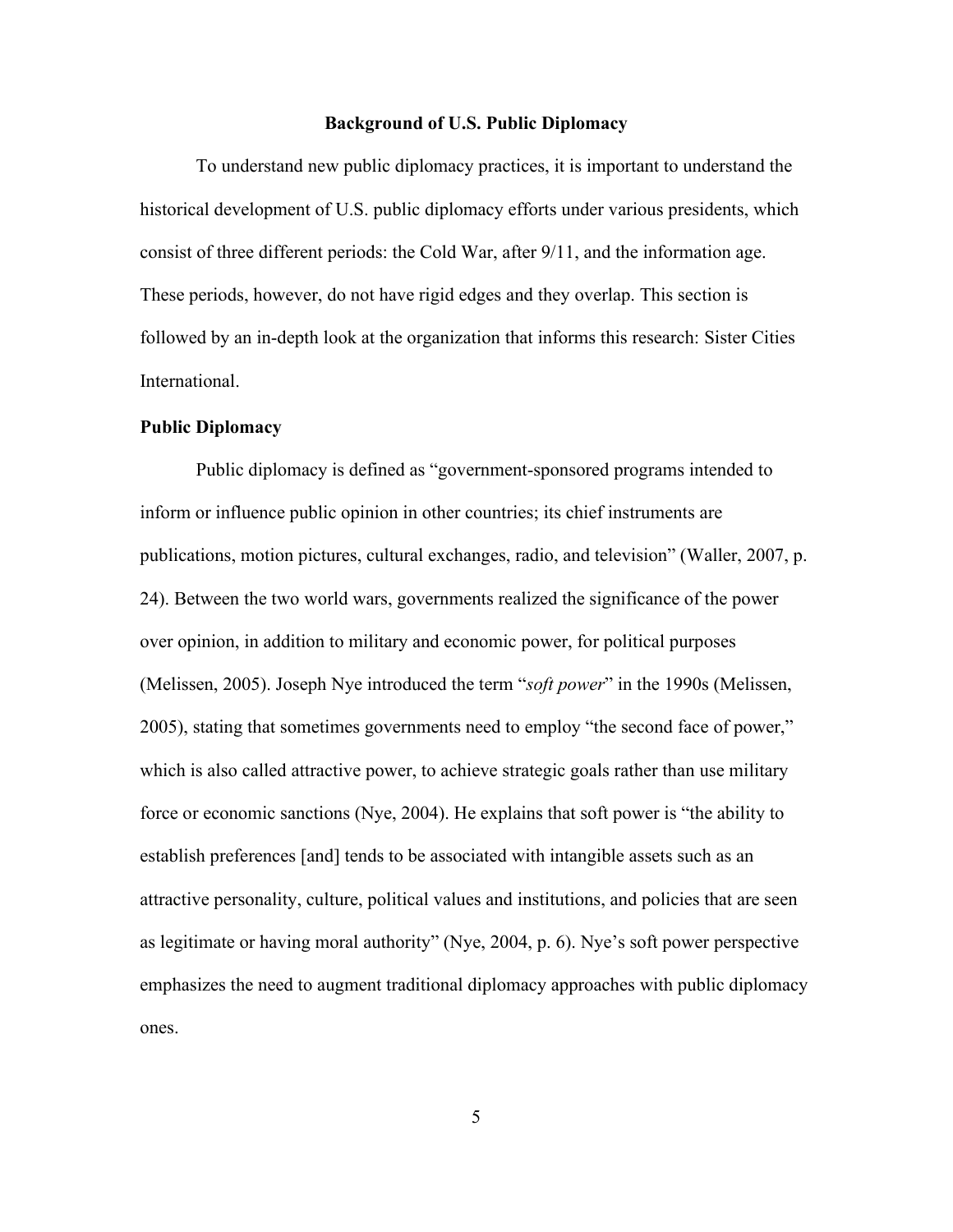### <span id="page-19-0"></span>*The Cold War and The United States Information Agency*

The term public diplomacy appeared during the Cold War because the U.S. and the Soviet Union started to seek alternatives to nuclear weapons to fight their ideological and strategic battles in order to inform and persuade publics (Yang, 2015). Even though the U.S. tried to spread its ideas for many years during the Revolutionary War, Civil War, and World Wars I and II, it tended to pull back from these activities when the crises were over. For example, during the Revolutionary War and Civil War, influential Americans played a significant role in gaining public support for their ideas. John Adams declared that the Revolutionary War needed to first be won in the minds and hearts of the colonists, and pamphleteer Thomas Paine's *Common Sense* played an important role in garnering support for the revolution. During the Civil War, Union Secretary of War Edwin M. Stanton placed stories in foreign newspapers in order to win the minds and hearts of foreign publics (Fischer, 2016). During the two World Wars, government agencies, the Committee on Public Information and the Office of War Information were created to influence public opinion to support the U.S. (Fischer, 2016; Koppes & Black, 1977). By 1948, because of the Cold War, the U.S. started to spread its ideas around the world once again and to provide funding for various outreach activities (Cull, 2019). In particular, Josef Stalin forced American officials to accept that they had to do something to give America a voice to respond to the Kremlin's international propaganda effort (Cull, 2009a). The United States Information Agency (USIA), Voice of America (VOA), and Radio Liberty became the main agents of U.S. public diplomacy during the Cold War (Orlova, 2009).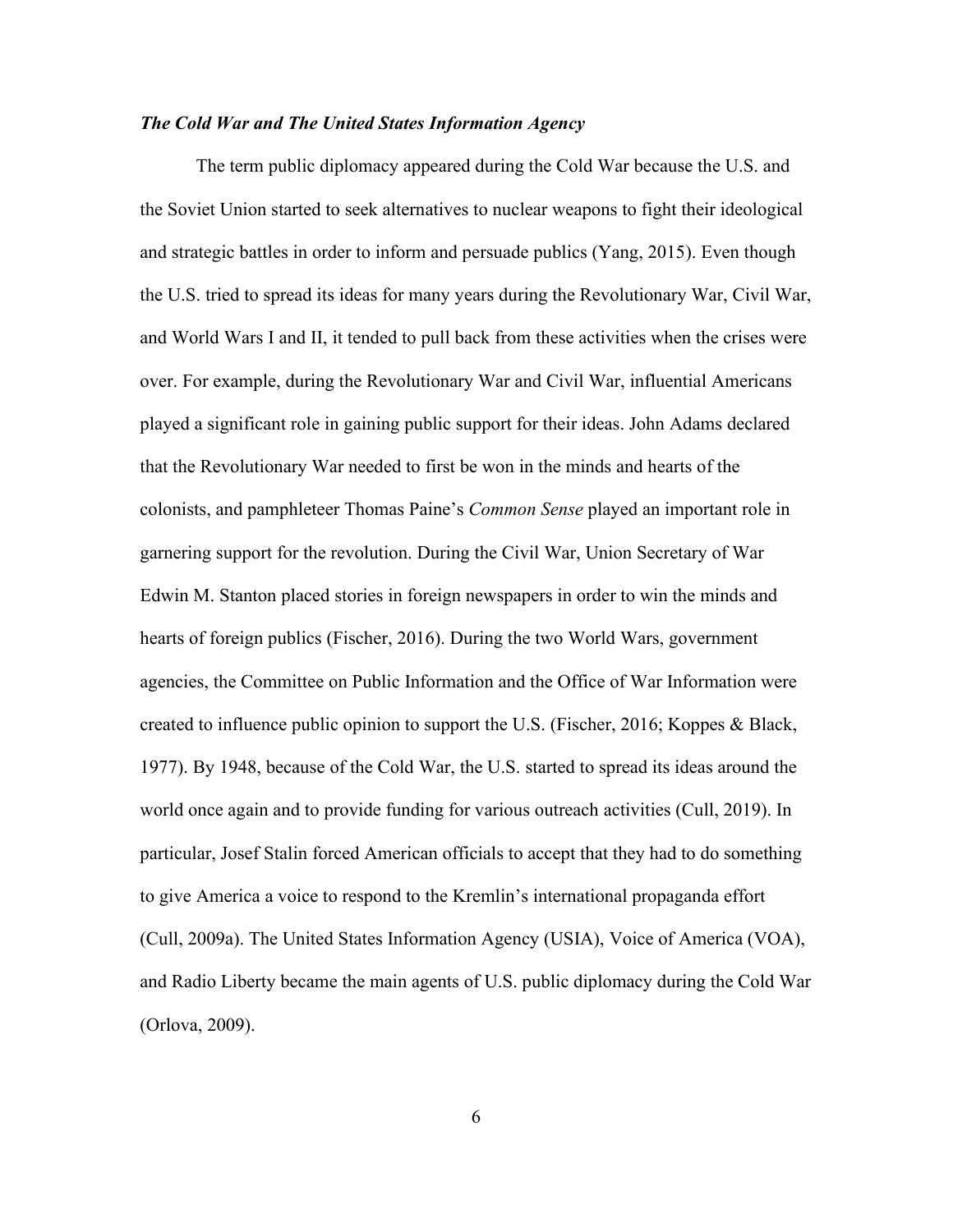Practitioners tried to make a distinction between public diplomacy and propaganda because as Gullion, who coined the public diplomacy term, emphasized, propaganda has always had a pejorative connotation in the U.S. (Cull, 2019). Cull (2019) explained the main differences between government sponsored public diplomacy and propaganda as:

public diplomacy is based on truth but propaganda selects truth; public diplomacy is often two-way but propaganda is seldom two-way; public diplomacy listens to learn but propaganda listens to target; public diplomacy can change the sending/initiating society too but propaganda is intended only to change the target society; public diplomacy is flexible in its approach but propaganda has a tight agenda; public diplomacy tends to be respectful of others but propaganda assumes that others are ignorant and wrong; public diplomacy is open-ended but propaganda is closed; public diplomacy is ethical but propaganda's ethics cannot be taken for granted. (p. 13)

According to Snow (2012), "public diplomacy, or diplomacy to publics, puts human interaction front and center in far less manipulative ways than propaganda" (para. 6). According to L'Etang (2009), however, public diplomacy might also be defined as propaganda. Nation states' activities are hegemonic, and those who have power represent their interests through media coverage. Dutta-Bergman (2005) argued that grant programs and democracy promotion initiatives are used as persuasive strategies for the invasion of Third World nations, as witnessed in the recent invasions of Iraq. Cull (2019) observed that even though US practitioners accepted the ideal principles of public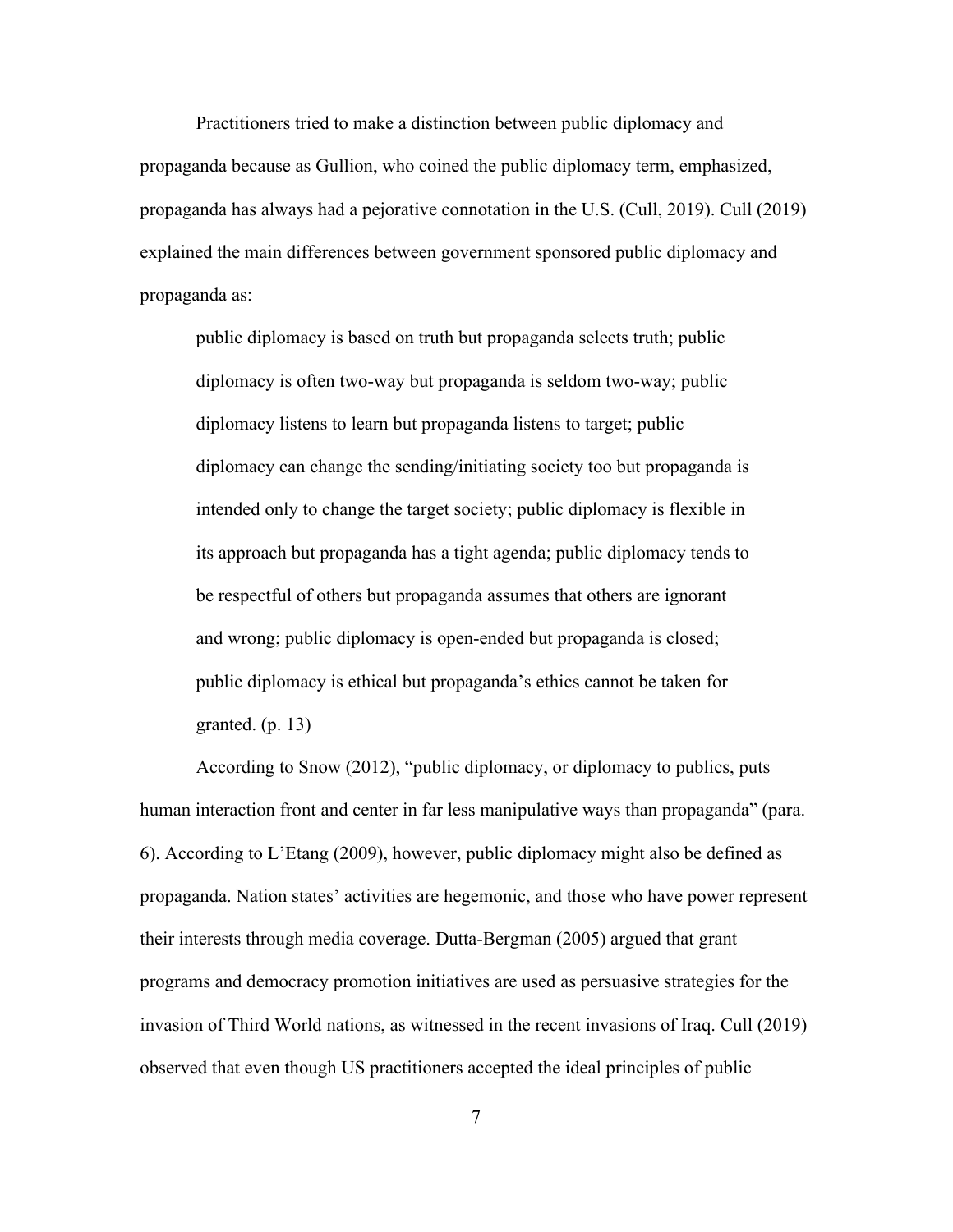diplomacy, the political leadership in Congress and the Department of State's expectations were still closer to propaganda during the Cold War.

Between 1947 and 1948, public diplomacy efforts took on new forms, often employing psychology as a strategic force. For example, the National Security Council (NSC) authorized the Central Intelligence Agency (CIA) to design covert psychological operations to confront Soviet activities (Cull, 2009a). From 1950 to 1951, a major U.S. information overseas propaganda drive--"the Campaign of Truth"--was directed by journalist Edward Ware Barret to promote "the truth" of the U.S., or its preferred image versus how Soviets pictured it (Cull, 2008a). In 1951, President Truman created the Psychological Strategy Board (PSB), which was responsible for psychological operations. Even though the board was never fully functional, it was seen as a start to counteract Moscow's activities (Cull, 2009a). President Eisenhower, who emphasized the importance of communication during the war, made the USIA the new home of U.S. public diplomacy on August 1, 1953 (Pilon, 2009). As a soldier, he knew the importance of the psychological dimension of power, which he called the P-factor (Cull, 2008a). In 1955, the USIA presented a photographic exhibition, The Family of Man, which consisted of pictures from different countries, including the Soviet Union, as a major tool of cultural diplomacy. There were various references to human life in all its diversity, such as showing different religious experiences rather than any one religion. Thus, the USIA connected the individual viewer with the rest of the planet by sponsoring the exhibition. The collection was added to UNESCO's Memory of the World Register in 2004 (Cull, 2008a). In Eisenhower's second term (1957-1961), the USIA director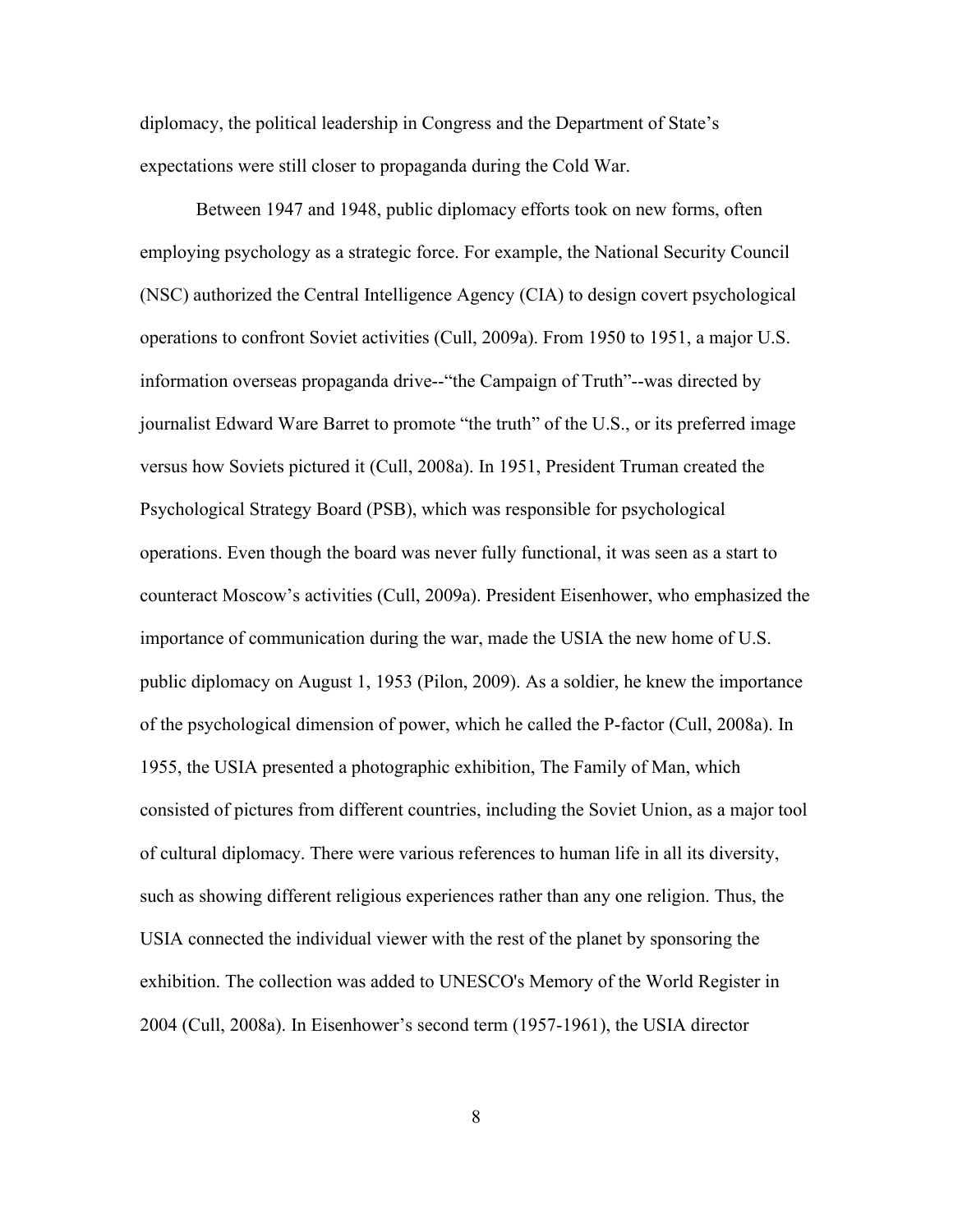increasingly had a voice in policy-making because of the USIA's accomplishments in the field.

However, when the Soviet Union launched Sputnik on October 4, 1957, during a time of political difficulties in the U.S., the USIA was not in good shape to respond to these issues (Cull, 2008a). Arthur Larson, the Republican head of the USIA, found himself and his agency under fire from the Democrats. The Senate appropriations subcommittee, chaired by Democrat John Rooney of New York, charged the USIA with wasting money, and the agency suffered budget cuts in almost every region. In the 1960s, the Kennedy administration strengthened the role of the NSC and National Security Advisor in foreign policy (Cull, 2009a) and kept the USIA independent, with an increased focus on cultural programs. Kennedy knew that he needed to rebuild the international image of the U.S. (Cull, 2008a). Because image mattered to the Kennedy administration, it appointed journalist Edward R. Murrow, who was considered one of journalism's greatest figures of the era and had a reputation of being objective and telling the truth in reporting, as the director of the USIA (Cull, 2003). The Peace Corps, which sent American youth volunteers to developing countries to fight poverty, illiteracy, and disease, was one of the public diplomacy hallmarks of the Kennedy administration (Cull, 2008a). Kennedy's presidency also brought some big challenges to the USIA, such as the decision to invade Cuba, and the USIA spent much time trying to repair the international image of the U.S. after the Bay of Pigs fiasco (Cull, 2008a).

Lyndon Johnson faced many challenges in his early years as president, including the Cold War, Vietnam, and the Civil Rights Movement. These challenges were compounded by the shock of Kennedy's assassination, which put Johnson into office.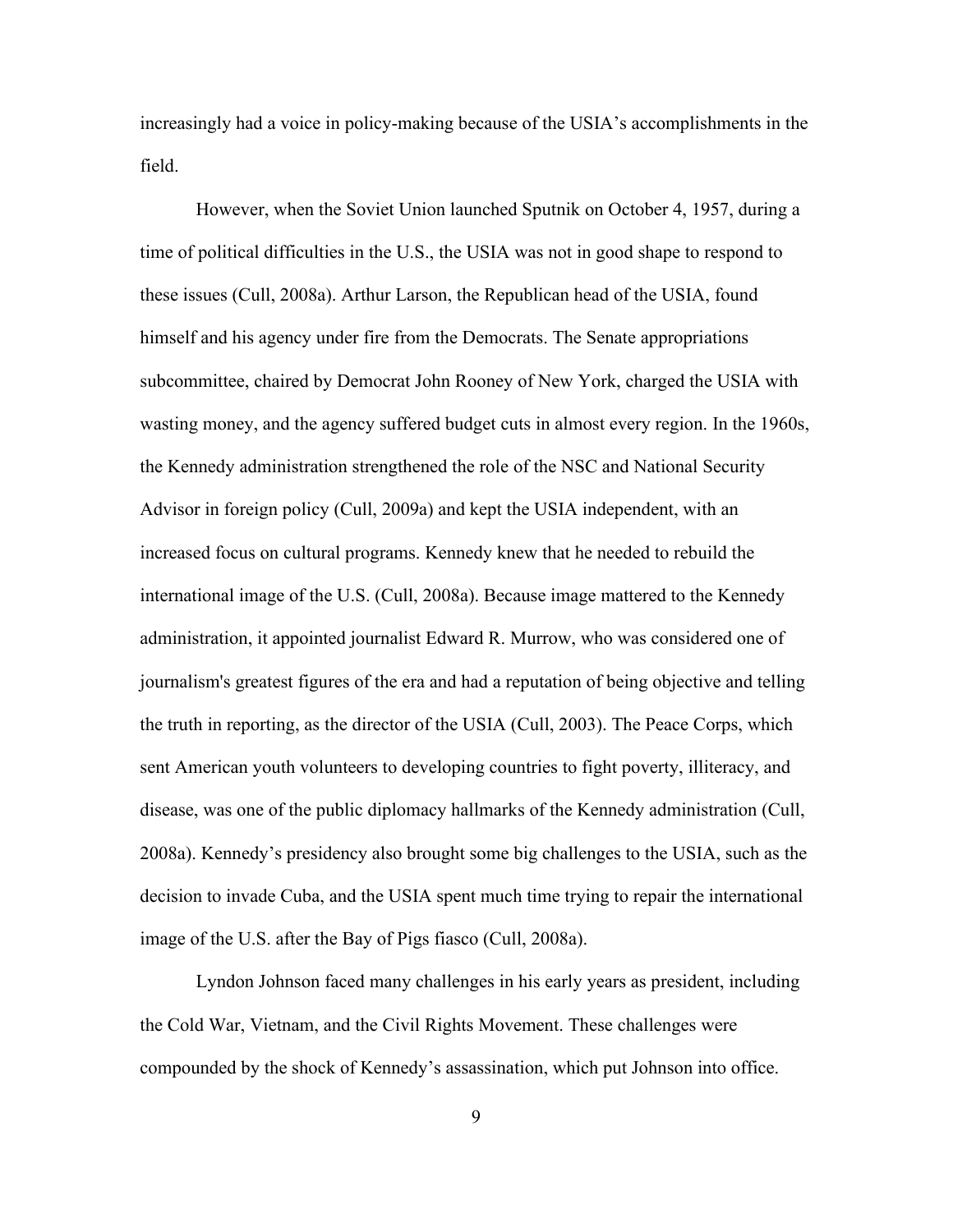Johnson needed to restore the international image of the U.S. by assuring the world that the U.S. was still an important ally to friends and rival to enemies. These years indicated that well-executed international information can be successful (e.g., USIA's response to Kennedy's assassination), but the USIA also had limitations (e.g., the Vietnam conflict). The Vietnam War dominated the later years of the Johnson administration, which not only fought a psychological war and tried to manage the press but also tried to justify the war to governments, the press, and publics around the world (Cull, 2008a).

Between 1969 and 1974, in Nixon's years, one of the biggest achievements of the USIA was the coverage of Apollo XI's landing on the moon. The agency assisted foreign journalists and distributed printed materials (Cull, 2008a). The USIA told the White House that the "period of doubt occasioned by Sputnik" had ended (Cull, 2008a, p. 305). Between 1974 and 1977, the USIA's main goals were to cover Nixon's resignation as a positive sign of the American democratic system and manage the transition to the Ford administration (Cull, 2008a). Jimmy Carter had more tolerance for public diplomacy in international communication (Cull, 2009a), and he was more accessible to the global media in comparison to Nixon and Ford. His main interest was in international exchanges. As a result, a new agency, the United States International Communication Agency, arose from the merger of USIA and the State Department's Bureau of Cultural and Educational Affairs, but was soon changed back to the USIA by the Reagan administration. Carter's term saw closer cultural relations with China, Eastern Europe, and the Middle East through student and art exchanges. The final years of the Carter administration were challenged by relations with Iran, the Soviet invasion of Afghanistan, and a renewed Cold War with the Soviets. Cull (2008a) states that even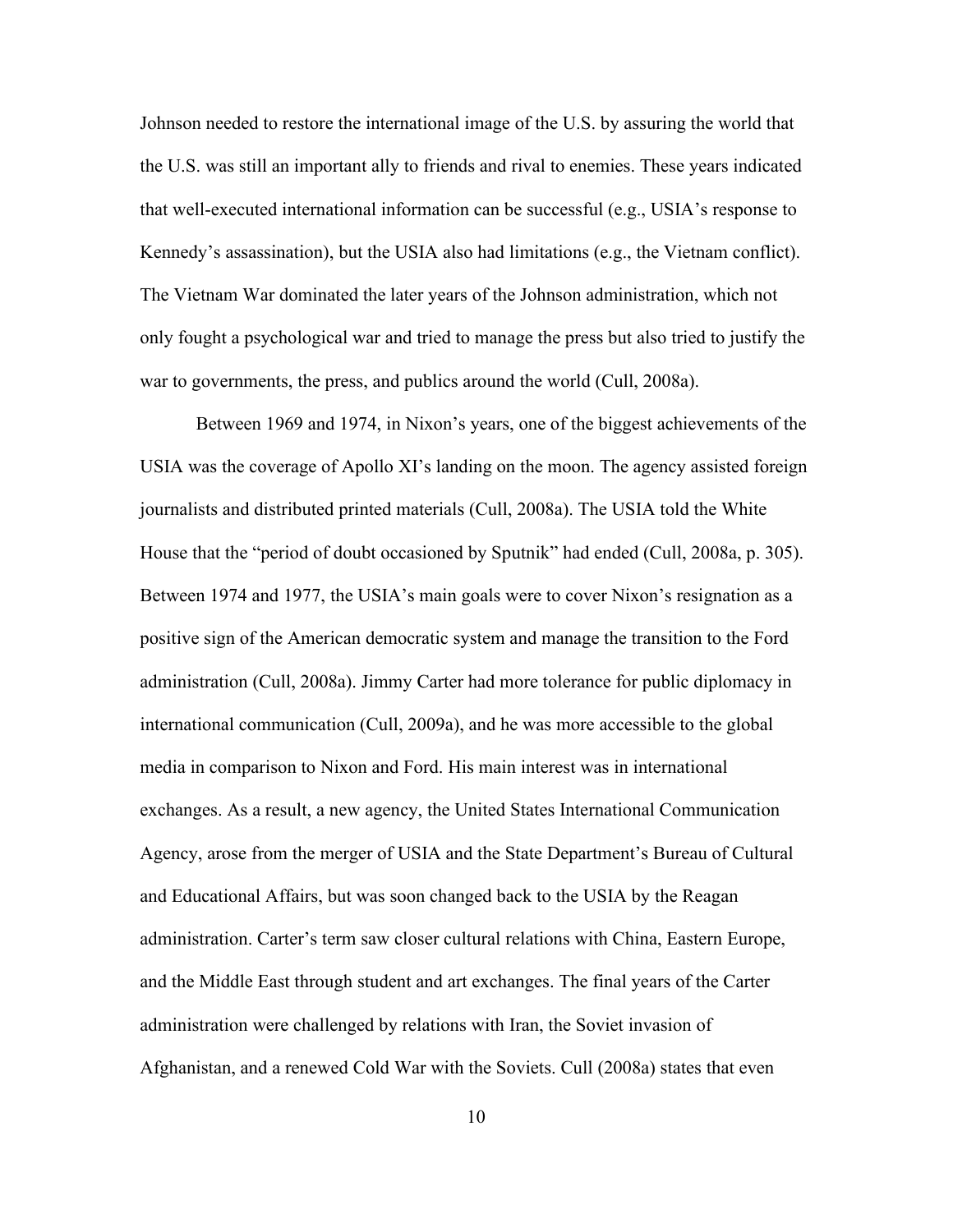though Carter left office with some unfortunate issues, without his term's reforms it would have been much harder to deploy U.S. public diplomacy for the final phase of the Cold War. Moreover, Carter also produced a model of public diplomacy that emphasized two-way exchange and dialogue, especially with programs focused on cultural relations.

In the 1980s, Ronald Reagan reinforced the infrastructure of U.S. public diplomacy and put USIA into the core of decision making. The new infrastructure could not remain strong, however, in the face of beltway bureaucracy (Cull, 2009a). Reagan wanted to spread his message of strengthening the foundations of peace in a troubled world, while Moscow worked on its messaging around the war in Afghanistan and the conflict in Poland. But at this time anti-Americanism flourished around the world independent of Moscow. Western Europe's disagreement with American nuclear policy was one of the biggest challenges for the USIA. In the second term of Reagan's administration, the USIA managed the public relations aspects of summits, created new opportunities for cultural exchange, and continued to work against Soviet disinformation (Cull, 2008a). There was also an escalation in military activities in the Reagan years that affected political transformation in the Soviet Union, with both Reagan and Mikhail Gorbachev changing their foreign policy priorities (Orlova, 2009).

Zaharna (2010) emphasized that U.S. public diplomacy during the Cold War was suitable for the political and communication dynamics of that time. Its main objective was to win the information battle against the Soviets and promote U.S. interests through persuasive messaging. At the end of the Cold War, U.S. public diplomacy helped accelerate the dissolution of the Soviet Union and of the communist world (Orlavo, 2009).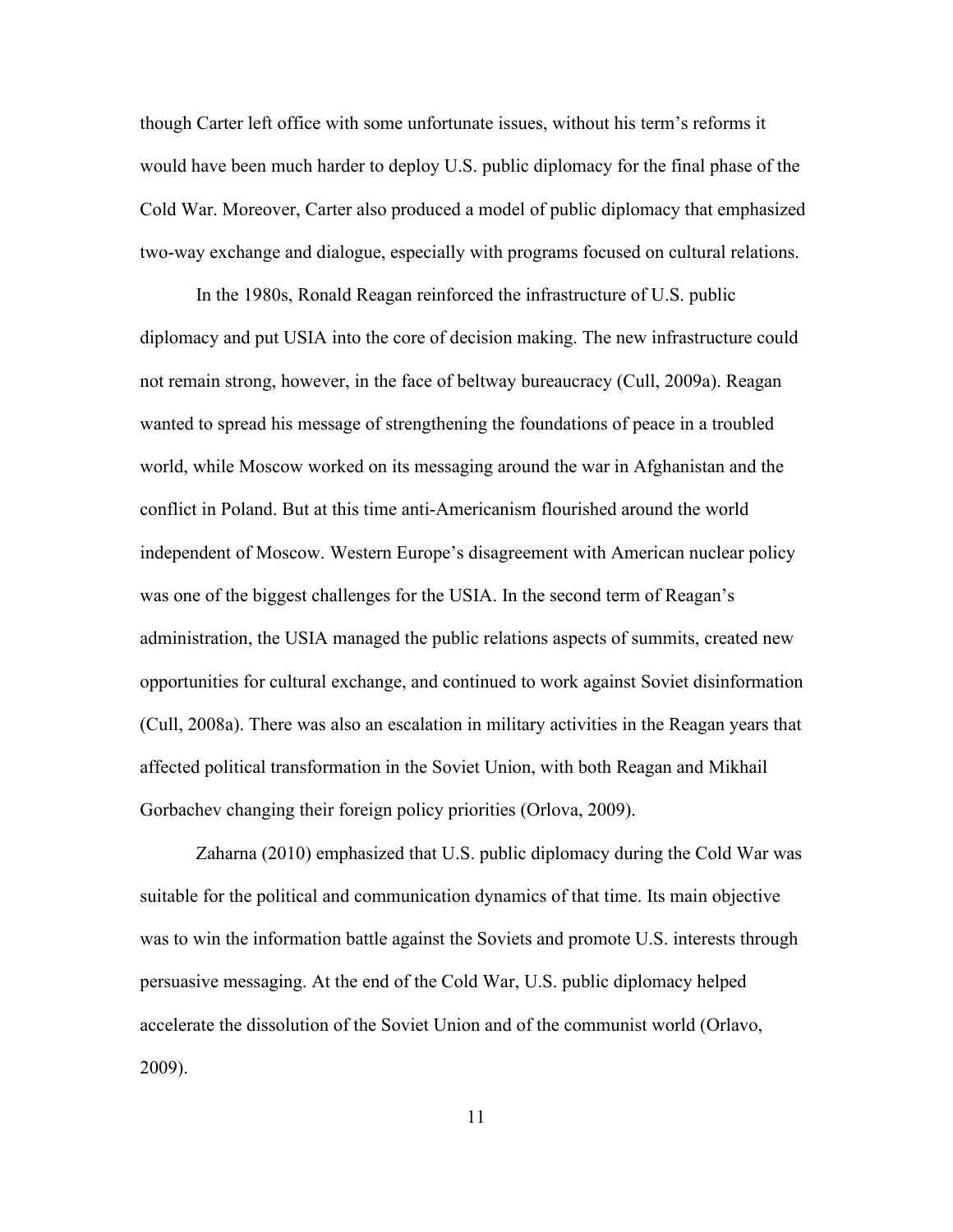In the early 1990s, public diplomacy efforts around the First Gulf War were seen as good examples of what well-organized public diplomacy could achieve (Cull, 2009a). In addition, Nye introduced the idea of soft power at this time. These ideas could have contributed to how the role of the USIA was envisioned in a post-Cold War world, but according to Cull (2008a), the agency was not given a chance to reinvent itself along these lines. Even though USIA experts showed their value in the early 1990s, the Clinton years destroyed the hopes of the USIA to continue to grow and develop (Cull, 2009a). The U.S. government reduced expenditures for U.S. radio broadcasting, cut academic and cultural exchanges, and dissolved the USIA in 1998 because it believed that public diplomacy was a Cold War phenomenon (Orlova, 2009) and the USIA itself a Cold War agency (Cull, 2008a). Because the Soviet threat disappeared, measuring the success of the USIA in the post-Cold War world was not as effective as before. Therefore, when Congress was looking for a budget cut, it turned to the agency that had lost its main mission, which was to combat the Soviet Union (Armistead, 2002). In addition, the USIA had always had an independent status within the U.S. government, and Armistead (2002) noted that the State Department, Foreign Service officers, and staffers on Capitol Hill saw the USIA as a "loose cannon" (p. 115), and the ambassadors felt little to no control over the agency's personnel who were working on public diplomacy issues within their embassies. This lack of accountability was also one of the reasons the State Department started a reorganization process. The Reform and Restructuring Act of 1998 strengthened the role of the State Department in U.S. public diplomacy (Armistead, 2002). Most of the USIA's functions passed to the State Department, and Cull (2008a) observes that it is hard to overestimate what was lost with this merger.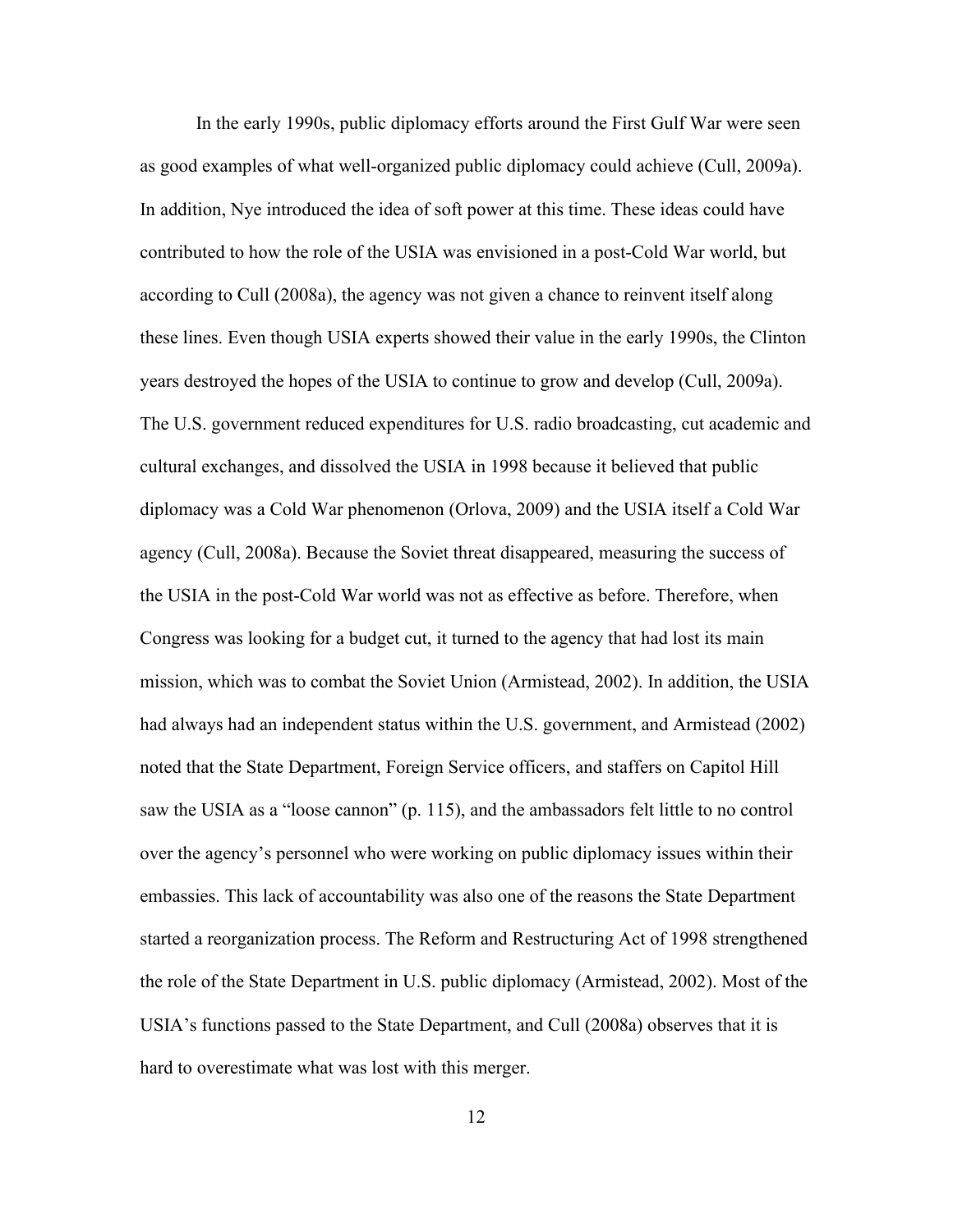### <span id="page-26-0"></span>*After 9/11*

Public diplomacy gained more importance after hijacked planes were flown into the Twin Towers in Manhattan on September 11, 2001. After 9/11, the U.S. government prioritized security over all other factors, and showing the best of America became more difficult. Anti-Americanism had increased in much of the world, making public diplomacy more significant as a way to promote mutual understanding, peace, and stability (Anderson, 2012). Public diplomacy efforts after the 9/11 attacks also played a significant role "in the founding of public diplomacy as an academic field" (Zaharna, 2010, p. 3). Some scholars (e.g., Snow, 2012; Zaharna, 2004) suggested that after 9/11 was not the time to turn U.S. public diplomacy efforts into propaganda. For example, Snow (2012) argued that a citizen or an exchange student could be as much of a public diplomat as any Undersecretary of State for Public Diplomacy and Public Affairs through the use of new communication technologies. For instance, an exchange students can transform their thoughts about a nation by direct engagement with host nationals in far less manipulative ways than propaganda and then build on the relationship through social media.

When the U.S. launched the war on terrorism, public diplomacy became "the lead instrument in the battle for hearts and minds" (Zaharna, 2010, p. 1). The public diplomacy campaign focused on the Arab and Islamic world after the 9/11 attacks was one of the most rigorous and expensive in U.S. history. It was not, however, very successful. After the war in Iraq began in 2003, the campaign ended up generating more distrust, not less, and U.S. credibility was eroded (Zaharna, 2010). For example, the Broadcasting Board of Governors (BBG), which replaced the USIA's broadcasting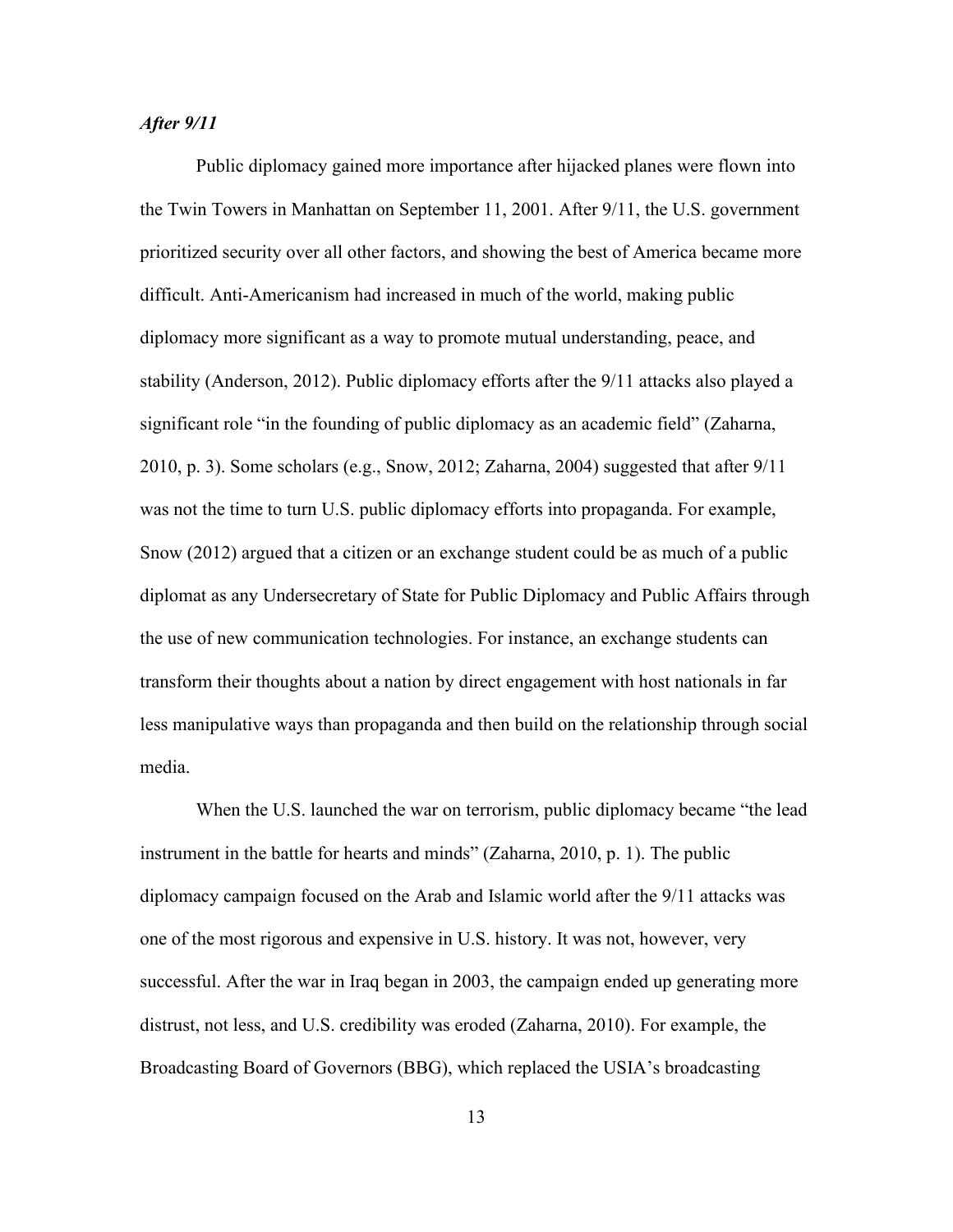functions, launched Radio Sawa in the Middle East to reach Arab youth and to create a dialogue with them. However, even though the station garnered a huge number of listeners, it failed to promote democracy and pro-American attitudes (Zaharna, 2010). Al Hurra Television, designed to represent U.S. policies and opinions to combat the rise of anti-American feelings and to provide high-quality journalism throughout the Middle East, also failed to achieve its aims (Powers & El Gody, 2009). Additionally, U.S. military personnel were unsuccessful in terms of being sensitive to cultural differences in Iraq. For instance, they used dogs, which are considered unclean, to search homes (Zaharna, 2010). Another failed attempt was the "Shared Values" campaign, which aimed to show Muslims that Americans shared their values and that Arab-Americans lived in good conditions. The problem, however, was that no one was wondering about those conditions, and the Arab world already knew American values through television, media, and travel. Muslims were worried instead about American policy in the Middle East, such as the U.S. presence in Iraq and U.S. Israel-Palestine policies (Amin, 2009; Cull, 2008b).

U.S. public diplomacy efforts between 2005 and 2008 were seen as unstable and ineffective (Zaharna, 2010). For example, in 2005, Karen Hughes, who was the Undersecretary of State for Public Diplomacy and Public Affairs, undertook a "listening tour" that was seen as problematic among the Arab World. Her trip was similar to that of American diplomats, but she did not know Arab history or culture, did not speak Arabic, and had not spent time in the Arab World (Amin, 2009). She was criticized by the press and public because of her efforts to promote women's rights, to explain the U.S. invasion of Iraq, and to defend U.S. support to Israel. People got angry because they thought that the U.S. did not understand their traditions and tried to impose its views on other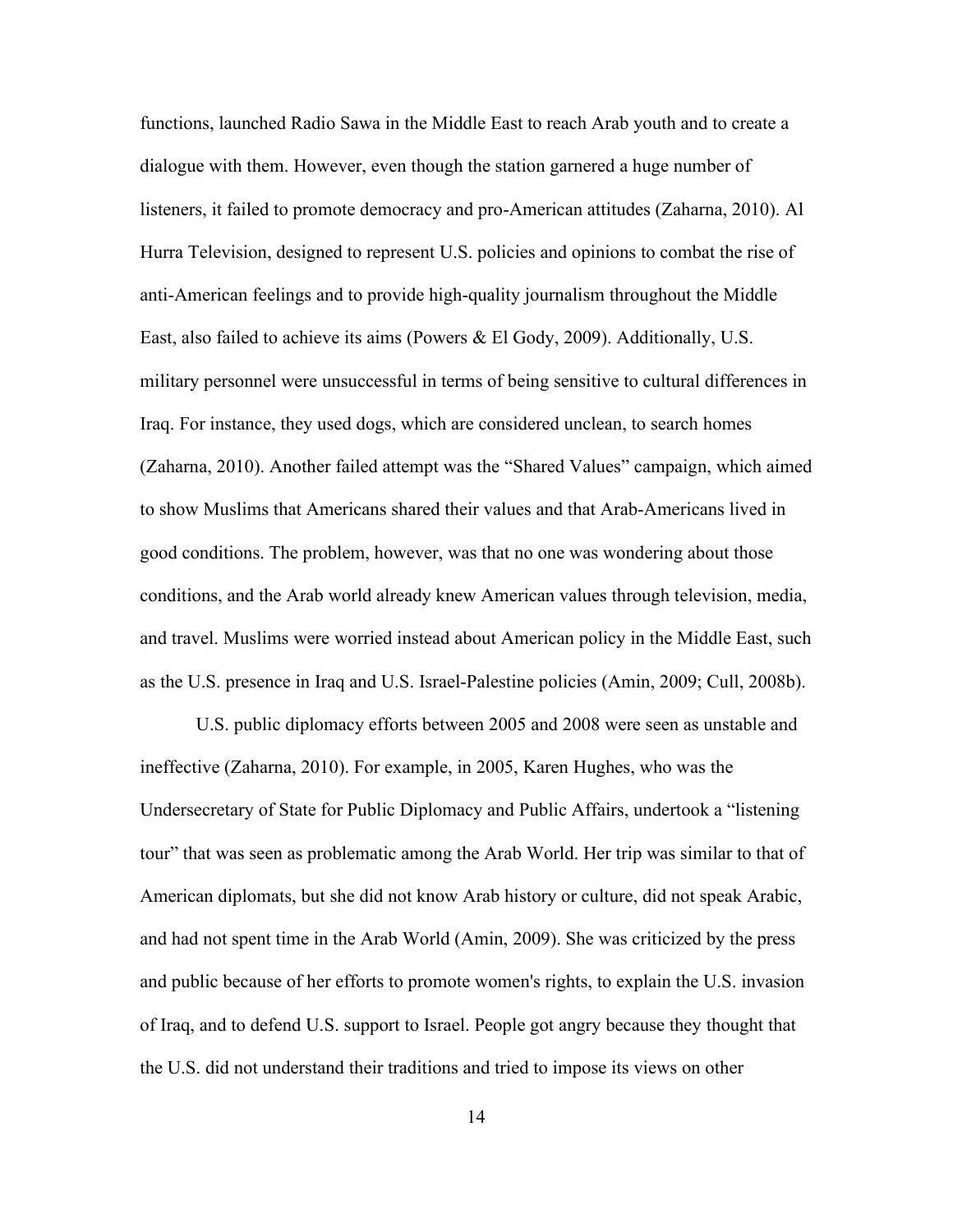countries (Fitzpatrick, 2010). In 2007, the U.S. Department of State stated that influence was not the core function of public diplomacy strategies anymore. It was communicating America's views, values, and policies effectively to promote linkages between American people and the rest of the world (Waller, 2007). For example, Michelle Kwan, who was a public diplomacy ambassador, had her first overseas trip to China in 2007. Her parents were originally from China, and she was enthusiastic to initiate a dialogue with young Chinese people. Even though Kwan was a new face for U.S. public diplomacy, she was seen as an old story to the Chinese. China's success in the Beijing Olympics in 2008 showed that the Chinese could tell their own stories in this era and encouraged young people to believe in the opportunities provided by their own countries. The U.S. lost its attraction as a provider of dreams, and it needed to redesign the story of the American dream for its public diplomacy purposes (Shen, 2009).

According to some scholars (e.g., Powers & El Gody, 2009; Zaharna, 2010), the problem with U.S. public diplomacy efforts as they tried to catch up with the post-Cold War era was that they were still using the public diplomacy strategies of the Cold War. Following 9/11, unilateral U.S. foreign policy did not allow for dialogue and a search for middle ground (Shen, 2009). In addition, what was missing was an understanding of how the underlying communication dynamics in the international arena had shifted from traditional media to advanced information and communication technologies (Zaharna, 2010).

### <span id="page-28-0"></span>*Information Age*

Globalization and new communication technologies have played significant roles in the transition from older forms of public diplomacy to new ones. Publics now view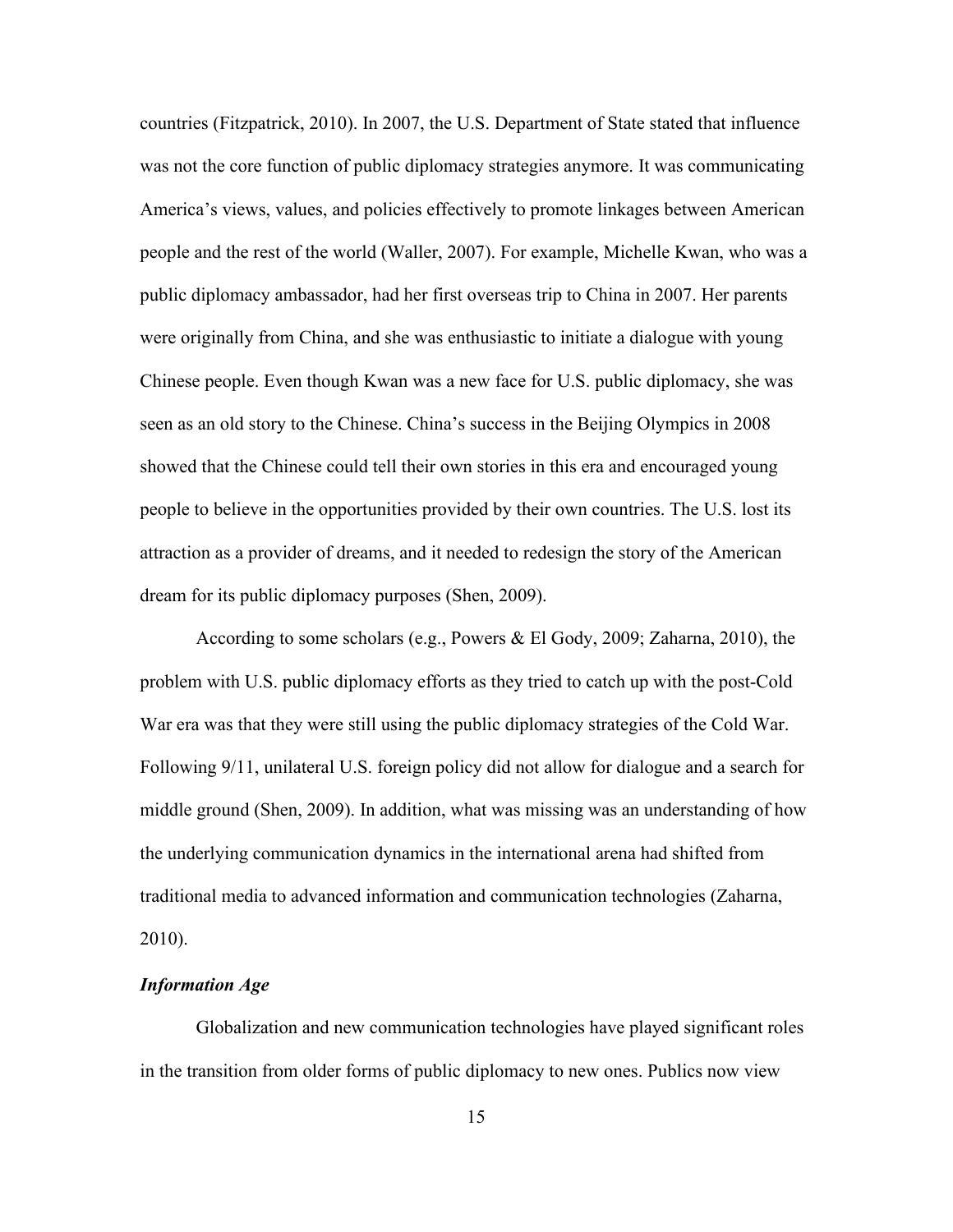activities consisting of image cultivation across borders and propaganda as old-time diplomacy efforts (Melissen, 2005). According to Snow (2009), a one-way exchange of information from government to global publics within the framework of foreign policies and national objectives is no longer adequate. Thus, one-way informational diplomatic objectives have shifted to two-way interactive public exchanges (Snow, 2009). For example, the U.S. State Department (2010) has emphasized the need to enhance public diplomacy by building networks and expanding people-to-people relationships. In addition, while traditional diplomacy targets the representatives of states or other international actors, the public diplomacy approach targets the general public in foreign societies, non-official groups, and organizations (Melissen, 2005). Educational, cultural exchange programs, language training, films, exhibitions, and development programs that have existed for a long time (e.g., Fulbright scholars, International Visitors Leadership Program) have become key tools of public diplomacy to establish mutual benefit and build mutual trust (Golan, 2013; Snow, 2015).

Under this new iteration, new communication tools, such as social networking sites and blogs, have entered the international arena (Zaharna, 2010). International communication is not only about CNN or cultural centers, but any message, such as an SMS text message, a letter, or social media posts, that crosses a frontier is also an international communication (Cull, 2008b). For example, in 2008, Kenyan activists made international news by creating a website that presented a detailed view of the areas experiencing political violence in postelection Kenya (Arsenault, 2009). In 2017, French social media influencer Jerome Jarre promoted dialogue and raised money for the Love Army organization to help development projects around the world. These new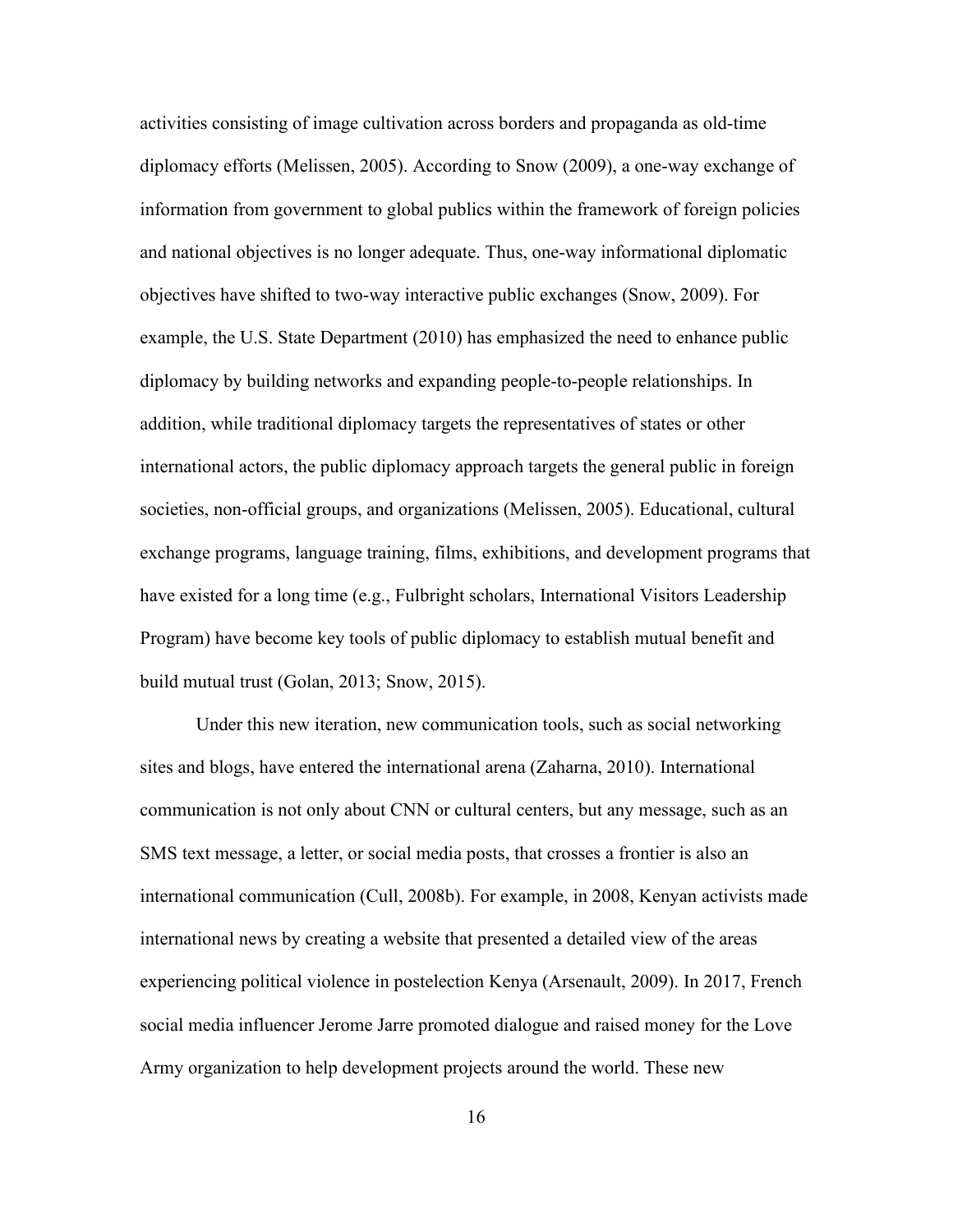communication mechanisms have taken advantage of communication satellites and the World Wide Web, which together have accelerated communication itself and the diffusion of information (Cull, 2019).

While publics can collaborate, engage in dialogue, and disseminate information largely independent from government control through new communication technologies, some governments are trying to find ways to engage with publics through these more diffused, global communications. For example, U.S. government agencies have started to engage with bloggers to improve the circulation of their messages and the Egyptian government has initiated IslamOnline to encourage cross-cultural dialogue (Arsenault, 2009). Governments can no longer have one story for their citizens and a different one for foreigners because global technologies have removed strict communication boundaries between countries. Words spoken anywhere in the world may be heard on the other side of the world. It is also becoming more common for governments to use branding strategies and resolve international issues through the use of other international actors, such as NGOs and international companies (Cull, 2019).

A wide variety of actors have started public diplomacy initiatives in this era, and different forms of public diplomacy have gained more significance. For example, multinational cultural diplomacy actors, such as the European Union National Institutes of Culture (EUNIC), have started to foster cooperation between cultural organizations by organizing joint events around the world. Global international organizations, such as the United Nations Educational, Scientific and Cultural Organization (UNESCO) have worked on collective cultural projects, including cultural development and protection. As an example of commercial entities, BMW associated itself with an international cultural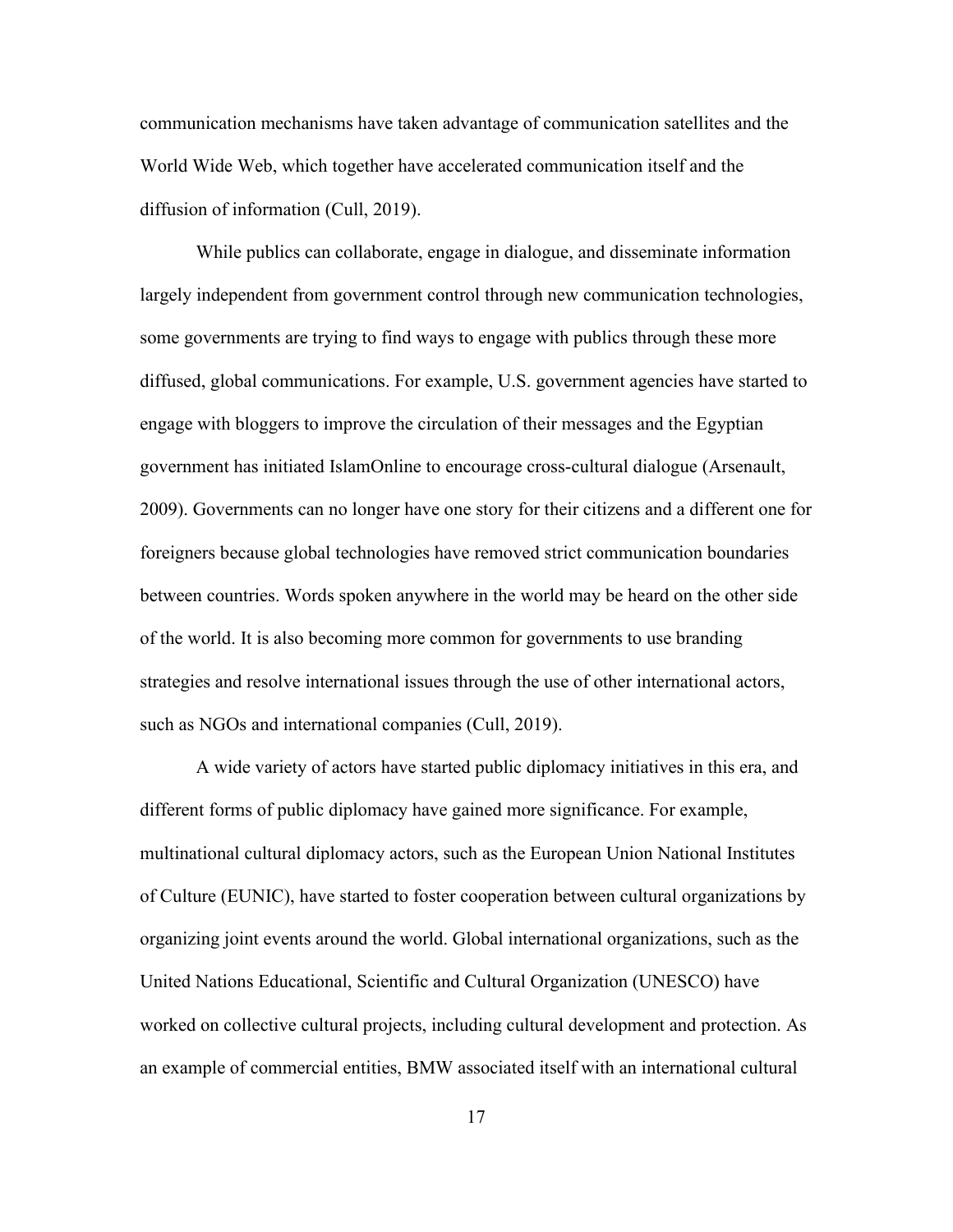project by sponsoring a series of short films directed by well-known directors from all around the world (Cull, 2019). In 2010, 160 Mandarin-speaking U.S. student ambassadors' language skills were one of the important distinctive features of the USA Pavilion at the Shanghai Expo. Their jokes encouraged publics to respond in a very American way, which was an example of people-to-people diplomacy (Camp, 2012). In a Youth Innovation and Entrepreneurship Program (YIEP), Turkish and American high school students had an opportunity to trade products and ideas online, linking and building relationships among American and Turkish youth (McKay, 2012).

The cultural exchange programs have also become key tools of public diplomacy efforts. For example, sport has been used as another form of public diplomacy through hosting events, codifying existing rules of any sports, or being a safe sphere for former enemies, such as the U.S. and China ping-pong exchanges (Cull, 2019). Gastrodiplomacy has brought people together by sharing their culture through food. For example, in December 2013, the Embassy of Greece started to spread Greece's healthy way of living, which is heavily linked to its culture, by providing evidence that the Greek diet is the healthiest one in the Mediterranean region (Kosmidou, 2014).

Even though these projects have encouraged people-to-people diplomacy, some have missed some important points. For example, in its initial six months, Embassy Baghdad's Facebook page was ineffective because it did not have a social media strategy to identify its audiences or establish messaging priorities (Snipe, 2012). Public diplomacy practitioners have also learned that educational exchanges can result in culture shock, making it important to provide longer exchanges because the experience tends to slowly improve over time. Countries also need to understand the value of established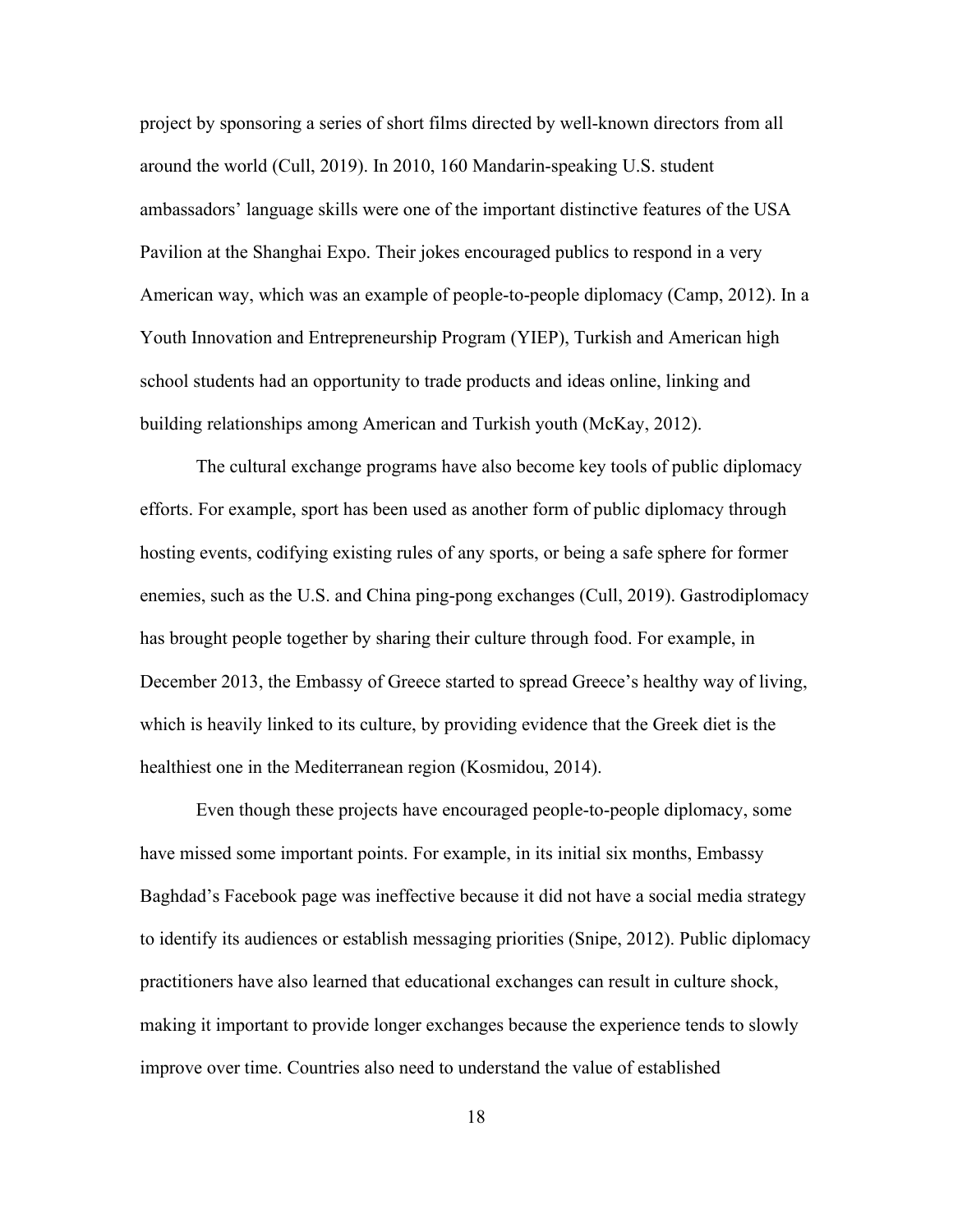relationships and continue to connect with students after they return to their home countries (Cull, 2019).

#### <span id="page-32-0"></span>*Relational Framework of Public Diplomacy*

Some scholars (e.g., Arsenault, 2013; Cull, 2019, Zaharna, 2010) have argued that public diplomacy efforts should focus on relationships. For example, Arsenault (2013) suggests that countries' public diplomacy efforts are changing their focus from presenting messages to forming relationships. Zaharna (2010) addresses this change as "a shift in focus from information or *message content* to communication or *message exchange*" (p. 88), which she associates with the rise of the network (Zaharna, 2010). Messages that previously flowed downward from bureaucracies and media institutions to publics in the old world are now flowing horizontally among networks in today's world (Cull, 2019). Thus, the relational framework is viewed as another significant framework alongside the information framework to expand the vision of strategic public diplomacy (Zaharna, 2010). The information framework focuses on the design and transmission of the message, while the relational framework focuses on "relationship-building and positive maintenance of social structures to solve communication problems to advance political objectives" (Zaharna, 2010, p. 146). The relational framework

assumes that politics is a cumulative, multilevel, open-ended process of continuous interaction among significant clusters of citizens in and out of government and the relationship they form to solve public problems in whole bodies politic across permeable boundaries either within or between groups, communities or countries. (Saunders, 2013, p. 137)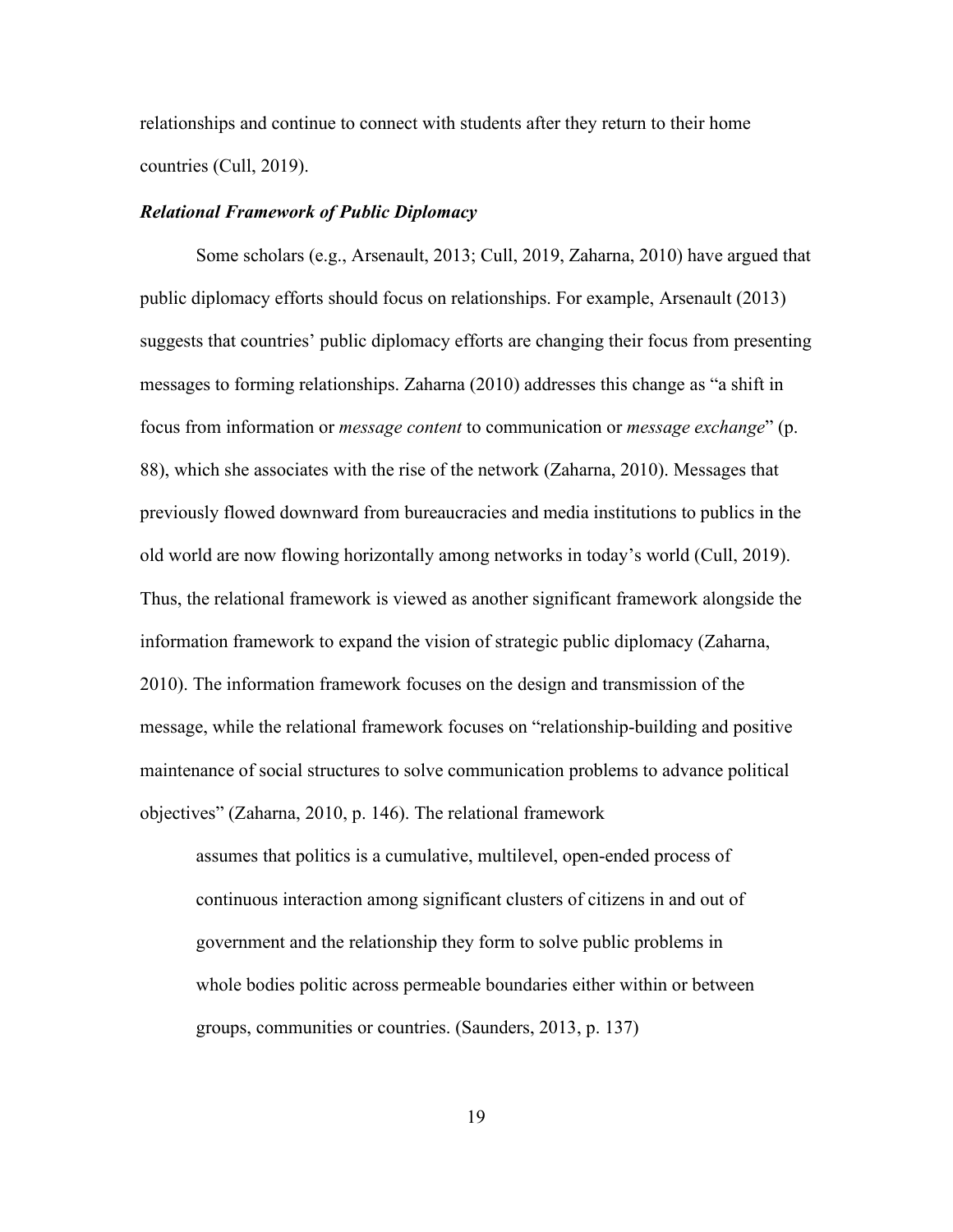According to Zaharna et al. (2013), relational strategies have become the core element of public diplomacy approaches, and public diplomacy has started to focus on cooperation and collaboration among interconnected communities around the world. They called this shift the "connective mindshift," which "recognizes the power of connections and identifies the nature of these relationships as a key unit of analysis for public diplomacy" (Zaharna et al., 2013, p. 1). According to this viewpoint, public diplomacy strategies need to engage with and create positive connections between individuals and groups within a network. Therefore, public diplomacy has become more about "networking, creating a wider global community, and listening, than about telling, and spreading information" (van Ham, 2013, p. 23) and needs to "move from monologue to dialogue to collaboration" (Cowan & Arsenault, 2008, p. 10). Fisher (2013) believes that public diplomacy in a globalized world needs to focus on networking and collaboration with diverse publics in order to solve complex problems, whereas Arsenault (2009) stresses that public diplomacy needs to reach consensus about nations' policies and understand those diverse societies from which these policies originate. According to Fitzpatrick (2013), what is needed is a new worldview that "sees public diplomacy as a means for achieving *mutual* understanding and advancing *shared* interests among nations and peoples" (p. 30). She believes that this worldview advances the role and the function of public diplomacy in a global society.

Throughout all three time periods of U.S. public diplomacy efforts just outlined, Sister Cities International has been a U.S. public diplomacy initiative. President Eisenhower launched it during the Cold War to support person-to-person efforts. He invited Americans to work with him in order to "create worldwide understanding of U.S.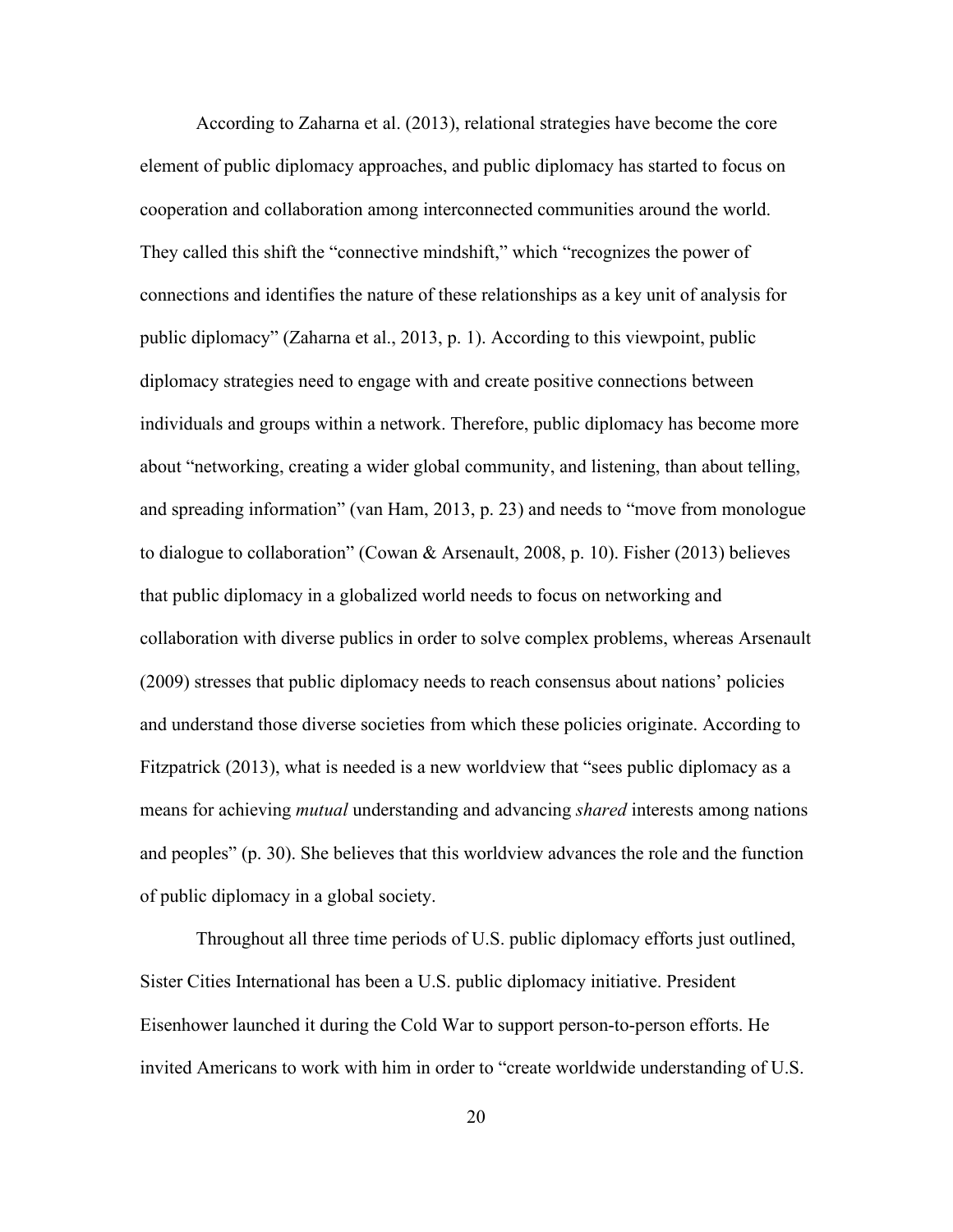aims and to help build a climate for enduring peace" (Cull, 2008b, p. 118, 119). Although many initiatives lost their attractiveness after the Cold War, Sister Cities International survived and continued to serve after 9/11. Therefore, this dissertation uses Sister Cities International as an example to analyze public diplomacy efforts.

### <span id="page-34-0"></span>**Sister Cities International**

Sister Cities International (SCI) was founded by President Eisenhower at the 1956 White House Summit on Citizen Diplomacy, although communities around the world had started to build relationships even earlier. Immigrants who traveled around the world retained their culture and named towns that they built in honor of their ancestral homes or patrons, such as New York, Williamsburg, and St. Louis. These early towns are seen as the beginning of sister cities relationships and known as "nametowns" (Sister Cities International, 2006).

Today's sister city movement emerged at the end of World War II, which had destroyed many cities around the world and left thousands hungry and in need of help. The post-war environment made people open to the idea of reaching out to those communities, and U.S. citizens reached out to citizens of Japan and Germany to help them after the war. For example, in 1951, Arlington, Texas, arranged a humanitarian aid project for Konigshofen, Germany, which was the beginning of a long-term relationship between the two cities (Sister Cities International, 2006).

During World War II, General Eisenhower was the commander of the Allied Expeditionary Forces in Europe and the occupying forces in Germany. He saw the destructive consequences of the war firsthand and wanted to bring people together to plan and work toward common peace around the world. After he became president in 1953, he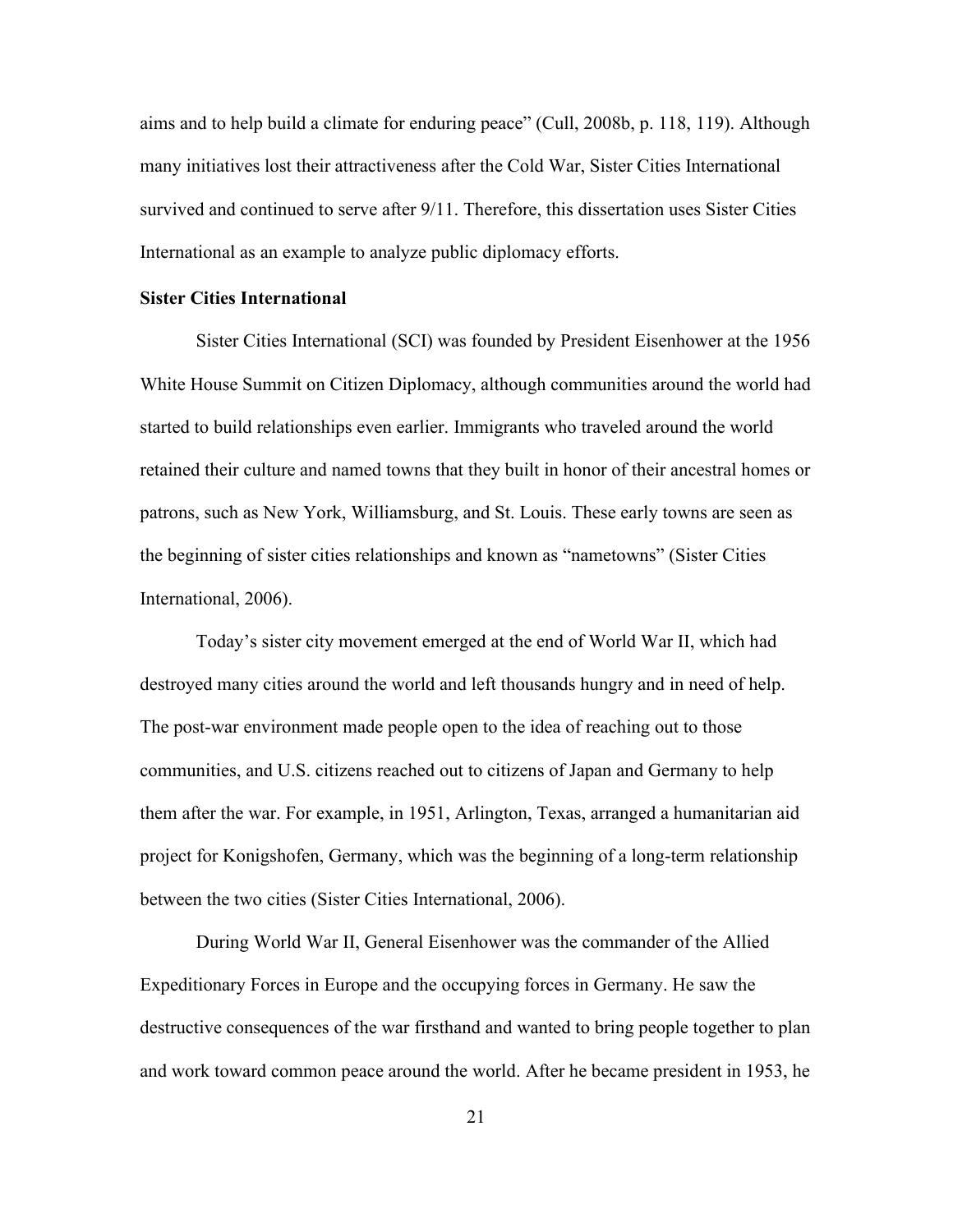encouraged communities around the U.S. to create town affiliation links with communities around the world. For example, in 1955, Hagerstown, Maryland, and Wesel, Germany, became sister cities to build relationships among their peoples. Eisenhower and the early pioneers of the Sister City Program believed that if the citizens of countries could build mutually respectful relationships it could transform diplomatic relations between those countries (Sister Cities International, 2006). When the program was first devised, relationships mainly focused on culture and education (Mascitelli & Chung, 2008).

Any city that is looking for a sister can be a part of the Sister Cities Program and have more than one sister (Sister Cities International, n.d.). Choosing a sister city is not a random process. According to Zelinski (1991), "historical connections, shared economic, cultural, recreational and ideological concerns, similar or identical place names, and, to a certain extent, the friction of distance" all play roles in choosing a sister city (p. 1). Others have suggested that sister cities should be equal sizes, larger cities should have more sister cities than smaller cities for a successful engagement process, and the financial and human resources that are dedicated to the relationships are one of the most important variables for a successful sister city relationship (e.g., Gill, 2020). Officials from both communities need to sign an official agreement to become sister cities. Sister city organizations can include volunteers, representatives from nonprofits, companies, or municipal governments.

The relationships between sister cities are independent of each other, and they can decide what projects are important to them (Sister Cities International, n.d.) and suitable for the needs and resources of both cities (Cremer et al., 2001), such as student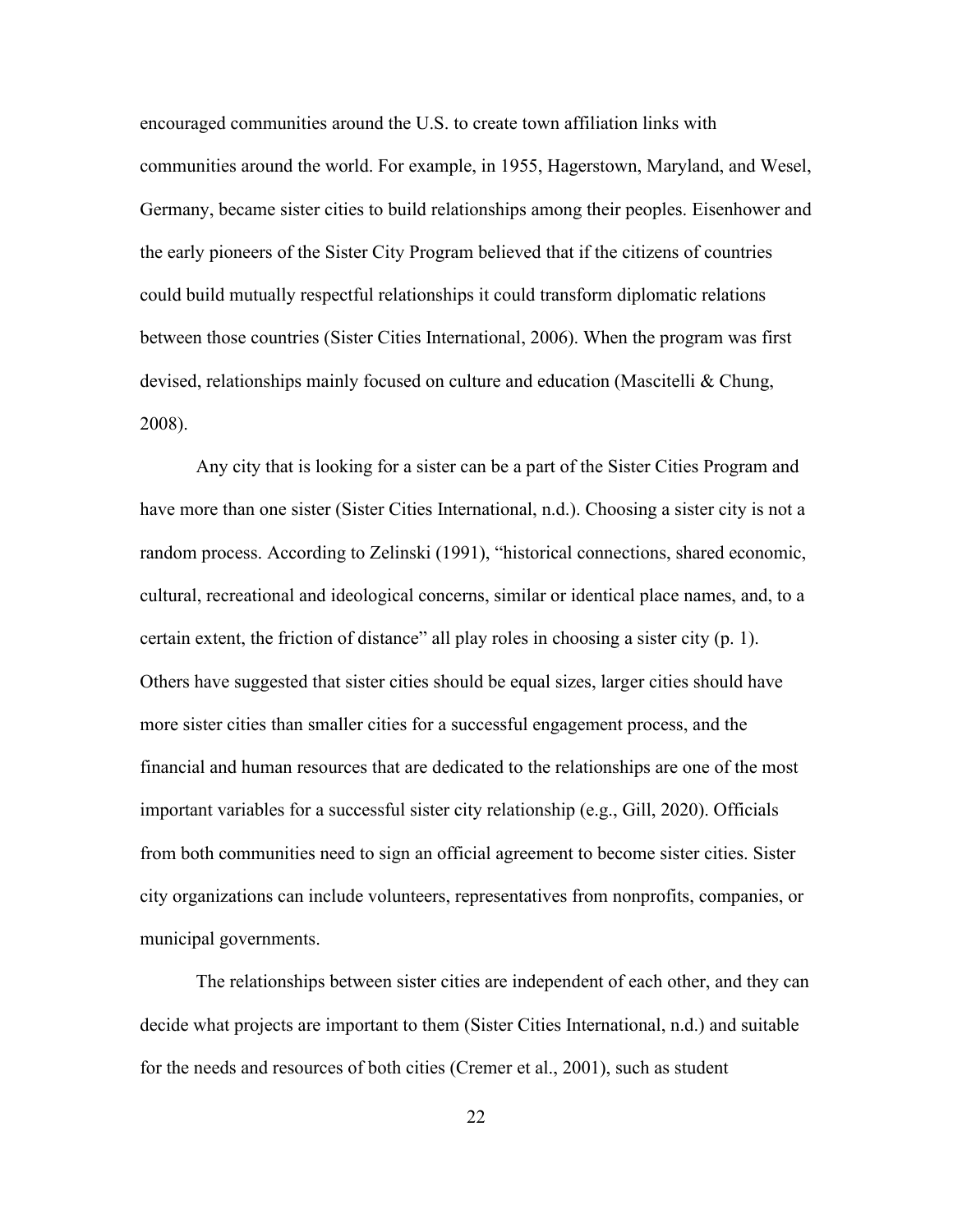exchanges, sporting events, or economic exchanges. For example, Salisbury, Maryland, and Tartu, Estonia, are sister cities that have an exchange program for college students studying cybersecurity (Ledbetter, 2017). Spoleto, Italy, and Charleston, South Carolina, have an arts festival that helps Charleston's local economy (Jaffe, 2013). Although projects vary among sister cities, they all aim to build relationships. In addition, these relationships, are performed at the local level and do not depend on the support of national governments (Cremer et al., 2001).

On September 11-12, 1956, at the White House Summit on Citizen Diplomacy, 33 people-to-people communities were established. Each community was held responsible for its own funding and direction under the charge of the Civic Committee of People-to-People. In 1957, the Civic Committee decided to expand its outreach to American cities, and a joint cooperative program was formed with the American Municipal Association under the name of the Committee on International Municipal Cooperation. Members of the Civic Committee were civic leaders from different community groups, such as university presidents, women's club members, and veterans' groups (Sister Cities International, 2006). The committee's stated purpose is "to encourage American communities to join hands with overseas communities and to carry out programs of mutual interest in international friendship and understanding. Such present programs generally take the form of town affiliations, community salutes, and international friendship groups" (Sister Cities International, 2006, p. 31). In the beginning, however, there was little or no reference to international trade or economic cooperation as an organizational objective (Mascitelli & Chung, 2008).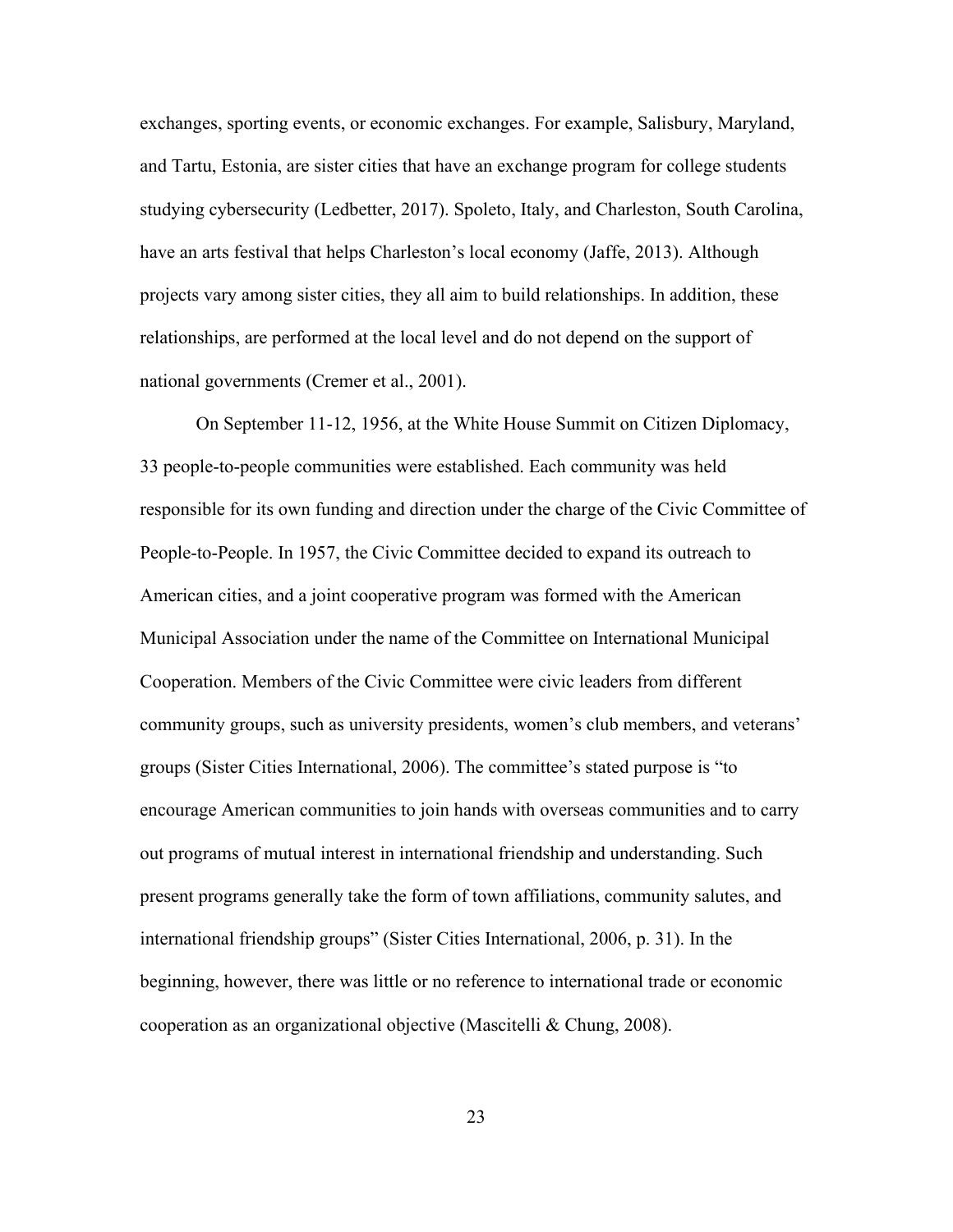In 1965, delegates made the first attempts to create an independent national organization to serve the Sister Cities Program in the U.S. In 1967 the Town Affiliation Association of the U.S., Inc., was incorporated as a national association to assist the increasing number of cities in the U.S. that were affiliating with foreign cities. During its second decade, however, the Town Affiliation Association started to struggle to meet increasing demands for services because of the growing number of cities that wanted to join the program (Sister Cities International, 2006). Therefore, in 1971, "the primary responsibility for U.S. government relations with the Town Affiliation Association of the United States was transferred from the United States Information Agency to the Department of State under the Bureau of Educational and Cultural Affairs" (Sister Cities International, n.d. para. 1). In 1974, Savannah, Georgia, and sister city Patras, Greece, joined the Sister Cities Program as the 500<sup>th</sup> U.S. community (Sister Cities International, 2006).

The third decade (1976-1985) of the U.S. Sister Cities Program is defined as the golden era by the organization because of growth and expansion. In 1977, The Technical Assistance Program was established to exchange technical expertise among the communities in order to improve the quality of life in those communities (Sister Cities International, n.d.). The number of youth groups in local sister cities increased 70% in 1977. A school affiliation program was established to support global education. The George V. Allen National Tri-Media Contest was organized in 1978 to challenge youth to think about ways to save the world environment. In 1981, on its 25th anniversary, the organization changed its name to Sister Cities International (SCI). In 1982, President Regan announced a new international youth initiative to expand international youth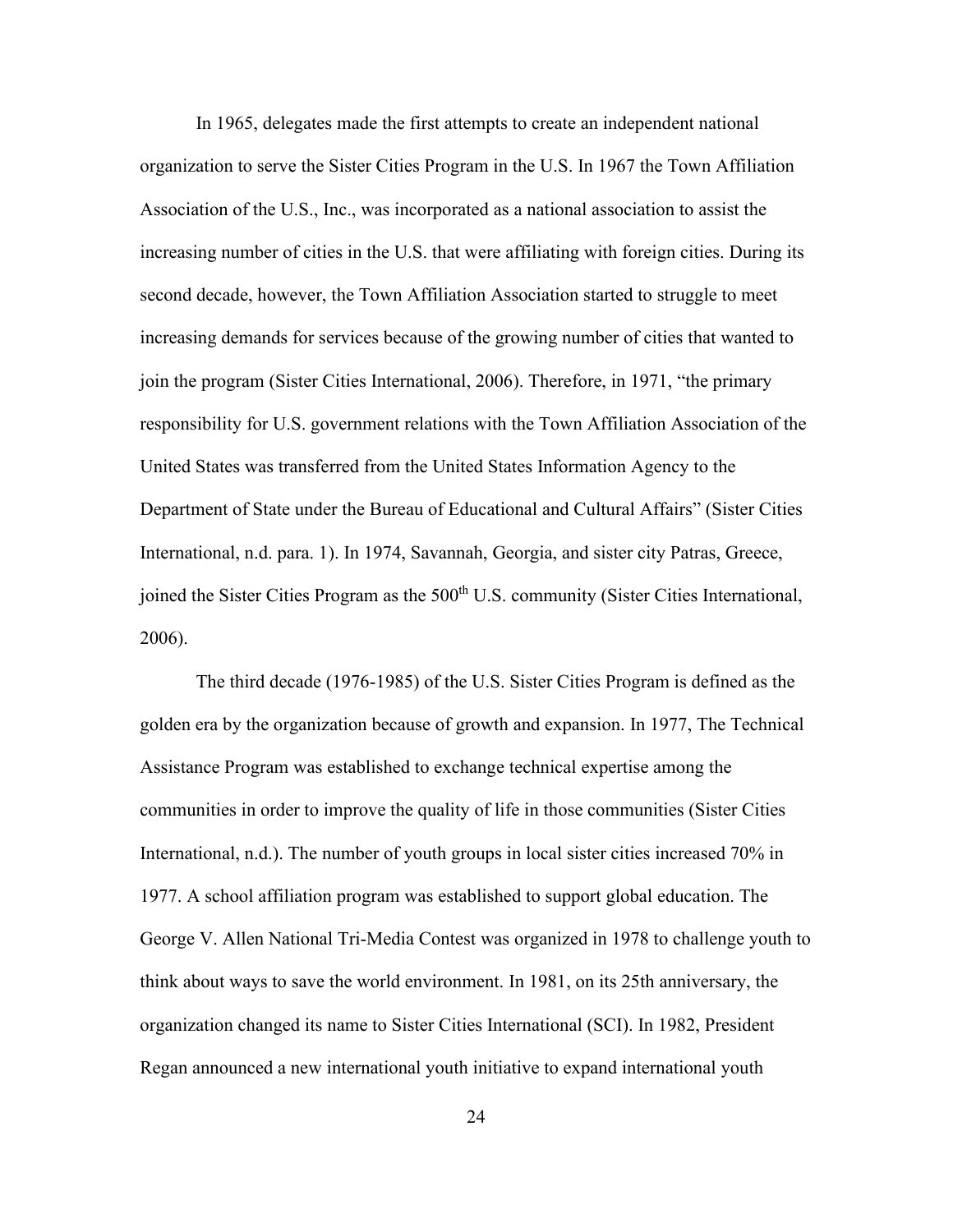exchange as an investment for future peace. From 1987 through 2000, The Eisenhower International Scholarship program provided scholarships to international college students. The mayor of Washington, D.C., declared October 7-8 as International Sister Cities days in 1988 (Sister Cities International, 2006).

In its fifth decade (1996-2006), SCI incorporated wide cultural expansion, globalization, and development of new communication technologies into its programs and partnerships. For example, in 2001 the Global Envoy Program was initiated to represent SCI at global events. Sister city global envoys talk about citizen diplomacy at these events and help inform global publics about Sister Cities International. In 2003, the Sister Cities Network for Sustainable Development was founded to support sister city development projects that help reduce poverty and increase quality of life around the world. In 2006, the Cyber Sister Cities program partnered with Citrix Systems to support Ghanaians' technological usage. SCI also collaborated with the International Education and Resource Network to bring global learning into classrooms worldwide (Sister Cities International, 2006). In this decade, sister city relationships started to focus on economic development (Ramasamy & Cremer 1998; Cremer et al., 2001), such as creating a marketplace for economic and business activities in New Zealand. O'Toole (2001) demonstrated how Australian sister cities' relationships with other nations developed from associative (relationships based on friendship and cultural exchange) and reciprocative phases (relationships based on educational exchange) to a commercial exchange phase (relationships based on economic development).

After 9/11, SCI also started programs that focus on the Islamic world. For example, President Bush launched The Friendship Through Education consortium to help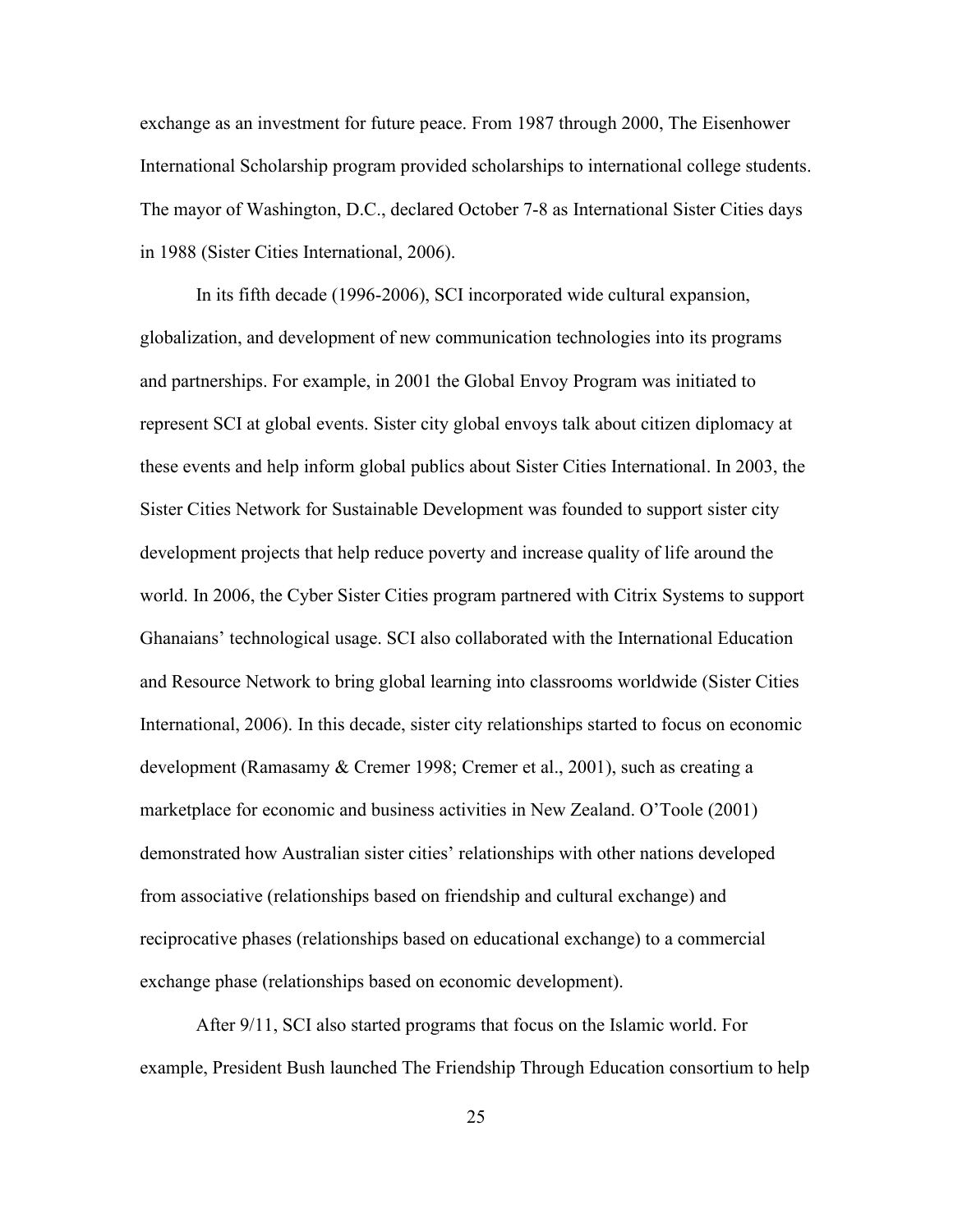American students expand linkages with students in Islamic countries in 2001. The U.S. Islamic Sister Cities Emergency Preparedness Exchange Program linked U.S. communities with Islamic communities to address the common need for training and knowledge in emergencies. In 2003, the Youth Exchange and Study Program was initiated to provide scholarships to students from the Islamic World to spend one academic year in the U.S. In 2004, the Islamic Peace and Friendship Initiative was founded to increase communication and cooperation between the U.S. and the Islamic world (Sister Cities International, 2006). As part of SCI's continuing focus on the Islamic World, between 2017 and 2018, SCI oversaw a program between Gainesville, Florida, and Qalqilya, Palestinian Territories, to develop a sign language video dictionary for students (Sister Cities International, n.d.).

In its sixth decade, SCI continued its cultural exchange, humanitarian assistance, youth and educational, and economic and sustainable development programs. For example, in 2012, the Sino-African Initiative was launched to support economic development in Africa (Sister Cities International, n.d.). As part of the 2013 Sister Cities International Annual Conference, a Youth Leadership Summit was designed to engage youth in sister cities around the world (Sister Cities International, n.d.). In 2014, representatives from Tamworth, Australia, came to their sister city Nashville, Tennessee, which is the "Music City," to learn how to brand Tamworth as an internationally recognized musical destination (Sister Cities International, n.d.). However, some suggest that economic benefit has now become an underlying demand in sister city relationships. If economic development becomes the primary motivator to build relationships among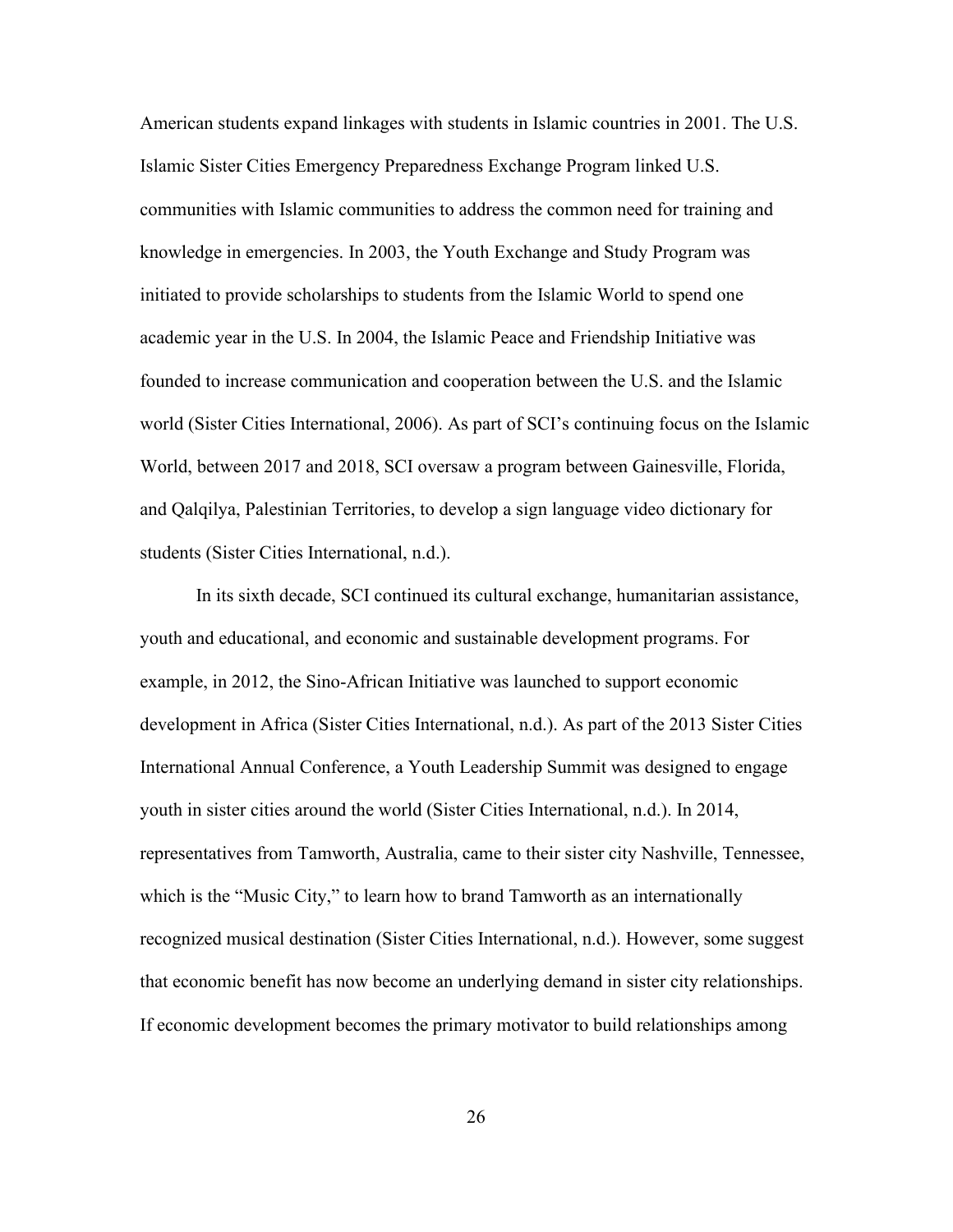cities, it may change relationship building goals to pragmatic, shorter term goals (Cross, 2010).

According to the Sister Cities International website, today, SCI serves as the national membership organization for sister cities across the U.S. and unites thousands of citizen diplomats and volunteers in almost 500 member communities in more than 140 countries who run sister city programs to promote peace and strengthen local communities. The program has created approximately 3,700 jobs in its network and provided more than \$400,000 in humanitarian aid (Sister Cities International, n.d.). Sister Cities International (2006) also observes that many of the early relationships that were built under the Sister Cities program have lasted to today. Since the program has started, trade activities have increased, and the number of people and students who have traveled from the U.S. to visit a sister city has also increased, and vice versa (Sister Cities International, 2006). Hu et al. (2021) have characterized sister cities relationships as "decentralized intergovernmental relationships" that not only promote information exchange between governments, businesses, and citizens but also allow local leaders to build relationships and economic exchanges for the local community.

Scholars (e.g., Arsenault, 2009; Fisher, 2013; Zaharna et al., 2013) argue that today, countries' public diplomacy efforts need to focus on forming relationships, cooperation, and collaboration among diverse communities around the world. As one of the long-term public diplomacy initiatives, Sister Cities International has tried to adapt its public diplomacy efforts to new public diplomacy features by focusing on collaborative and relational strategies instead of simply disseminating messages. Therefore, Sister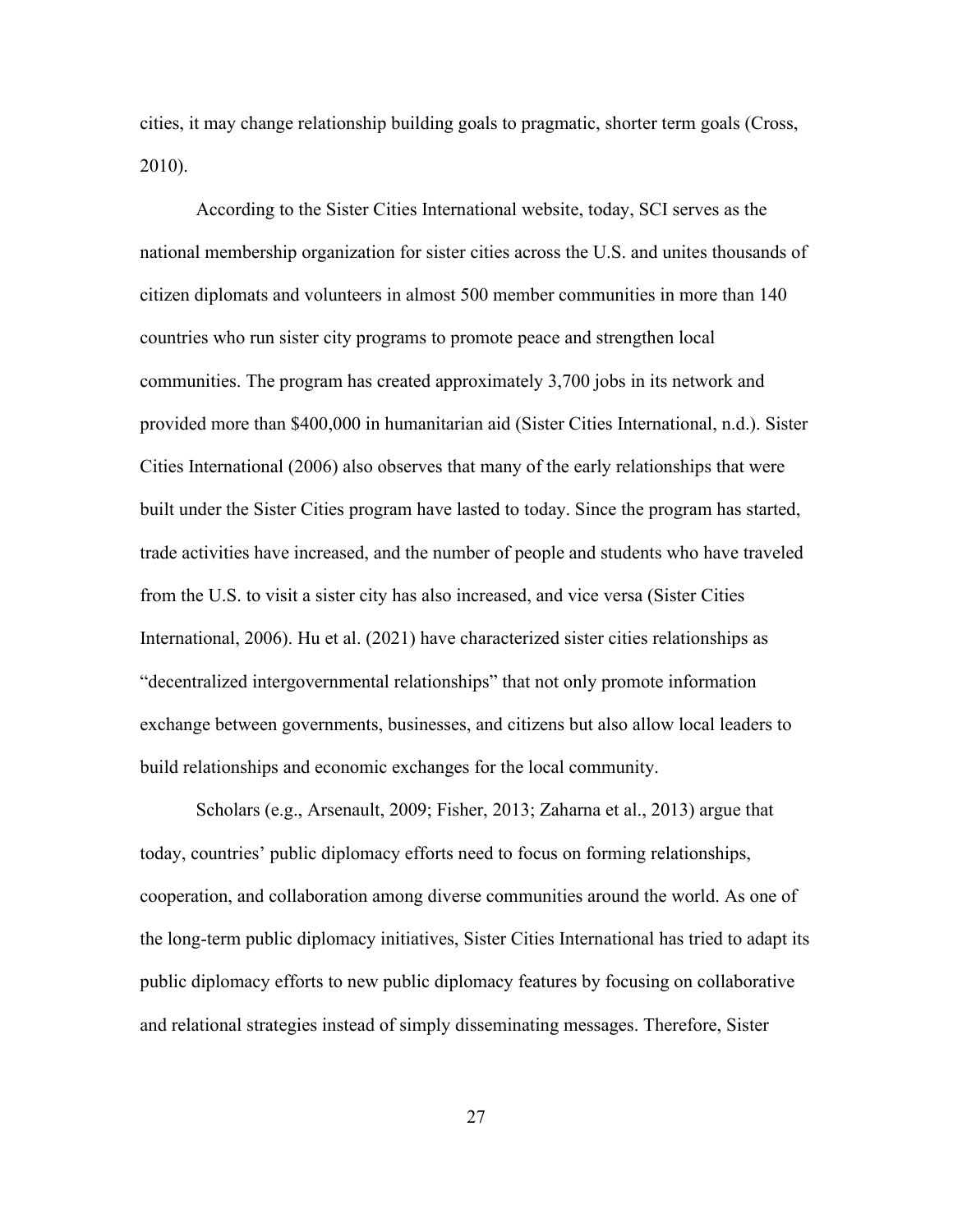Cities International makes a good case study for this dissertation to examine how the organization perceives and performs public diplomacy efforts.

The next chapter reviews the theoretical literature supporting this study.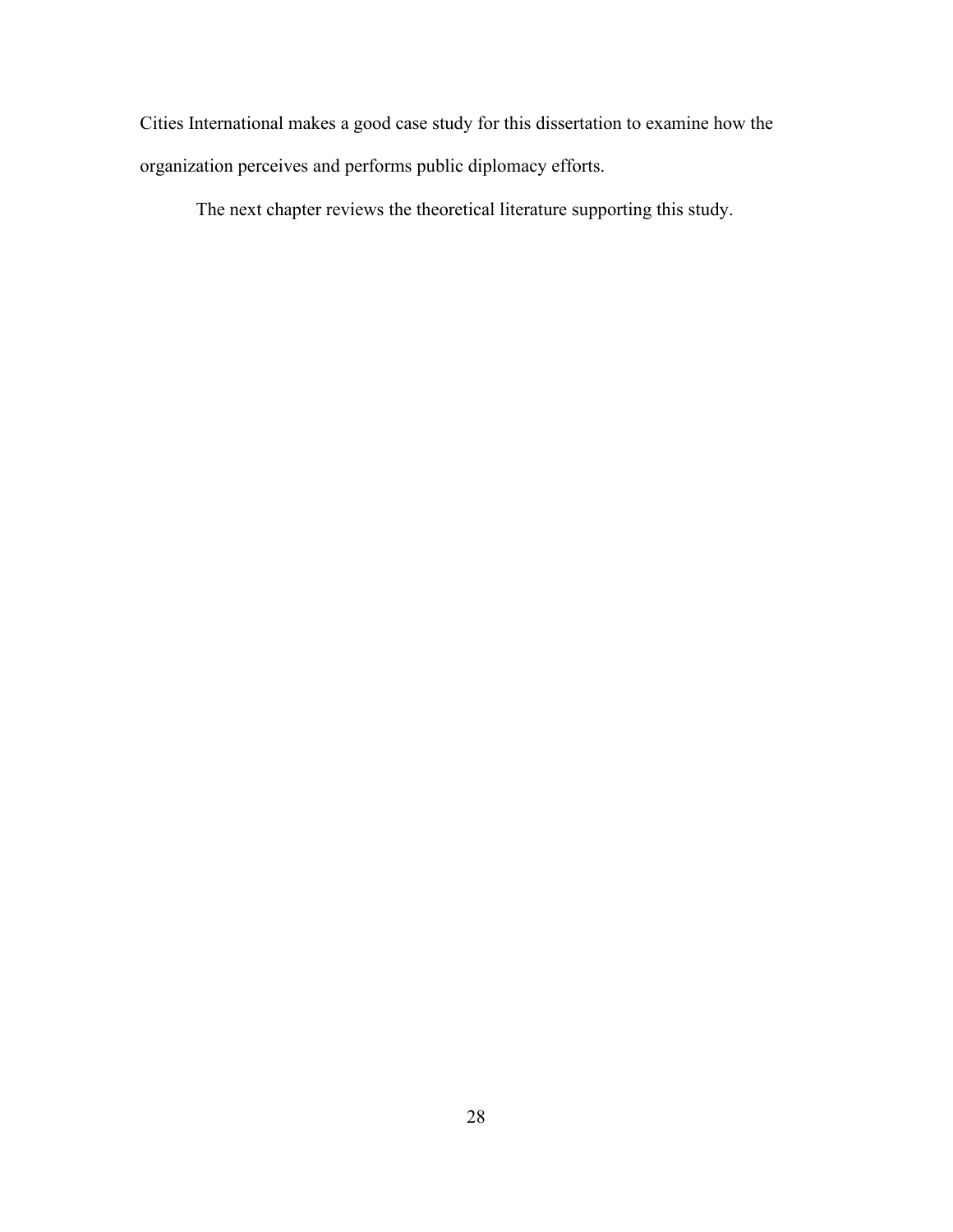#### **CHAPTER II**

## **LITERATURE REVIEW**

This dissertation focuses on how a public relations theoretical framework can inform public diplomacy efforts; therefore, this review examines the literature emphasizing the convergence of public diplomacy and public relations, which until this time has been studied almost exclusively from normative, functionalist perspectives. Because some scholars have found functionalist approaches lacking to date, this section addresses whether critical and postmodern theoretical approaches within public relations can better inform practice.

#### **Public Diplomacy and Public Relations**

Since the term *public diplomacy* was introduced in 1965, it has emerged as an important topic in global public relations research (Ki, Pasadeos, & Ertem-Eray, 2019). Public relations scholars (e.g., Dutta-Bergman, 2006; Fitzpatrick, 2007; L'Etang, 1996; Signitzer & Coombs, 1992; Signitzer & Wamser, 2006) have focused on the convergence of public diplomacy and public relations practice. For example, Signitzer and Coombs (1992) argued that both public relations and public diplomacy aim to affect public opinion in favor of the interests of their organizations. Both have different levels of analysis from the individual to the global level. For example, at the individual level both concern the perception, choices, and behaviors of individuals (Signitzer & Wasmer, 2006). Moreover, both diplomats and public relations practitioners fulfill similar roles, serving as liaisons between publics and their organizations (Signitzer & Wamser, 2006) and "bridging cultural gaps" (L'Etang, 1996, p. 16). Also, both public relations and public diplomacy may be seen as euphemistic terms for propaganda, even though both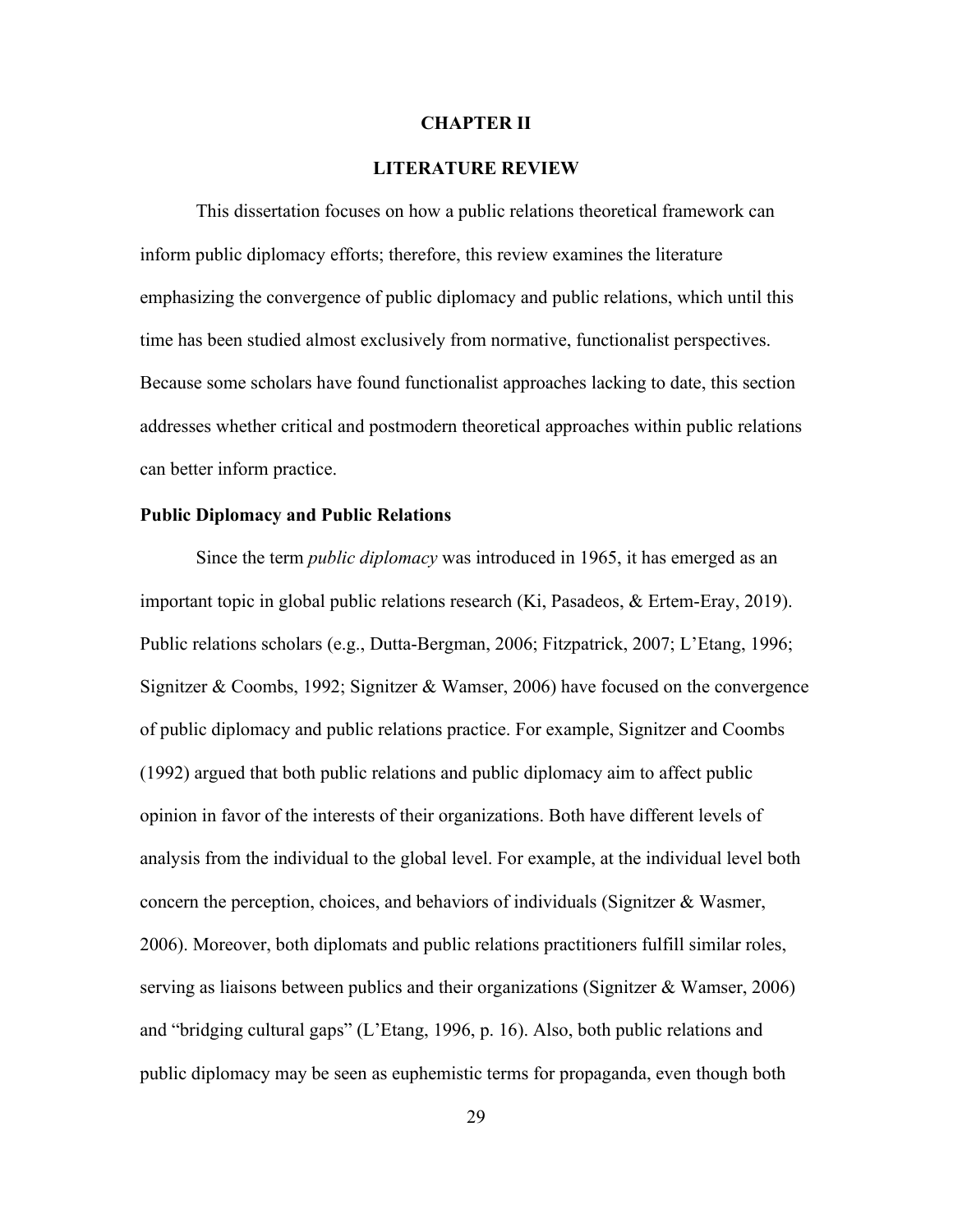public relations and public diplomacy practitioners have tried to distance themselves from that term (L'Etang, 2009).

In addition, scholars have indicated the significant potential of public relations theories and models to contribute to the advancement of public diplomacy from a theoretical perspective (Fitzpatrick et al., 2013). Scholars have proposed the relevance of public relations theories and models such as excellence theory (Macnamara, 2012; Yun, 2006, 2008), the two-way symmetrical model (Kruckeberg & Vujnovic, 2005), and situational crisis communication theory (Kim, 2015) to public diplomacy. Most of these works have tended to espouse the dominant public relations theory of the time.

Recently, scholars from the U.S., New Zealand and Australia, the UK, and Europe have suggested critical theoretical approaches to public relations, countering public relations as a functionalist discipline that focuses on two-way symmetry and Excellence theory (Edwards, 2016). Excellence theory is a general theory of public relations that resulted from a 15-year study that was tested through survey research of heads of public relations agencies, CEOs, and employees at more than 300 organizations in the U.S., U.K., and Canada. It aimed to identify best practices in communication management and the contribution of public relations to organizational effectiveness (Grunig, 1992). For many years public relations scholars used quantitative studies to demonstrate the value of two-way symmetry and Excellence as indicative of the practical application of public relations.

This dominant paradigm restricted the development of exploratory ideas and theories beyond Excellence. Throughout the years, as public relations scholarship has grown, an increasing number of scholars have started to critique the assumptions of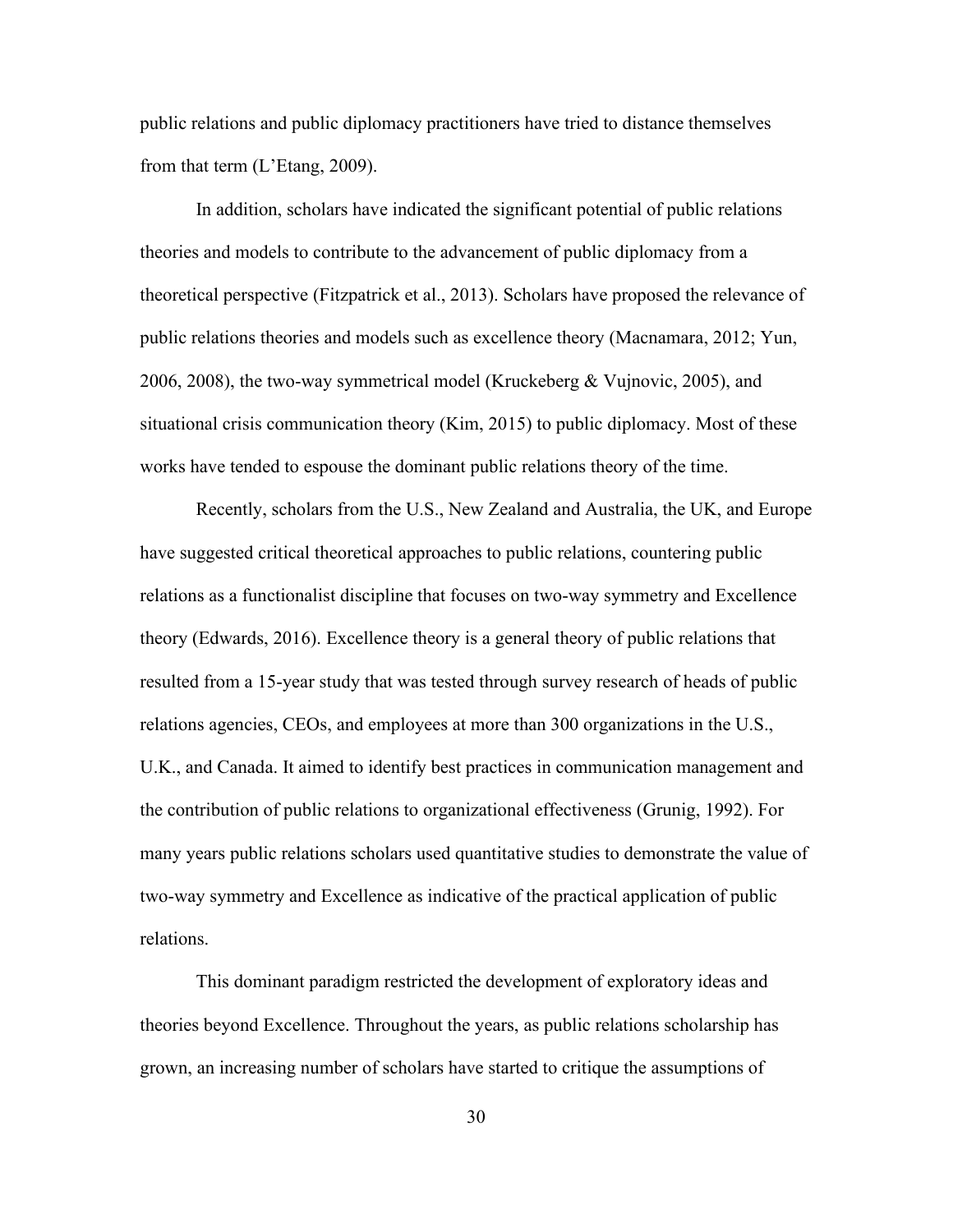Excellence (Edwards, 2016). For example, Berger (2005) argues that a dominant coalition within an organization and its complex power relationships limit public relations practitioners from being able to do what they need to do, while Munshi (Mckie & Munshi, 2007) states that the public relations efforts of international organizations manipulate the power of representation on behalf of the dominant coalition.

Because of globalization and new communication technologies,  $21<sup>st</sup>$ -century public diplomacy approaches have started to focus on a relational framework, and scholars (e.g., Fitzpatrick, 2007; Signitzer & Coombs, 1992, Zhong & Lu, 2013) have argued that contemporary public diplomacy has focused on building and maintaining relationships with foreign publics, emphasizing the centrality of the public relations perspective for public diplomacy. In addition, because new public diplomacy perspectives hold that public diplomacy activities can be carried out not only by governments (Rugh, 2009), public relations scholars have also started to analyze the impacts of non-state actors, such as NGOs (e.g., Yang, 2015; Zatepilina-Monacell, 2015), multinational corporations (e.g., Kochnar & Molleda, 2015), political parties (e.g., Gilmore & Waters, 2015), and diaspora communities (Bravo, 2015) on public diplomacy efforts from a relational public diplomacy perspective.

Some scholars position public diplomacy as essentially about communication management, and newer public diplomacy approaches promote cultivating relationships with foreign publics to reach their main goal: gathering international support for a nation's foreign policy (Golan & Yang, 2015). The relational level is seen as a long-term effort based on soft power programs (Golan, 2013). Recently, relationship-centered efforts have started to gain significance in the study of public diplomacy (Golan  $&$  Yang,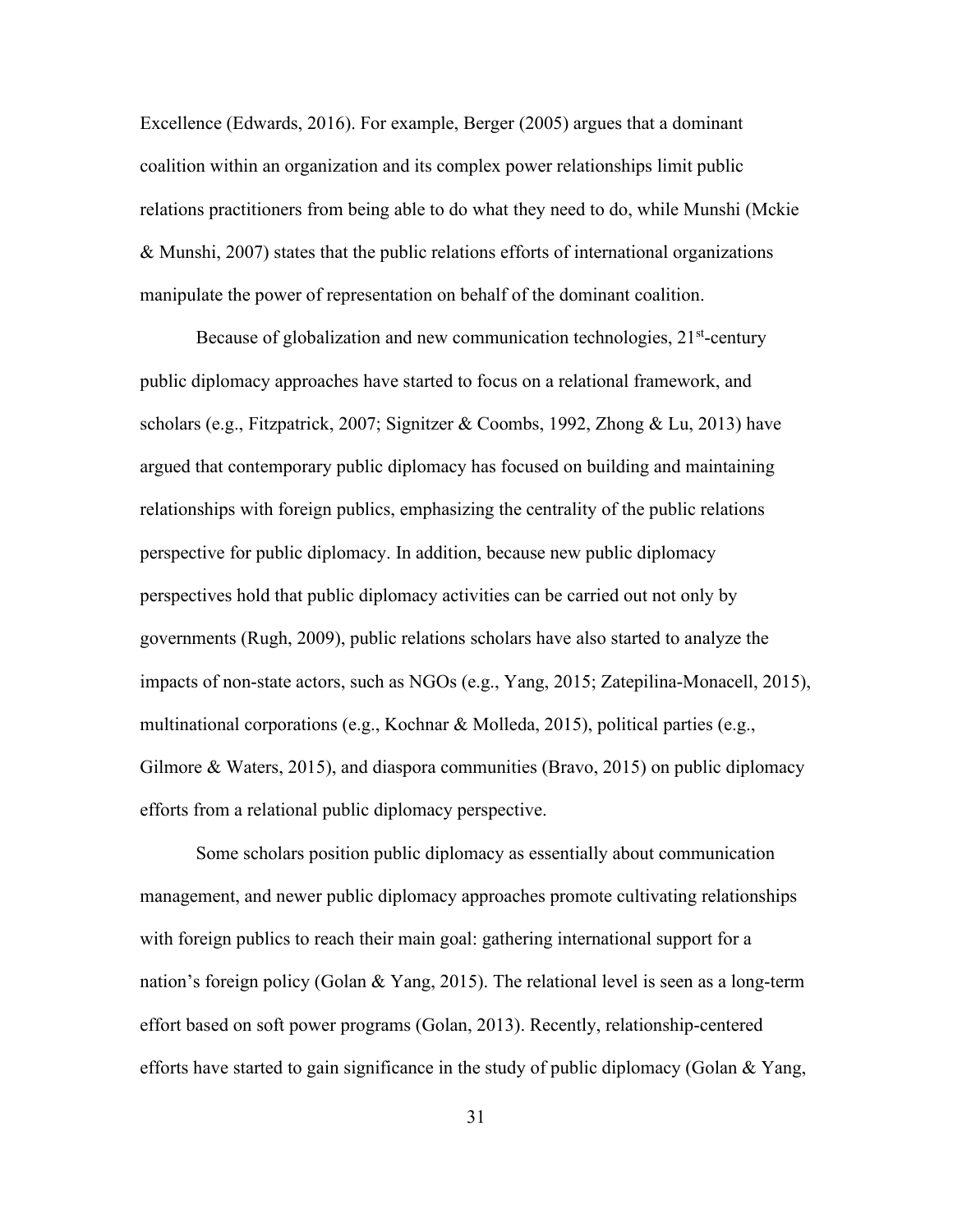2015) because although foreign publics do not support U.S. government action in the world, they support U.S. values of technical expertise, entrepreneurialism, and openness (Snow, 2015). Golan (2015) emphasizes that "a variety of public relations theoretical perspectives can guide public diplomacy scholarship at the relational level" (p. 422). In addition, relationship building is the most closely integrated level of public diplomacy with public relations (Snow, 2015, p. 85). Thus, relationship management theory has become one of the public relations theories most used by scholars to relate to public diplomacy (e.g., Fitzpatrick, 2007; Ki, 2015; Lee & Jun, 2013; Tam, Kim, & Kim, 2018; Wrigley, 2015; Yang, Klyueva, & Taylor, 2012).

Ferguson (1984) emphasized that public relations should focus on relations, providing grounding for relationship management theory. Since then, relationship management theory has been the main perspective used to analyze relationships in the public relations field (e.g., Aldoory, Bellows, Boekeloo, & Randolph, 2015; Lee & Kee, 2017; Ledingham & Bruning, 1998; Levenshus, 2010). Relationship management theory emphasizes that public relations manages the relationships between organizations and publics to balance their interests (Ledingham, 2003). Therefore, public relations is seen as "the management function that establishes and maintains mutually beneficial relationships between an organization and the publics on whom its success or failure depends" (Cutlip, Center, & Broom, 1994, p. 2). Scholars have begun to explore the central constructs of organization-public relationships (e.g., Hon & Grunig, 1999; Huang, 1997; Ledingham, Bruning, Thomlison, & Lesko, 1997) and the link between these relationships and public perceptions, attitudes, and behavior (e.g., Ki & Hon, 2007; Pressgrove & McKeever, 2016). An organization-public relationship measurement scale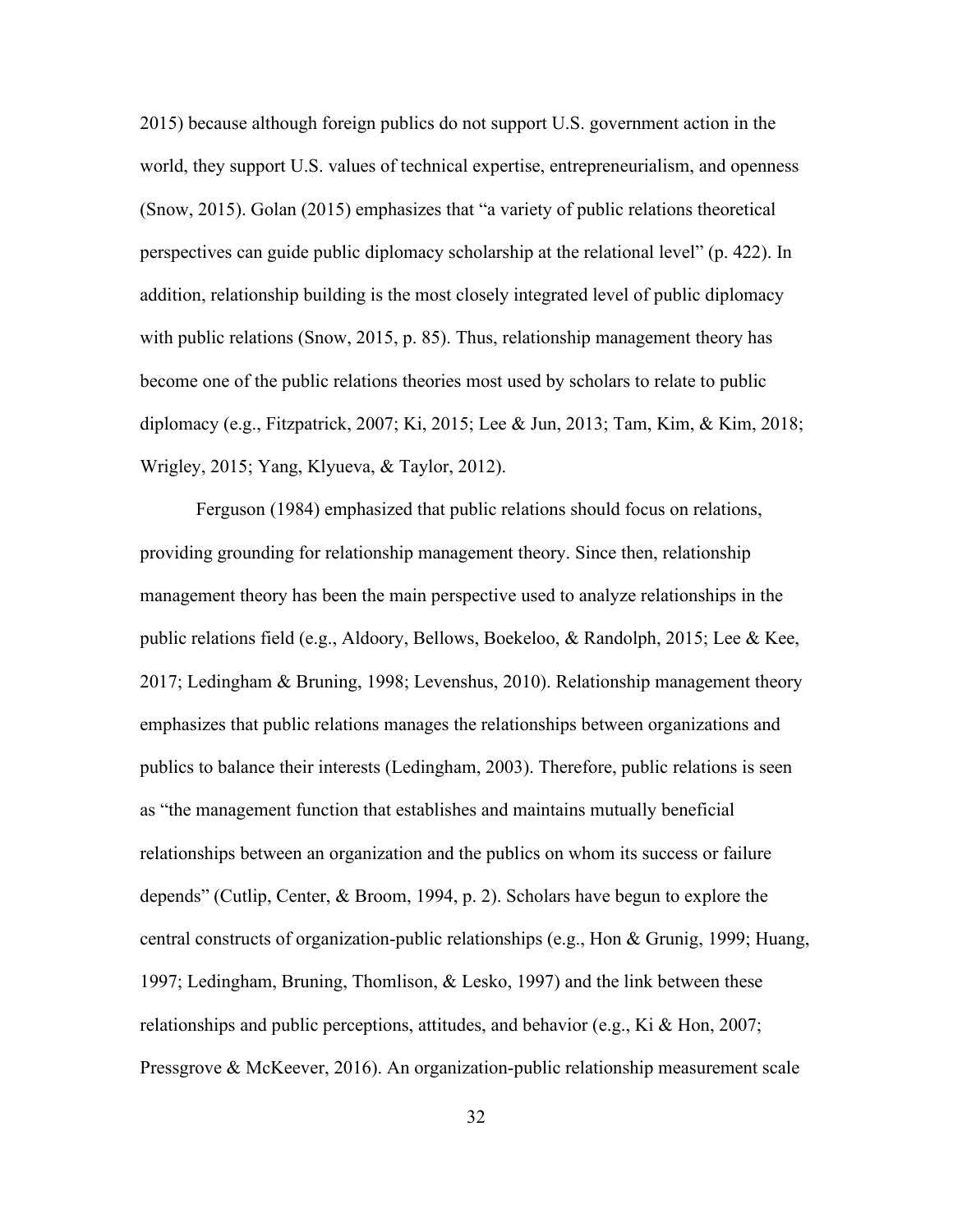was developed based on four dimensions (control mutuality, trust, commitment, and satisfaction) derived from interpersonal relationship principles (Ledingham, 2006).

However, some scholars (e.g. Bravo, 2015; Brown, 2013; L'Etang, 2009) argue that the relational framework of public diplomacy needs to move beyond normative theories of communication. For example, Bravo (2015) argues that governments should see diaspora communities in host countries as diverse audiences in order to build relationships by focusing on changing circumstances, identities, discourses, and needs. Instead of using rigid excellence models, they can be better analyzed through culturaleconomic models of public relations that consider publics as communities with changing identities. L'Etang (2009) states that the application of relationship and communitarian approaches to public diplomacy ignores the realities of hegemonism, nationalism, and aggression. Scholars need to consider that public relations can build relationships if power structures permit, which has been ignored in much of the public relations literature. Brown (2013) argues that a relational theory of public diplomacy needs to go beyond normative theories of communication because not only do the relationships matter but the context of those relationships also matters, which explains a larger part of public diplomacy activities' successes or failures. Instead of focusing on creating and delivering the message, policymakers and academics need to focus on the critical role of context in shaping the success or failure of public diplomacy initiatives.

Therefore, this dissertation addresses the concerns of critical public relations scholars' approaches to public diplomacy practices and asks:

RQ1. Are functionalist models of public relations sufficient to inform Sister Cities International's public diplomacy efforts?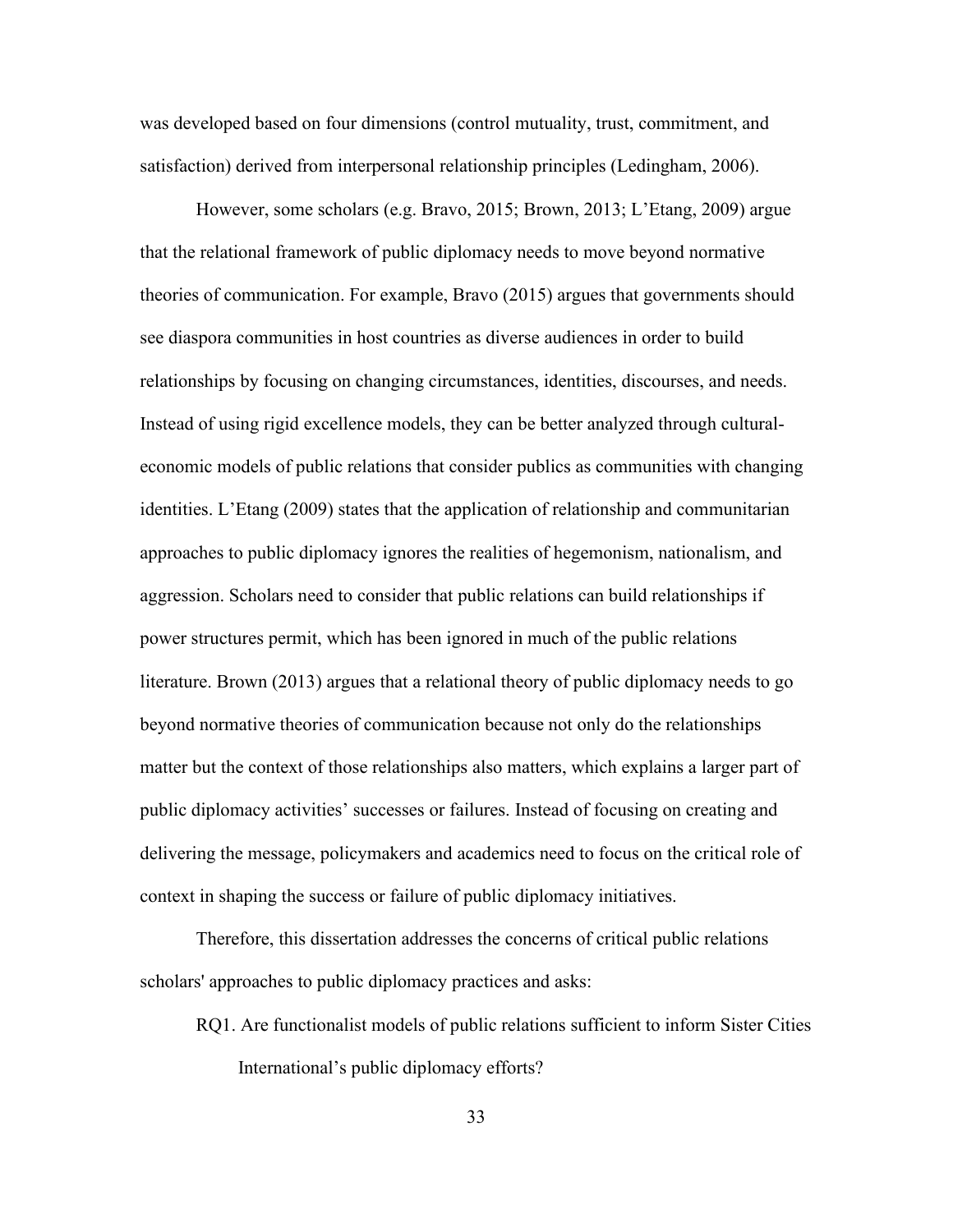#### **Critical Approaches to Public Relations**

Critical theory aims to explain changes in society; alter social, political and economic structures that restrict human potential; and look for strategies to challenge these structures (L'Etang, 2005). In its most fundamental meaning, it aims to articulate how these structures can be challenged so human beings can be free and produce their social lives (Pieczka, 2016). Over the years, critical approaches have grown significantly as a subset of public relations scholarship.

Critical approaches to public relations criticize the dominant theoretical framework in the public relations field because it ignores "the dynamic characteristics of relationships and discursive nature of meaning" (Curtin & Gaither, 2005, p. 91). Critical scholars emphasize that public relations needs to be studied within its social context in order to indicate the connections between the social, organizational, and individual levels in public relations activities (Edwards, 2009). Critical scholars have used a variety of perspectives, such as feminist theory (Fitch, 2016), postmodern theory (Holthauzen  $\&$ Voto, 2002), cultural studies (Curtin & Gaither, 2007), political economy (Weaver & Motion, 2002), globalization (Bardhan & Weaver, 2011), and Marxist postcolonial perspectives (Dutta & Pal, 2011). Little work has been done to specifically apply these approaches to public diplomacy, although one example is Dutta-Bergman's (2006) critical analysis of U.S. public diplomacy programs in the Middle East, which emphasized the need to apply a culture-centered approach to public diplomacy practices. Additionally, L'Etang (2009) stated that linking public diplomacy to public relations needs to consider the role of power in communication, which has largely been ignored by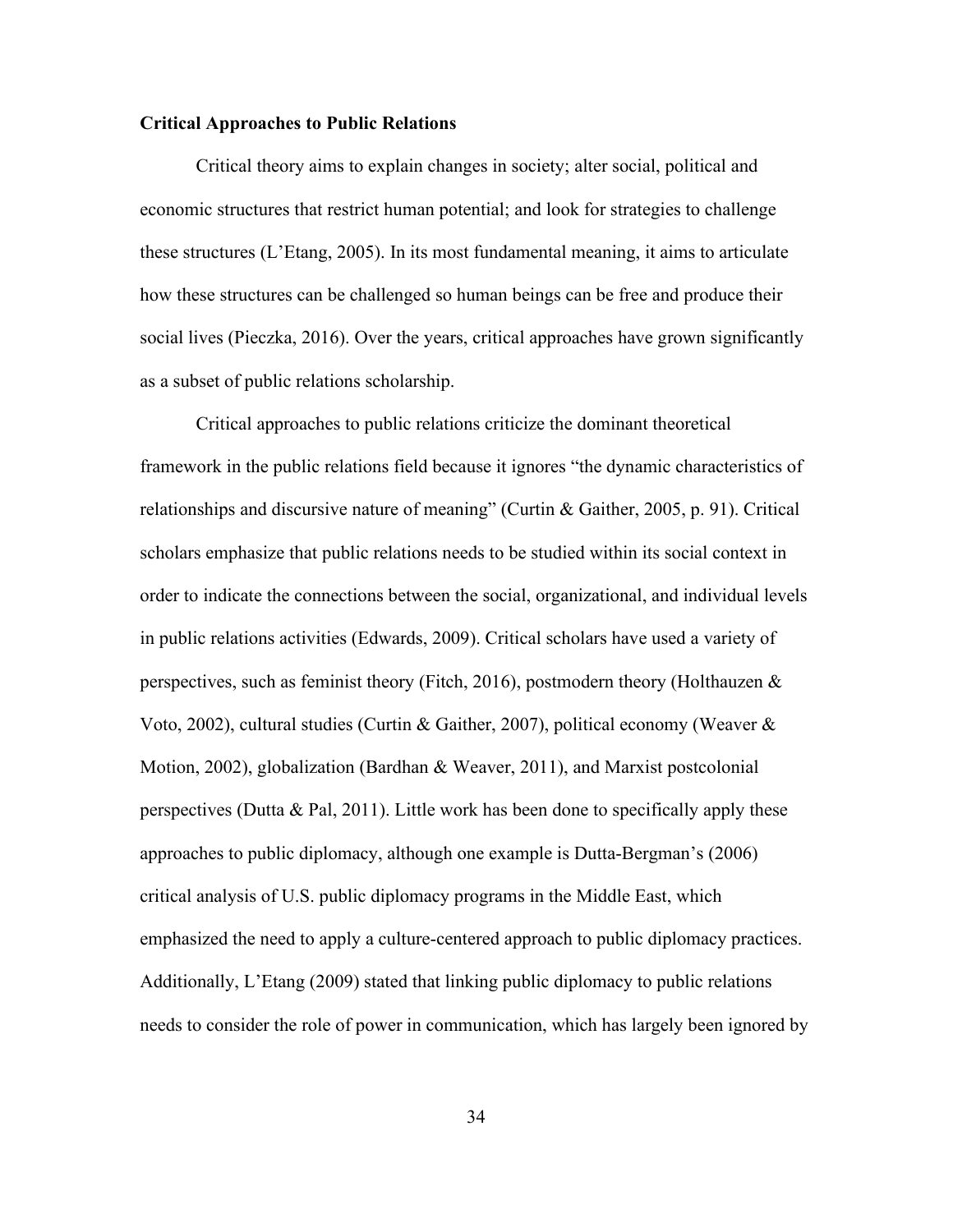normative theories of public relations. To fill this gap, this dissertation explores how critical and postmodern theoretical approaches can inform public diplomacy practice.

As critical scholars have noted (e.g., Edwards, 2018; Motion & Weaver, 2005), examining the sociopolitical, socioeconomic, and sociocultural contexts in which public relations operates is valuable to understanding public relations practices. Therefore, this dissertation focuses on one such approach that embraces differences and includes fluid notions of identity, regulation, representation, production, and consumption: the culturaleconomic model of public relations.

#### **Cultural-Economic Model of Public Relations**

The cultural-economic model of public relations is based on the circuit of culture model (du Gay, Hall, Janes, Mackay, & Negus, 1997), which was created by a group of scholars at Britain's Open University, including Stuart Hall (Curtin & Gaither, 2007). According to Hall (1980), culture is "threaded through all social practices, and the sum of their interrelationships" (p. 58). The circuit of culture model explains the connection of culture and power in order to create meaning (Curtin & Gaither, 2007). It provides a model to guide theoretical development that emphasizes identities, differences, and power (Curtin & Gaither, 2005). Based on the circuit of culture, the cultural-economic model sees culture as a process and a space in which meanings are created and places culture at the center of any communication efforts. In addition, power is seen as inherent, and fluid, in all relationships (Gaither  $&$  Curtin, 2007). This model has been applied to international public relations; however, it has not been much applied to public diplomacy so far. Therefore, this dissertation is one of the first attempts to apply this model to public diplomacy efforts.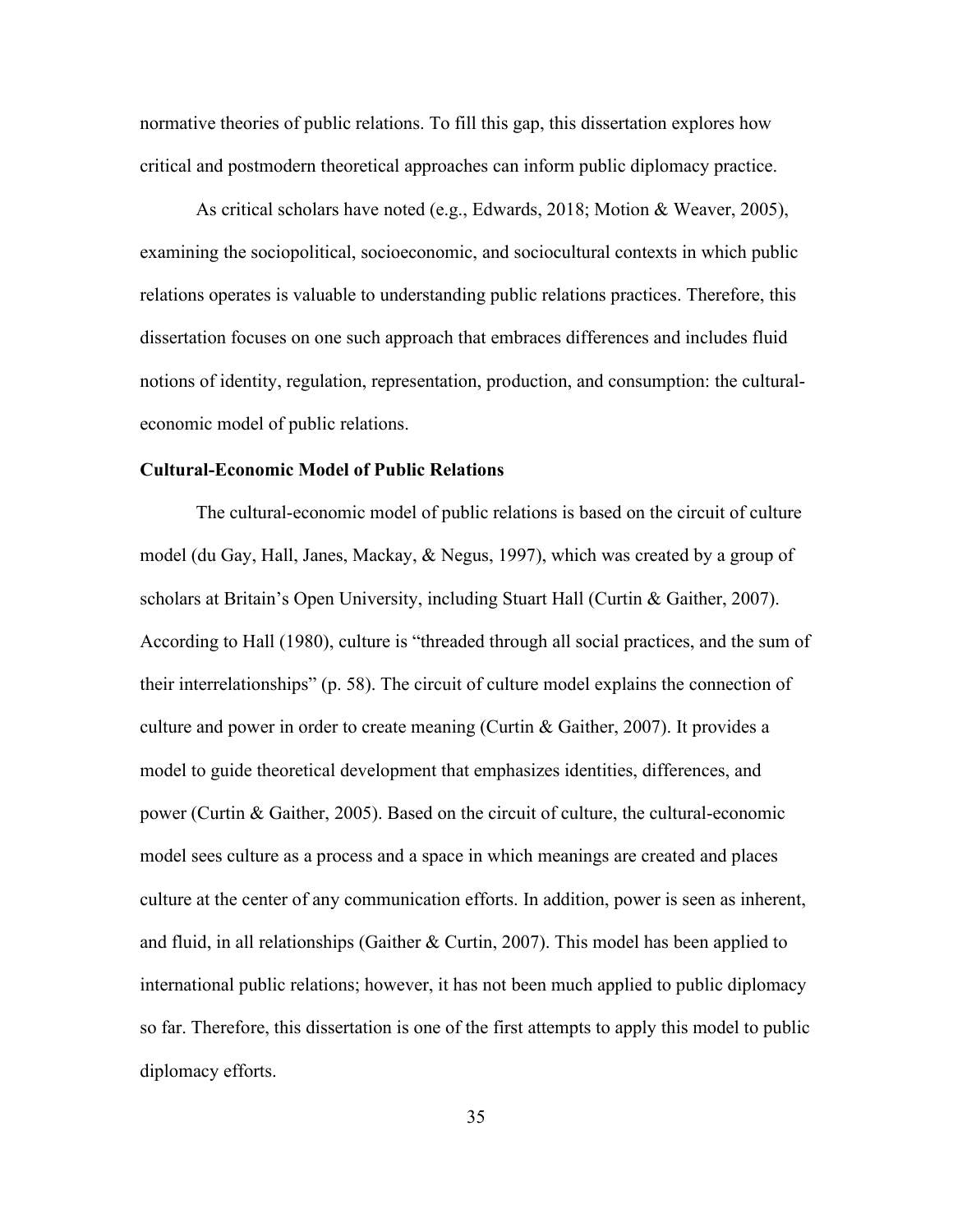The circuit of culture model has five moments in a process: regulation,

production, consumption, representation, and identity, each of which contributes to creating, shaping, modifying, and re-creating meaning (Curtin & Gaither, 2007). Culture and power occur in the infinite points within these moments (Gaither & Curtin, 2007). The points at which these moments meet are called *articulations,* in which meanings are modified and recreated (Curtin & Gaither, 2005). Only if we understand how meaning is produced and reproduced in different moments of the model, then, can we understand the practice of public relations (Curtin & Gaither, 2008). Even though the model represents a whole process, Curtin and Gaither (2005) state that it is better to begin by analyzing each moment separately to understand the dimensions of each moment and to indicate whether extant research belongs to specific moments.



Figure 1. The Circuit of Culture (Curtin & Gaither, 2007, p. 38).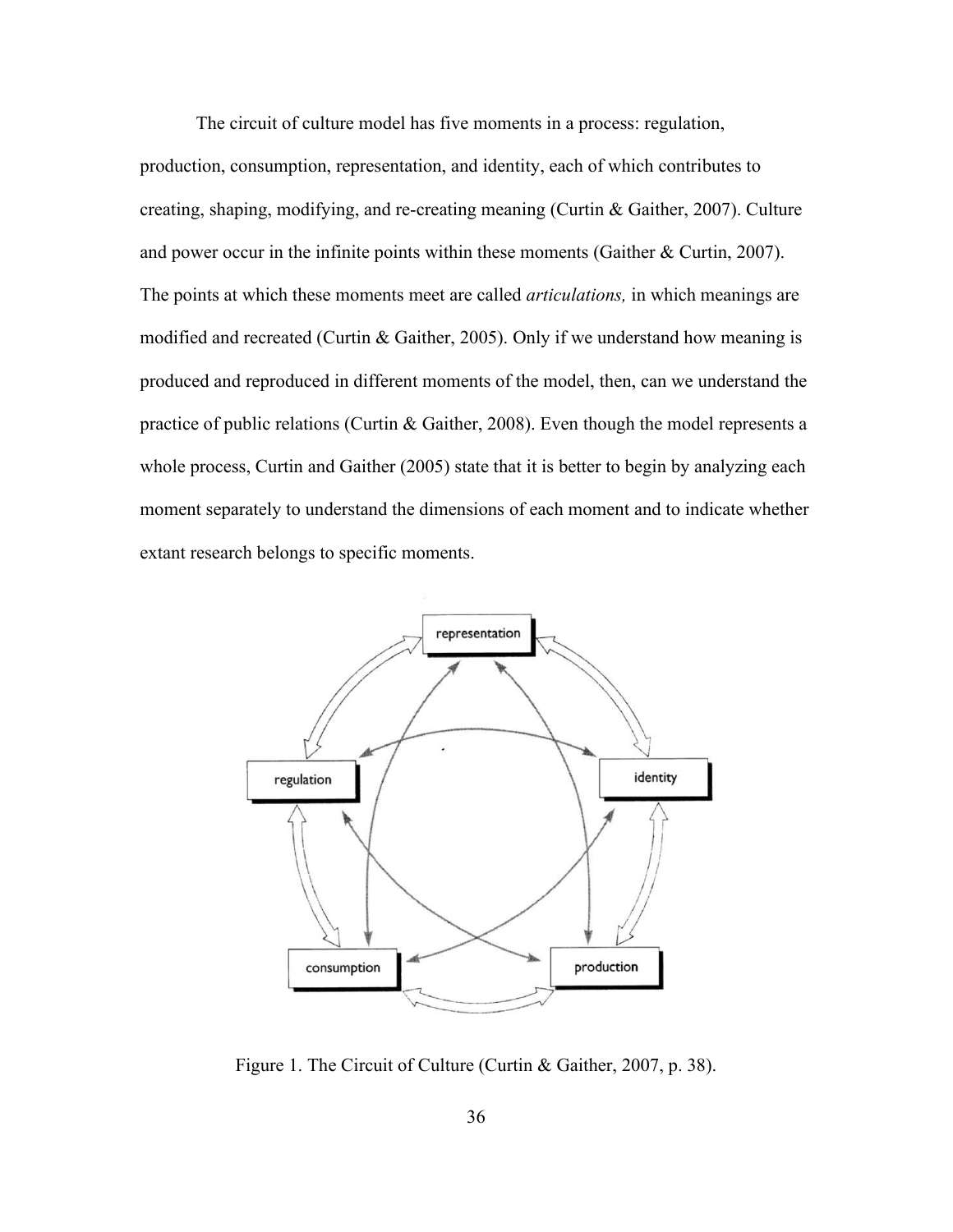*Regulation.* This moment encompasses controls on cultural activity (Curtin & Gaither, 2005). Regulation comprises not only formal and legal controls, such as laws and institutionalized systems, but also informal and local controls, such as norms and expectations that form culture (Curtin & Gaither, 2007). This moment constructs social order and provides rules and constructs common sense for individuals (Curtin, Gaither, & Ciszek, 2016). In terms of public relations practices, this moment helps understand what meaning is acceptable in specific places and circumstances. In addition, constructing meaning is an ongoing process, and the narratives can be changed or challenged over time. Public relations practitioners need to realize that the meanings are not fixed and they are attached to circumstances and cultural tides in negotiating regulation (Curtin  $\&$ Gaither, 2007). This moment can also help public diplomacy practitioners to understand what meaning is acceptable in the host country when planning public diplomacy programs over time. Therefore, this dissertation asks:

RQ2. How do regulatory concerns shape how SCI members plan and execute their public diplomacy efforts?

*Production.* This moment refers to the process by which cultural products are imbued with meanings in their own social contexts (Curtin & Gaither, 2007). Du Gay et al. (2013) state that although they separated the moments of production and consumption for the purpose of their studies, it needs to be kept in mind that production is interrelated and overlaps with consumption in the circuit. For a cultural product to have any social meaning, production needs to be connected to consumption (du Gay et al., 2013). In terms of public relations campaigns, this moment refers to the planning and communication steps of the campaign and introduces power dynamics from creation to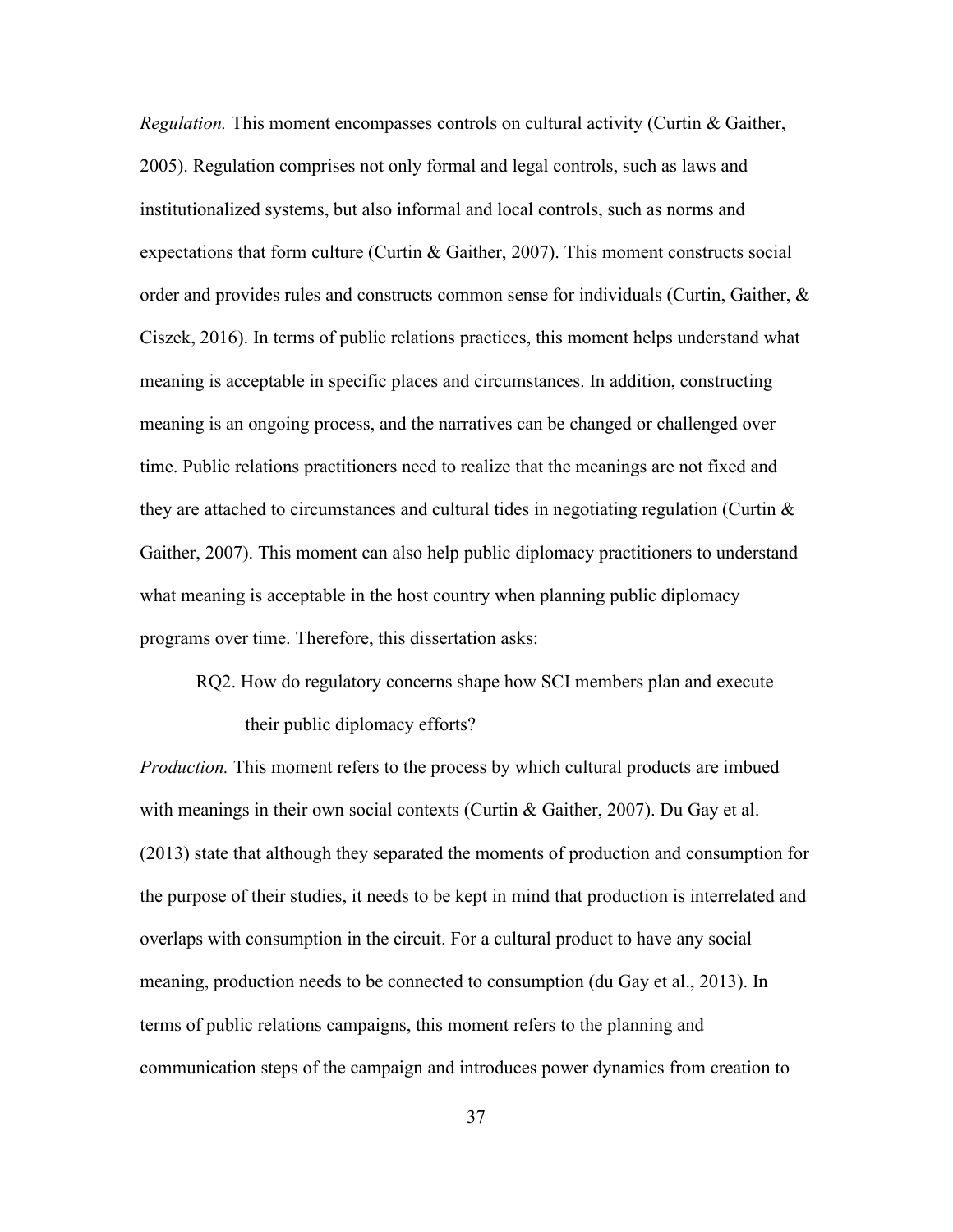implementation (Curtin & Gaither, 2007). It includes the creation of identity for a public and messages for that public encompassing organizational goals and ideology (Curtin  $\&$ Gaither, 2008). In terms of public diplomacy programs, this moment also refers to the planning and communication steps of the programs and includes the creation of identity and messages for public. Therefore, this dissertation also asks:

- RQ3. How do participants characterize the process the SCI program uses to define the publics for their programs?
- RQ4. What are the SCI program's intended messages/meanings? How are these messages/meanings encoded into the programs?

*Representation.* Things are given meaning by how they are represented through forms such as writing, speech, photography, and art; signs and symbols are used to represent the existent meaningful concept, image, or ideas. The model suggests we map new things in relationship to other things that we already know. Culture relates to the role of meanings in society and enables us to make sense of things because meanings are created as a result of social discourses and practices that are connected through culture. Another way to create meanings of an object is by indicating similarities to, and differences from, other objects, which gives the object a definite and specific position (du Gay et al., 2013).

In sum, representation refers to "the form an object takes and the meaning encoded in that form" (Curtin & Gaither, 2007, p. 40). Therefore, meaning is socially constructed, and this moment creates a shared cultural space through communication channels by considering differences and power relations (Curtin & Gaither, 2005). In terms of public relations activities, practitioners encode meaning into campaign materials and through considerations of things such as communication channels and key messages.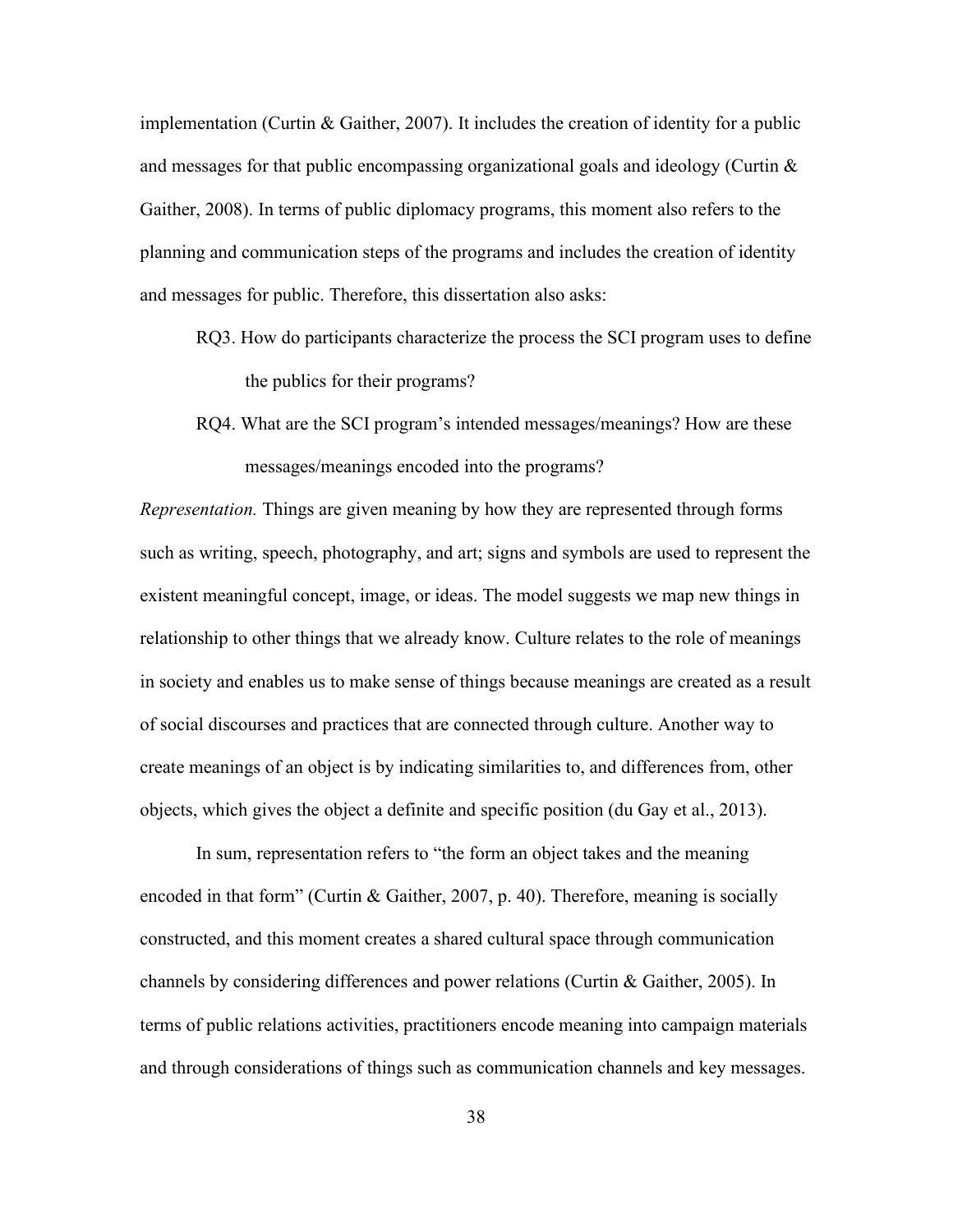Because most public relations efforts represent a cause, campaign, organization, or government, public relations practitioners encode the meaning of that entity into the content of their materials (Curtin & Gaither, 2007). In terms of public diplomacy programs, because public diplomacy practitioners represent governments, NGOs, or multinational companies, they encode those meanings in program materials. Therefore, this study also asks:

RQ5. What dominant meanings do the SCI program tools and materials convey? *Consumption.* This moment encompasses how publics decode messages. Also, this moment represents a form of production in the circuit of culture model because new meanings occur when publics decode the messages within their own social contexts (Curtin & Gaither, 2007): "A focus on practices of consumption helps us to understand that meanings are not simply sent by producers and received by consumers but are always *made in usage*" (du Gay et al., 2013, p. 80). Therefore, the production moment is not fully realized until publics decode the messages (Curtin & Gaither, 2005). In terms of public relations, it is within this moment that publics interpret campaign messages and are active meaning makers (Curtin & Gaither, 2007).

*Identities.* Identities arise within multiple contexts, such as organizational, national, and individual. They are always in process, constructed through difference and power, and often conflicting (Curtin et al., 2016). This moment is seen as one of the most challenging in the circuit because public relations practitioners need "to create shared identities between products or issues and publics" (Curtin & Gaither, 2007, p. 167). Moreover, publics are seen as individuals who actively negotiate different identities (Curtin & Gaither, 2005). During production, public relations practitioners "encode organizational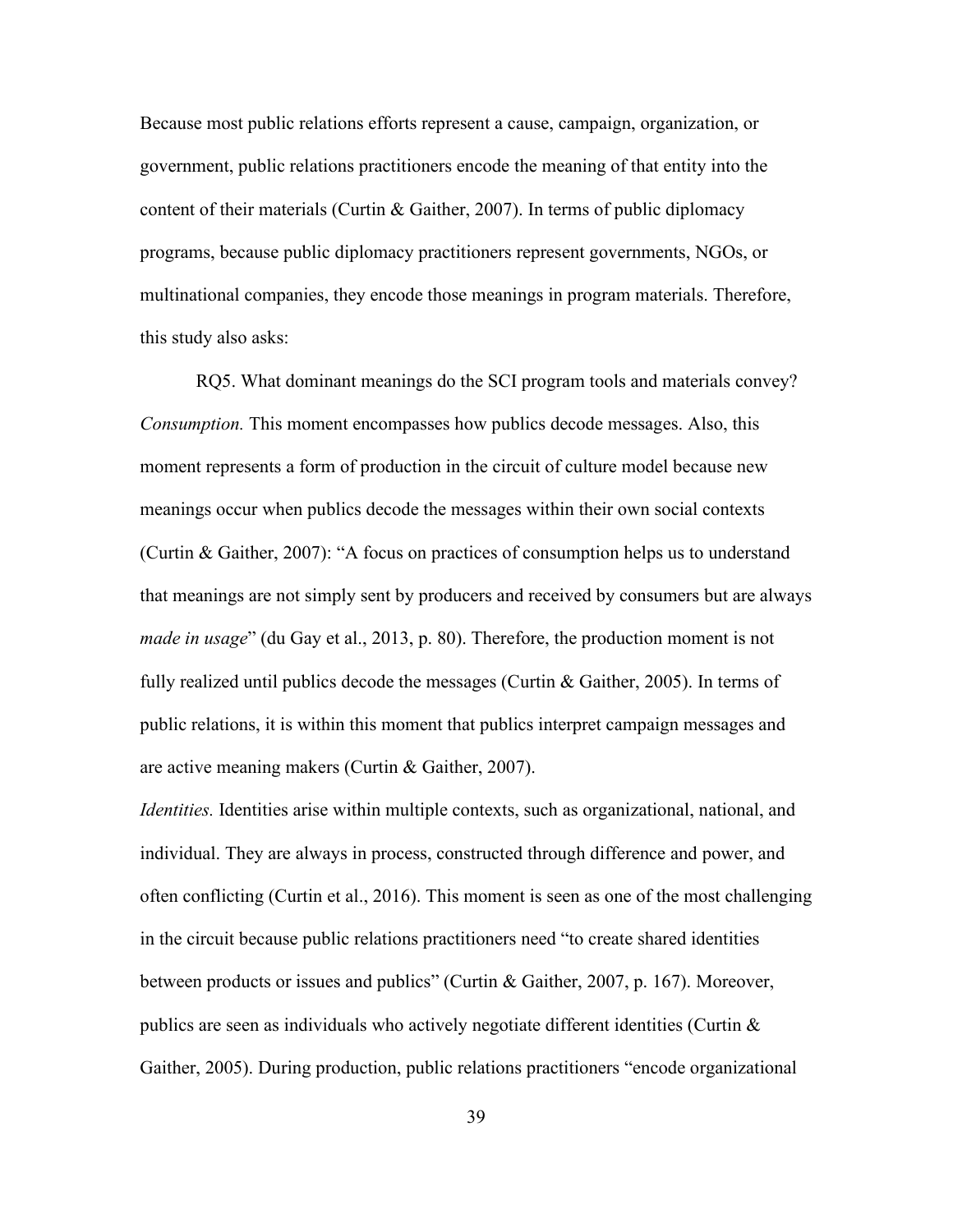texts with the dominant identity they want to convey, around which they attempt to structure subsequent discourse" (Curtin & Gaither, 2007, p. 41). Practitioners create different identities for their publics by segmenting them, while publics create their own multidimensional identities (Curtin & Gaither, 2007). Public diplomacy practitioners need to pay attention to multiple identities when they define their publics for public diplomacy programs.

The researcher conducted in-depth interviews with organizational members of Sister Cities International in the U.S. and managed to collect data for the production moments of the model. Therefore, no research questions are posted for the consumption or identity moments of the model because of their focus on consumers of the organization. Thus, this dissertation analyzes a piece of the model rather than focusing on the whole process.

These five moments are intertwined in an ongoing process and have the same weight on the circuit (Curtin & Gaither, 2005). In the circuit of culture model, public relations is redefined as "a culturally relativist practice" (Curtin & Gaither, 2005, p. 106), and public relations practitioners serve as cultural intermediaries (Curtin & Gaither, 2005). As such, they are "mediators between producers and consumers who actively create meanings by establishing an identification between products or issues and publics" (Curtin & Gaither, 2007, p. 41). In this model, public relations practices generate more than one meaning, and the West has become only one reference point in these practices (Gaither & Curtin, 2007).

Because the cultural-economic model is a model and not a theory but incorporates elements of both structure and agency, this dissertation considers how postmodernist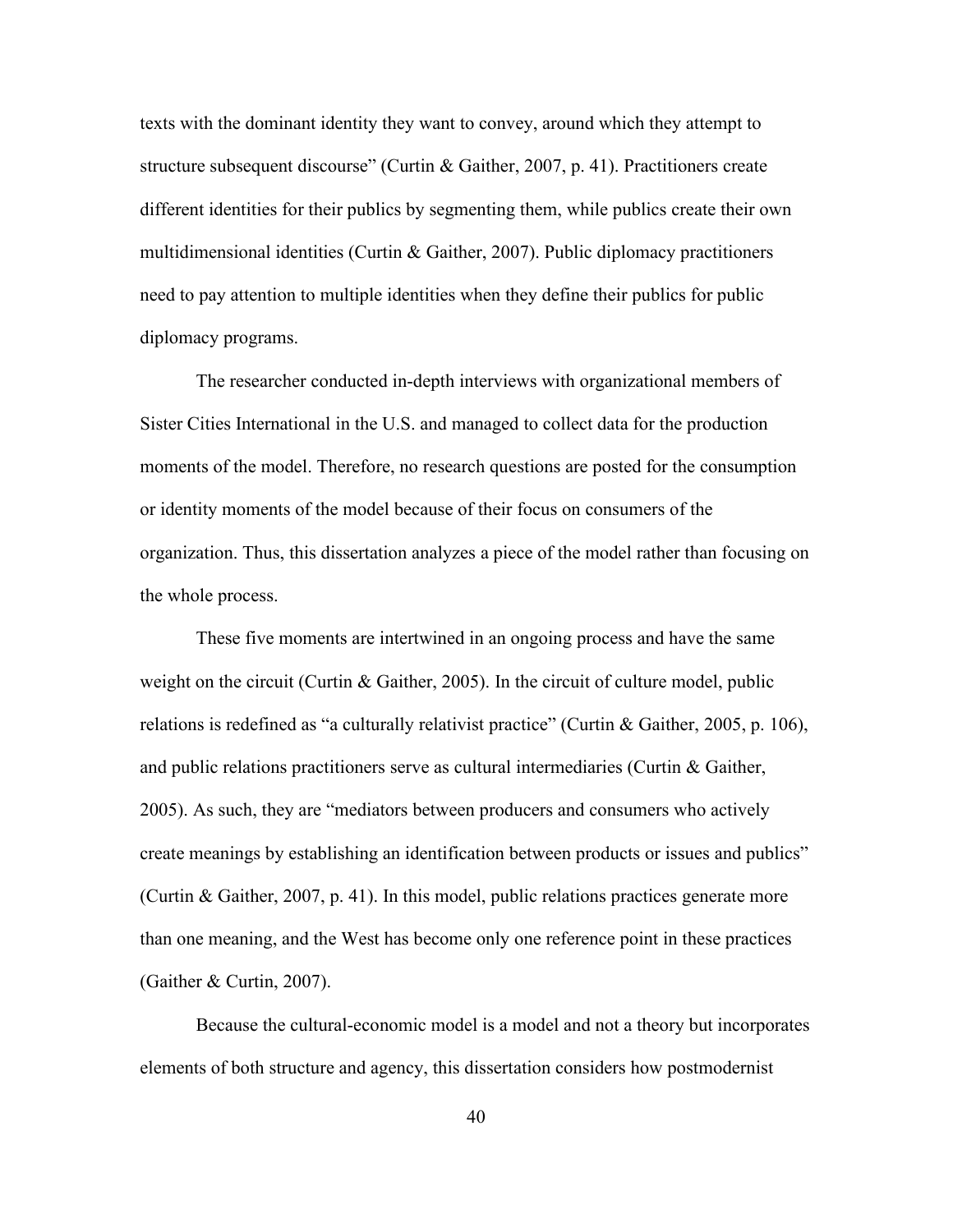theory, specifically, Pierre Bourdieu's, can provide more explanatory power and depth to the model.

#### **Pierre Bourdieu's Theory of Practice**

Bourdieu's sociological work, what he called a theory of practice, focuses on the practical logic of everyday actions of individuals (Bourdieu, 1977). His sociological concerns also include understanding relations of power and domination and developing reflexive sociology (Power, 1999). Moreover, one of his primary concerns is to dissolve the oppositions in social theory, such as micro/macro, subjectivist/objectivist, material/symbolic, and interpretation/explanation. In Bourdieu's thinking, social structures and mental structures are interlinked. The subjective representations of the agent also need to be considered because they help agents change these objective structures (Wacquant, 2006). To effect this synthesis of objectivism and subjectivism, Bourdieu talks about habitus, field, and capital.

*Habitus.* Bourdieu explains the regularities of behavior associated with social structures using the concept of habitus. Habitus reflects social structures, such as class, gender, and ethnicity, and shapes how agents perceive and act in the world (Power, 1999). It is impossible to have the same experiences, in the same order, for all individuals in the same class (Bourdieu, 1977). Therefore, these social structures are shared by individuals who had similar experiences, even though each of them has a unique variant of the common matrix (Wacquant, 2006). Thus, habitus relates to "the common style not only by its conformity but also by the difference" (Bourdieu, 1977, p. 86). In addition, habitus is not only structured by the social forces that produced it but it also shapes and makes coherent the various activities of individuals (Wacquant, 2006). Habitus is "the product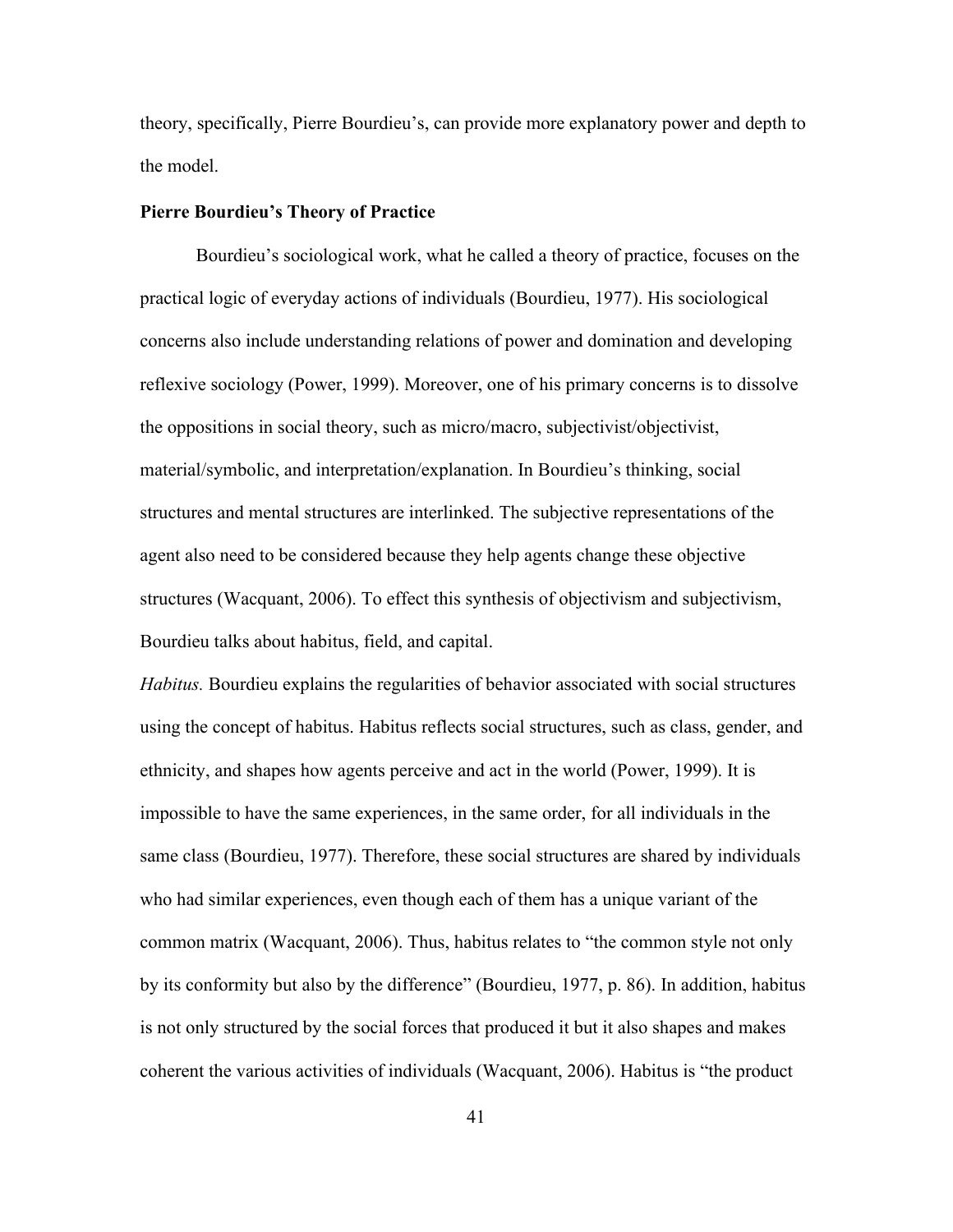of structure, producer of practices, and also reproducer of structures" (Power, 1999, p. 49). It is an endless capacity to produce thoughts, perceptions, actions, and expressions limited by the historically and socially situated conditions of its production (Bourdieu, 1977). But the practice involves more than habitus, which is conceptualized as the product of relationships among habitus, field, and capital (Powell, 1999).

*Field.* Fields are the structured social settings that habitus operates in and are organized around specific types of capital (Swartz, 1997). Society consists of many different fields, such as education, science, art, law, and business (Wolf, 2018). A field is defined as a network of objective relations between positions (dominant and subordinate) and organized around a limited amount of capital or power, which is shared unequally among the agents. In a field, agents and institutions are always in a struggle, and those who dominate the field make it function to their advantage through struggles characterized by resistance, claims, and contention (Bourdieu & Wacquant, 1992). In addition, those who dominate the field tend to have a privileged position in other fields, for example, politics and media (Swartz, 1997). Also, a field cannot exist without capital (Powell, 1999). *Capital.* Bourdieu extended the idea of capital beyond economic resources and identified four types of capital (economic, cultural, social, and symbolic) that determine status and power in a given field (Swartz, 1997). *Economic capital* refers to things that are "immediately and directly convertible into money and may be institutionalized in the form of property rights" (Bourdieu, 1986, p. 242). Other forms of capital can be convertible, in certain conditions, into economic capital; they all have economic capital as their basis (Bourdieu, 1986). *Cultural capital* is defined as things that can be "institutionalized in the form of educational qualifications" (Bourdieu, 1986, p. 242).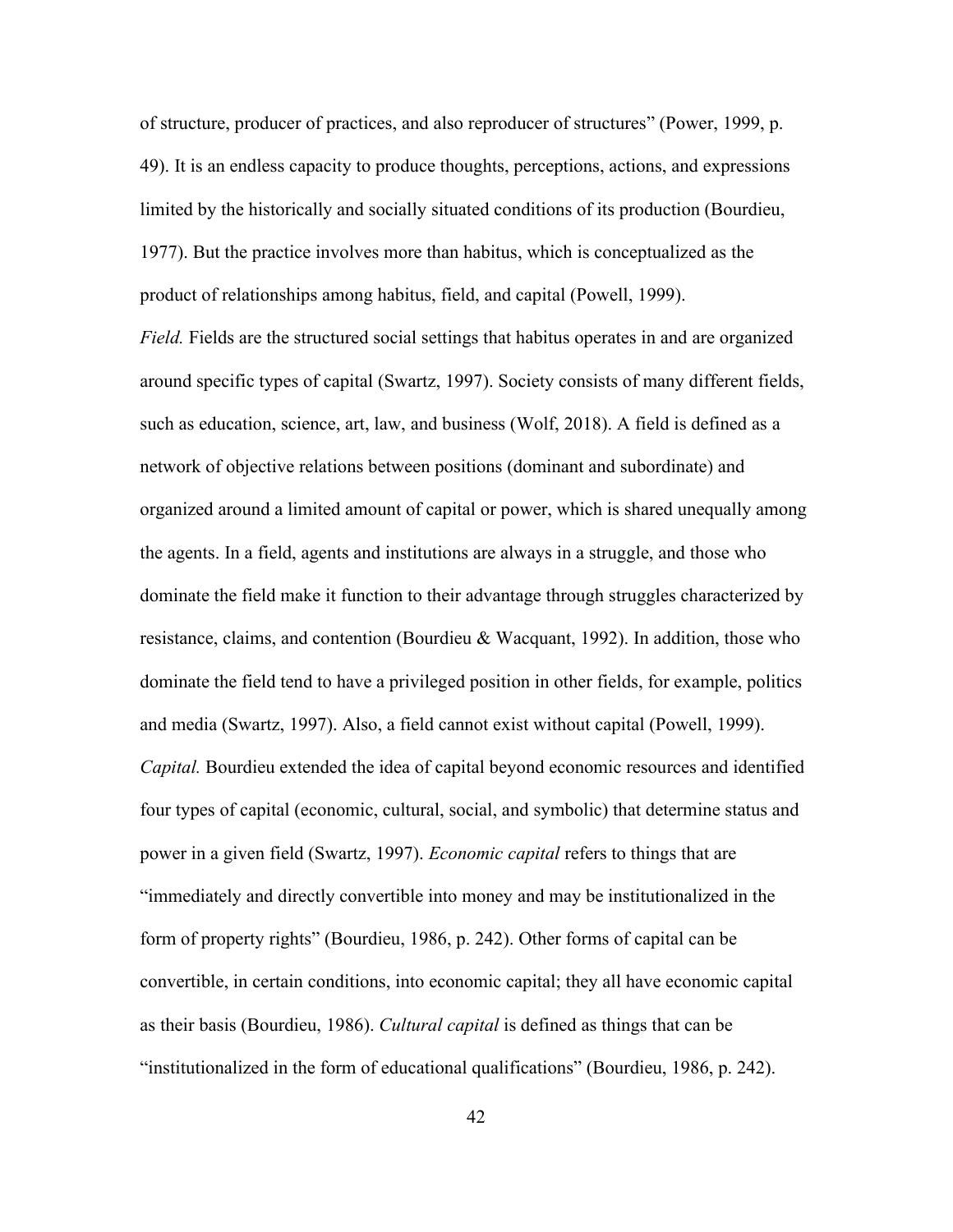Cultural capital exists in three forms: in the embodied state, the objectified state, and the institutionalized state (Bourdieu, 1986). In the embodied state, cultural capital is in the form of long-lasting knowledge and expertise, while in the objectified state, it is in the form of physical objects, such as books, instruments, and dictionaries. In the institutionalized state, cultural capital is in the form of institutional recognition, such as university degrees (Bourdieu, 1986; Wolf, 2018). *Social capital* "is the aggregate of the actual or potential resources which are linked to possession of a durable network of more or less institutionalized relationships of mutual acquaintance and recognition which provides each of its members with the backing of the collectively-owned capital" (Bourdieu, 1986, p. 247). It is the result of networks of institutionalized relationships, such as family (Powell, 1999), and includes resources that individuals have because of being a member of a group (Bourdieu & Wacquant, 1992). *Symbolic capital* is "the form that the various species of capital assume when they are perceived and recognized as legitimate" (Bourdieu, 1989, p. 17); for example, ascribing moral qualities to individuals because they donate time and money to charities (Bourdieu & Wacquant, 1992). Symbolic capital relies on other individuals who believe that someone has these qualities, which is why it is described as "misrecognized" capital because it is seen as an individual's natural quality instead of something that has to be gained over time (Wolf, 2018).

In Bourdieu's thought, the relation between the individual and society substitutes for the "constructed relationship between habitus and field(s)," that is, between "history incarnate in bodies" as dispositions and "history objectified in things" in the form of systems of positions (Bourdieu & Wacquant, 1992, p. 8). This relationship between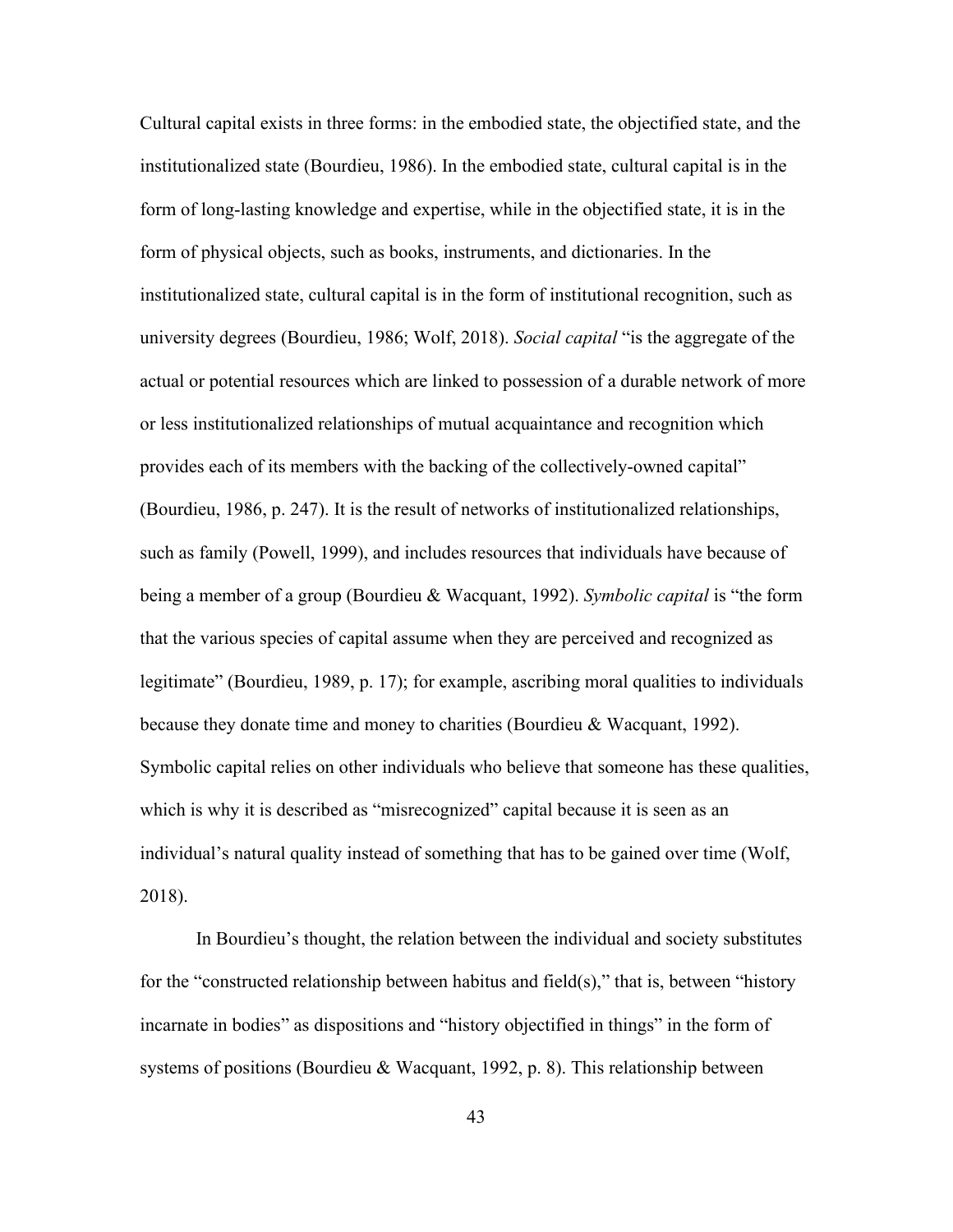habitus and field(s) is significant because it determines social action. In order to understand the practice, it is crucial to understand both the social constitution of the individual and the creation of the particular social universe and conditions in which the individual operates (Bourdieu & Wacquant, 1992). These three concepts (habitus, capital, and field) are interlinked, and together they suggest the logic of everyday actions of individuals.

A few public relations scholars (e.g., Ciszek, 2020; Edwards, 2006, 2009, 2011; Ihlen, 2005, 2007; Wolf, 2018) have applied Bourdieu's theory to public relations practice. For example, Wolf (2018) discussed Bourdieu's ideas and his understanding of activism in society as an alternative approach to activist public relations. Ihlen (2007) extended selected parts of Bourdieu's work to the study of public relations. Edwards (2006) used Bourdieu's concepts of fields, habitus, and capital to demonstrate how power operates in public relations. However, none of these studies examine public diplomacy practices. Moreover, Curtin and Gaither (2005) argued that public relations practitioners' boundary spanner role, which is discussed as a traditional concept in the functional perspective, may be reconstructed in terms of Bourdieu's (1984) cultural intermediaries concept, which applies to those in occupations such as advertising and public relations. Therefore, this dissertation also argues that Bourdieu's theory can be integrated into the cultural-economic model in order to analyze public diplomacy efforts by examining relationships between social structures, the fields, and the types of capitals relevant to the public diplomacy field.

RQ6: How does Bourdieu's theory extend the heuristic value of the culturaleconomic model?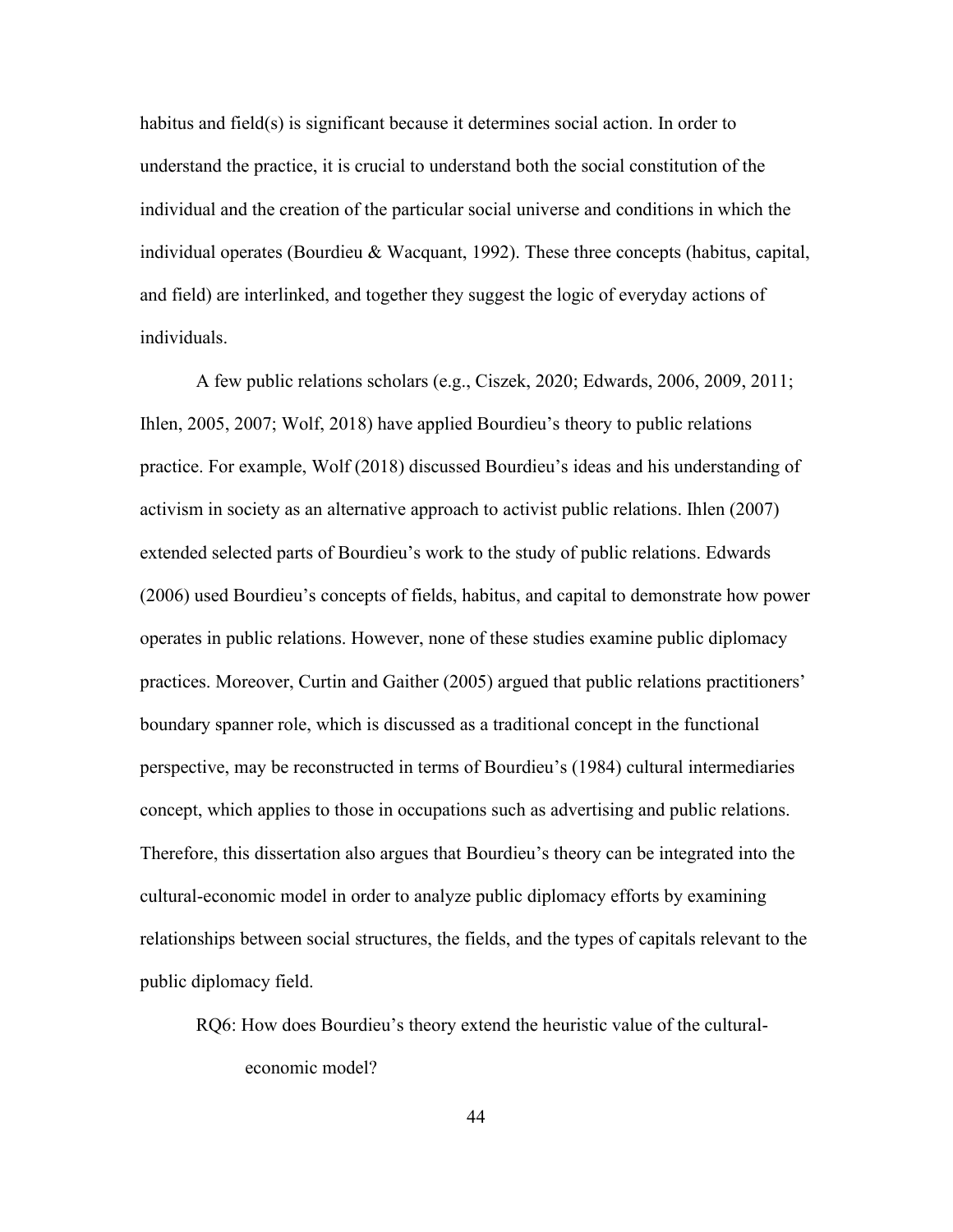The next chapter outlines the methods used to answer these research questions.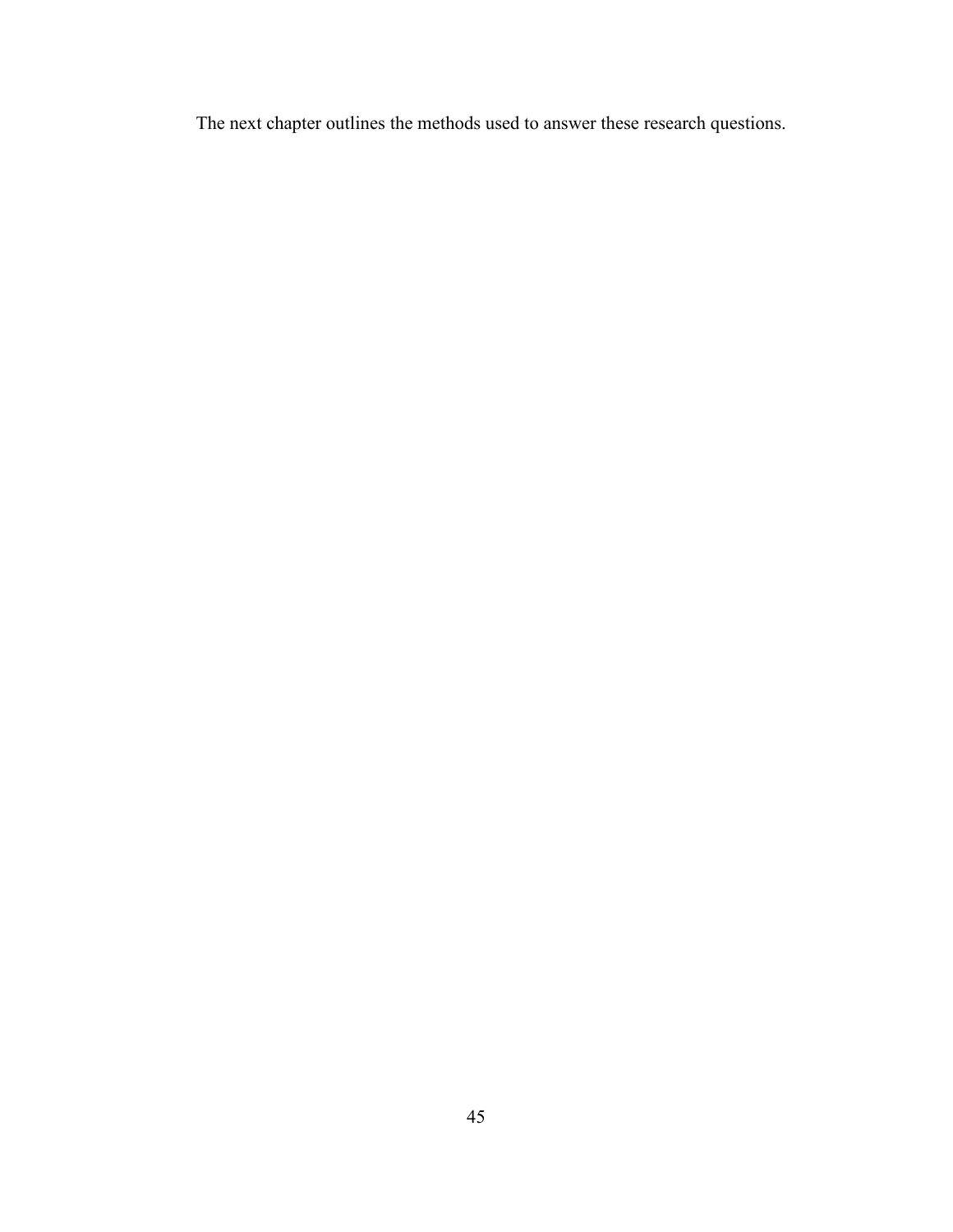#### **CHAPTER III**

#### **METHOD**

In the communication field, scholars use qualitative research to describe or understand communication and interaction patterns, how individuals create meaning, and how these meanings affect their actions (Davis & Lachlan, 2017). Therefore, qualitative methods are most suitable for this dissertation in order to understand how meanings are constructed, publics are defined through public diplomacy practices, and social, political, and cultural contexts influence these practices. To answer the research questions, this dissertation used in-depth interviews. The researcher also used document analysis, including websites and campaign materials, to supplement the interviews but not as the major focus of the analysis.

#### **Qualitative Research**

Qualitative research is interpretive, often based in social constructionism, and used to explore and understand the participants' meanings that they attribute to an issue (Creswell, 2009; Warren & Karner, 2015). Researchers use inductive reasoning to discover patterns, make inferences, and draw conclusions from the phenomena they are studying. Qualitative research is used when the researcher needs an in-depth and detailed understanding of a single concept or phenomenon within its context or settings (Creswell, 2009; Davis & Lachlan, 2017). Qualitative research is less concerned with generalizing and focuses instead on how participants understand, describe, and see the world. Researchers are also part of the process of creating meaning because they are themselves the research instrument (Davis & Lachlan, 2017). Therefore, through qualitative methods,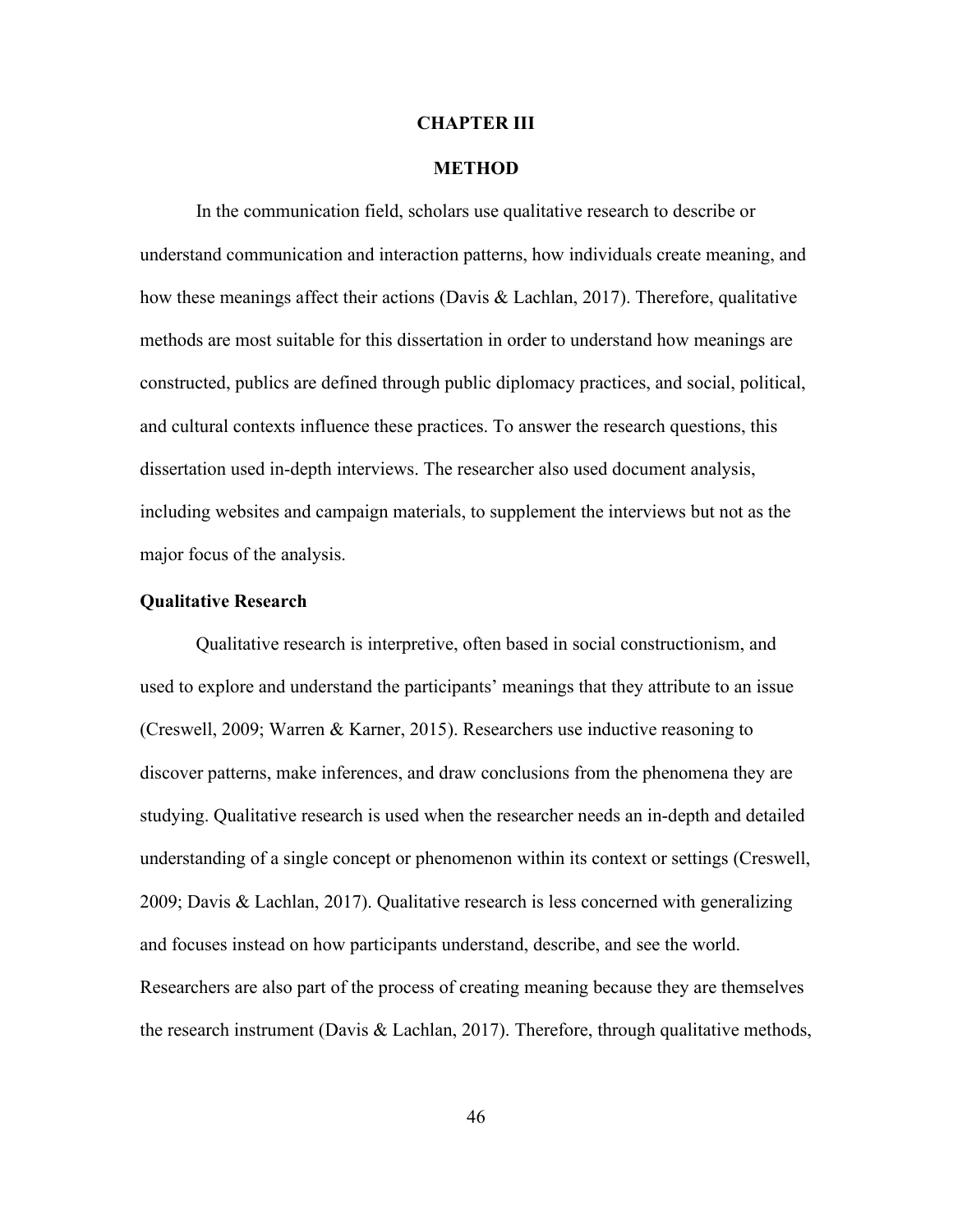this dissertation explored how participants perceive their organization and their work with the organization.

Qualitative interviews contributed to the scope of the study because it gave the researcher an opportunity to understand how political, social, and cultural contexts play significant roles in participants' thoughts and actions. It also helped to describe communication and interaction patterns within and between cultural contexts (Davis & Lachlan, 2017). Kvale and Brinkmann (2009, p. 3) define the in-depth interview as

a conversation that has a structure and a purpose. It goes beyond the spontaneous exchange of views as in everyday conversation and becomes a careful questioning and listening approach. … It is not a conversation between equal partners, because the researcher defines and controls the situation. The topic of the interview is introduced by the researcher, who also … follows up on the subject's answers to his or her questions.

Therefore, the researcher conducted in-depth interviews with organizational members of Sister Cities International in order to find out how they perceive their organization and their public diplomacy efforts with the organization because their experience is central to this dissertation.

## **Reflexivity**

Before outlining the procedure and participants of this study, it is important to address my positionality in relation to the study. As a qualitative researcher, I need to explain my background because that will shape my interpretation during the study. I am an international student who came to the U.S. from Turkey, which has occupied a strategic geographical position throughout its history. Turkey lies in both Asia and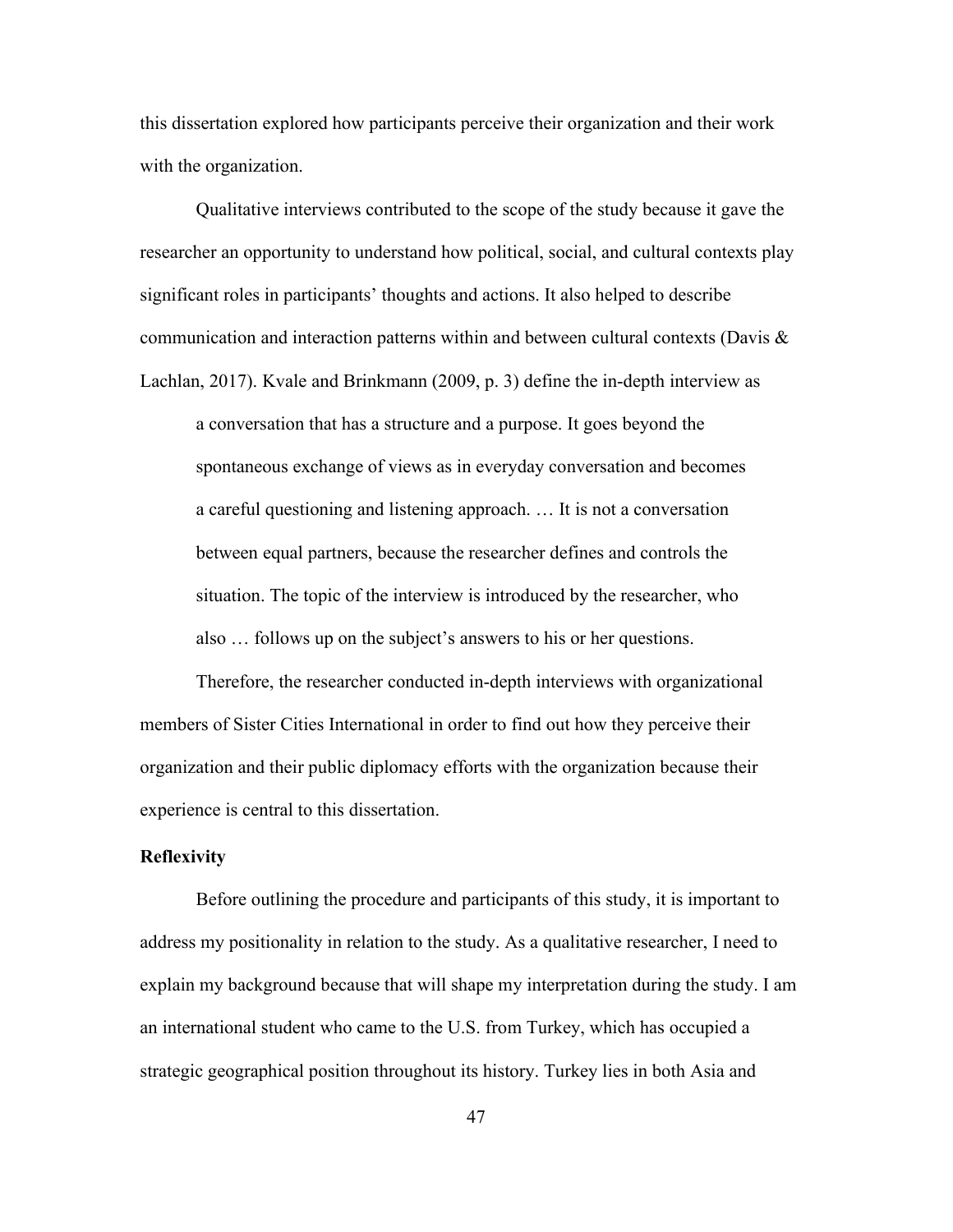Europe and is situated at the crossroads of the Balkans, Caucasus, Middle East, and Eastern Mediterranean. Being at the crossroads between East and West, Turkey is one of the countries in the world that has strong Eastern and Western elements in its culture. Although I am a part of a diverse and heterogeneous culture, my education mainly focused on the adoption of Western textbooks and scholarship that were not necessarily suited to the Turkish context.

Moreover, because of its strategic geographical position, Turkey often finds herself as a strategic ally in U.S. foreign policy. For example, in 1947, the Truman Doctrine financially supported Turkey, while during the Iraq War the relationship between the U.S. and Turkey became strategically more important than before. The same has been true for U.S. public diplomacy efforts. Cultural and educational exchanges, language training, films, and art are the key U.S. public diplomacy efforts in Turkey (Cevik, 2019). I have firsthand knowledge of these U.S. public diplomacy efforts, especially with English language teaching programs. However, I don't have any experience with Sister Cities International. I know that all experiences are not like mine, and it's important to be open to others' experiences.

## **Procedure**

*Sister Cities International organization*. Today, Sister Cities International is governed by a 24-member Board of Directors. Twenty-one of them are drawn from the membership and the greater diplomatic and business community, while three of them represent state representatives, youth, and young professionals. In addition, there are 44 state representatives, who provide expertise and assistance to members in their respective states, and four national staff: the president and CEO, membership manager, digital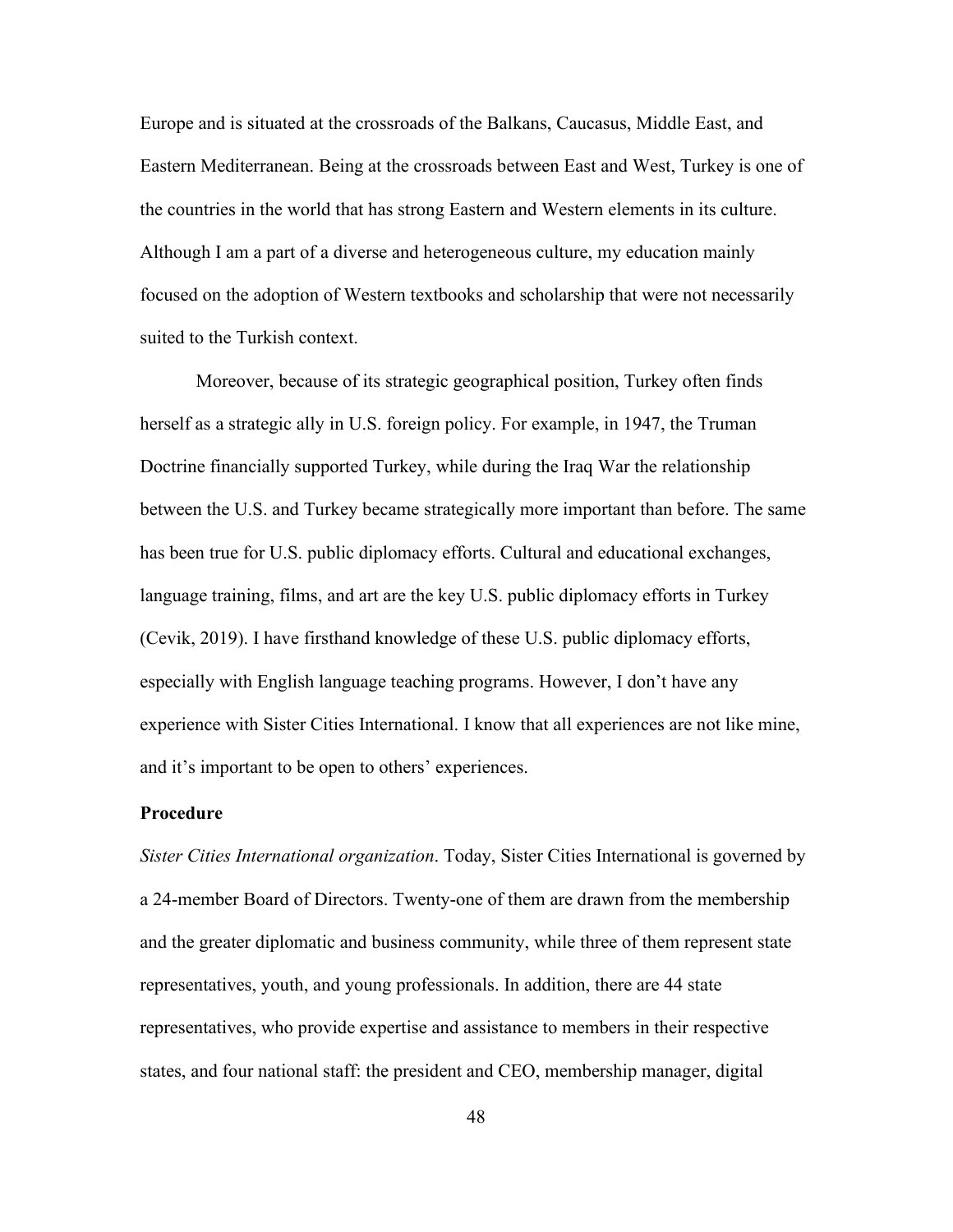marketing consultant, and IT consultant. Sister Cities International's national office, located in Washington, D.C., is supported by citizen diplomats around the world, such as global envoys and members of the Global Awareness Team. There is also a Sister Cities International's Honorary Board Alumni that consists of individuals who have shown great leadership to Sister Cities International through the years.

*Sampling of organizational members.* Snowball sampling was used to collect data from organizational members and "is the method of asking study participants to make referrals to other potential participants, who in turn make referrals to other participants, and so on" (Davis & Lachlan, 2017, p. 152). The organizational members consist of those who live in the U.S. and play an active role in the organization's public diplomacy efforts both in the U.S. and around the world. The researcher asked organizational members who agreed to participate in the study to suggest additional participants. Through the organization's website, the researcher was able to connect with one of the global envoys and some of the state representatives who suggested additional participants throughout the interview process. Thus, the researcher recruited participants in two ways: by emailing interview requests to organizational members on the organization's website and by asking interview participants to recommend contacts who might be interested in participating in this study. Nine interview participants--one global envoy and eight state representatives- were contacted through their email addresses, which were found on the organization's website, and 17 participants were contacted through the snowball technique. Thus, the interview sample consisted of 26 participants. Although McCracken (1988) indicated that eight participants are sufficient for interview studies, this study aimed to reach data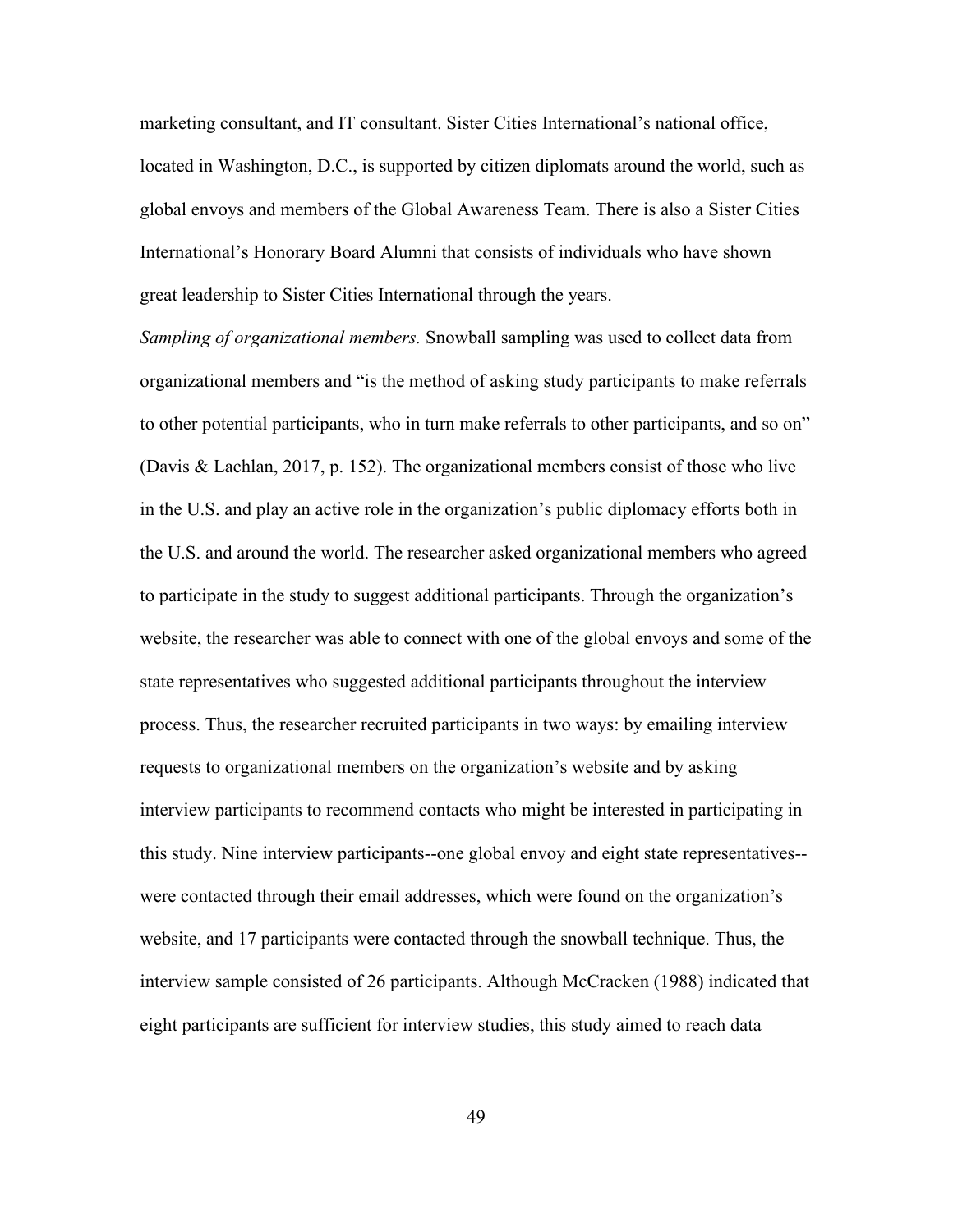saturation, which was achieved when the researcher received no new information during the last interviews.

Ten of the interview participants were male and 16 were female; however, gender variation was not a concern for this study. To diversify the pool of participants the researcher included people with a variety of organizational titles, including a state representative, global envoy, member of the Global Awareness Team, local volunteer, and a mayor. Since the majority of the organizational members were White, the researcher also tried to reach out to African American organizational members to diversify the pool of participants. Three of the interview participants were African American. While the majority of the participants were older than 50, several participants were younger than 50. The youngest interview participant was 31 years old. Diversifying the pool of participants allows the researcher to see different ideas and perspectives of how organizational members perceive their organization and their work with the organization but is not meant to supply generalizable results.

*In-depth interviews.* The University of Oregon's Institutional Review Board reviewed this project and determined it was exempt. Because of travel restrictions due to the COVID-19 pandemic at the time of data collection, interviews were conducted over an online platform (Zoom) with participants throughout the country. Each participant verbally agreed to a consent form, indicating that they agreed to do the interview and to have the interview recorded. An interview guide (Appendix A) was used to shape the conversation (Warren & Karner, 2015). It helped the researcher cover issues in the same order for each participant and allowed the researcher to pay attention to the participant's responses (McCracken, 1988). The interview guide included grand tour questions that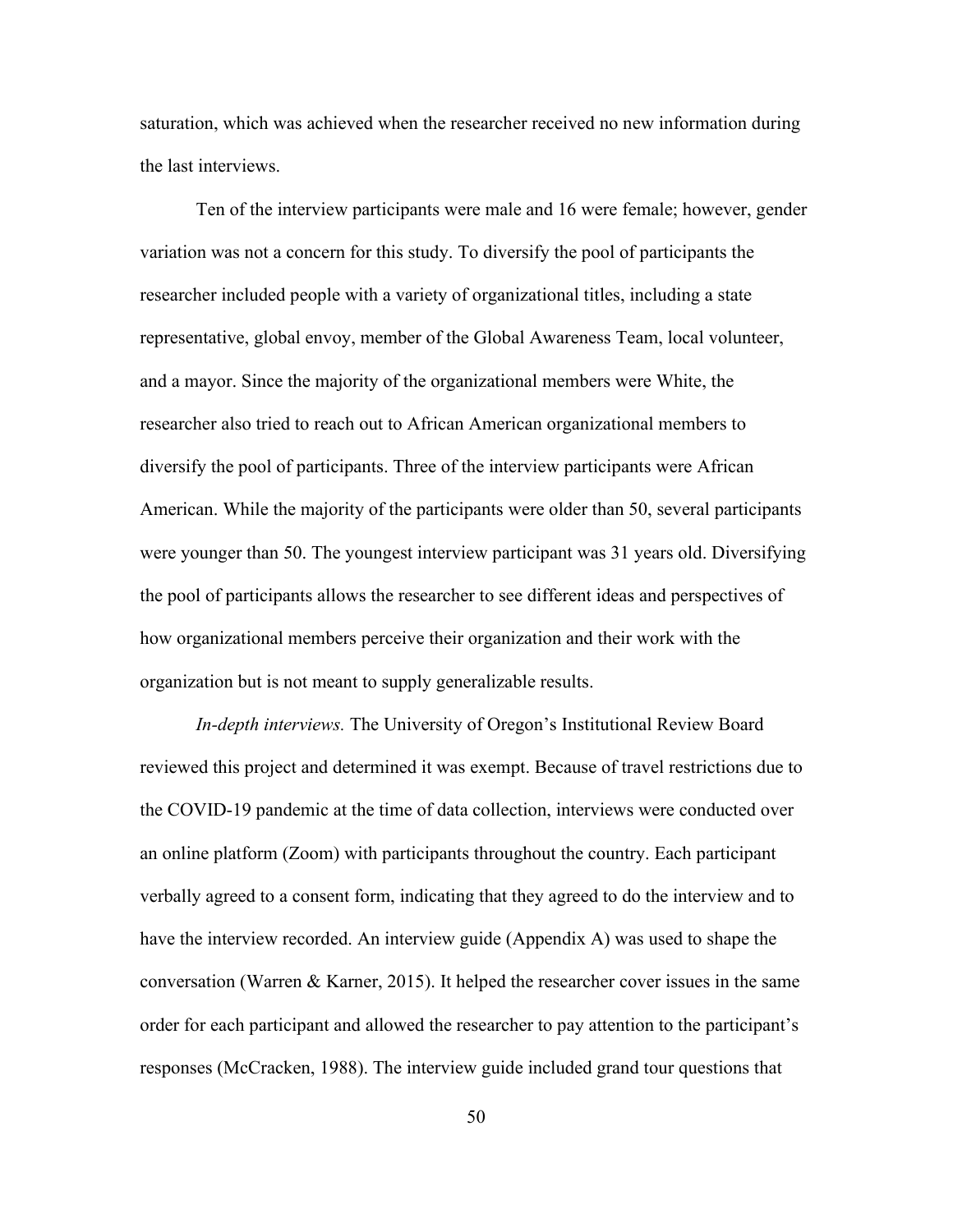|                | <b>Organizational Title</b>                          |  |
|----------------|------------------------------------------------------|--|
| Participant 1  | Global Envoy/Member of Global Awareness Team         |  |
| Participant 2  | <b>State Representative</b>                          |  |
| Participant 3  | State Representative/Member of Global Awareness Team |  |
| Participant 4  | <b>State Representative</b>                          |  |
| Participant 5  | Board Member/Member of Global Awareness Team         |  |
| Participant 6  | State Representative/Member of Global Awareness Team |  |
| Participant 7  | Board Member/Member of Global Awareness Team         |  |
| Participant 8  | <b>Board Member</b>                                  |  |
| Participant 9  | Board Member/Member of Global Awareness Team         |  |
| Participant 10 | <b>State Representative</b>                          |  |
| Participant 11 | <b>Local Volunteer</b>                               |  |
| Participant 12 | <b>State Representative</b>                          |  |
| Participant 13 | Local Volunteer                                      |  |
| Participant 14 | <b>State Representative</b>                          |  |
| Participant 15 | Local Volunteer                                      |  |
| Participant 16 | Local Volunteer                                      |  |
| Participant 17 | <b>State Representative</b>                          |  |
| Participant 18 | <b>State Representative</b>                          |  |
| Participant 19 | Local Volunteer                                      |  |
| Participant 20 | <b>State Representative</b>                          |  |
| Participant 21 | <b>State Representative</b>                          |  |
| Participant 22 | Local Volunteer                                      |  |
| Participant 23 | Local Volunteer                                      |  |
| Participant 24 | <b>State Representative</b>                          |  |
| Participant 25 | Global Envoy/Member of Global Awareness Team         |  |
| Participant 26 | Global Envoy/Member of Global Awareness Team         |  |

Table 1. List of Sister Cities International participants

were phrased in a nondirective manner to allow participants to tell their stories in their own terms (McCracken, 1988), such as their involvement with the organization, their role at the organization, and the biggest challenge they have faced on the job. The researcher also asked what has been changed throughout the years in the program to those who were organizational members for more than 20 years. In the end, the researcher asked the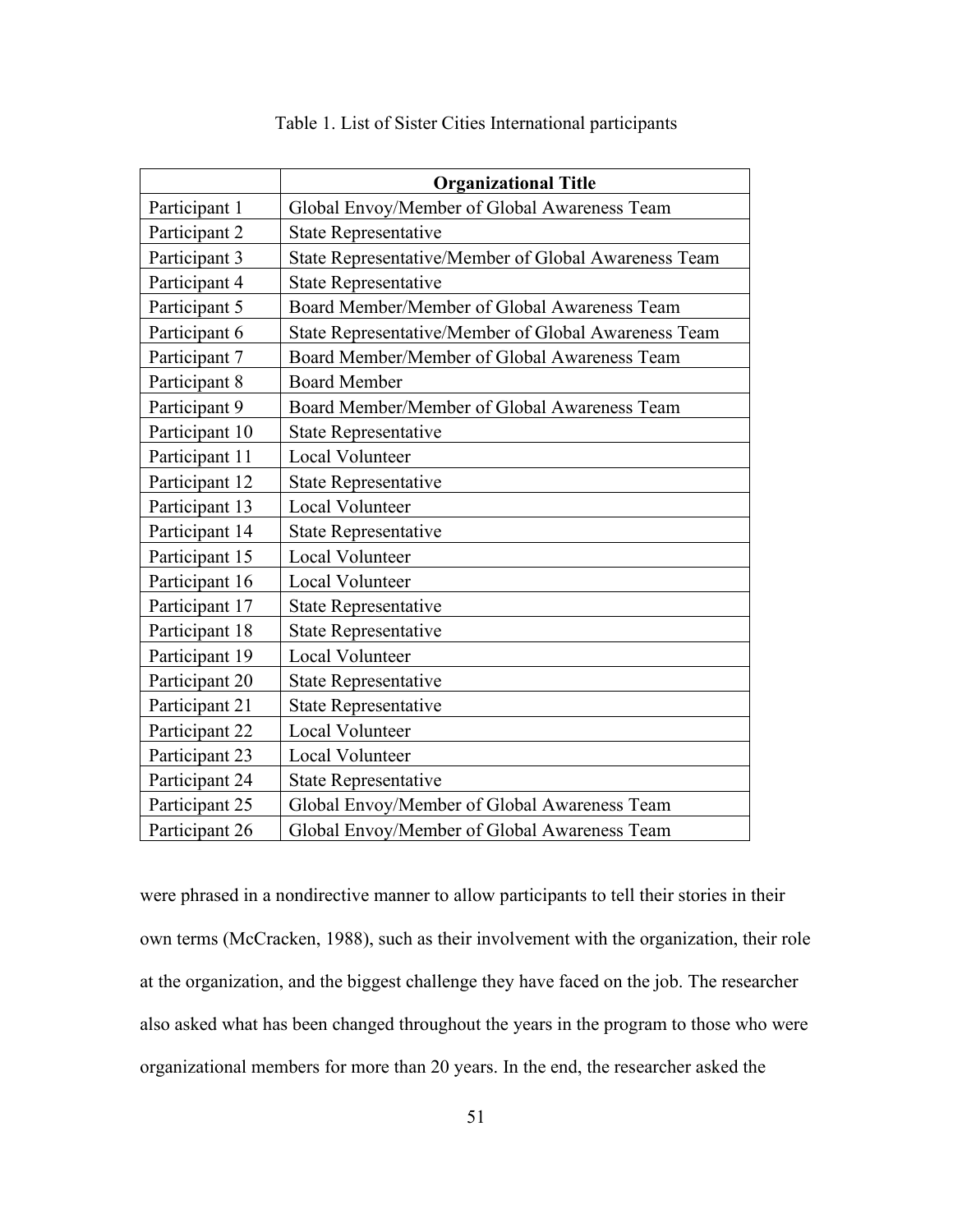participants what else she should have asked them about and what else the participants want to tell her in order to not miss any experiences that they wanted to share about the organization. Each grand tour question included several probes to follow up as necessary to gain more insightful information from the participants. Follow-up questions, such as 'Could you say some more about that?'; 'What do you mean by that . . .?' were also used to clarify or elaborate the participants' answers.

The interviews lasted between 40 minutes and an hour and 15 minutes and were conducted starting at the beginning of August 2020 and ending at the end of September 2020. All interviews were recorded and conducted by the researcher. A professional transcription service was used to transcribe interviews from digital recording files. The researcher compared the written transcripts with the recordings to verify the accuracy of the transcription.

The researcher has access to online materials on the organization's website and also asked participants to share documents that they find particularly relevant to their work. These documents provided added context to the interviews. Two participants shared documents such as press releases, newsletters, project information, city proclamation, and a letter template for local SCI chapters.

#### **Interview Analysis**

Warren and Karner (2015) use the term "*analytic descriptions* to refer to the development of conceptual understandings of *what* (or *how* or *why*) research questions that your data answer" (p. 212). This process involves the identification of recurrent patterns or themes and tries to construct a coherent representation of the data. It includes reading, rereading, thinking, and rereading (Warner & Karner, 2015).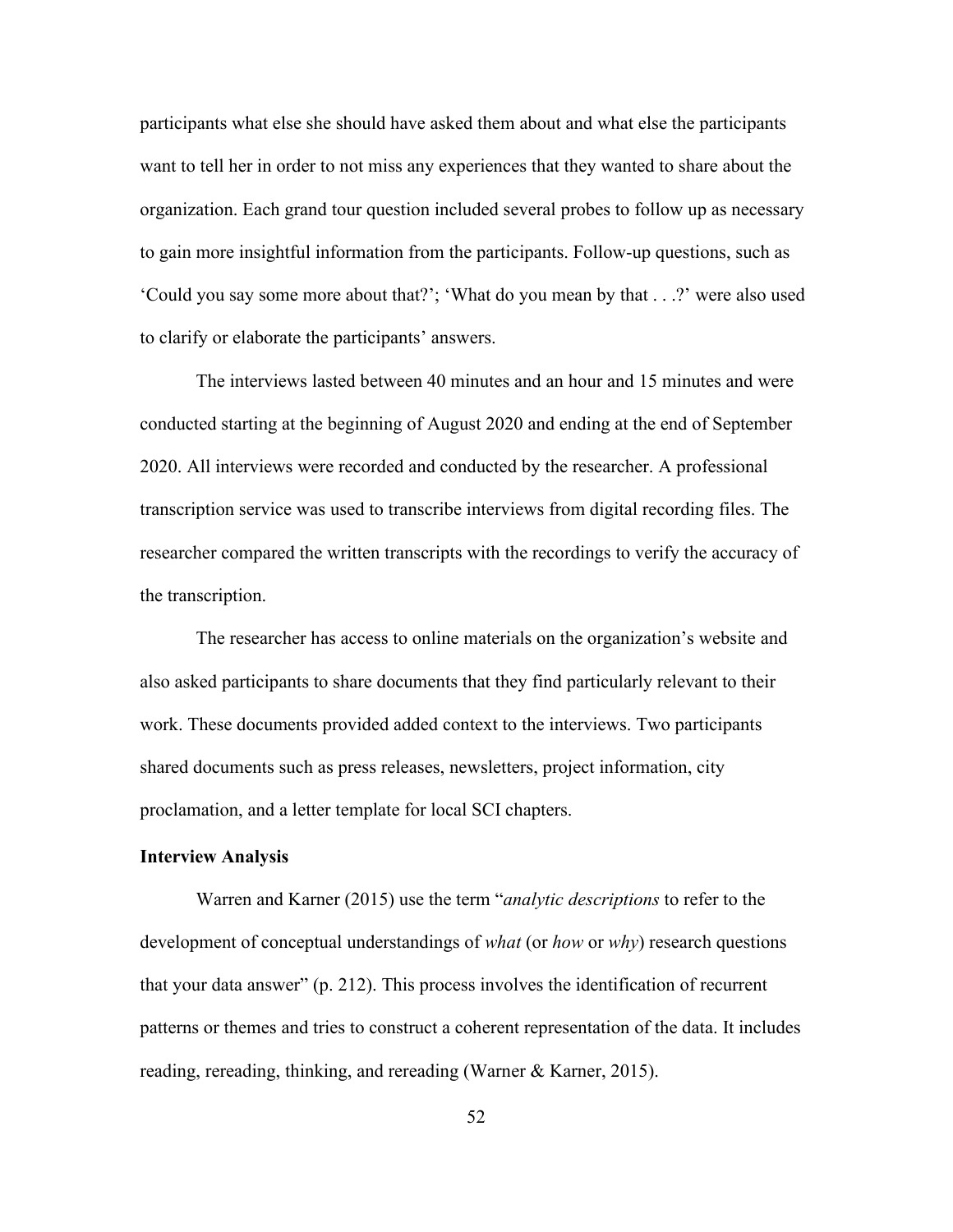During the first stage of this process, which is called open coding, the researcher identifies some similarities or themes and starts to build a code list or codebook. In the first step, the researcher needs to have some sense of the "big picture" of the data with the open coding (Warren & Karner, 2015). This stage involves close reading and naming each word, line, or segment of data. Codes are created by defining what the researcher sees in the data (Charmaz, 2006). Building codebooks is an ongoing process in which some themes turn into subthemes, some themes can be deleted, while some themes are refined or combined with other themes (Davis & Lachlan, 2017). During this stage, the researcher's goal is to be open to all possible theoretical directions (Charmaz, 2006). These recurrent patterns or themes, then, need to be connected to issues in the research literature, and the researcher starts to make analytic decisions depending on the focus of the research (Warren & Karner, 2015).

In the second stage, the researcher focuses on coding the most salient categories. Researchers decide on which initial codes make the most analytic sense to categorize their data concisely and completely. Theoretical integration begins in this stage. This is also the stage when the researcher checks her preconceptions about the topic (Charmaz, 2006). Then, the researcher develops a set of axial codes to connect categories with subcategories and asks how they are related. During axial coding, the researcher specifies properties and dimensions of a category and attempts to identify relationships and analyzes the context of the data (Charmaz, 2006; Lindlof & Taylor, 2011). These links can include conditions, actions/interactions, and consequences to answer the why, where, when, by whom and how questions, and 'what happens' because of these actions/interactions (Charmaz, 2006).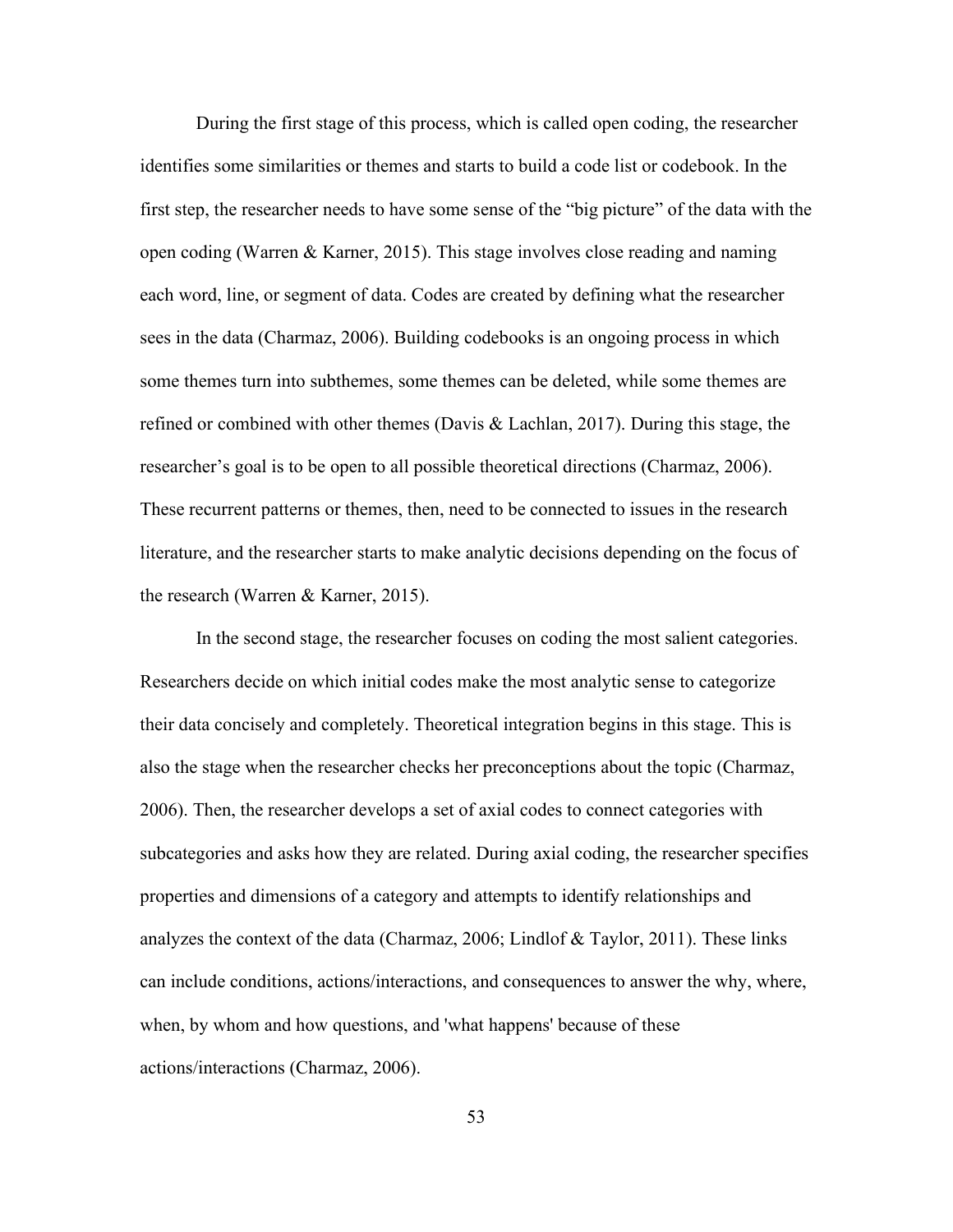The third stage is theoretical coding, which follows the codes that the researcher has selected during the axial coding (Charmaz, 2006). In this stage, the researcher focuses on how axial codes can relate to each other to be integrated into theory. The purpose of this stage is to help the researcher theorize the data and codes. Theoretical coding is not only helping the researcher conceptualize how the axial codes relate to each other but also take the analysis in a theoretical direction (Charmaz, 2006).

The coding process just outlined is often used to construct grounded theory, but it can also be used in analytic induction approaches. An analytical induction approach applies theories generated by prior research in order to test how these theories perform in new contexts (Atkinson & Delamont, 2005). Therefore, this dissertation takes an analytical induction approach in order to test how the cultural-economic model of public relations and Bourdieu's theory perform in public diplomacy efforts. *Document analysis.* Qualitative research also seeks data from the media such as visual images, magazines, videos, documents, and the Internet (Warren & Karner, 2015). Following Warren and Karner's (2015) suggestion, this study uses documents as a supplement to understand participants' meaning and experience in addition to interviewing. During the in-depth interviews participants were asked to share any relevant documents related to SCI campaign materials. Two participants shared some of the campaign materials, such as newsletters and posters, with the researcher to supplement their interviews. These materials were also thematically analyzed to

understand whether they reinforce the themes that emerged during the interviews or introduced new themes to the study.

The next chapter presents the results of the open and axial coding processes.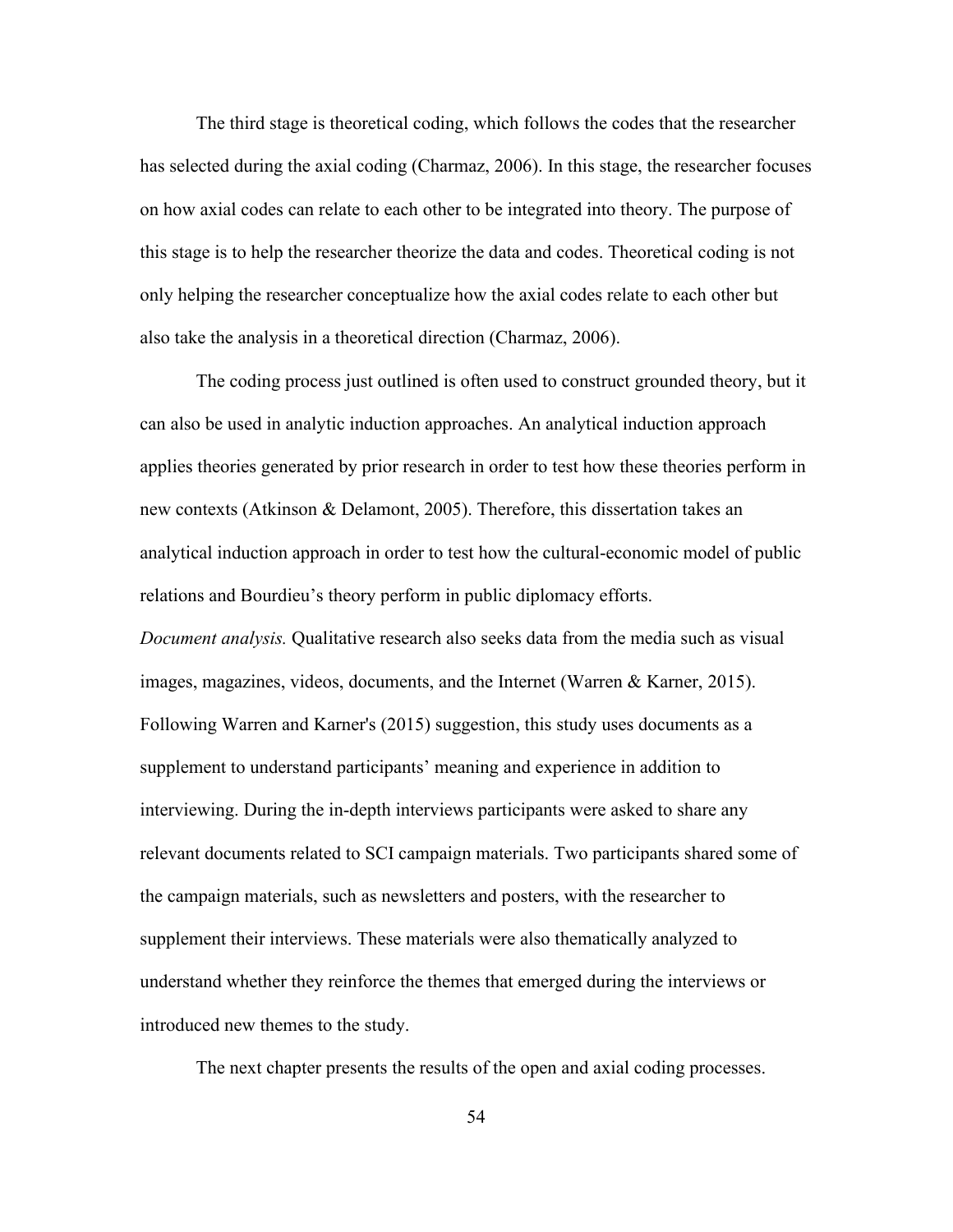# **CHAPTER IV**

# **RESULTS**

This chapter describes the results of the open and axial coding of the interview data collected from the 26 organizational members of Sister Cities International. Open coding resulted in 15 categories that fall into four axial codes (Table 2).

| <b>Classification</b> | <b>Description</b><br>Category                                               |                                                                        |  |
|-----------------------|------------------------------------------------------------------------------|------------------------------------------------------------------------|--|
| <b>Axial code</b>     | Uncertainty about the<br>future                                              | Skepticism about the organization's<br>future                          |  |
| Open code             | Relationships do not last without<br>Prioritizing the local<br>local efforts |                                                                        |  |
| Property              | Human capital cost                                                           | Real work is done at the local level                                   |  |
| Property              | City as central to<br>relationships                                          | Local cities' relations affect<br>organization's efforts               |  |
| Open code             | Emphasizing volunteerism                                                     | The organization does not survive<br>without volunteerism              |  |
| Property              | Labor of love                                                                | Efforts are done by volunteers                                         |  |
| Property              | Extra effort                                                                 | The organization needs people who<br>are passionate about the efforts  |  |
| Open code             | Encouraging youth                                                            | The organization emphasizes the<br>need for youth to survive           |  |
| Property              | Aging                                                                        | Old people are on the board                                            |  |
| Property              | Generational differences                                                     | The organization does not represent<br>the generational differences    |  |
| Property              | Relevancy                                                                    | Young people are not interested in<br>the organization                 |  |
| Open code             | <b>Encouraging diversity</b>                                                 | The organization needs diverse<br>people to survive                    |  |
| Property              | People of color                                                              | The organization aims to get people<br>of color on board and exchanges |  |
| Property              | Women                                                                        | The organization encourages women<br>to be a part of it                |  |
| <b>Axial code</b>     | Eliminating differences                                                      | Members emphasize that we are all<br>the same at the end of the day    |  |
| Open code             | Knowing differences                                                          | Members emphasize that differences<br>bring them together              |  |

Table 2. Open and Axial Codes from Interviews with Organizational Members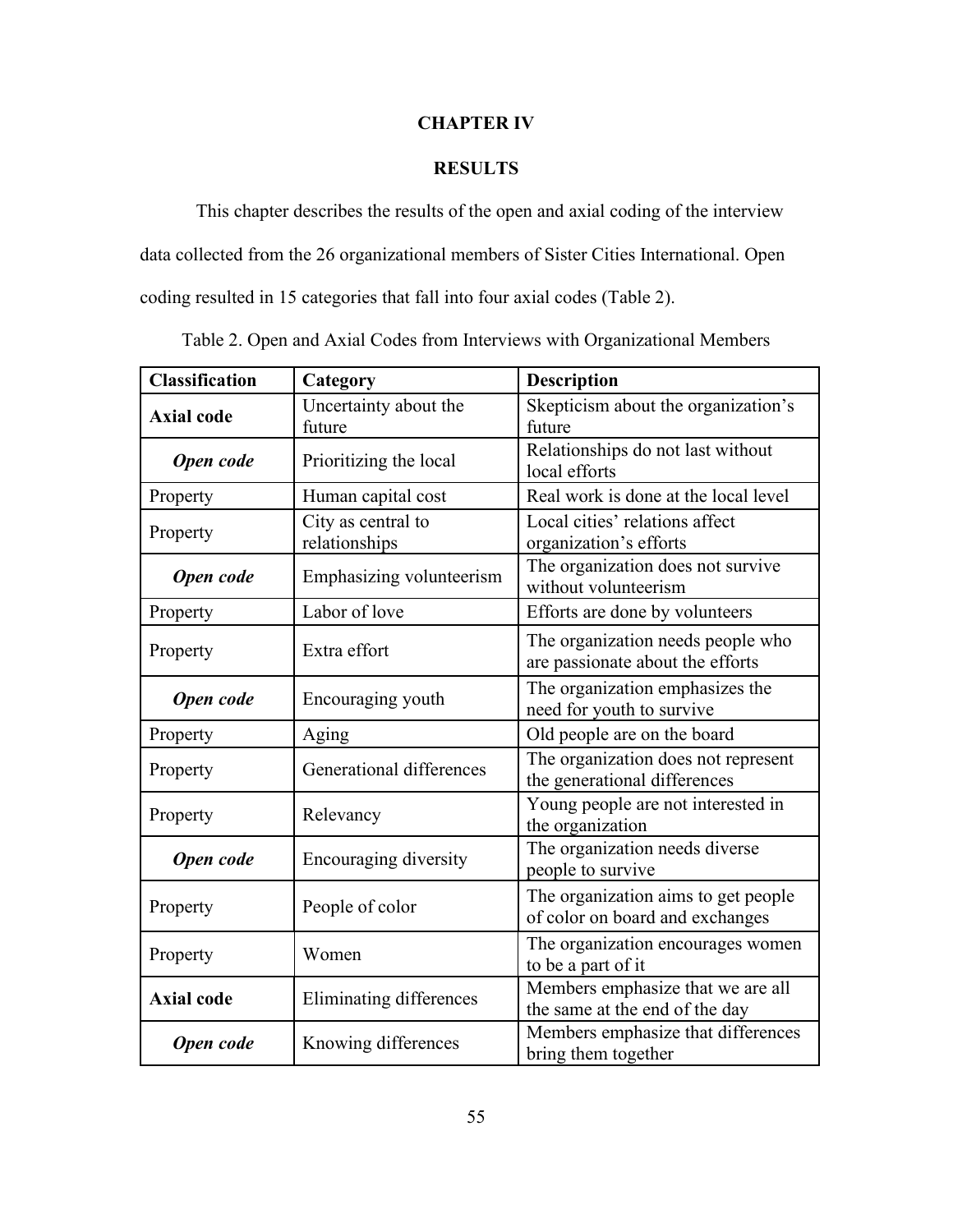Table 2, continued

| <b>Classification</b> | Category                                                                     | <b>Description</b>                                                                                                           |  |
|-----------------------|------------------------------------------------------------------------------|------------------------------------------------------------------------------------------------------------------------------|--|
| Property              | Language                                                                     | Language barrier is not difficult<br>because they think that most people<br>speak English, or they can use an<br>interpreter |  |
| Open code             | Finding commonality                                                          | Cities need to find something<br>common to build relationships                                                               |  |
| Property              | Common interests                                                             | Efforts depend on what cities need<br>and their interests                                                                    |  |
| Property              | Key informants                                                               | The organization needs people who<br>know the culture, customs, and<br>language of other nations                             |  |
| Open code             | Technology enables people-to-people<br>Adjusting technology<br>relationships |                                                                                                                              |  |
| Property              | Communication                                                                | Technology connects people easier<br>than before                                                                             |  |
| Property              | Geopolitical issues                                                          | Technology undermines geopolitical<br>issues                                                                                 |  |
| Property              | Digital divide                                                               | Some people do not have access to<br>technology                                                                              |  |
| Open code             | Erasing stereotypes                                                          | Both the U.S. and other countries are<br>different from what is presented in<br>the media                                    |  |
| Property              | Reality                                                                      | People-to-people relationships make<br>people understand the reality of<br>countries                                         |  |
| Property              | Representation                                                               | Members are representing the real<br>images of their countries                                                               |  |
| <b>Axial code</b>     | Prioritizing economic gain                                                   | Economic gain is the significant<br>reason to build relationships                                                            |  |
| Open code             | Creating business relations                                                  | Members aim to create business<br>relations                                                                                  |  |
| Property              | Financial firms                                                              | Members reach out to financial firms<br>for economic gain                                                                    |  |
| Property              | <b>Business leaders</b>                                                      | Members reach out to business<br>leaders for economic gain                                                                   |  |
| <b>Open code</b>      | Focusing on economic<br>development                                          | The need for economic development<br>is the underlying factor of the<br>organization                                         |  |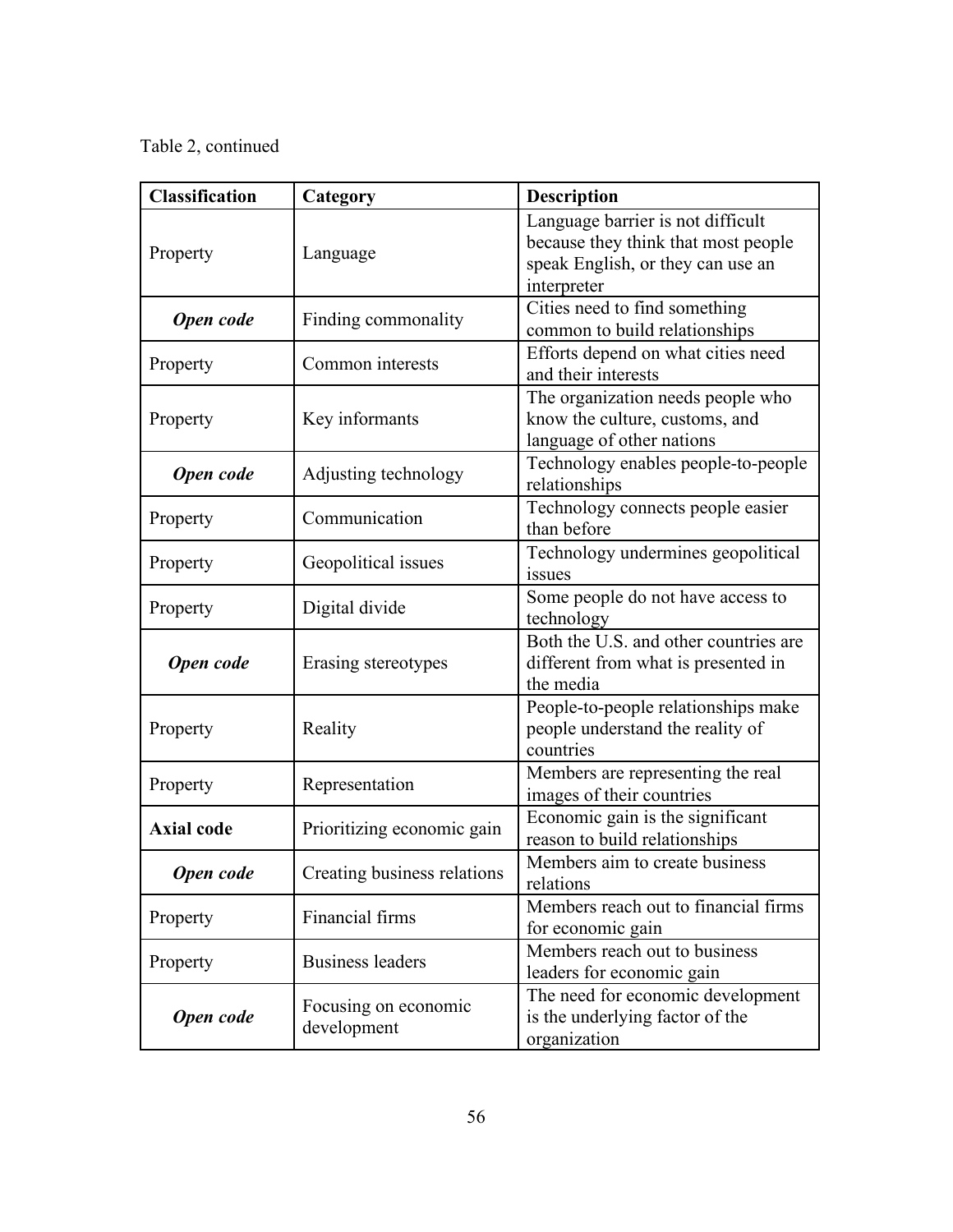Table 2, continued

| <b>Classification</b> | Category                                                                                                                         | <b>Description</b>                                                                                                         |  |
|-----------------------|----------------------------------------------------------------------------------------------------------------------------------|----------------------------------------------------------------------------------------------------------------------------|--|
| Property              | City tourism                                                                                                                     | Members want people to visit their<br>cities and make an economic impact<br>by spending money                              |  |
| Open code             | Connecting through<br>education                                                                                                  | Many efforts start with schools with<br>the intent of making money                                                         |  |
| Property              | <b>Students</b>                                                                                                                  | Students can do internships in the<br>companies and then they can get<br>hired.                                            |  |
| Property              | Scholarships                                                                                                                     | Scholarships lead the economic<br>development                                                                              |  |
| Open code             | Looking for funding<br>opportunities                                                                                             | The organization needs funding                                                                                             |  |
| Property              | Challenge                                                                                                                        | Money is one of the biggest<br>challenges to build relationships                                                           |  |
| Property              | <b>Sources</b>                                                                                                                   | The organization is looking for<br>different money sources such as the<br>State Department, corporate grants,<br>churches. |  |
| <b>Axial code</b>     | Decentralizing politics                                                                                                          | The organization tries to decentralize<br>politics in sister cities relationships                                          |  |
| Open code             | Politics are causing problems in the<br>Creating problems<br>city relationships                                                  |                                                                                                                            |  |
| Property              | The main issues are getting visas,<br><b>Issues</b><br>nonstable governments, leadership<br>(mayors), political hiccups, funding |                                                                                                                            |  |
| Open code             | Emphasizing the<br>importance of leadership                                                                                      | Leaders play significant roles in the<br>organization to build city<br>relationships                                       |  |
| Property              | President                                                                                                                        | Presidents are the honorary chair of<br>the organization                                                                   |  |
| Property              | <b>Mayors</b>                                                                                                                    | Relationships must be approved by<br>mayors                                                                                |  |
| Open code             | Trying to keep the politics<br>out of the relationships                                                                          | The organization identifies itself as<br>being apolitical                                                                  |  |
| Property              | People-to-people                                                                                                                 | The organization emphasizes people-<br>to-people connections                                                               |  |
| Property              | Representation                                                                                                                   | Members are not representing their<br>country's political stand                                                            |  |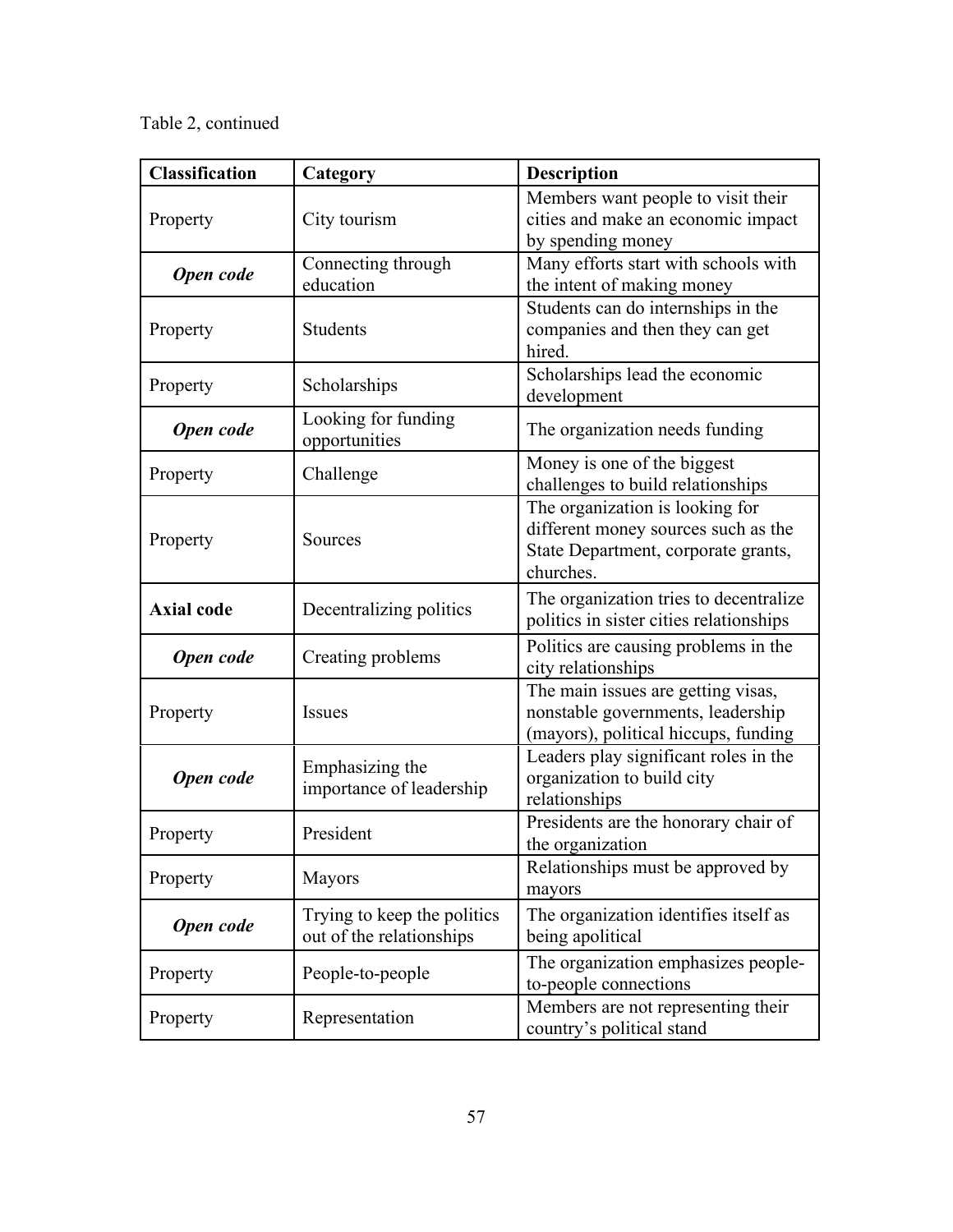## **Uncertainty about the Future**

The first axial code that emerged from the interview data was "Uncertainty about the future." As indicated in Table 3, four open codes led to the axial code: prioritizing the local, emphasizing volunteerism, encouraging youth, encouraging diversity.

| <b>Properties</b>                | Open                     | <b>Axial</b>                    |
|----------------------------------|--------------------------|---------------------------------|
| Human capitalist cost            | Prioritizing the local   | Uncertainty about the<br>future |
| City as central to relationships |                          |                                 |
| Labor of love                    | Emphasizing volunteerism |                                 |
| Extra effort                     |                          |                                 |
| Aging                            |                          |                                 |
| Generational differences         | Encouraging youth        |                                 |
| Relevancy                        |                          |                                 |
| People of color                  | Encouraging diversity    |                                 |
| Women                            |                          |                                 |

Table 3. Uncertainty about the future

*Prioritizing the local.* Open coding revealed that representatives of the organization emphasized the local efforts in city relationships. They believe that relationships between cities do not last without local efforts. They view Sister Cities International as an "umbrella organization," and participant 1 sees the larger organization as "highly ineffective and disorganized" in terms of relationship-building efforts. Real work is done at the local level, such as raising money, traveling across countries, programming exchanges, and finding commonalities among cities to build relationships. Participant 4 thinks that "All depends on the people involved." She considers "Sister City International, sister city programs, are grassroots programs run by individuals who are interested in those relationships." Therefore, representatives of the organization view their efforts as vital for sister city relationships. They believe that their efforts at the local level make people-to-people diplomacy possible. According to them, individuals who are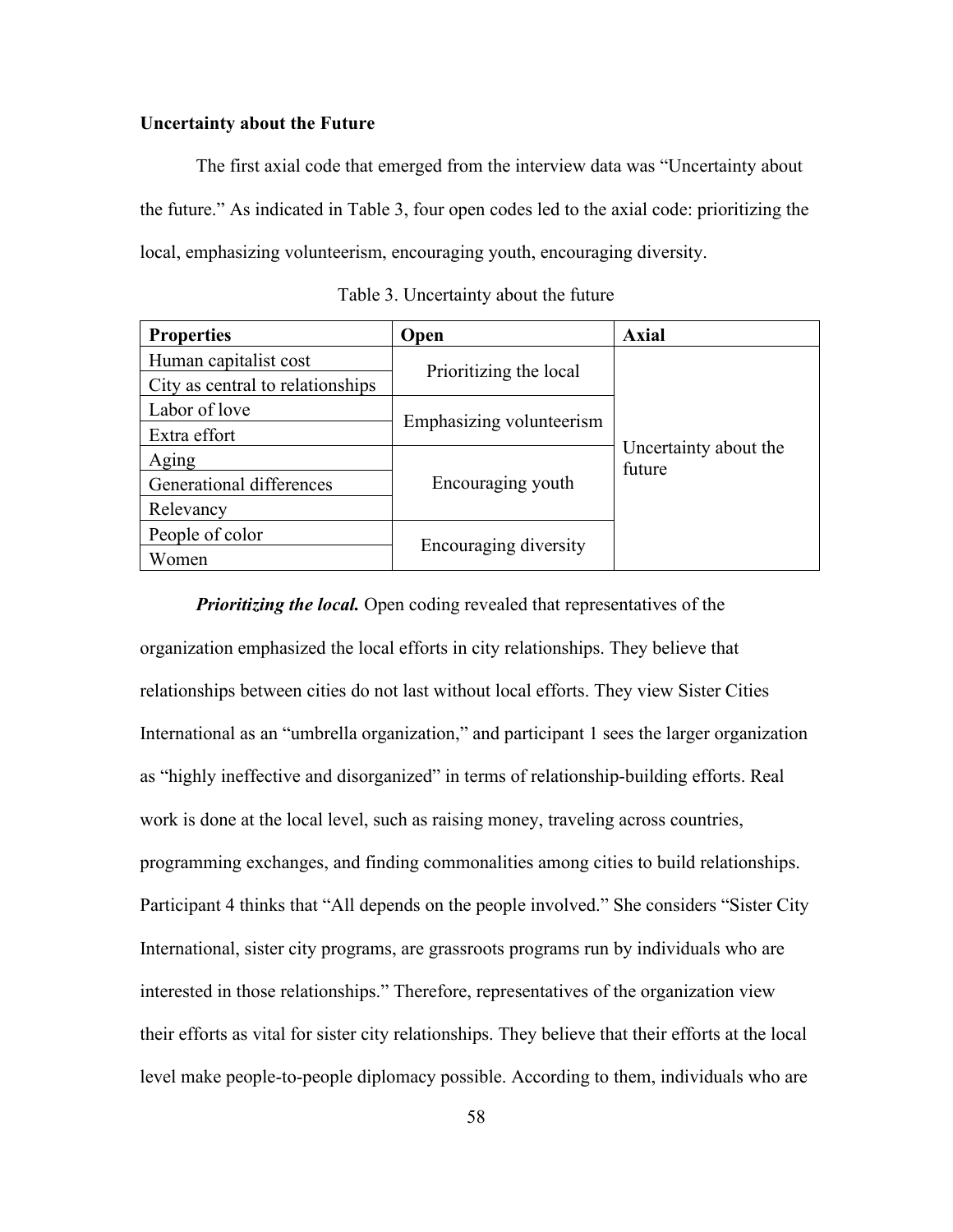interested in people-to-people relationships represent public diplomacy efforts in sister city relationships, and they see these efforts as separate from any form of government diplomacy.

In addition, sister city programs can also originate from the ground up; they don't have to come from the organization. For example, a French teacher reached out to local people at the organization to arrange an exchange program for her students, and the city became "a backbone of that structure" to help facilitate the exchange program with its sister city.

Organizational members see local efforts as a significant factor for the organization. They believe that the organization won't be able to survive long term without local efforts; however, they do not have any plans for the future if local efforts don't support the city relationships.

*Emphasizing volunteerism.* In the second open code, several participants believe in the importance of volunteer work for the organization. Participant 22 thinks that "This is all a volunteer organization, we're not paid to be here, you know, we're doing it out of the goodness. It's a labor of love, out of the goodness of our hearts." Volunteers run sister city programs, and participants believe that the organization would not exist if there were not people with a passion to run these programs. They are the ones who have done the diplomats' job by promoting peace and strengthening local communities: "Our sister cities are all based on volunteers, and the more active your volunteers are, the more activities one has." Participant 8 thinks that "The number of exchanges depends on the number of volunteers. If you have fewer volunteers, it can take five years to do an exchange, while if you have a lot of volunteers you can do exchanges three times a year."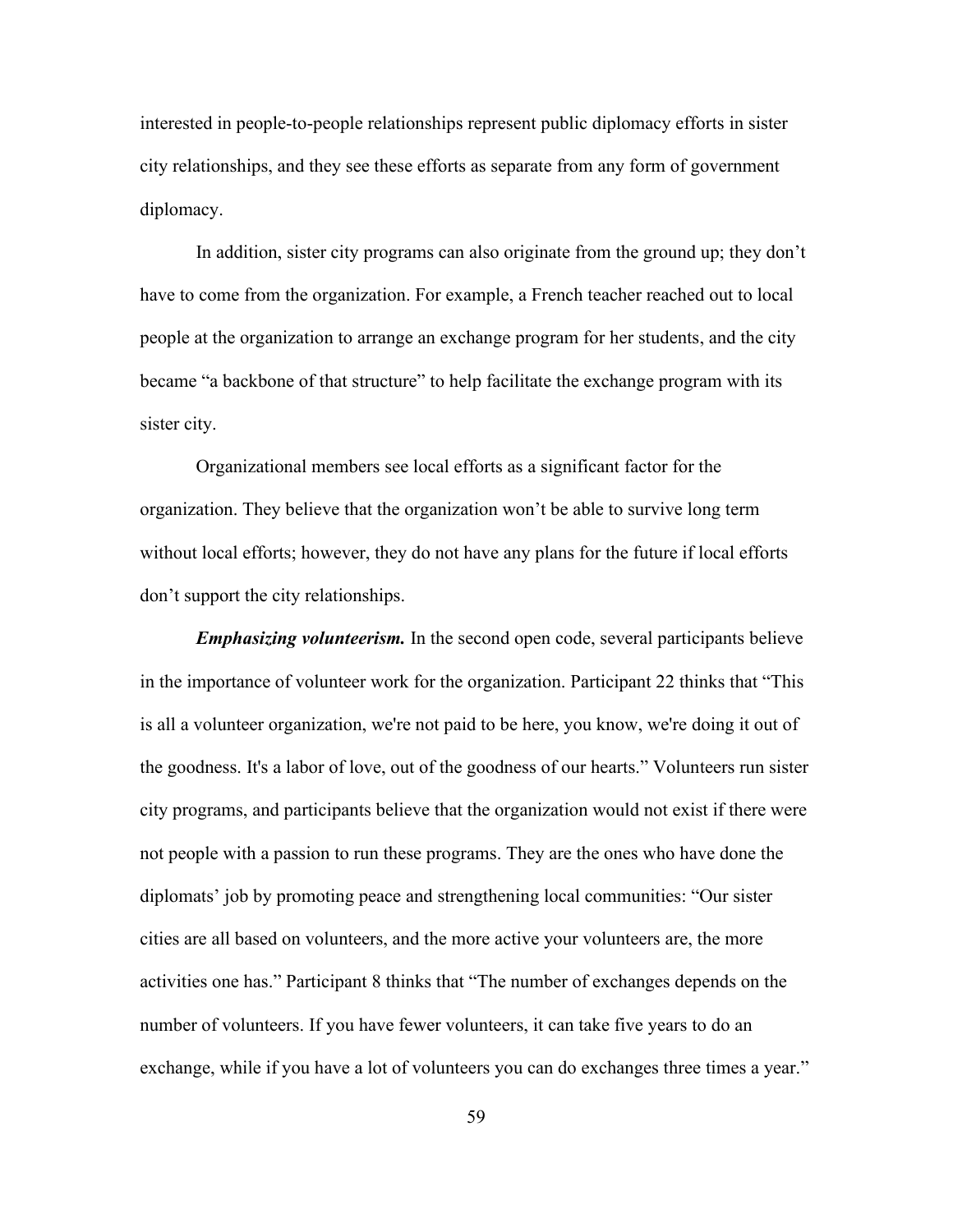He believes that the program "really is up to the volunteers and the time that they can put in."

Volunteerism, however, is also one of the biggest challenges for the organization because it is difficult to keep people interested in the sister city relationships. Participant 11 thinks that people are volunteering in different organizations and spending more time on volunteer work nowadays, so it is necessary to find attractive ways to keep them interested in volunteering for the SCI. Participant 24 admits that,

The biggest challenge, uh, at the national level is resources. Um, and it's challenge here at the local level, too. I mean, we have to have, in resources usually, I mean, that means talent, that means volunteers…The exchanges are being run by the members. And I think that's the key. So I think that's, you know ... Retention of volunteers is, is, is important and, and, and the numbers are big.

Participants also mentioned the importance of motives for being volunteers in sister city relationships, such as the need for personal experience with the organization and strong self-interest. They believe that many people who volunteer have had previous exchange experiences, whether they went somewhere when they were kids through sister city relationships or someone in their family had some experience with the organization. Some of them decided to become a volunteer because they perceive the sister city relationship as something that appeals to their self-interests, such as "benefiting them with their resume" or "supporting their business." For example, participant 3 assumes that when people are involved in sister city relationships they have access to companies that are doing business through the government. She said: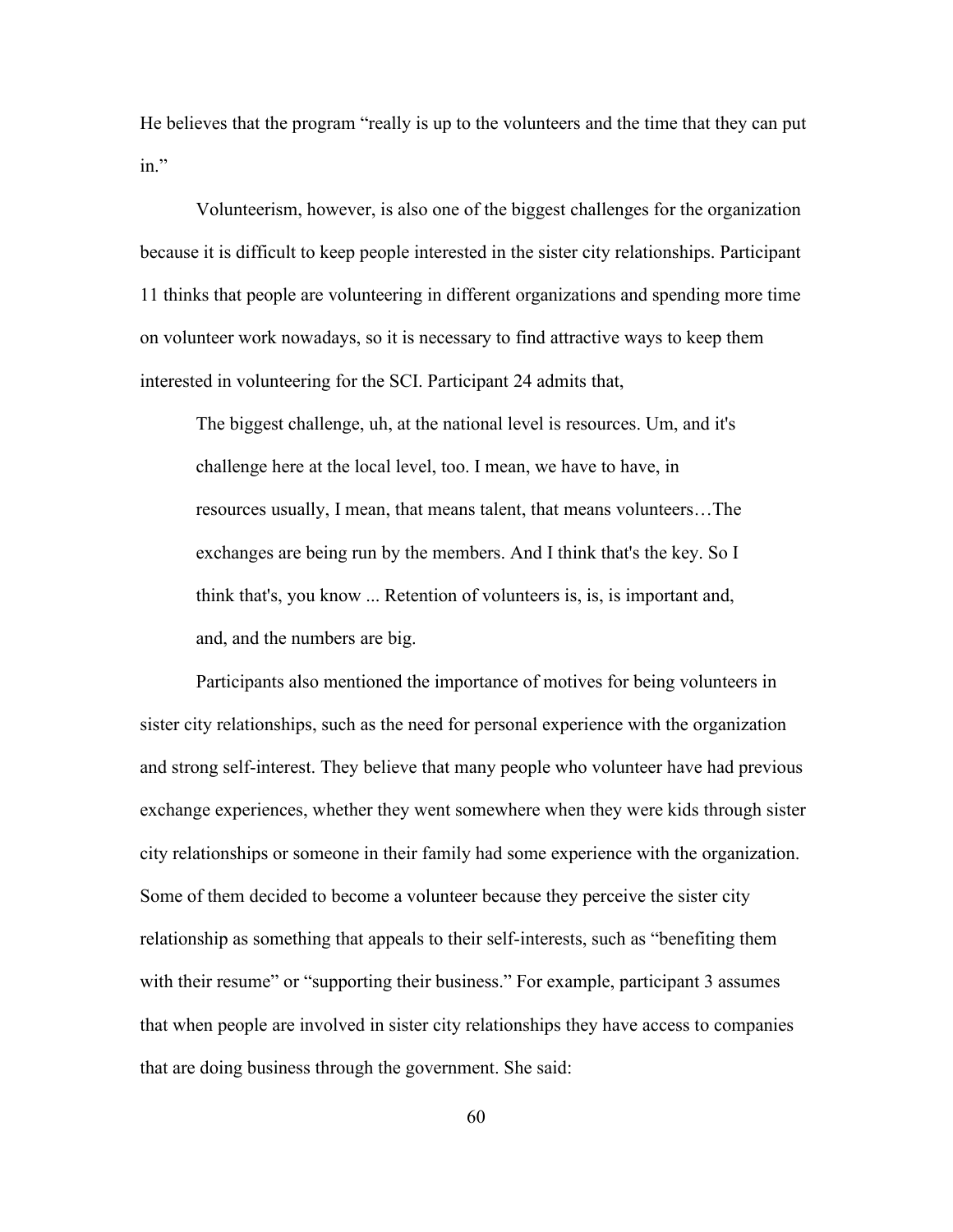Because once you're in that relationship, you have access to the government. You have access to, um, to companies that already are doing business there through the government. You know, you can pick up the phone and talk to a local mayor, or, you know, somebody that is heading economic development or somebody that's in charge of infrastructure, whatever it can help your business.

Volunteerism is seen as an important factor for the organization in order to run its programs. Representatives of the organization believe that the organization needs volunteers to be able to survive. Since SCI aims to build sister city relationships around the world, it needs a large number of volunteers who are interested in cross-cultural relationships. There is also uncertainty about volunteerism since it's also seen as one of the biggest challenges for the organization. Therefore, because there is a strong emphasis on self-interest to become a volunteer for the organization, many participants focused on business relationships around the world to get people involved in the organization, which may weaken the importance of being interested in cross-cultural relationships.

*Encouraging youth.* In the third open code, participants believe that the organization needs youth to survive; however, they don't know how to get them involved and be interested in the organization. Participant 8 believes that many sister city organizations are going inactive, closing their operations, because they think that there is nobody to take on the work. Participant 11 sees member participation and recruiting younger generations as a challenge for the organization as a whole. Some state representatives and board members think the reason younger generations do not volunteer is that they don't have time and money to invest in the organization.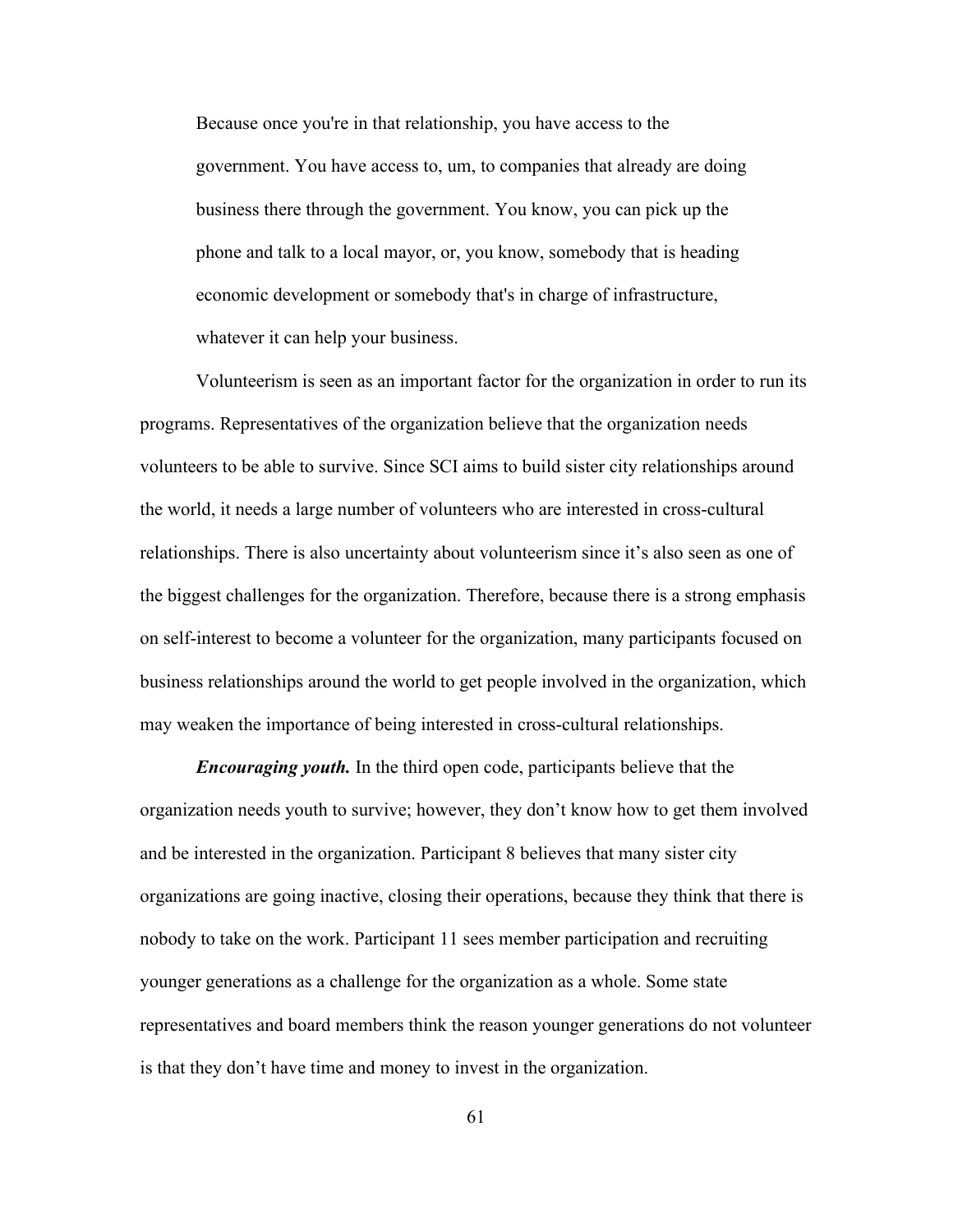Moreover, representatives of the organization believe that one of the biggest obstacles for the organization is "enticing younger generations to see the value in the organization." For example, participant 11 said that it is important to show college students and young professionals that if they join the organization, they can become more educated about the world around them and that could serve them in their career. However, participants did not seem to take into account the fact that younger individuals can learn about the world around them through new communication technologies and globalization. Participant 19 assumes that most participants are an average age of about 65 and they've been in the organization for years. She calls this an "intergenerational type of challenge," and she believes that "They're from a different generation. Um, and if you want something to continue, it has to be relevant to what's happening… But it's also like, so then how do we pass the torch? What are we leaving? Can it even make sense?"

Several organizational members also mentioned they are trying to get more young professionals in the organization. Participant 10 believes that "We need to be more about the youth because they are our future, you know." Several participants also talked about their current project, the Bell Ringing Project, during the interviews. The U.S.-Japan Sister Cities Bell Ringing Project promoted "The simultaneous ringing of bells in sister cities across the United States and Japan to mark 75 years of peace since the atomic bombing of Hiroshima and Nagasaki" (Sister Cities International, 2020, para. 1). This project called for citizen diplomats and city leaders to organize ringing bells in sister cities across the United States and Japan. Bell ringing started at 4:15 pm, Wednesday, August 5 (U.S. PDT), to coincide with the actual time and date the first bomb fell on Hiroshima at 8:15 am, Thursday, August 6 (Japan time). Bell ringing took place again at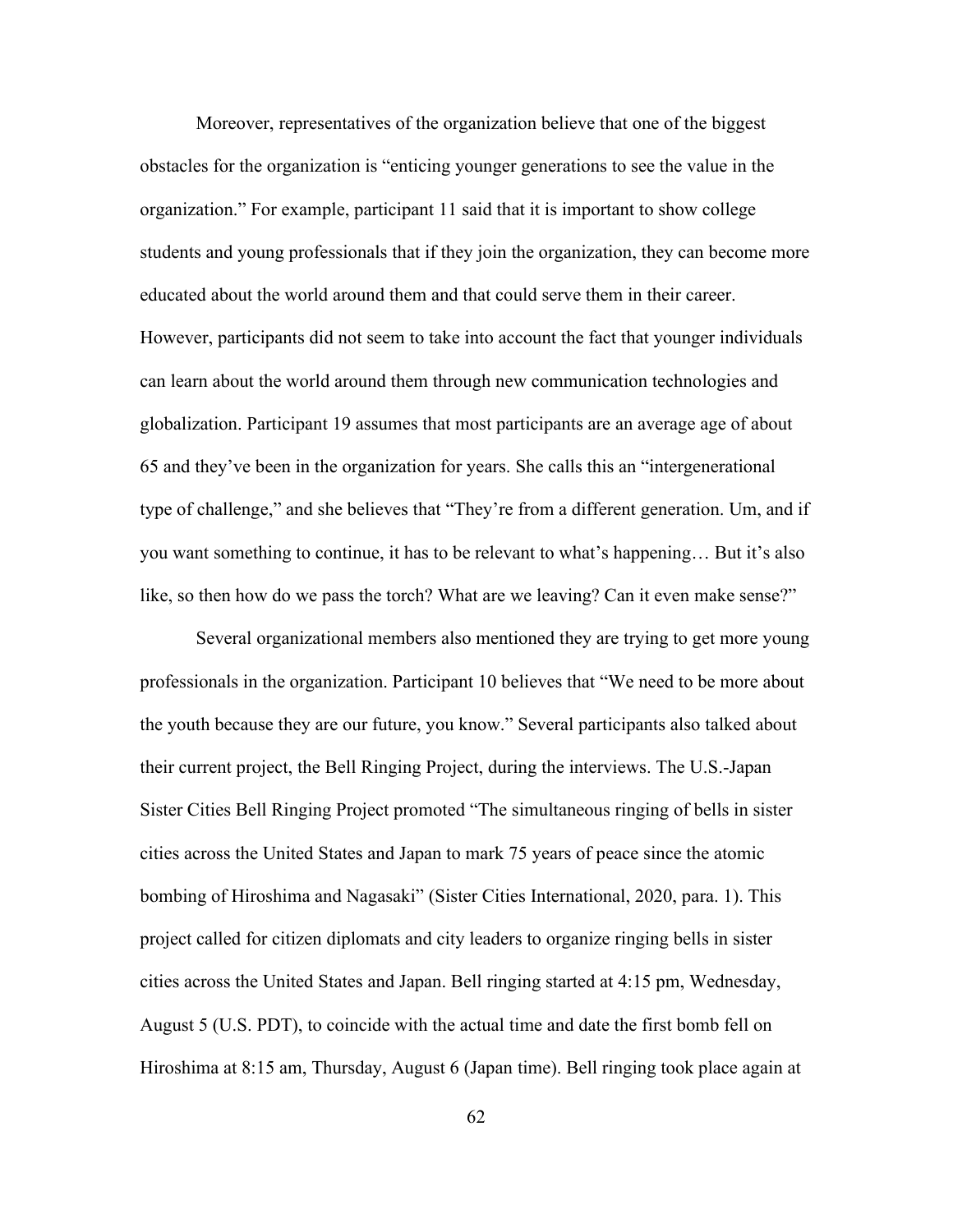7:02 pm, Saturday, August 8 (U.S. PDT) to coincide with the actual time and date the second bomb fell on Nagasaki at 11:02 am, Sunday, August 9 (Japan time) (Sister Cities International, 2020). Several participants indicated that this project is so important for them because it was organized by the youngest person on the board who felt:

… to have voices from my generation, uh, involved in this, because that is one of the key problems that sister city organizations and sister city relationships have is the volunteer problem, uh, the succession planning. It's not really, it doesn't exist in a lot of organizations and they're not looking ahead to see who else is gonna take the reins in two years, five years, 10 years.

In sum, representatives of the organizational members are uncertain about the organization's future because they believe that younger generations are not represented in the organization. They think that not only is the organization aging, but they also can't represent the values, beliefs, and opinions of different generations because of the lack of youth in the organization. Participants also think that younger generations are not involved in the organization because the organization is not attractive to youth, and they do not see the value of becoming a volunteer for the organization. They also think that younger generations do not have time and money to invest in the organization. In addition, representatives of the organizational members are not sure about how to get younger generations involved in the organization.

*Encouraging diversity.* In the fourth open code, a couple of organizational members believe that the organization needs diverse people to survive. Even though a few of them mentioned the need for people of color on exchanges, they did not mainly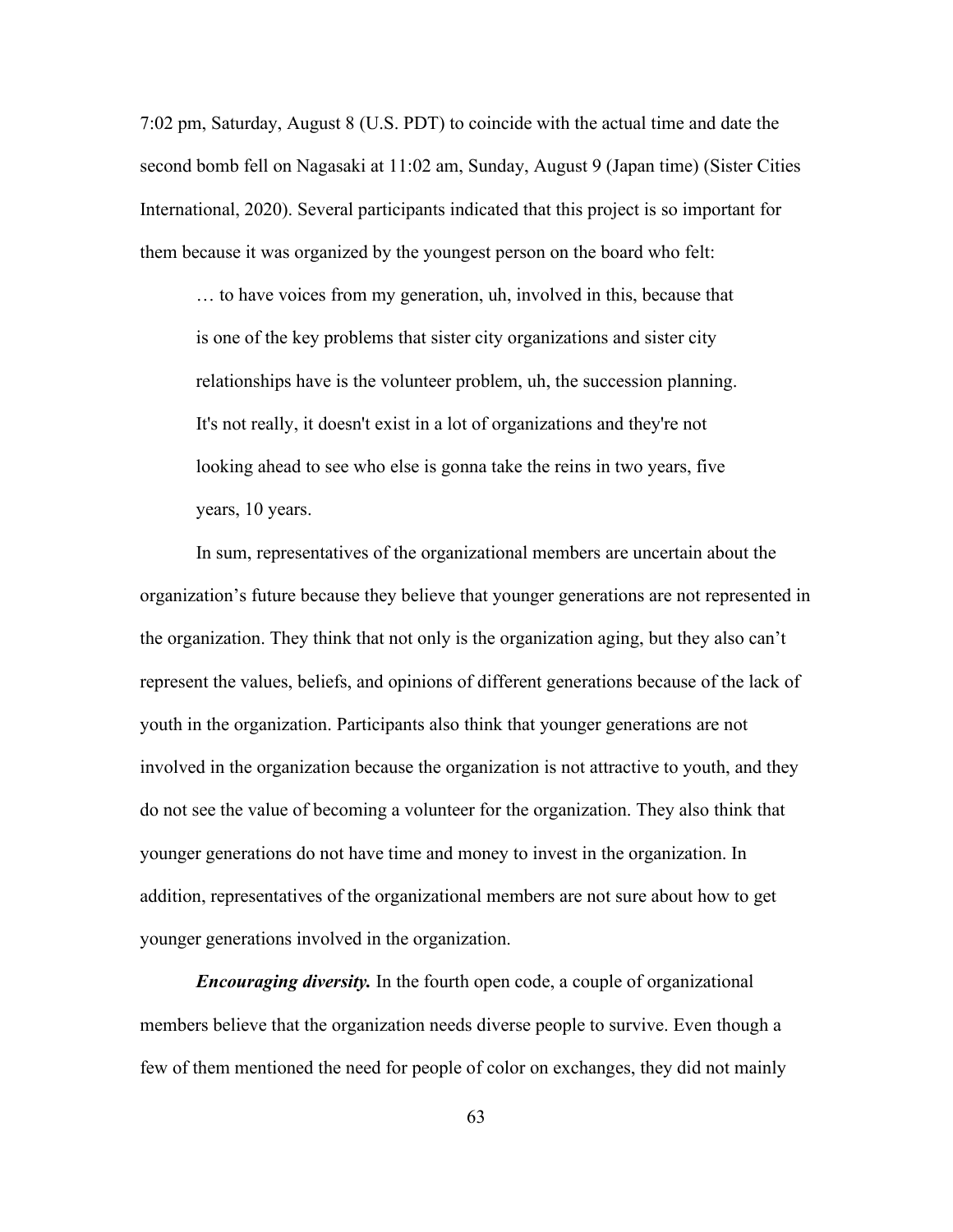talk about how the organization reaches out to diverse people to involve them in their efforts. Instead, they think that the organization needs to have diverse people on board to survive. Participant 5 thinks that there won't be an organization if they continue to ignore diversity:

It's not just an older white male and older white female who are retired, who, you know, want something to do organization. It can't be that, that's not the America that we have now. The America that we have now is much more, uh, culturally diverse. There's other places in the world that people are interested. So we have to figure out how we can accommodate that, accommodate that. We're starting to ask those questions I'm talking about from a board. I'm not sure where we're going to get to the answers that we need, but if we don't, we could become a dinosaur.

She also said that she's not only talking about being racially diverse, she thinks that the organization has to be more culturally diverse through expanding in parts of the world other than Japan. Japan has many active sister city relationships with U.S. local cities compared to other countries, including more than 65 sister cities in the state of California alone. She thinks that "The organization does not want to be in parts of the world where they're not comfortable or they don't have people who reflect those parts of the world, whether it's on the board or the staff" and added, "We can't be an organization about international and not be inclusive in our own board policies and organizations." Some participants suggested that the organization does not build sister city relationships with nations that do not have any representatives in the organization, whether on the board or among the staff. This idea contradicts the organization's main objective, which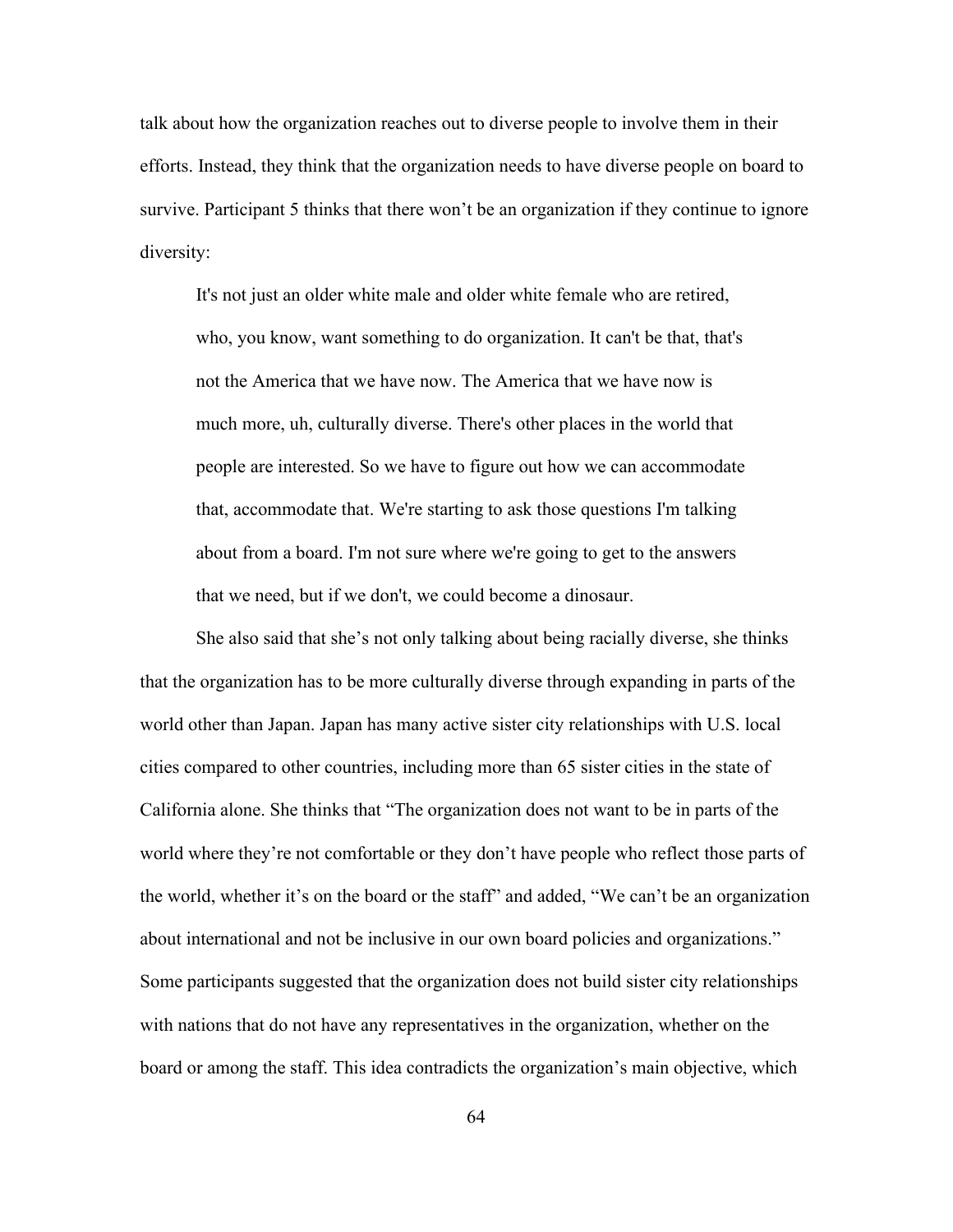is to build relationships among people from different nations, and limits the organization's relationship building capacity to specific places, such as Japan, with which the U.S. already has connections.

Participant 7 thinks that the organization is struggling with diversity and inclusion, similar to many other organizations in the U.S. They have started to take actions related to diversity and inclusion, such as having talks on race, writing a value statement for the organization, and having a diversity and inclusion committee. She believes that "This organization cannot, in its leadership, cannot be reflective only of white Anglo men." Participant 16 emphasized the need for women in the organization because she thinks that "they [mayors] are men, they are going to be more interested in an economic development type of relationship than perhaps a cultural or educational one."

Representatives of the organizational members believe that the organization has to take action in terms of diversity, equity, and inclusion in order to keep up with movements such as Black Lives Matter and Stop Asian Hate. Representatives of the organizational members also believe that the organization won't be able to survive if they don't pay attention to racial and ethnic issues at the national level. In addition to that, they believe that the organization also needs to act in terms of gender diversity. The organization won't be able to survive if the leadership only consists of white men. Even though they believe that the organization needs to act in terms of gender, ethnic, and racial diversity, they did not articulate any concrete plan to achieve these goals.

The emphasis on being locally driven, depending on volunteers, and a felt need for more youth and diversity make representatives of the organizational members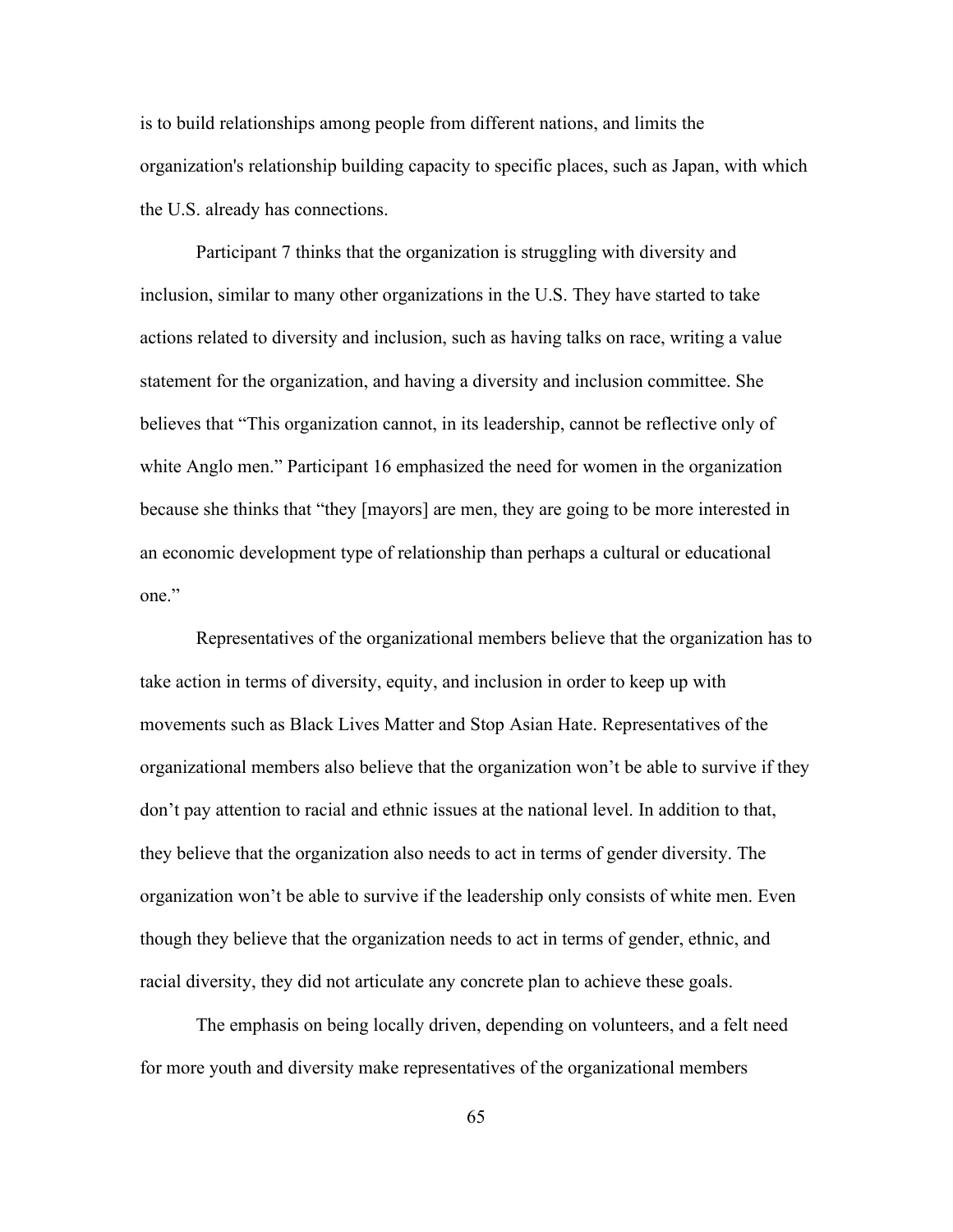skeptical about the organization's future. They emphasized the importance of local efforts, local city relations, and volunteerism to be able to survive because they believe the real work is done at the local level by volunteers. According to them, survival also depends on youth and gender, racial, and ethnic diversity. If the organization doesn't become an attractive entity for youth, there won't be anybody to take on the work in the future. In addition, participants believe that SCI also needs to act in terms of diversity, equity, and inclusion in order to survive, but concrete action plans appear to be lacking.

## **Eliminating Differences**

The second axial code that emerged from the interview data was "Eliminating differences." As indicated in Table 4, four open codes led to the axial code: knowing differences, finding commonality, adjusting technology, and erasing stereotypes.

| <b>Properties</b>   | Open                 | <b>Axial</b>            |
|---------------------|----------------------|-------------------------|
| Culture             | Knowing differences  | Eliminating differences |
| Language            |                      |                         |
| Common interest     | Finding commonality  |                         |
| People              |                      |                         |
| Communication       |                      |                         |
| Geopolitical issues | Adjusting technology |                         |
| Digital divide      |                      |                         |
| Reality             | Erasing stereotypes  |                         |
| Representation      |                      |                         |

Table 4. Eliminating differences

*Knowing differences.* Representatives of the organizational members mentioned the importance of knowing differences in building sister city relationships. They believe that they bridge cultures through organizing cultural festivals, tasting other nations' food, or listening to other nations' music that reflects the differences. Participant 22 believes that other cultures are different, but these differences bring people from different cultures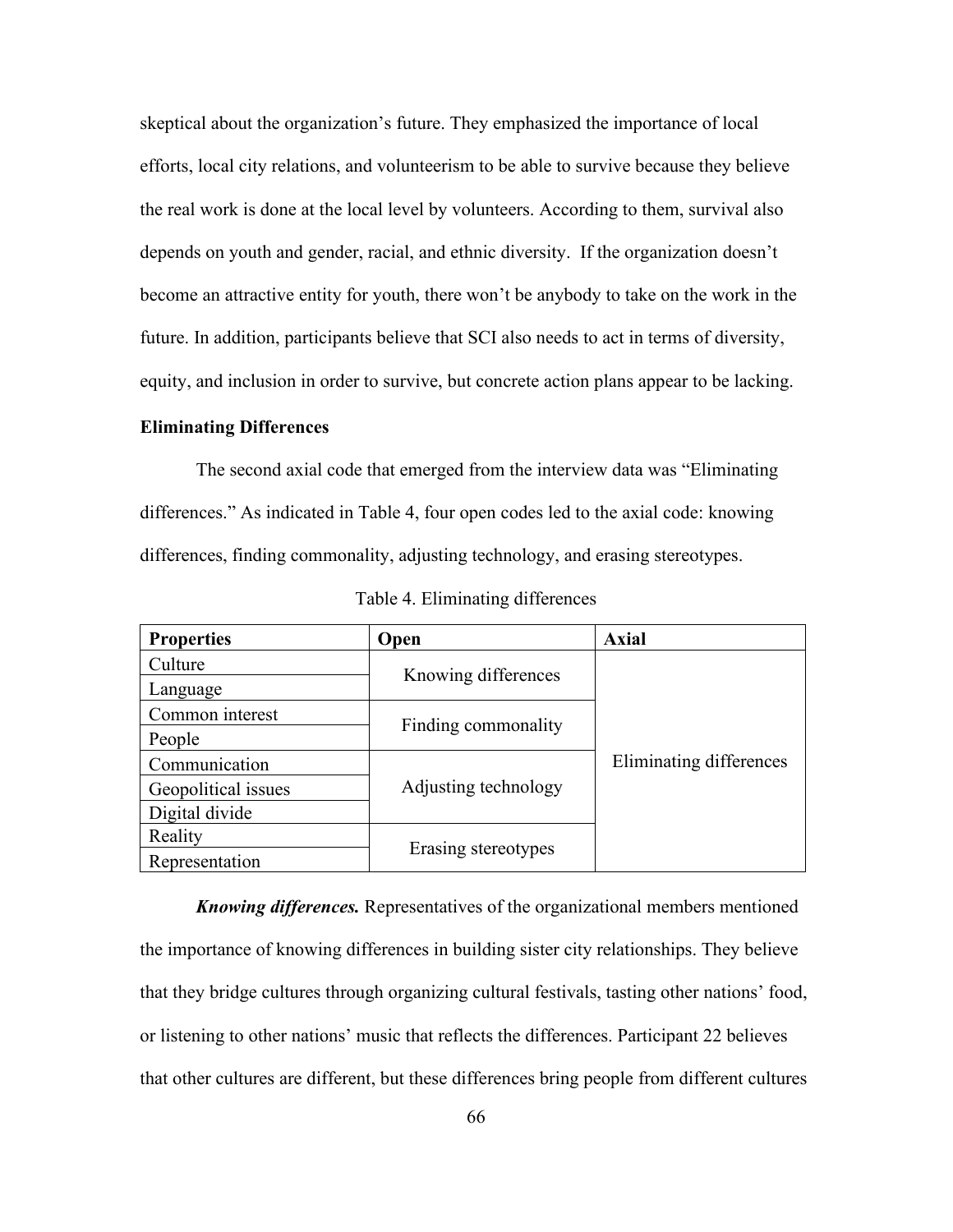together and they learn to appreciate them. Participant 16 talked about differing cultural rules: "I do think you have to be conscious of the differences and you have to be conscious of, um, the protocols for, you know, different countries…what is perfectly acceptable in one country is not necessarily acceptable in another."

Representatives of the organizational members consider the importance of cultural competency to understand, communicate with, and effectively interact with people across cultures. A few of them think that U.S. citizens have a lack of understanding of cultural competency sometimes, but they also think that they are getting better. Participant 24 added, "The first thing you have to do is learn about that country. Learn about that country's, uh, history. Learn about uh, the uh, the way they do business. Learn about their customs…You know, what are they?" in order to build relationships with them. Participant 9 mentioned the importance of understanding the way they communicate and gave Japanese people as an example of high context culture, which is "very, very different from the U.S."

Several participants also think that they have to be respectful of other cultures' customs, thus they have to be careful and follow the protocol on their trips around the world. For example, participant 1 talked about not serving pork to Muslims since they do not eat pork, whereas participant 14 emphasized how they keep China and Taiwan's events separate since there have been ongoing disputes between them. Participant 20 admits that,

We try to encourage people to be humble. And especially in the case of Americans because Americans can be flamboyant and boisterous and egotistical and loud. And the last thing we wanted was them to go over to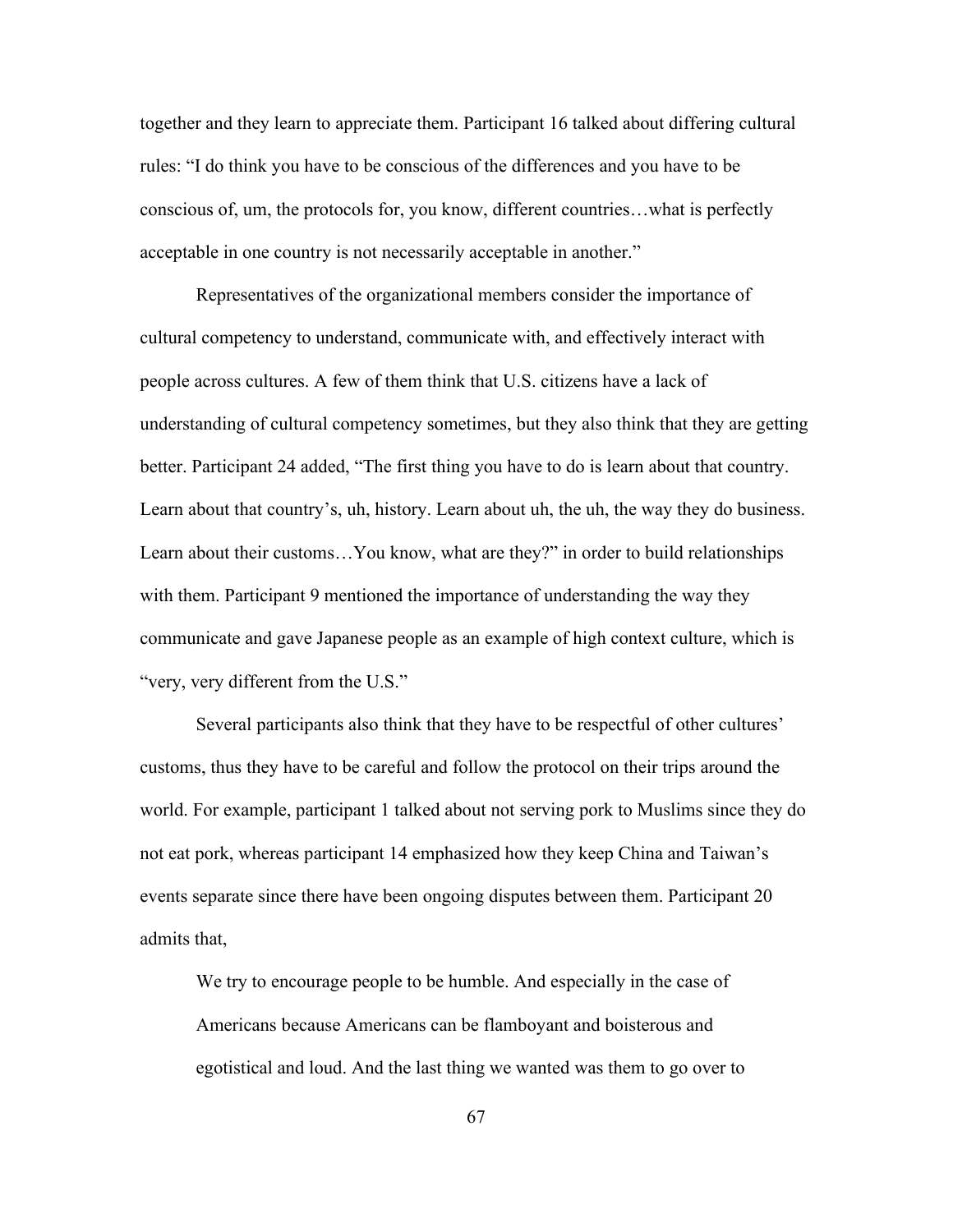anywhere, be it Ghana, Mexico, Germany, England, and announce, I'm an American, hooray for America. Now you're going over there for a reason. So tone it down and go over there and show respect and interest in everything that they're doing.

Even though several participants emphasized the importance of knowing differences and defined cultural competency differently, they believe that they are similar in several aspects. For example, participant 23 thinks "It's all at the end about people, you know, we're all people, no matter our race, culture, etc. We're all people, and it's all about friendships." Participant 12 added,

Uh, people are, are really the same around the world. You know, they all want to live a, a good life and have a healthy life and, and, uh, have freedom to do what they wish, uh, make their country better. So I don't see a lot of difference. You know it's the customs that are different. The foods are different…

Participant 20 believes,

At the end of the day, it's the same issues and problems that people have... these people are getting up every day like you are, putting on their clothes, putting breakfast on the table, going to work, going to school, but they're just doing it in a different culture, a different language in a different religion, but they're still doing the same thing you're doing every day.

Representatives of the organizational members also believe that even though they speak different languages, the language barrier is not difficult because most people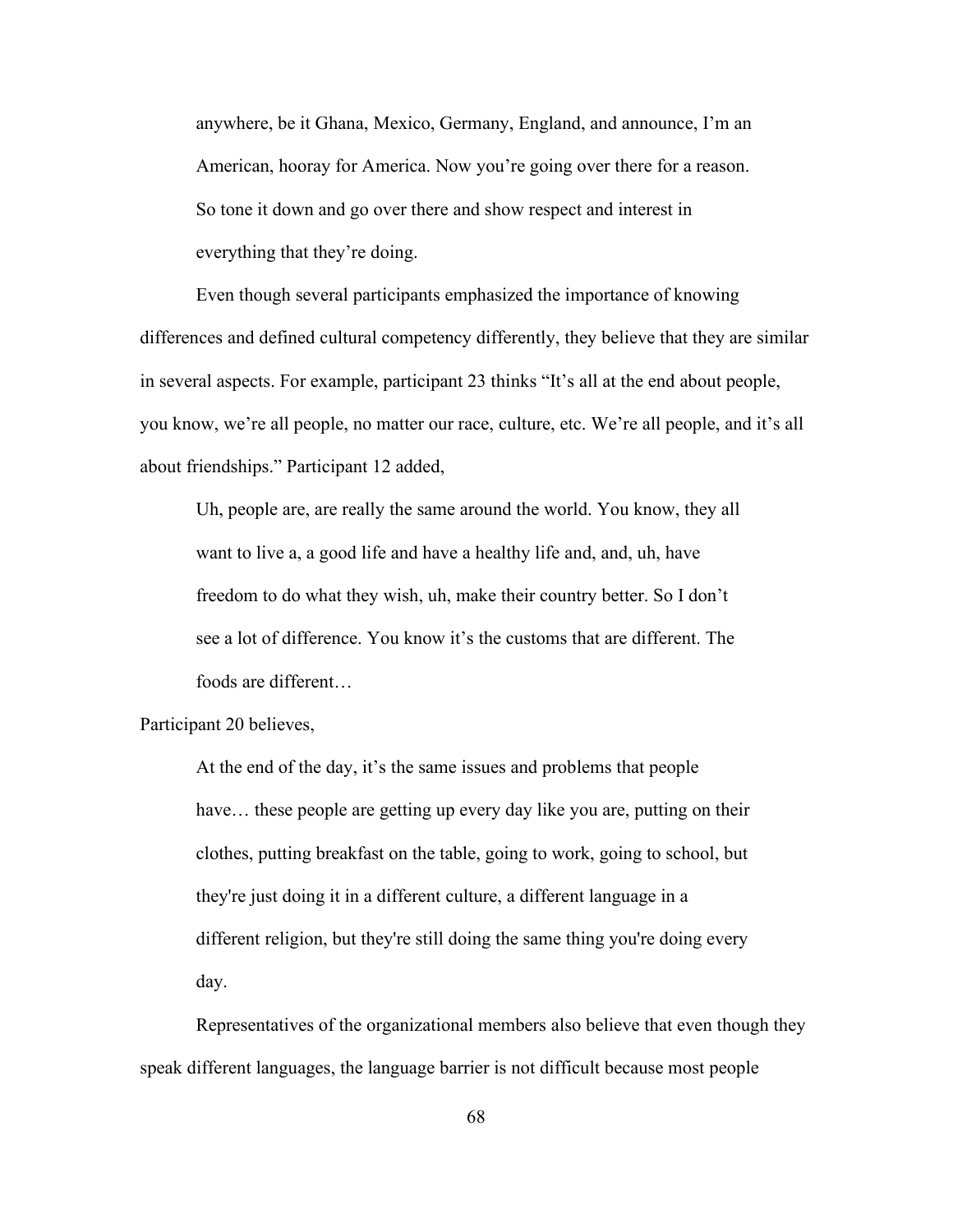around the world speak English or they can use an interpreter. Participant 25 thinks that "Most people speak English and we, you know, we have lots of Spanish speakers and lots of people who can speak German or whatever. So the language wasn't too big of an issue," whereas participant 24 believes that "Even though English is, is kind of the universal business language it… not everyone knows English…and we also are always prepared to, you know, with interpreters and things like that." Participant 23 said that having immigrants on their board helps them to understand the culture and solve language issues and added, "It really is best to have immigrants because, you know, that way, you don't have to deal with language barriers so much." Exchange students, however, need to know English to be able to join the exchange programs. For example, participant 25 said that "There is usually about 150 young people in our program, about 100 of them from the U.S. and 50 of them from foreign countries and they all speak English and they have to get to know each other." Participant 9 added that "Japanese students were always super quiet. They're, they're shy. Their English level was always very, very, very low." So during his stay in Japan he decided to help them improve their English level before coming to the U.S.

Even though representatives of the organizational members are conscious of the cultural and language differences between people, they effectively erase these differences instead of celebrating them. They believe that everyone is the same at the end of the day. Cultural and language differences are seen as superficial, and the representatives of the organizational members do not openly recognize deeper differences. For example, most of the participants think that everyone speaks English, or if people from other nations do not speak English, they can always use interpreters. Therefore, they think that it is easy to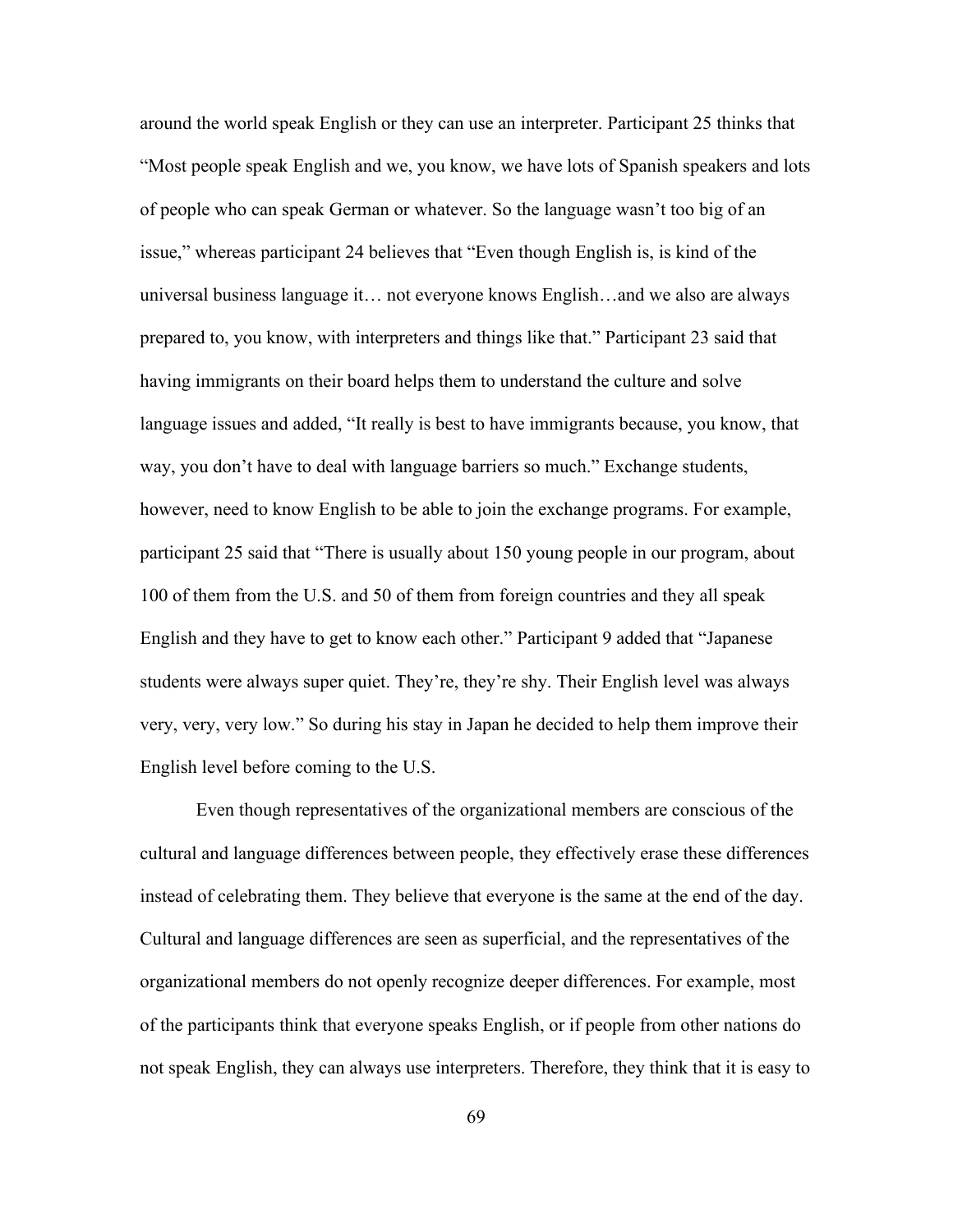eliminate these differences. They, however, do not appear to recognize the nuances of language that could lead to cross-cultural misunderstandings. Representatives of the organizational members also see other nations' people in somewhat stereotypical fashion, such as the Japanese being introverted, and ignore the differences among them.

In addition, representatives of the organizational members defined cultural competency in different ways, such as knowing the protocols, knowing the nations' history or customs, or listening to other nations to learn more about their cultures. These definitions indicate different perspectives of cultural competency among participants, which could lead to operating sister city efforts differently.

*Finding commonality.* Several participants emphasized the importance of finding commonality between cities to build relationships. Cities do not have to be the exact same size, but they need to have common interests since programs depend on cities' needs. Participant 1 said that "What sorts of partnership would be successful and, uh so, you know, like cities with parks that do not want industry, you know, tend to partner together, those that have big industrial plants, they have a lot of things in common." She gave as an example:

Mountain cities, you know, they have natural, uh, simpatico with each other. They understand search and rescue, mountain maintenance, what to do about snow, orthopedic surgeons, uh, are naturals for people who live in mountain communities… they're more strongly environmental, they care about the pollution of the rivers and the downflow and flooding, they care about forest fires.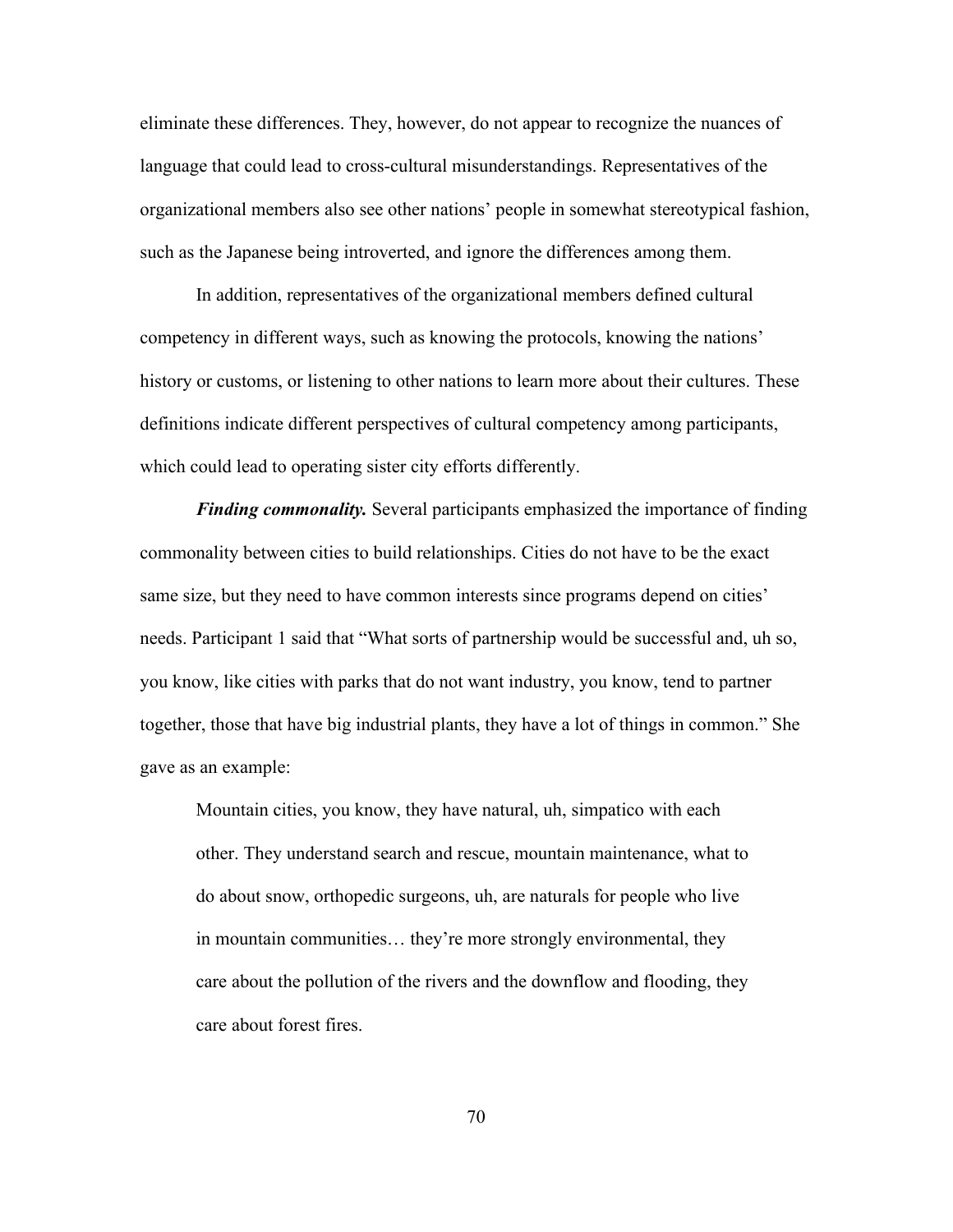Other examples are Utrecht and Portland, which are two cities both known as bike friendly; Washington, DC, and Paris, which are two capital cities; and Seattle and Shanghai, which are port cities.

Participant 9 added an ethnocentric perspective by stating they need to find some common ground for their exchange programs to help strengthen students' experiences: "When Japanese students go to the U.S. how they can build a relationship immediately? So, okay, the first was easy, music. Everybody listens to Beyonce around the world and Justin Bieber and all others, a lot of music is the same, right?"

Representatives of the organizational members also think that the organization needs people on board who know the culture, customs, and language of the city that they're building relationships with. Participant 1 mentioned that "Other nations also look for people who know them. Italians want to see Italians, Africans want to see Africans on the committee." Participant 25 added, "We normally have someone that has some experience in that culture." For example, participant 23 talked about how a Dutch immigrant who lived in Oregon and worked at Nike headquarters was a good connection between Portland and Utrecht. One other state representative said that they certainly have somebody related to the other culture, such as Japanese families, or have a community in their state from that nation, such as a German American society, who helps to build relationships. Participant 4 talked about one of the programs that they've started during the pandemic that includes receiving masks from China and added, "The representative we have here in Sacramento is from China, so her network is quite large and she knows where to go." Participant 1 also talked about how she realized the importance of people who know the other nation: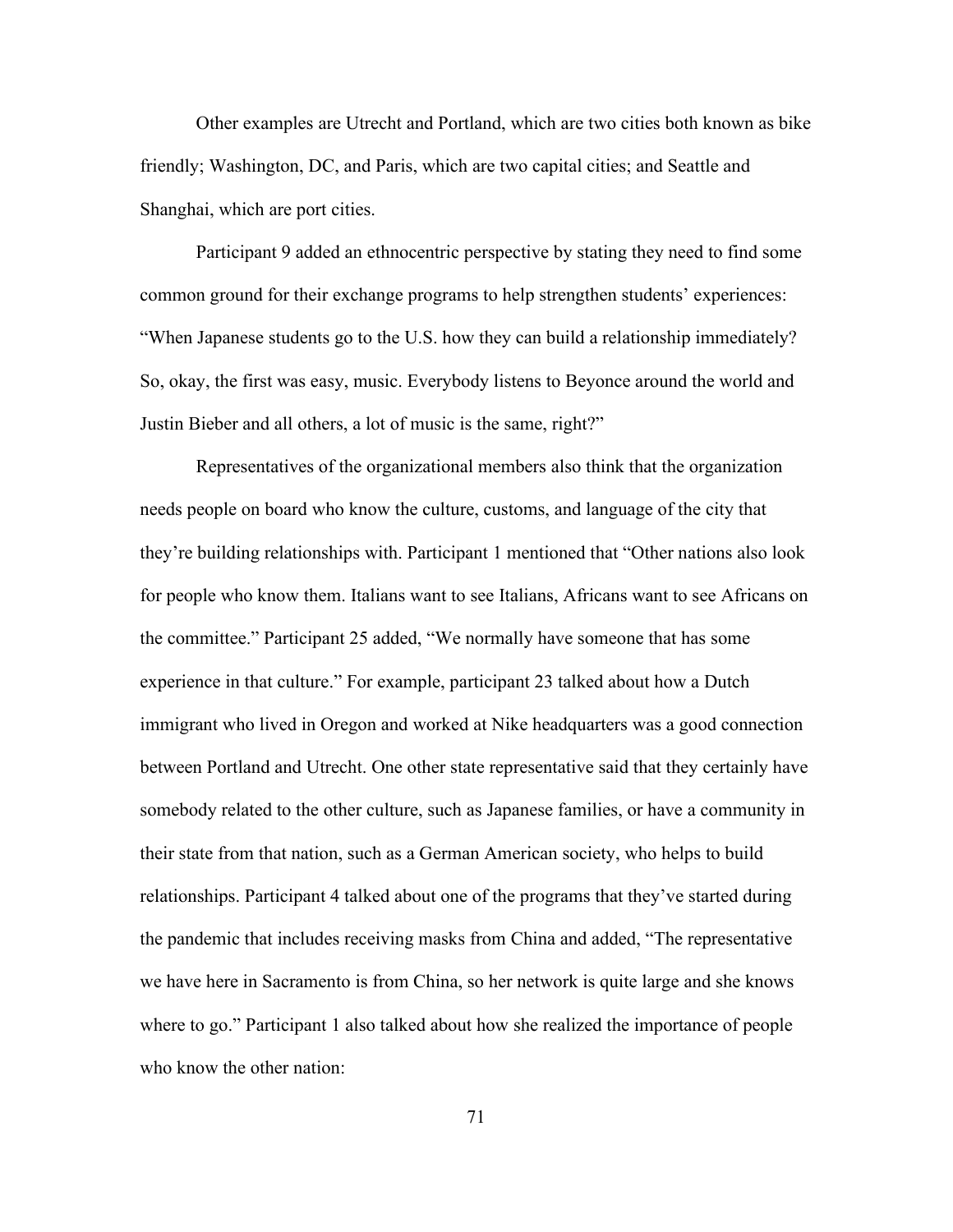His wife [is] from Thailand. Never thought more about it. Well, so as we got to meet, we had an agenda finally to discuss this and said 'talk to us about that.' Well, he has, he's in sales, he does all kinds of sales internationally in California and Thailand, he has obviously tons of connections and access. And so it was like, 'Hey, would you help us develop this relationship?' and, uh, and 'Yeah sure.' People are, uh, most people are really eager to help. And if you use, uh, something that someone has intuitively or innately, or it's already something they're doing, and to be able to apply Sister Cities to it, uh, if it's turning out to be a great partnership.

Several participants talked about the importance of finding common interests to build relationships between cities. They think that relationships need to be built on commonality, not on differences, in order to be long-lasting relationships. Therefore, they believe that they need to disregard the differences and focus on the commonality between cities.

*Adjusting technology.* In the third open code, several participants emphasized how using technology enables people-to-people relationships during the Covid-19 pandemic. The Covid-19 pandemic has affected most of the programs that SCI has. For example, participant 4 said that since they could not have students from different parts of the world, they had to delay their exchange programs. Participant 19 talked about how hard it has been to make connections with developing countries since a lot of industries went into recession and people lost their jobs in those countries. Thus, the organization has adjusted its technology usage and has started to make connections through social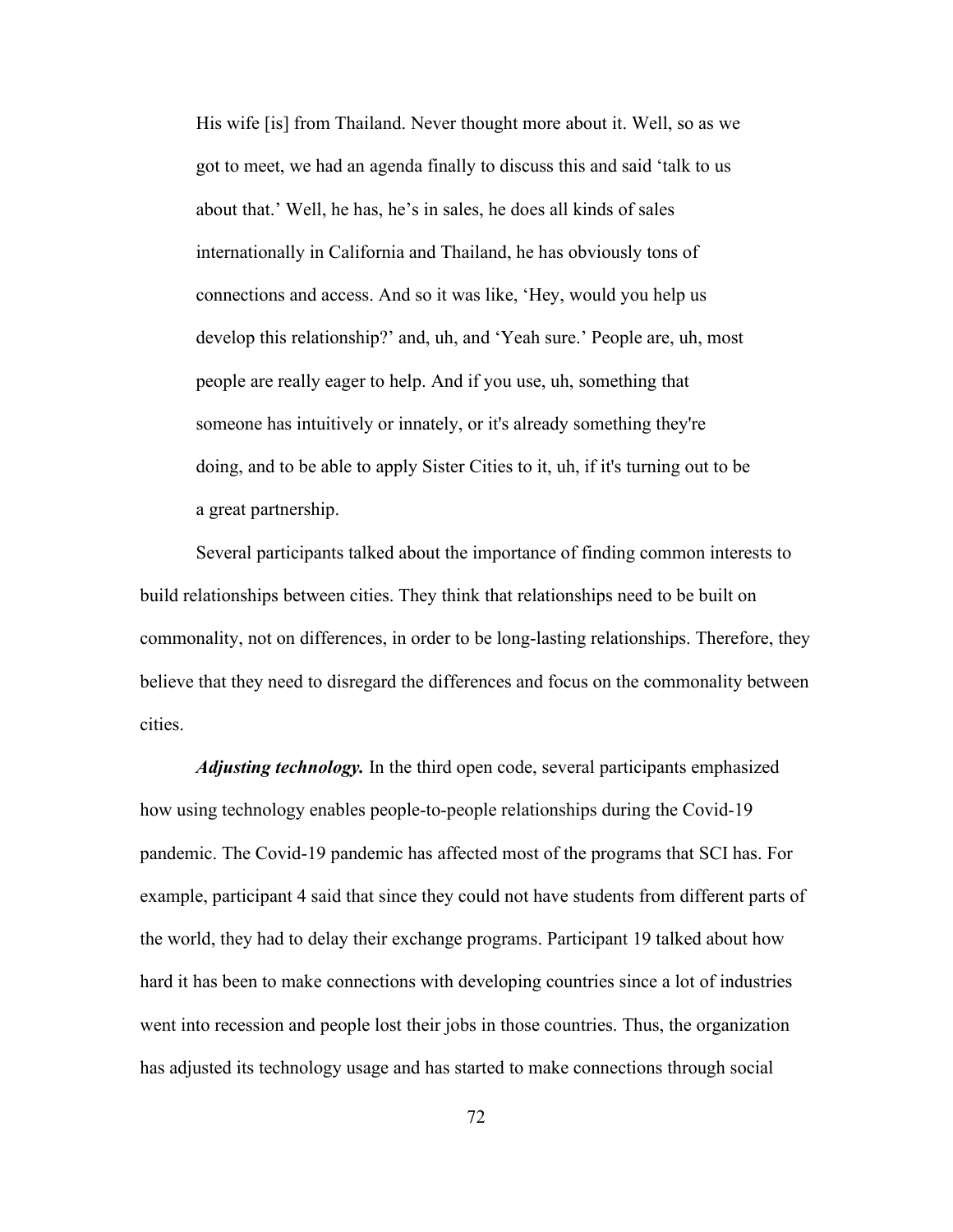media and video conferencing software such as Zoom, Google, or Skype. For example, participant 3 said,

This pandemic has really, um, I think facilitated us being able to do what we're doing today, which proves that you don't have to go there. And the experience can be almost the same in conversation 'cause we look like we're sitting together, um, with the kids and, and teachers and, and, you know, split screens, everybody can see each other. And, and I think that is where we're, we're- we're heading with this, I think, and it's cost effective. Participant 2 added,

The most recent thing for the Italian Sister City ended up being canceled because of COVID. So they ended up, it was supposed to be a violinist from, um, Potenza, Italy, coming to the US to perform in a couple of different venues. Everything was arranged and then it was all canceled. So the, um, uh, the concert was held as a Facebook live event.

Another example is an SCI program that has connected the medical community in Afghanistan with doctors in San Diego. The Afghan medical community shares slides with the San Diego doctors, who then help them with diagnosis.

Moreover, an SCI annual conference was planned to be in Santa Fe this year; however, it was organized as a virtual conference. Participant 7 said,

Got the board's agreement that we should plan a virtual conference, which turned out to be an amazing blessing. Our average conference, if we were lucky, we had 300 registrants, down from a time when Sister Cities would attract a thousand people. But that was also the time where all conferences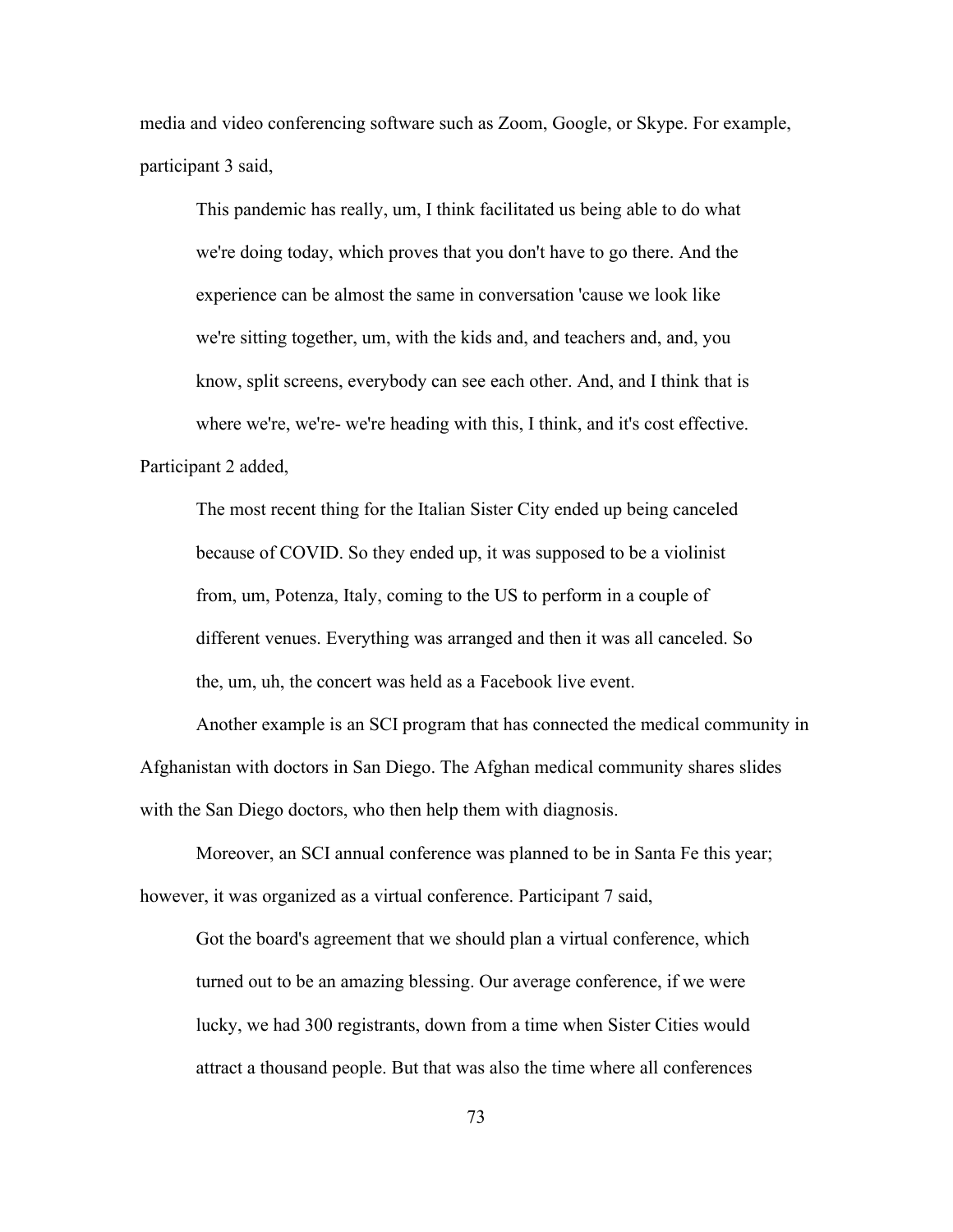attracted so many people. But then with the advent of the internet, people didn't need to travel to places to share ideas. All of a sudden at your fingertips, you can engage with anybody… So this opportunity to do the COVID conference, we had, uh, over 1,700 unique emails attend our virtual conference. It was amazing the number of people that we connected with. Now, we're strategizing on how do we, how do we keep those people involved? Many of them had never been to a Sister City conference, could never afford to go to a Sister City conference. So we made our organization accessible to so many people that were not able to share. So it was, it was really an amazing, uh, event and how well it turned out… And today we had a meeting and decided that we will do our conference next year as a virtual conference... much like this conference. The feeling is it's not ... COVID, of course, is a big driver, but it's the fact that wealth is not going to be available, um, funding is not going to be available.

Participant 20 also believes technology erases the distance between people, "and then you can get on a Zoom call and you can have a Zoom call. Like you could be in Turkey right now and we could still be having the Zoom call. Right. I mean, yeah. So, um, you know, the, the connections that you can have are instantaneous and, and amazing."

Even though these video conferencing software programs make communication faster and easier between sister cities, a few participants also mentioned how it could also be a challenge for some areas because of the Internet connection and time difference.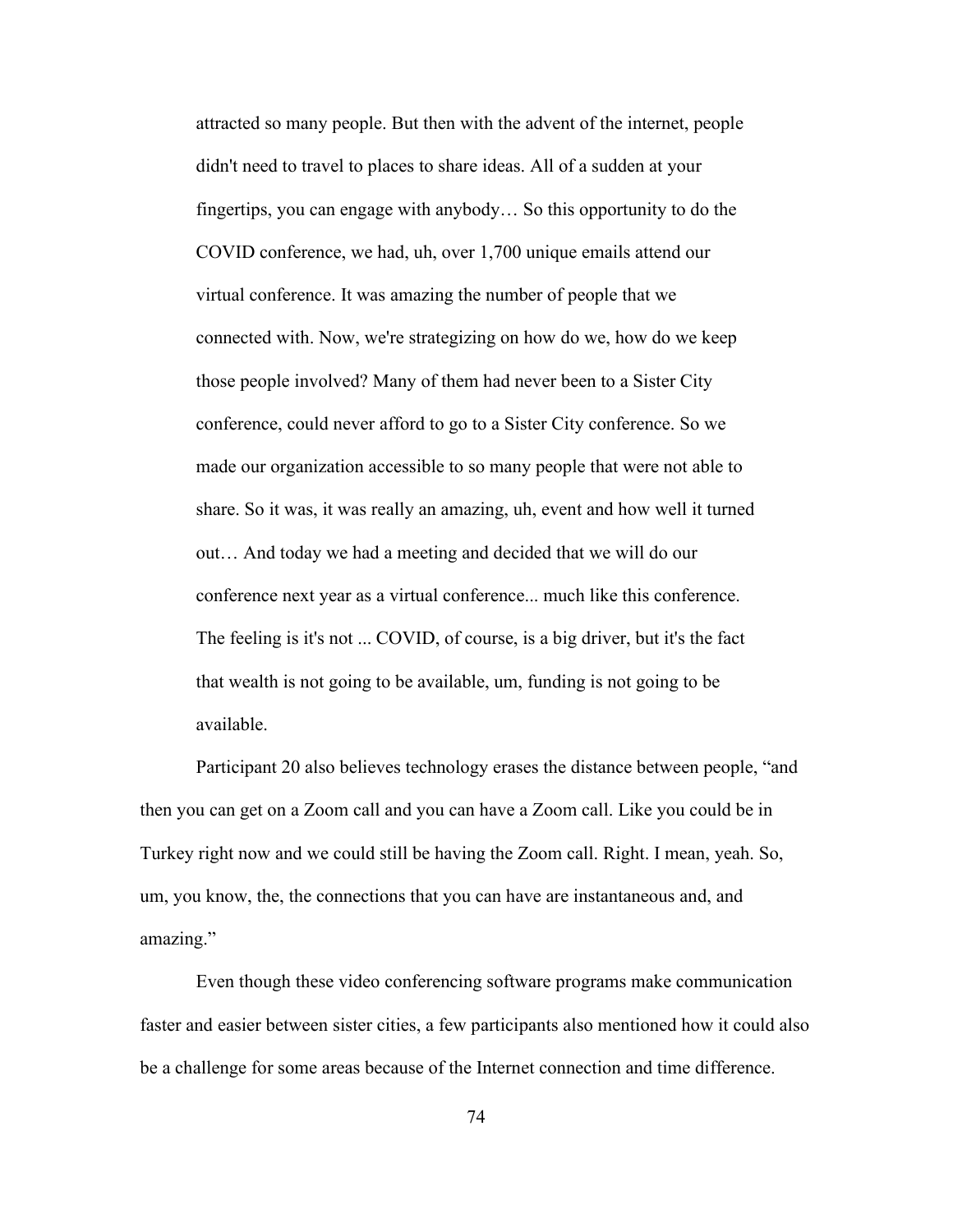Some participants thought it could also be a challenge for anyone older because they are not as used to integrating technology into as many aspects of their lives. For example, participant 18 said,

It is very hard to speak to the other committee head in Oshogbo because the connection is bad. It's very frustrating because we'll be in the middle of a conversation and we have to wait for WhatsApp to reconnect it. So it's like, can we... let's just email. Um, that is a challenge. Um, COVID is the big challenge right now. Um, it's also a challenge because like I said, most of the people are in their mid to late '60s. They don't have a culture of online stuff, like they had to learn the conference call. We had to do conference calls because people didn't really want to get on Zoom, we're still working on that. So the intergenerational issues with online systems and platforms is a big issue, even with our website.

Representatives of the organizational members believe that adjusting technology usage in their efforts because of the pandemic enables people-to-people relationships. They believe that technology usage helps the organization reach out to more people, connect people easier than before, and eliminate geopolitical issues. However, when they were talking about how they adjust technology usage in their efforts, they often ignored the differences between cities in terms of accessibility and time differences.

*Erasing stereotypes.* Several organizational members think that the U.S. and other countries are different from what is presented in the media. For instance, participant 14 stated,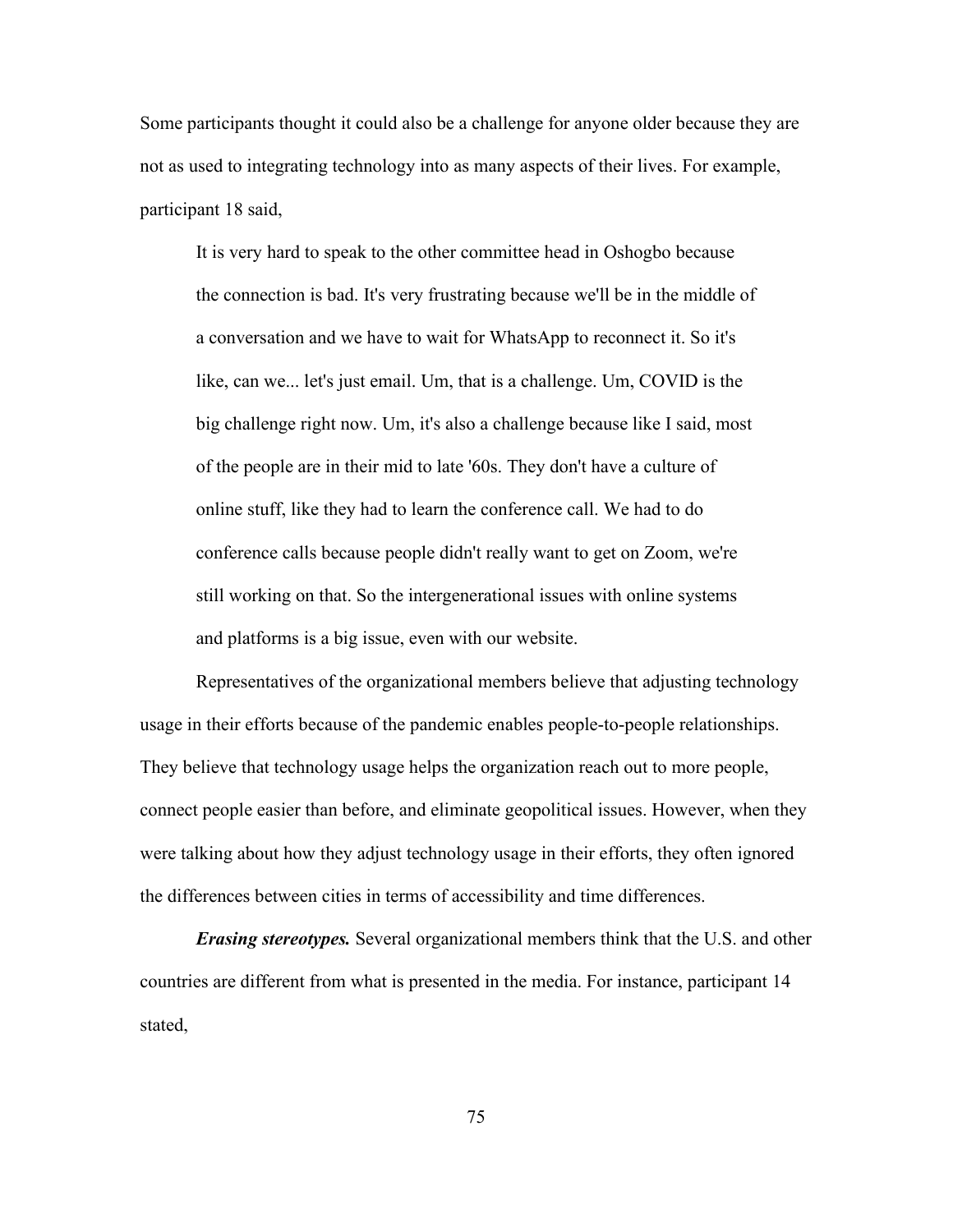Your opinion of me as an American could be tainted from what you see on the news. But, if you talk to me and get to meet me, then you'll see, hopefully see that I'm probably a little different than the news... So, I think it's just getting to know people.

In addition, participant 3 believes people-to-people relationships make them understand the reality of countries and gave a Japanese citizen as an example:

He always said, he goes, what we saw on TV is not the America I saw. So I think that's what Sister Cities brings to the table is that the more exchanges we have on both sides… those people have come here and we have gone there and we see the same issues and family life…I mean, we see certain things of other countries until you go there, you really don't, you don't know.

Participant 17 also thinks that people-to-people relationships make people see the reality about the countries:

Well, um, you know, I think probably a- you know, most people see the United States as a, um, you know, as a successful country that they would like to know more about, be involved with. Um, and I think too there's probably some negative, uh, feelings about the United S- States that sometimes uh occur in other countries where perhaps the people don't really know what the United States is like and, you know, consequently they have a negative impression of it. But I- I do believe whole point of Sister Cities International is people to people. You know. No matter how many wars have gone on, a one-on-one relationship with someone in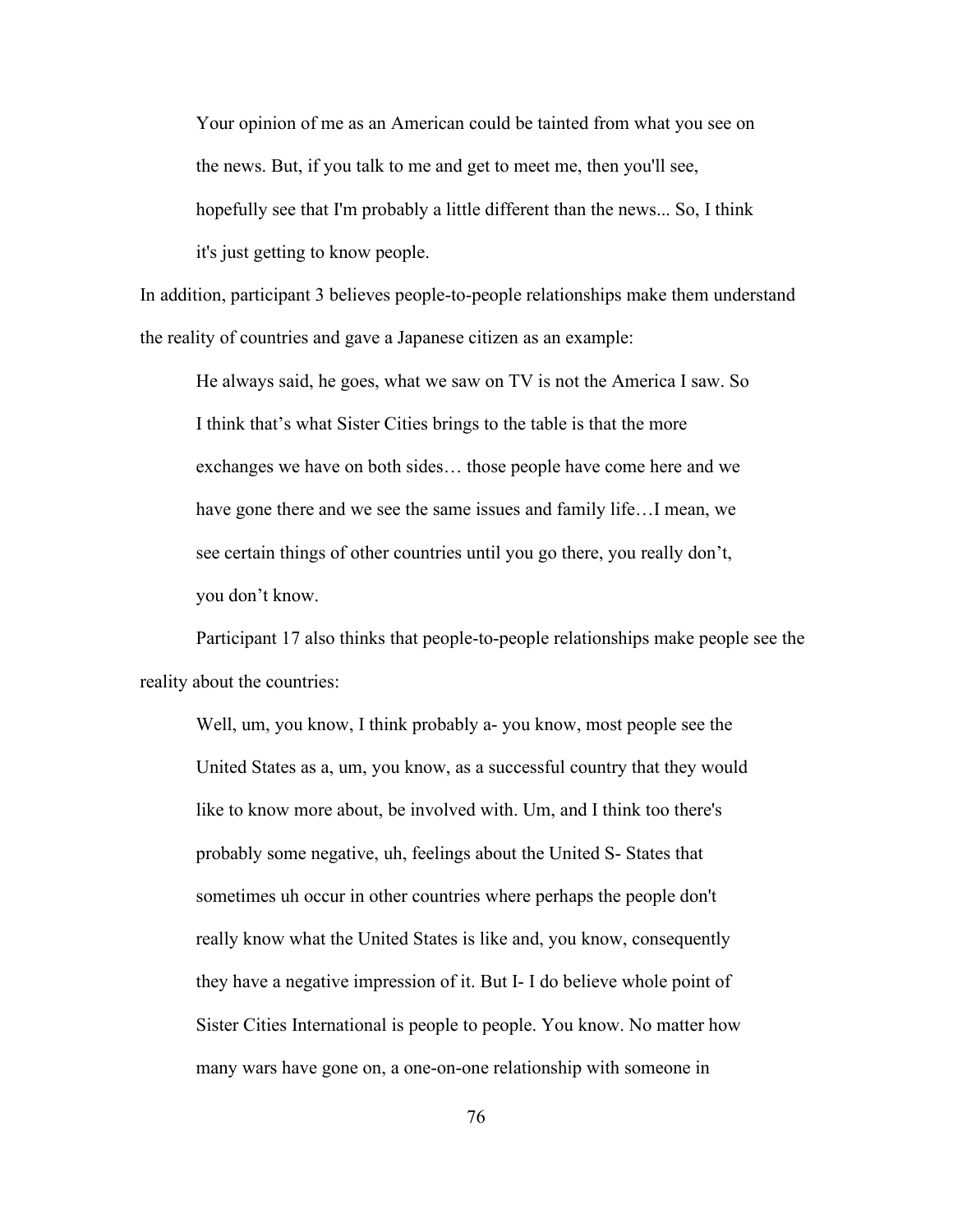another country can go a long way to dispelling myths of, um, misperceptions about people. So you know, I think you just have to take it one day at a time. One person at a time, you know. To make those, uh, relationships develop over the years.

Several organizational members also believe that they are the ones who are representing the real images of their country. Participant 9 said that they are the "cultural ambassadors" and they represent the U.S., and according to him it is very important because "Isn't it interesting how you can form your whole opinion about millions of people based on a person you meet because they're from that country?" Participant 12 added: "It's the relationships between people and cities in our, in our country that, that help the image of the United States." Participant 26 also mentioned:

I think we represent, um, we say-we represent the- the image of the typical American. Not the Trumpian world, okay? And the typical American is lovable. Uh, we're outgoing. We're inquisitive…not only are we outgoing, but we are friendly. And respectful.

## Participant 7 believes that,

So many other countries get their, uh, image of the United States through music, through, uh, TV, through movies, et cetera, et cetera. We put the face on and actually have the interaction. And, you know, people meet, go to each other's countries… And- and with our delegations people say, 'I

had no idea Americans were so generous, and that they were this way.' Participant 14 emphasized how they are different from the U.S. that was represented in the media: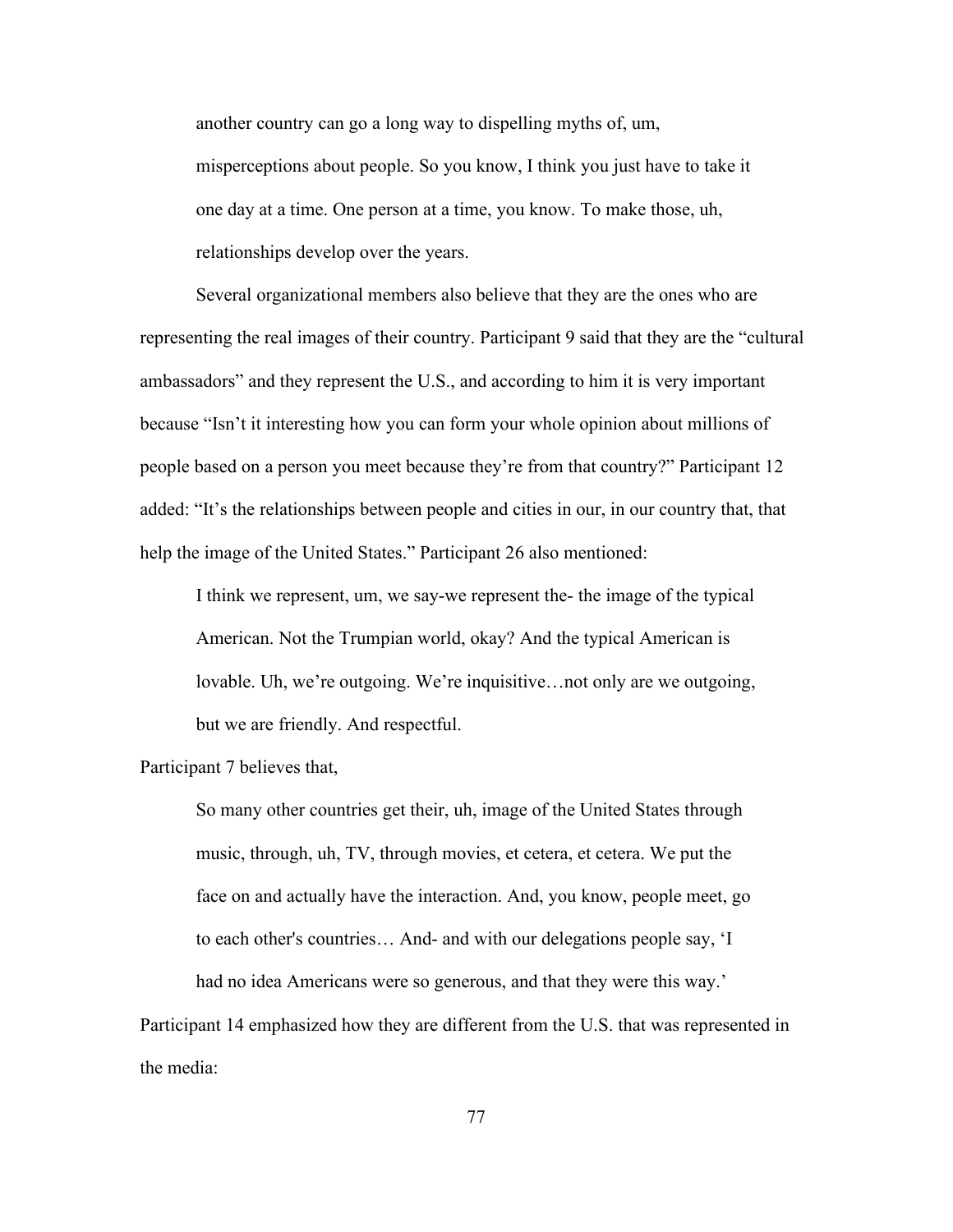Um, I was in Italy right after 9/11 and after President Bush had sent the troops into Iraq and um, the weapons of mass destruction, so there were lots of posters with President Bush… it said, 'Wanted George Bush for crimes against the universe.' So then, but people would talk to me and they would see that it was different than I was, I was not, what they, what the perception was. That what they had seen on the news was not who I am.

Representatives of the organizational members try to eliminate differences among nations by erasing cultural and language differences, finding commonality to build relationships between cities, and ignoring technological differences among cities. Although representatives of the organizational members mentioned the importance of knowing cultural and language differences, they also believe they need to find commonality and not focus on differences among cities to be able to build relationships. Moreover, while they emphasized how technology helps the organization build relationships between cities, they ignored technological differences between those cities. Representatives of the organizational members believe that sister city relationships make people see the reality about countries, beyond the mediated images.

# **Prioritizing Economic Gain**

The third axial code that emerged from the interview data was "Prioritizing economic gain." As indicated in Table 5, four open codes led to the axial code: creating business relations, focusing on economic development, connecting through education, and looking for funding opportunities.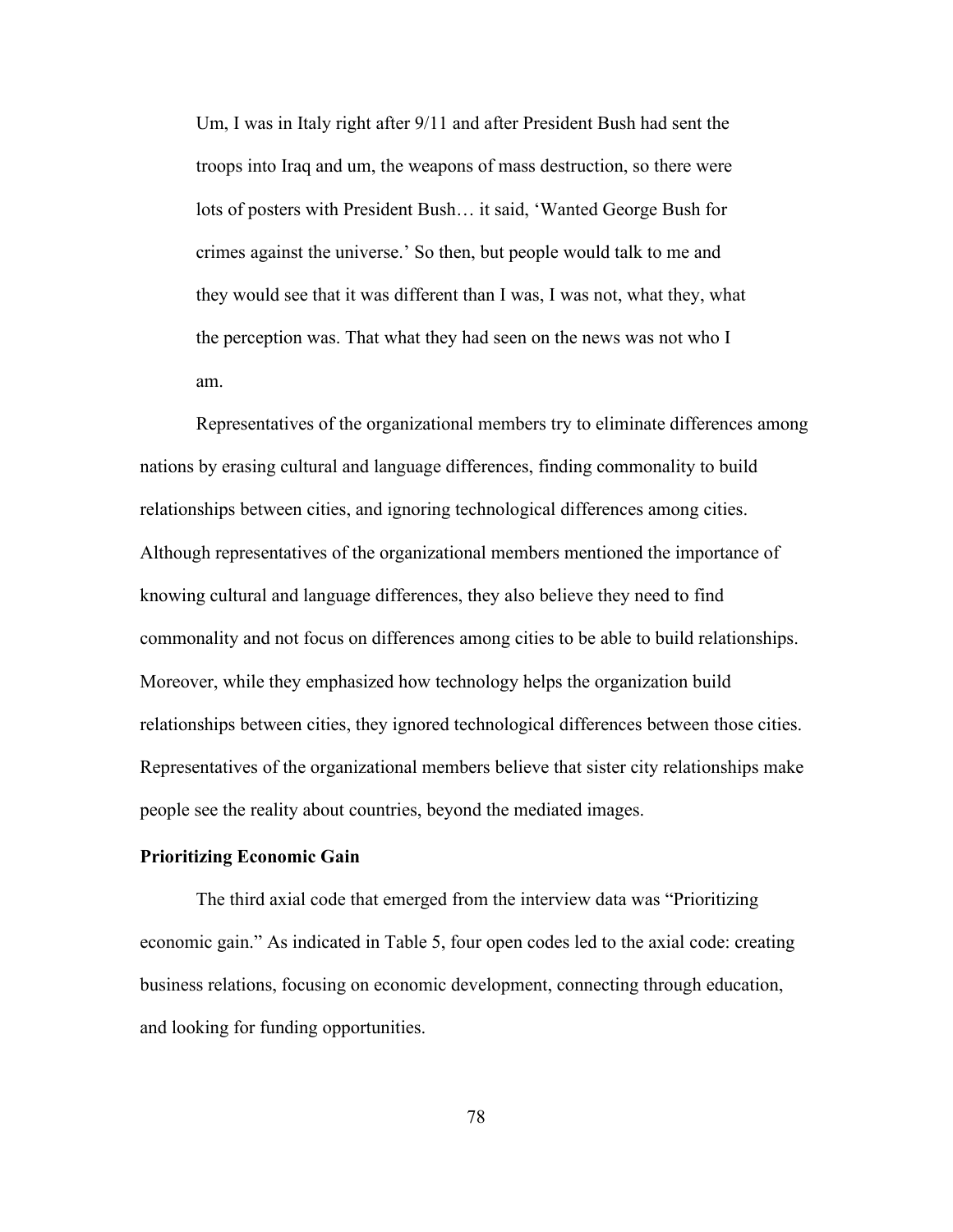| <b>Properties</b>       | Open                                | <b>Axial</b>                  |
|-------------------------|-------------------------------------|-------------------------------|
| Financial firms         |                                     | Prioritizing<br>economic gain |
| <b>Business leaders</b> | Creating business relations         |                               |
| Economic relations      | Focusing on economic<br>development |                               |
| City tourism            |                                     |                               |
| <b>Students</b>         |                                     |                               |
| Scholarships            | Connecting through education        |                               |
| Challenge               |                                     |                               |
| Sources                 | Looking for funding opportunities   |                               |

Table 5. Prioritizing economic gain

*Creating business relations.* Representatives of the organizational members indicated that they are reaching out to financial firms and business leaders to create business relations for economic gain. Participant 15 said, "We took business leaders to begin looking at how do we, how do we begin to diversify this relationship into potential commerce opportunities?" and gave an example,

A good example is taking business leaders. We took, uh, business leaders from, uh, SeaQuake Brewing Company, uh, which now produces a Kamome Ale. A, a, a beer that is specifically was R&D was done with, with Japanese guests here, premiered there. That's being brewed now that features this story. Uh, the Kamome, uh, specialized Dry Jack that, that Rumiano Cheese, um, just has, has just released after it being aged. Um, they did 2,000 pounds of this cheese that's built out of this relationship.

Participant 12 also said, "When we form our board of directors, we use representation from all the major companies in our state… So when we need their help, they're very willing to give us help."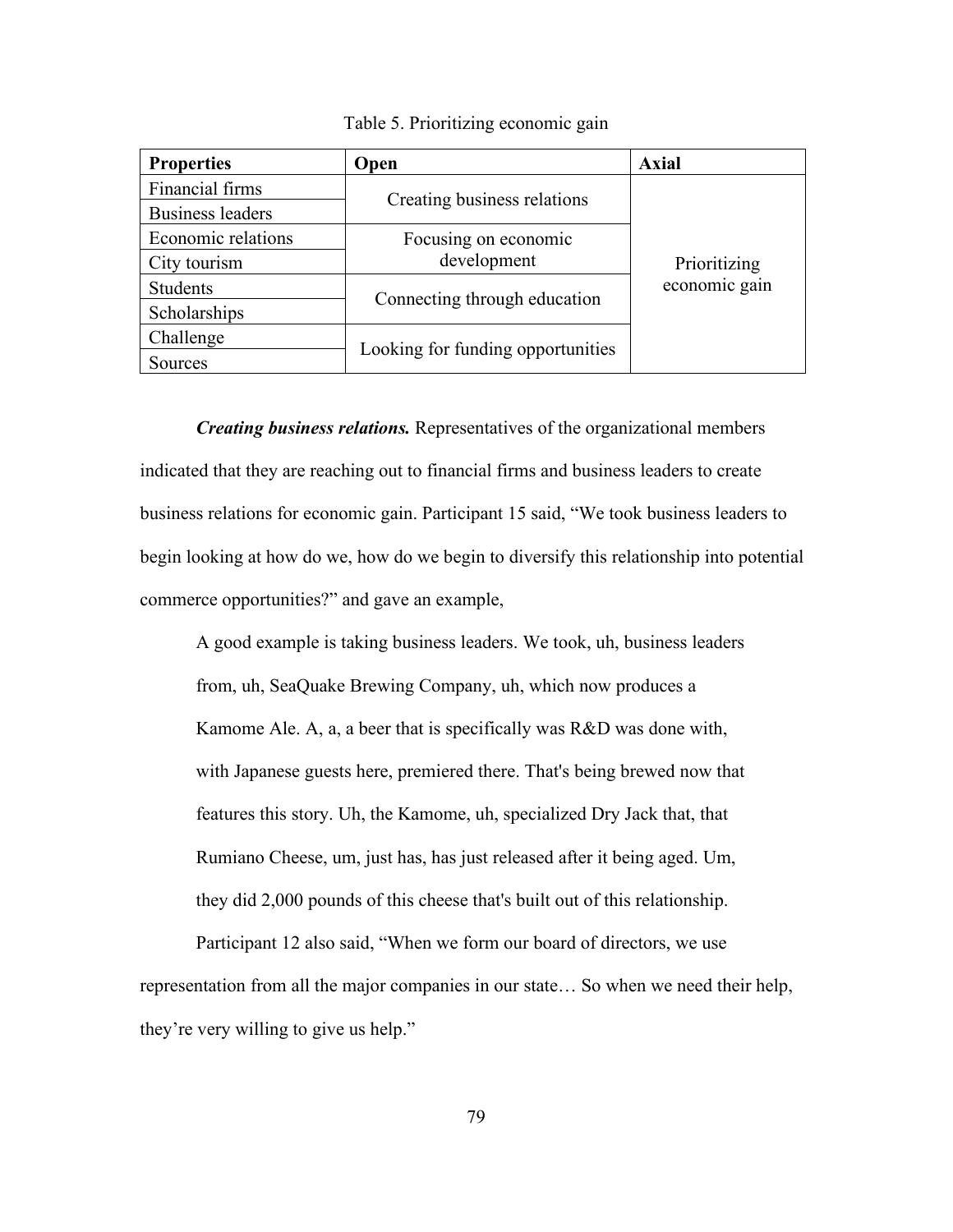Participant 17 added, "You need to talk to some business leaders in your community into agreeing to work with these other cities whether it's allowing some people to come here to look at their businesses and industry or send some people over there, you know, to work with their business and industry." Participant 3 said,

I'm an entrepreneur at heart… And so I, um, a lot of it started with the, uh, with the entrepreneurial concept first, you know, because I thought that was a good way, uh, coming sliding out of cultural and education. Let's kind of look at how we can do, um, how the startups can benefit working with startups of other countries. Okay. So that was just like a little pilot test I did on my own here and it worked okay. So I think when that worked and it was easier to go to a local government and talk to them about it.

Participant 18 said that "the idea that countries that trade with one another don't go to war. Why would you go to war with your customers?"

Several organizational members talked about the importance of reaching out to financial firms and business leaders. They think that businesses support building relationships between cities for economic gain. They also believe that the economic power that they gain from the business relationships they have created can help them focus on cultural and educational efforts.

*Focusing on economic development.* In the second open code, a few organizational members emphasized that the need for economic development is the prime factor of the organization. Participant 1 believes that "The need for economic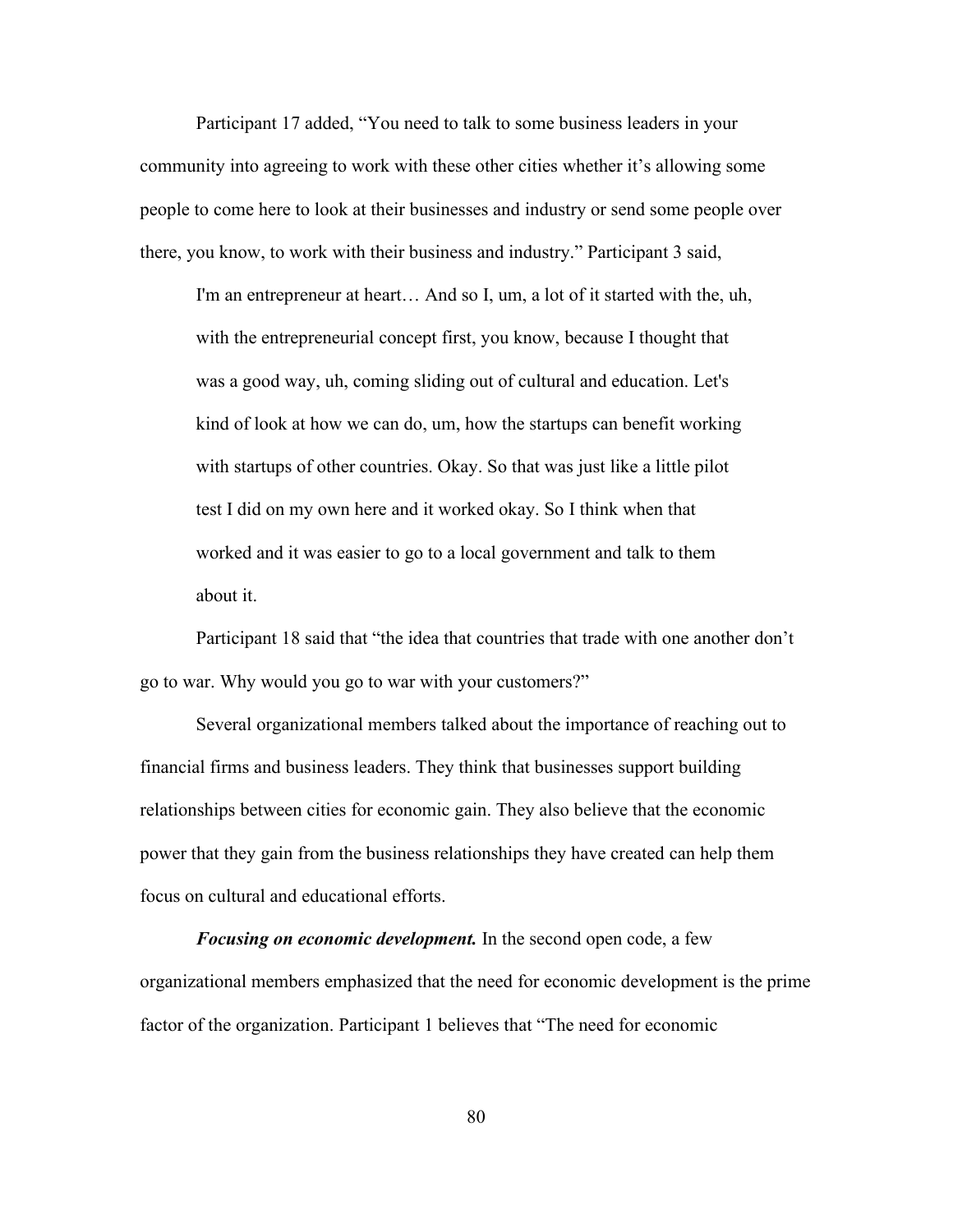development caused cities to think differently about those relationships" and emphasized how they've become "More and more responsible for economic development." She said,

Well, and you go, 'How does that, how, how would that translate?' Well, um, for instance, so, uh, a major corporation, uh, wants to move into your town... And, uh, one of the things that corporations look at when they're bringing in a lot of people into a new area, one of the indicators are, do they have Sister City programs? So that already tells them that the municipal leaders and the corporate leaders are supporting a concept of internationalism… And one of the things they talk about is, uh, how cities who have been so rigid, allow the little Pakistani guy with his grill to cook for lunch for the workers over here in this plant. You know, they just had to kind of look the other way, and then the guy made enough money that he could get a shop and paid rent. And that began, you know, it was, it was an evolution in thinking and driven by the need to pay more attention to, uh, economic development. How do we get businesses to come in and how do we, um, keep them here? So, uh, businesses bring in, uh, internationals of all sorts. And so they want to know if, uh, some of our, uh, uh, people are wearing different head gear, how will that be received? Or if they, uh, have different religions, how will that be understood?

Participant 22 believes that "They wanted to be sure that any relationships they had with other cities were more, um, focused on economic and business, and not so much on the softer side such as culture and charities." Participant 26 gave an example for a sister city relationship that only focuses on economic relations: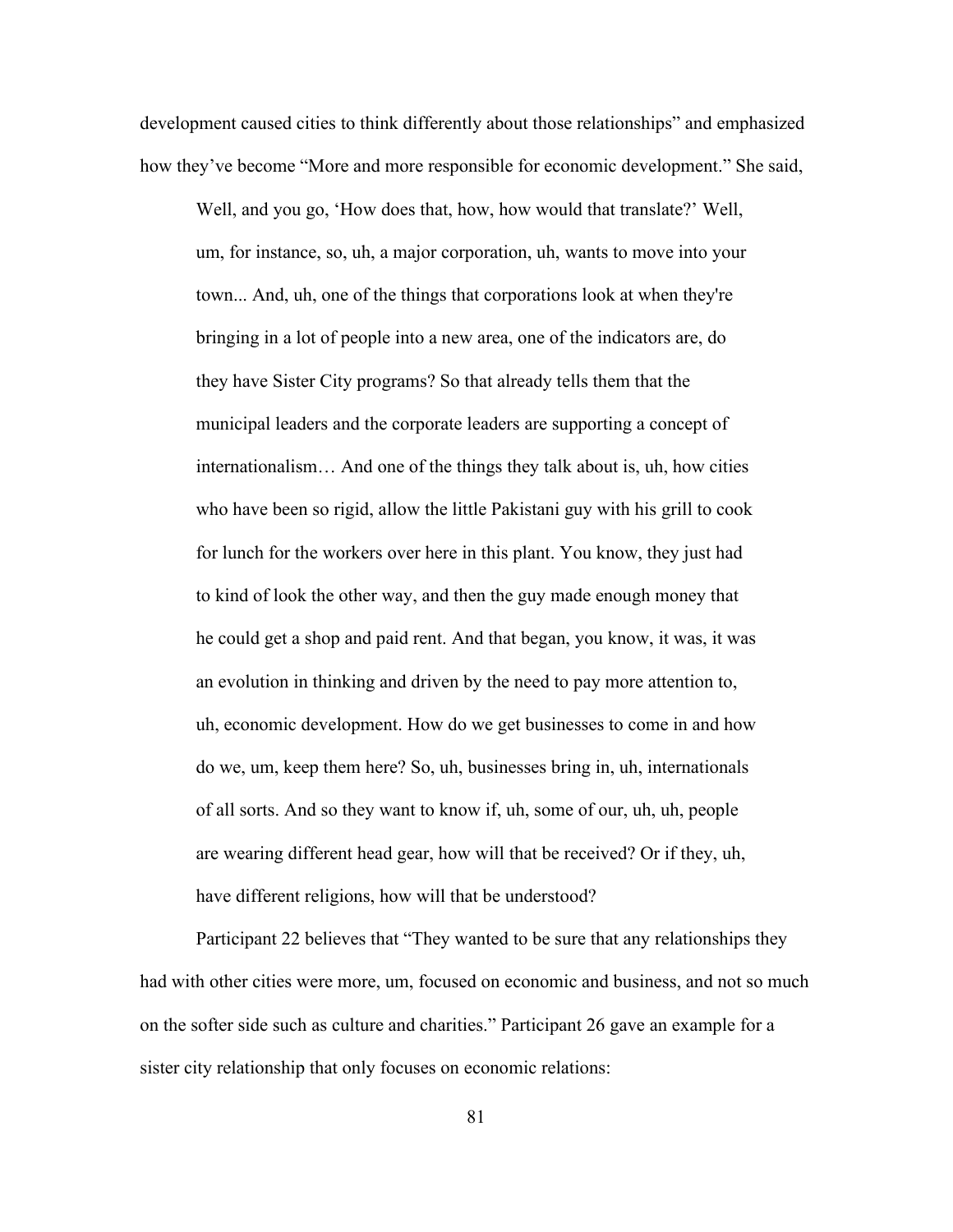We were at our 25th year of our twinning between Dublin and San Jose. And for the first 25 years, we concentrated on economic development. We had fabulous tech companies. They had incredible engineers. They had no jobs. We needed different think. So, what we would do in those first 25 years when we did our exchanges, we would always take a fresh crop of new CEOs, we'd take them to Dublin, introduce them to engineers. Typically, those guys would hire the engineers, bring them back to their R&D department, and they would have better think in whatever their product development was. By the same token as Ireland in those years was very- was very poor, these engineers now would come back, uh, to, um, Ireland and open the European headquarters of the company that they had grown up in. So that raised the economic, um, quality of life for Ireland.

A few organizational members also said that they want people to visit their cities and make an economic impact by spending money in their cities, and vice versa. Participant 23 stated, "When we are going to another country, we are going to spend money in that city. We're spending money in hotels. We're spending money on food. We're spending money on transportation. So it typically has a, an economic impact that is local, which is good."

A few organizational members think that cultural and educational relationships between cities need to focus on economic development, otherwise, companies do not support these relationships since they do not have any economic gain. Likewise, if businesses do not support these relationships it is also hard for the organization to continue cultural and educational relationships among cities.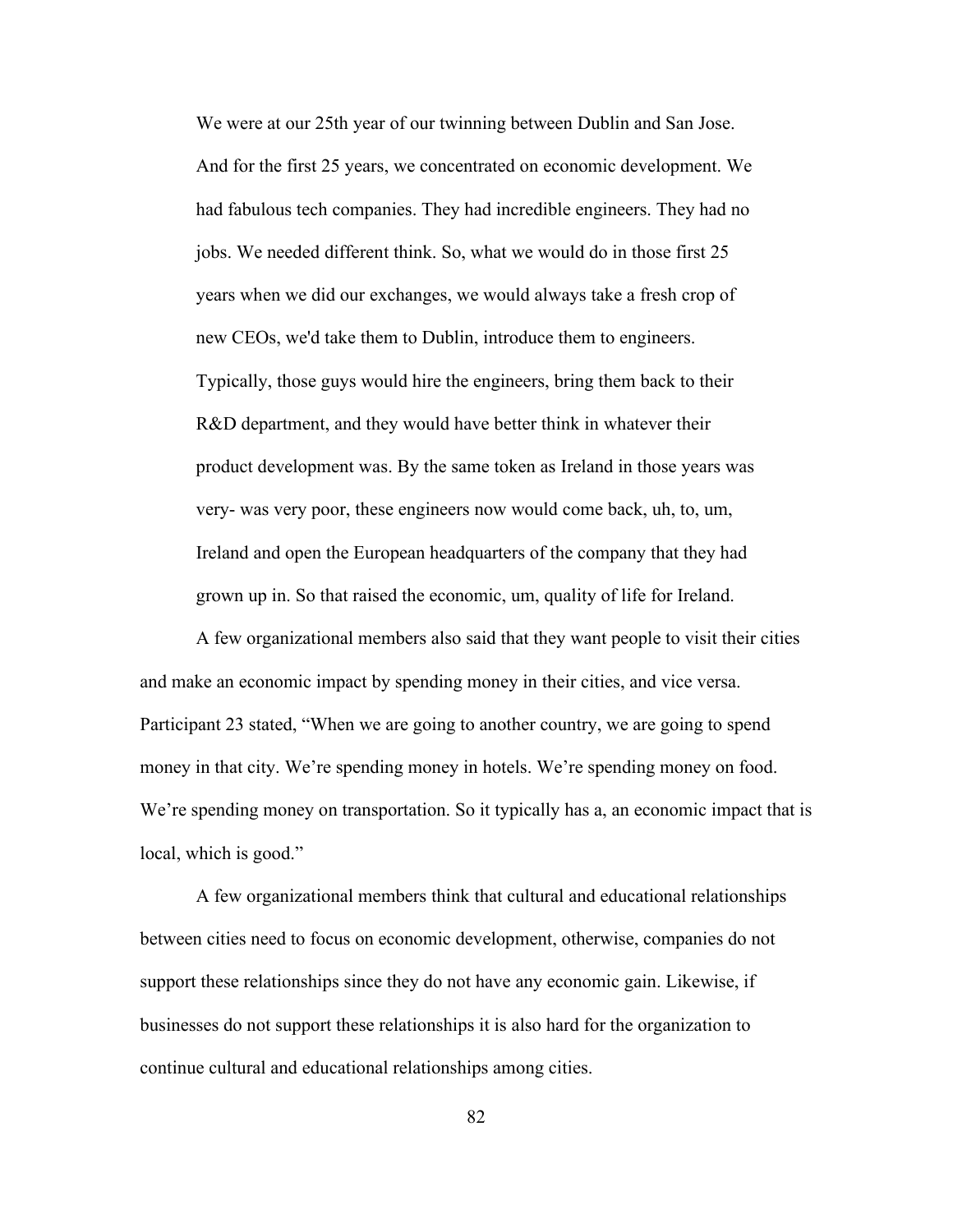*Connecting through education.* In the third open code, representatives of the organizational members talked about the importance of the exchange programs for the organization. Participant 22 believes that "The SCI is all about bringing people together through education." Many efforts start with high schools and universities with the intent of making money. Participant 21 emphasized how they were interested in educating women in the Middle East, and they built a women's dorm and a school there with the help of architects, donor money, and business contacts in the Middle East. Participant 26 talked about the "postgraduate degree exchange scholarship program" where they selected one student in Dublin from the nine universities of Ireland to come to San Jose and either go to Stanford University, Santa Clara University, or San Jose State University, and added:

Reciprocally we pick one postgraduate degree student, uh, to go to Trinity or Dublin City University for- for a year. At the end of the year, oh, while they're there, they do their coursework, but they also intern in their field either with a company or public sector entity or an NGO or- or an academic institution. Whatever their thing is so that on their last day in the morning, they get their diploma for either their Master's degree or their Ph.D., okay? And in the afternoon, if it goes perfectly, they get a job offer at the institution that they had interned at while they were going through this- this thing in the- in either Dublin or-or San Jose.

He also thinks that "Scholarship leads to economic development" and added "We would say and it's a job creator. Uh, so the companies liked it because here they are getting a fully vetted and trained student that they had a year to work with to get that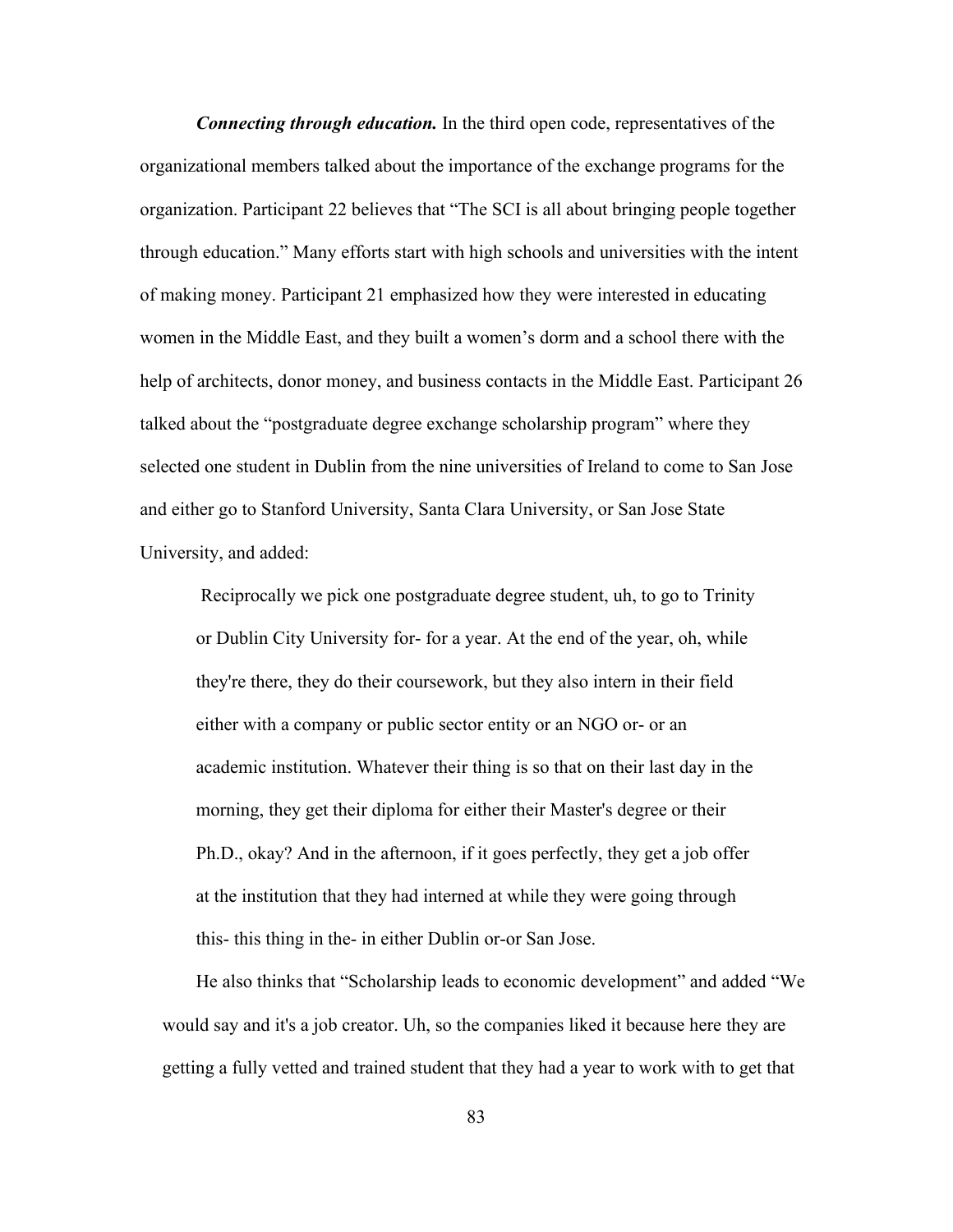student culturally acclimated within their company before they actually had to hire them." Participant 12 added,

These relationships, they're started at, at usually the college, the college level, it's a student exchange. That's, that's how a lot of these come about is, you know, the students in here go to college in those countries and with our sister cities and they meet somebody. And, uh, and they, uh, you know, they'll, they'll be there at college, in college for a year or so. And some of them have other experiences. Some of our board members have, uh, had, um, were employees of a business that worked in Japan and worked there.

Several organizational members talked about educational exchange as one of the most significant efforts of the organization. Many efforts start with high schools or universities to build relationships between cities. Businesses support these educational efforts with the intent of economic gain.

*Looking for funding opportunities.* In the fourth open code, several organizational members think that the organization needs funding, and they are looking for funding opportunities from different sources. Many organizational members believe funding is the biggest challenge that they have faced on the job. "I think for this nonprofit work everyone will say the biggest challenge is funding…You've to get out and, uh, convince, you know, the community leaders and individuals that we're doing important work." Participant 22 added, "Biggest challenge is always money, always money, because we deal with volunteers and because I have not been so skilled in getting, uh, the business community." Participant 3 thinks,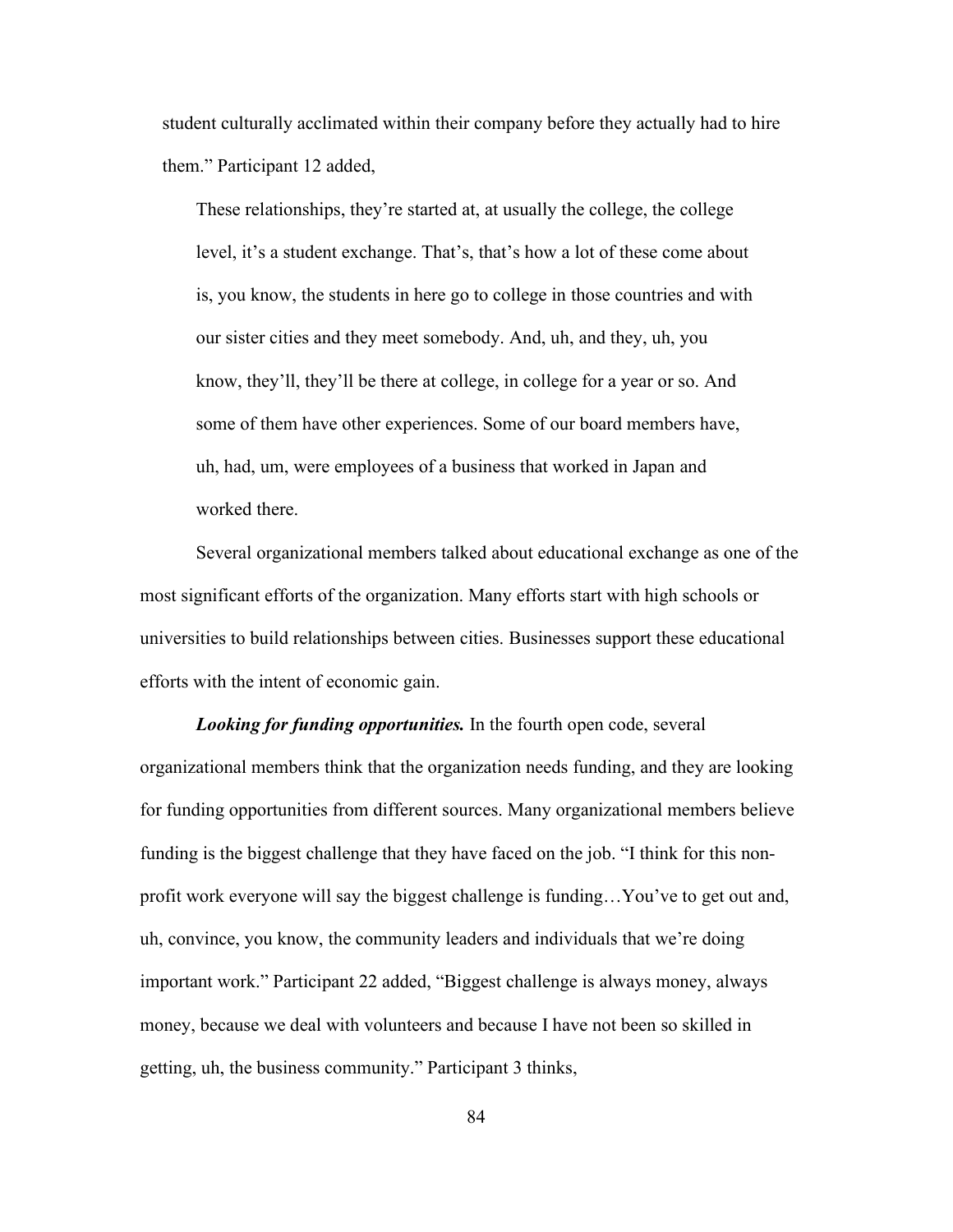One of the big issues, with Sister Cities is there are, there's no money for no, there's no budget pretty much in anybody's budget or city budget. And so sister city relationships around the world are, um, are some of them are funded by governments, but others are just local where people are able to, um, to- to raise money either through programs that they, you know, put out there and people pay to attend them, but it's very hard to- to run this organization without proper funding for it.

The Covid-19 pandemic also has affected the funding opportunities. For example, participant 10 believes that "The way the federal funds and local funds are go-going with COVID-19 now, now, right now. A lot of the cities are not willing to commit to this to… They see Sister Cities International as something extra."

Several organizational members also mentioned that since the organization always needs extra funding, they are looking for different money sources. The State Department is the main funding source for the organization through its grants; however, it is not enough to maintain the programs. For example, participant 21 believes that "One source of some funding important is the State Department annual grant, but that's not large enough to maintain, um, a productive staff in Washington that needs to, um, travel and do outreach." Therefore, organizational members have applied to major foundations to get grants and have been looking for business leaders or local people who can support the organization and the programs. Participant 25 emphasized that

You can't do some of the stuff without money. Uh, and so, uh, that's been my biggest push at Sister Cities International is we've got to get resources and there are, there are people that, there are foundations and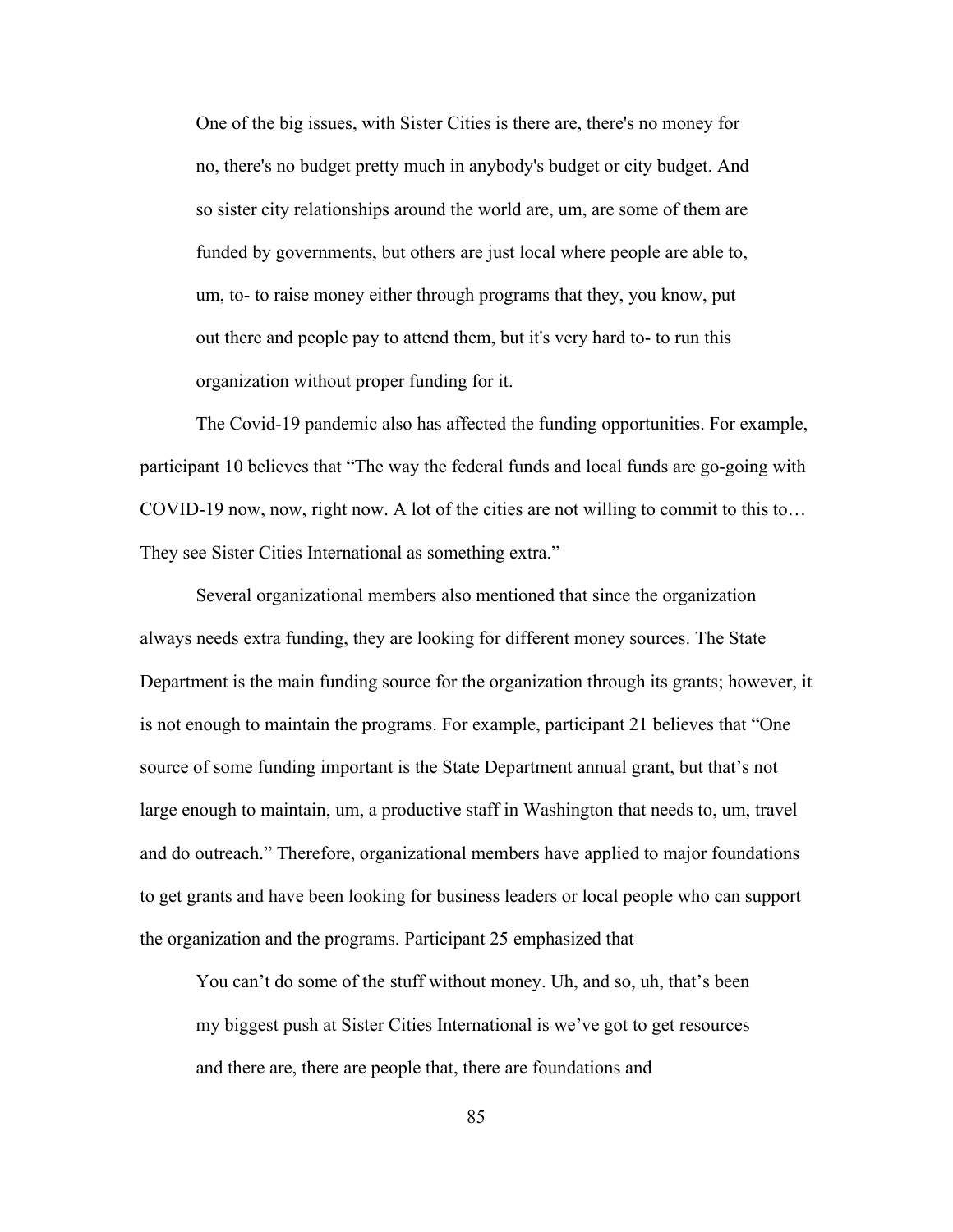organizations like the Gates Foundation that, that would promote cultural understanding.

Representatives of the organizational members prioritize the economic gain by indicating funding as one of the biggest challenges that the organization has. They believe that the organization needs money to build and maintain relationships between cities and they are looking for different money sources to make these relationships happen. They are also aware that these different money sources need to have economic gain to support these relationships. For example, local people provide funding for the organization with the intent of economic gain for their businesses, suggesting that they believe it takes money to make money.

The organization prioritizes economic gain through focusing on creating business relations, economic development, connecting through education with the intent of making money, and looking for funding opportunities. Representatives of the organizational members mentioned that they reach out to financial firms and business leaders for economic gain and talked about the need for economic development as the prime factor of the organization. Many efforts start with education with the intent of making money, and the organization needs funding to be able to build relationships between cities.

# **Decentralizing Politics**

The last axial code that emerged from the interview data was "Decentralizing politics." As indicated in Table 6, three open codes led to the axial code: creating problems, emphasizing the importance of leadership, and trying to keep the politics out of the relationships.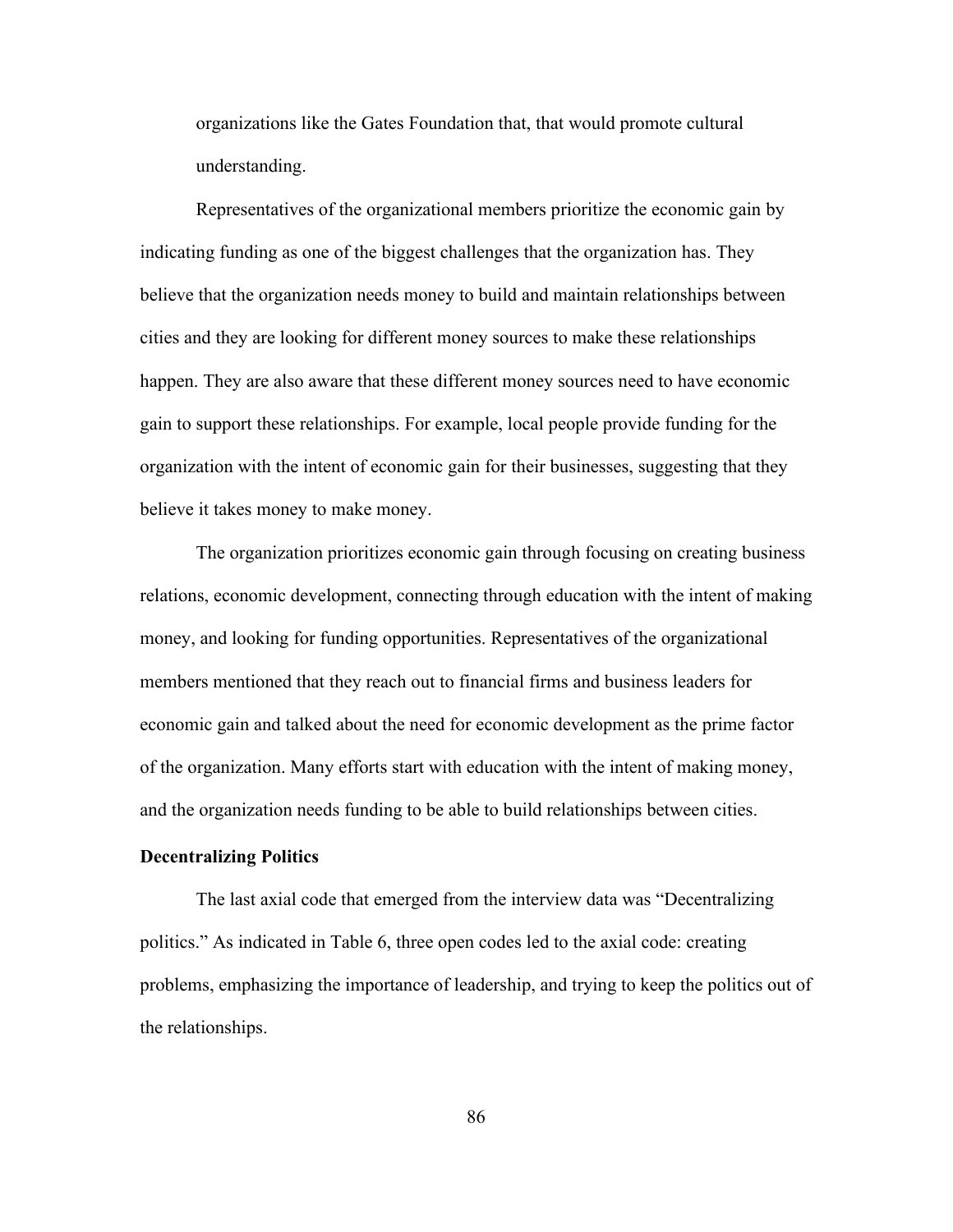# Table 6. Decentralizing politics

| <b>Properties</b> | Open                                   | Axial                      |
|-------------------|----------------------------------------|----------------------------|
| <i>Issues</i>     | Creating problems                      |                            |
| President         | Emphasizing the importance of          |                            |
| Mayors            | leadership                             | Decentralizing<br>politics |
| People-to-people  | Trying to keep the politics out of the |                            |
| Representation    | relationships                          |                            |

*Creating problems.* Several organizational members think that politics are causing problems in the city relationships. For example, participant 2 believes that it is difficult to deal with nonstable governments and leadership:

The only difficulty you have in places like Ethiopia, for instance, is the lack of consistent government. I mean, in developing countries, um government can be spotty…Um, leadership is oftentimes transient and transitional constantly. So yeah, dealing with governments in developing countries can be very, very difficult. Dealing with governments in places like Japan is very, very simple, or, or France, um, very, very simple because there's a long history and there's continuity...If you talk about Ethiopia, sometimes the mayor of Aksum changes every few months, so there's no continuity…Um, other places, Potenza, Italy, the mayor changes every other year. Um, you meet a new mayor, you, you make a relationship and about the time that you've made a relationship, he's gone. Participant 3 added,

For example, here out of, uh, Miami out of Coral Gables, we flew Brazil to go do a sister city with a Fortaleza. Uh, everything was yay, yay, we want it, we want it, we took business people with us, the university was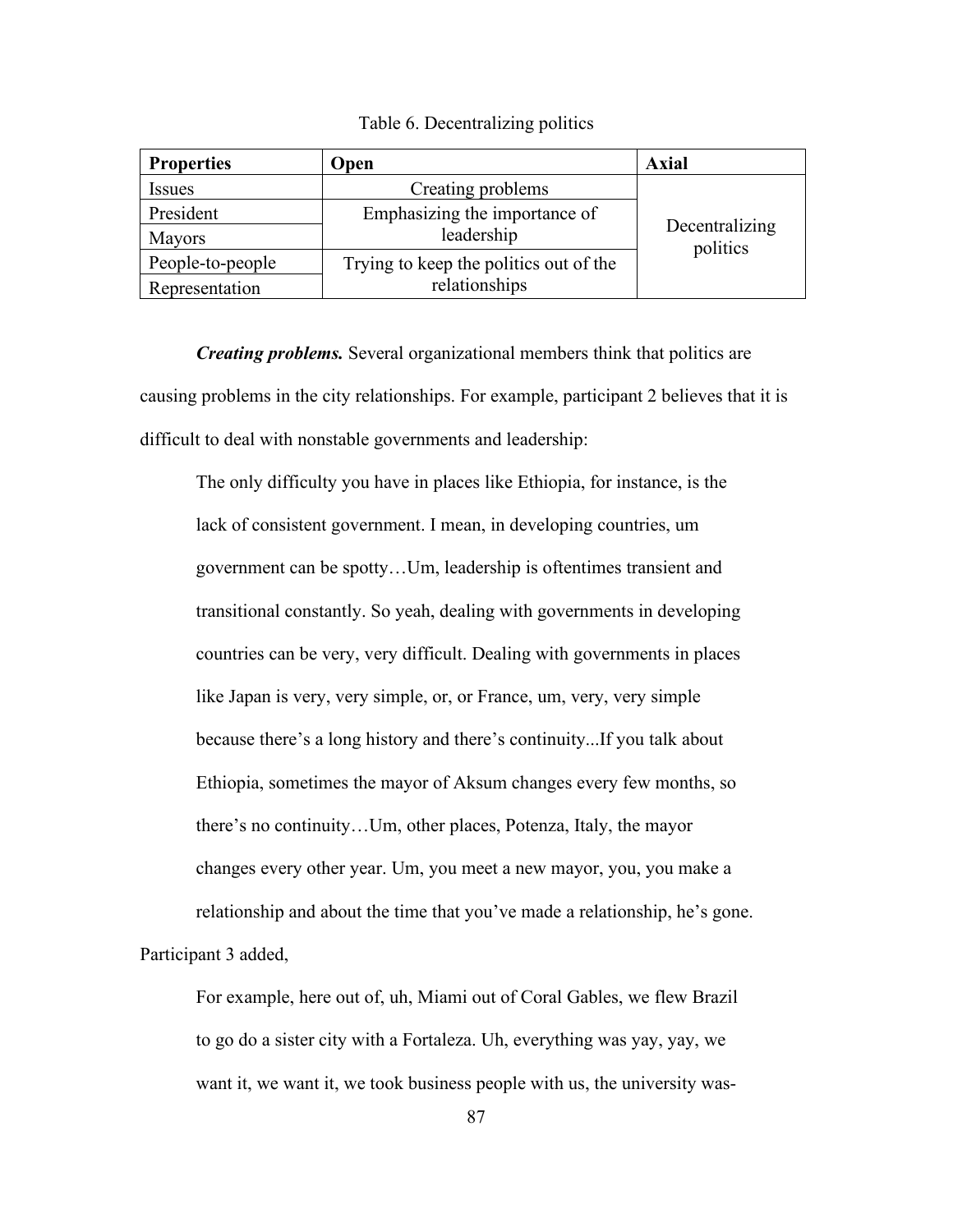was represented. And, you know, we did university exchanges down there. We did everything. And then, um, you know, two weeks later after the election, the new government said no. They were not interested.

A few representatives talked about visa issues: "We had occasional visa issues like if, um, and a lot of it was political, so like, you know, depending on whoever was in power." Participant 26 added:

So, the problem with our visa system here because of course, uh, in the Trumpian world of paranoia, when students finish the course work at the end of the semester, that visa ends. So technically, that student has to go back to Ireland, apply for a work visa, and come back. So we had to figure out a way with the immigration system.

Participant 9 said: "When our president and our government bans travel from Muslim countries, the Indonesian students could not come to the summer program. They couldn't, they couldn't get a visa."

A few of the organizational members talked about the political hiccups between countries and how those political hiccups could affect the city relationships. Participant 25 said: "We try to go around politics. We just try to go around politics. And, uh, China's probably the hardest one maybe to avoid, but, we, we'll keep trying. We have Russian Sister Cities and we've had ups and downs with them." Participant 20 added:

For all the problems with Russia, if you can imagine Putin and Trump and all those people at that level, okay, leave them there. You know, do we just tolerate that or do we maybe try to make relationships between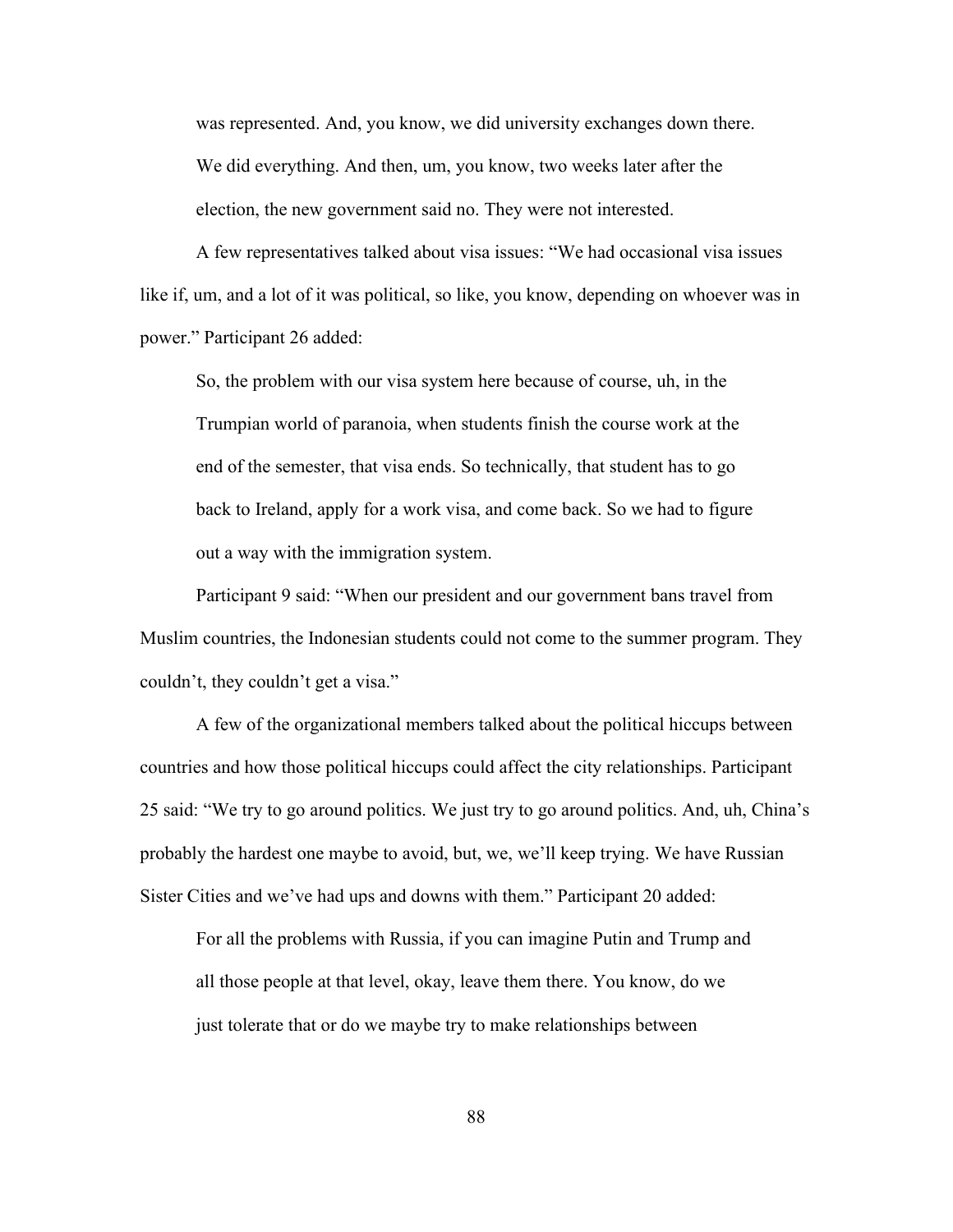Russians and Americans that are going to be long-lasting and are gonna last, last longer than Trump or Putin, you know.

Participant 9 thinks that "I'm sure some people just didn't like me because I was American. Because their experience with America, whether it's maybe a visa or paperwork or something, did not go well."

Representatives of the organizational members think that politics are causing problems in the city relationships such as political hiccups, visa issues, and unstable governments. Therefore, they believe that they need to decenter politics in sister city relationships in order to build and maintain those relationships.

*Emphasizing the importance of leadership. In the second open code, several* organizational members emphasized the importance of leadership, especially the president and the mayors, in building city relationships. For example, participant 1 says "So we've had some presidents that completely understood it, that completely understand the power of diplomacy, absolutely, then… just like mayors. And then you have some that are clueless (laughs)." Participant 9 added: "Our president right now [Trump] is making our life very hard when we go to another country." Participant 21 indicated that "The sister city agreements, um, although they are initiated by citizens and the program is, uh, directed by citizens, it is a mayoral agreement." Participant 24 added: "The mayor has to sign that agreement. So making sure that-that you have those people involved. Uh, you know, citizens can sometimes create these relationships and not have the cities involved. Uh, then it cannot be official."

Participant 11 also believes that "If the mayor chooses not to focus on international relations, then that relationship suffers because, um, the staff that's being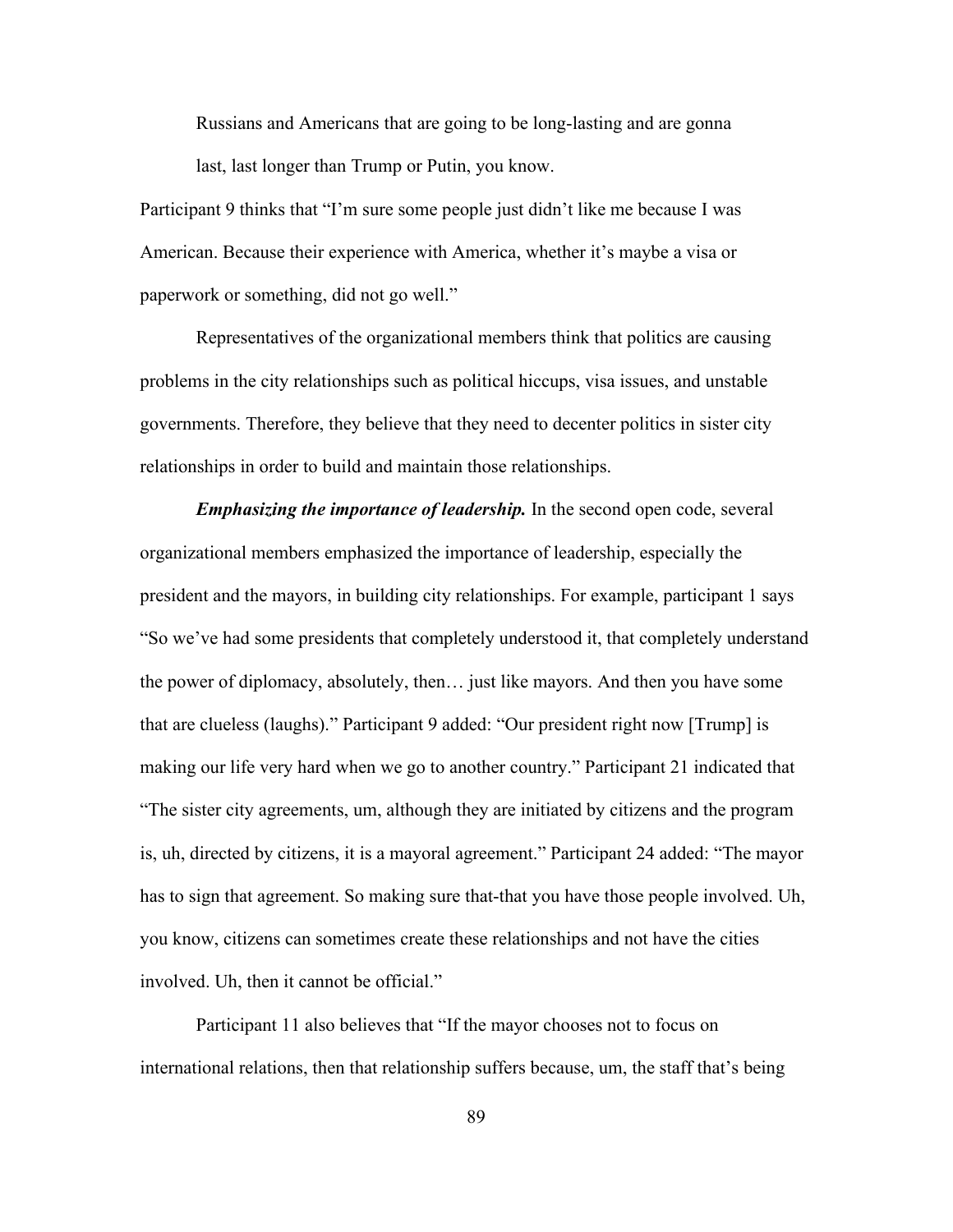paid to handle that is, is, you know, that's their mandate." Participant 9 added: "Some mayors understand the value of citizen diplomacy and some mayors don't care."

Even though leadership plays a significant role in the organization to build official sister city relationships, several participants think that leadership can also create issues to maintain these relationships. Therefore, they believe it is essential for the organization to decentralize the leaders' role in these relationships to avoid their negative influences on the efforts.

*Trying to keep the politics out of the relationships.* In the third open code, the organization identifies itself as being apolitical, and the representatives of the organizational members emphasize people-to-people connections. For example, participant 24 stated that:

You are not to talk about politics. We are apolitical. We are creating friendship for the United States. And I think most of the-the countries at least, I've probably visited 50 or 60 countries, um, our image is changing if you get to meet people. We do not have a good image on the media side, especially not our politics. I think that -that i-is very disturbing to a lot of people. But when they meet us in person I think they find us to be very friendly and open, uh, people.

Participant 1 added:

We don't get involved in politics... like any good family dinner, no politics…So but we have had many scenarios, you know, during George Bush time, you know, and he's invading Afghanistan and Iraq, and it was difficult. As soon as they heard, people would hear you're from Texas,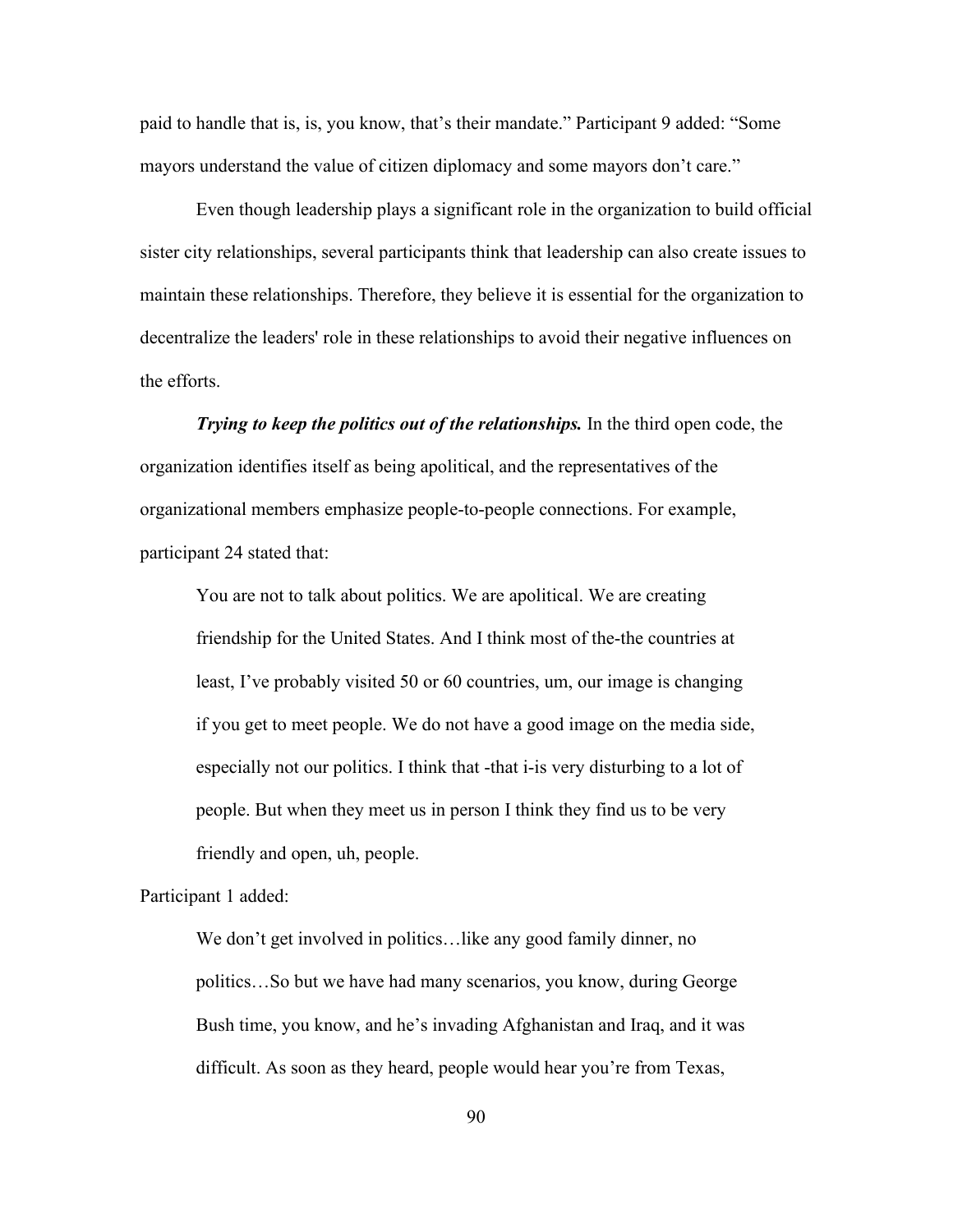'Oh, George Bush' you know, and we go, 'Okay, this is true, this, uh, he is also from Texas, and, uh, but, uh, we're here on another mission.

She also said: "Like the president we have now who, you know, you're just like, uh, every day is, uh, a diplomatic potential crisis happening. And we, uh, uh, we have to just move that aside because our goal is people to people."

They also think that the organization needs to isolate itself from the State Department. For example, participant 26 said: "State Department just stay out of the way…Get out of the way because this is not government. This is people to people. And if many people on the other side of the relationship get the sense that it's government driven, they-they will not interact with this." Participant 9 believes that

The State Department knows that diplomacy, that citizen diplomacy, we can reach people that the State Department will never reach. We can have dinner at people's houses in small towns that the State Department will never reach or never hear from. So we are like the front line of defense for the State Department.

Participant 20 also thinks:

That was, that was like citizen diplomacy at its finest because, you know, if we send a student overseas for three, or three or four months, and then we receive students, they're representing their country. But they're not, it's not like they're going to meet the president. They, they're going to meet average people who are living and working in towns, the, the average people. And that, and that's honestly what Sister Cities is really designed for anyway, you know, we're not official diplomacy because we have the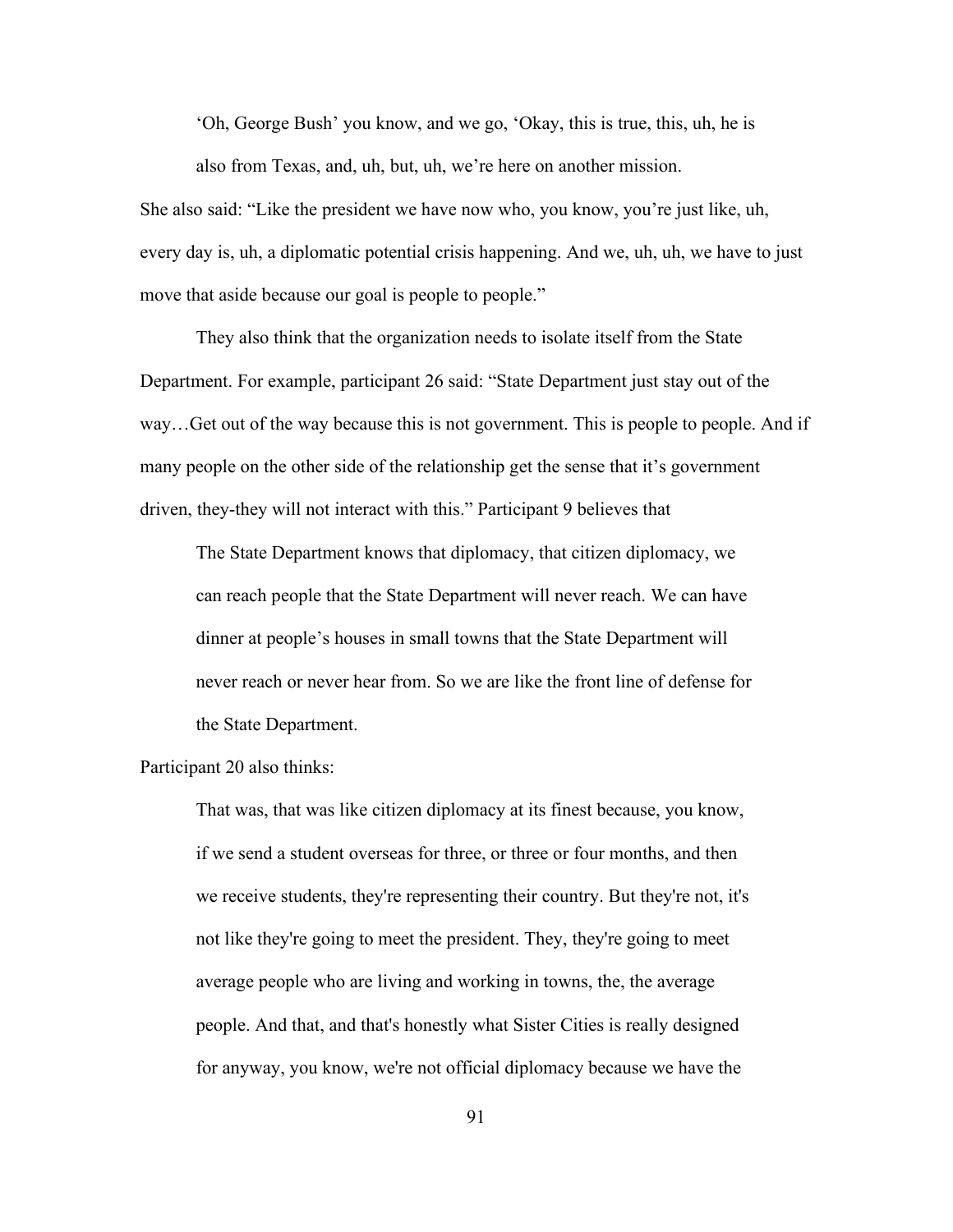State Department for that, we're citizen diplomacy. So we're people to people, you know, and we're, and so while everything's going on at the government level and all the craziness that goes along with that, and, you know, your leader and my leader, and do we get along and all that, you know, if you just set it all aside for a while.

A few organizational members also believe that they are not representing their country's political stand. Participant 25 indicated:

We don't talk...we're apolitical, we don't, we don't talk about politics. Uh, we talk about America and Americ-what America stands for, but we don't talk about, 'Is Trump a bad guy or is, was, was Obama a bad guy?' You know, we don't, we, that's not topics of discussion…we're not representing the president. We're representing America over here.

Participant 20 said,

I mean, literally any country 'cause we've... the United States has officially pissed off just about everybody in the world right now. So, I mean, I don't know, do we have a friend? I, it's exasperating for me and I'm, I'm just so upset about it at all, but, um, yeah. So, um, right now I think more important, it's more important to maintain citizen and citizen relationships and ties to reassure people that we're not all Trump.

Representatives of the organizational members believe in the importance of people-to-people connection and its effects on people's thoughts about them and their countries. They think that politics can have negative effects on sister city relationships, whereas people-to-people connection alters these effects in favor of their countries and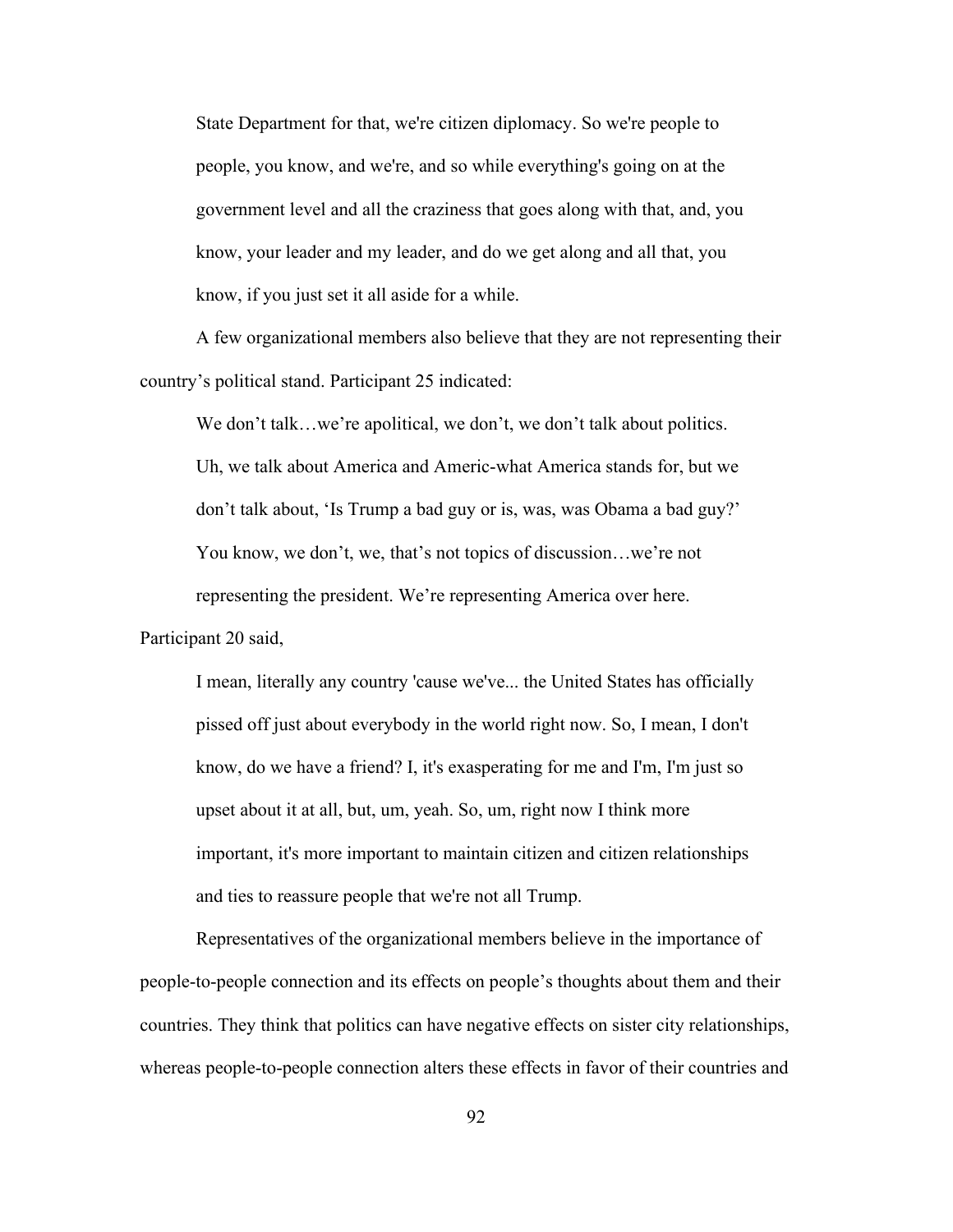people. Therefore, they try to decenter politics in people-to-people connections and differentiate themselves from the State Department by identifying the organization as apolitical.

# *Summary*

In sum, there is skepticism about the organization's future among the representatives of the organizational members. They believe that local efforts, local city relations, volunteerism, and having youth and diverse voices at the organization are important elements for the organization to be able to survive. They, however, do not articulate any concrete plan in terms of how the organization can have incorporate these elements to be able to survive. They are also aware of the differences among nations but essentially erase those differences by bringing people together through SCI programs and viewing everyone as the same to be able to get along with each other. Participants believe economic gain has become the primary reason to build relationships between cities because everyone has a desire to make money and the program needs money to continue to run; however, politics can get in the way of that. Therefore, the organization tries to decenter politics in sister cities relationships while knowing that some government involvement is necessary to be able to survive.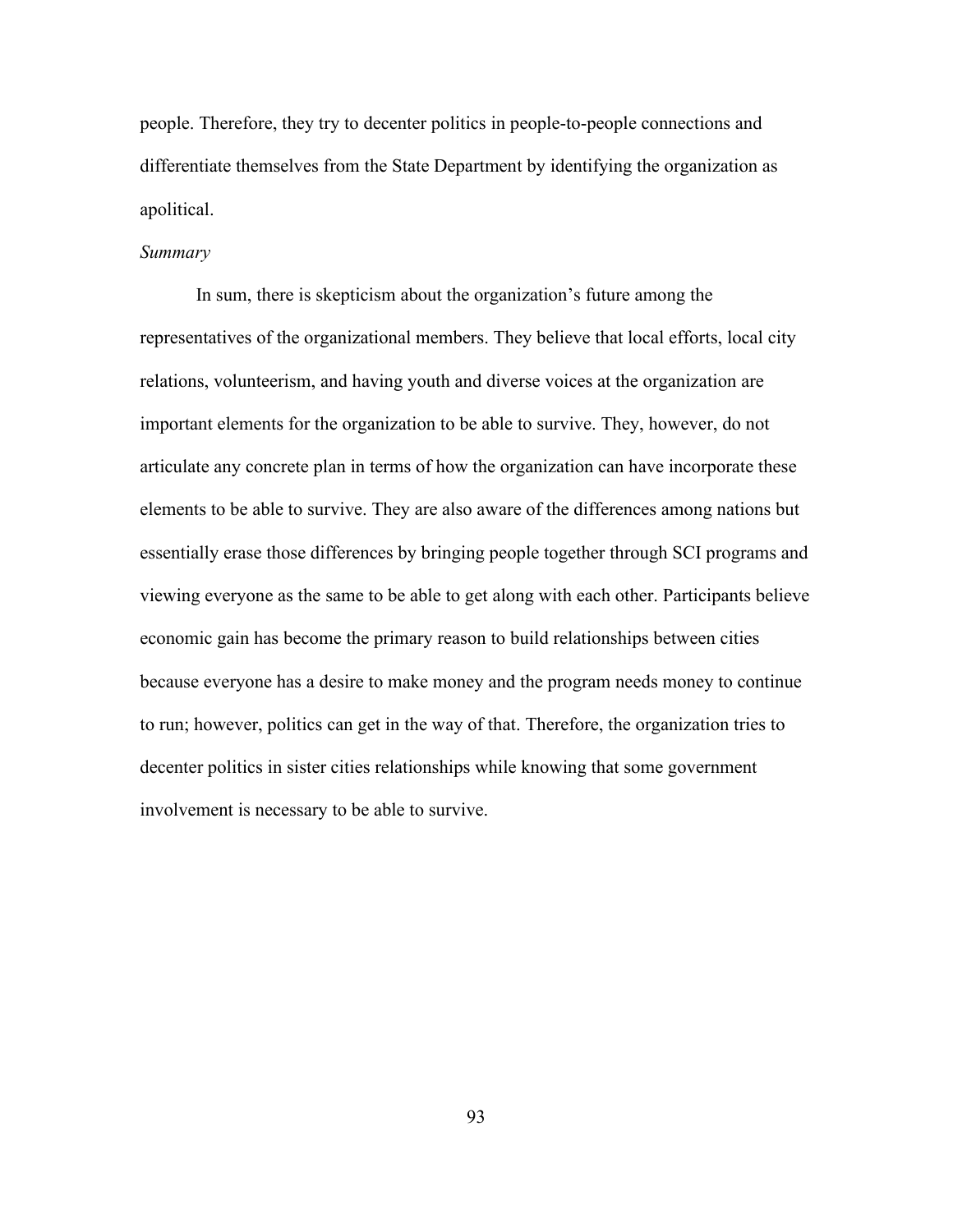#### **CHAPTER V**

#### **DISCUSSION**

The results indicate the overlapping and conflicting viewpoints held by the representatives of the Sister Cities International members. The following section explores in more depth how Sister Cities International, as a public diplomacy effort in the U.S., creates meaning and shapes identities of different communities around the world and answers each research question guiding this study.

#### **Answering the Research Questions**

This dissertation focuses on how a public relations theoretical framework can inform public diplomacy efforts and addresses the concerns of critical public relations scholars' approaches to public diplomacy practices within the Sister Cities relationships. Since examining the sociopolitical, socioeconomic, and sociocultural contexts in which public diplomacy operates is valuable to understanding public diplomacy efforts, this dissertation focuses on the cultural-economic model of public relations, which comprises five moments: representation, production, consumption, identity, and regulation. Central to the model are underlying power flows, identities, and the interplay of structural forces with agency. Even though each moment of the model is interlinked, this dissertation examines three moments —regulation, production, and representation— separately at first to better understand the component parts.

#### **Regulation**

One research question asked: How do regulatory concerns shape how SCI members plan and execute their public diplomacy efforts? Different aspects of regulation arose during the interviews in understanding what meaning is acceptable in specific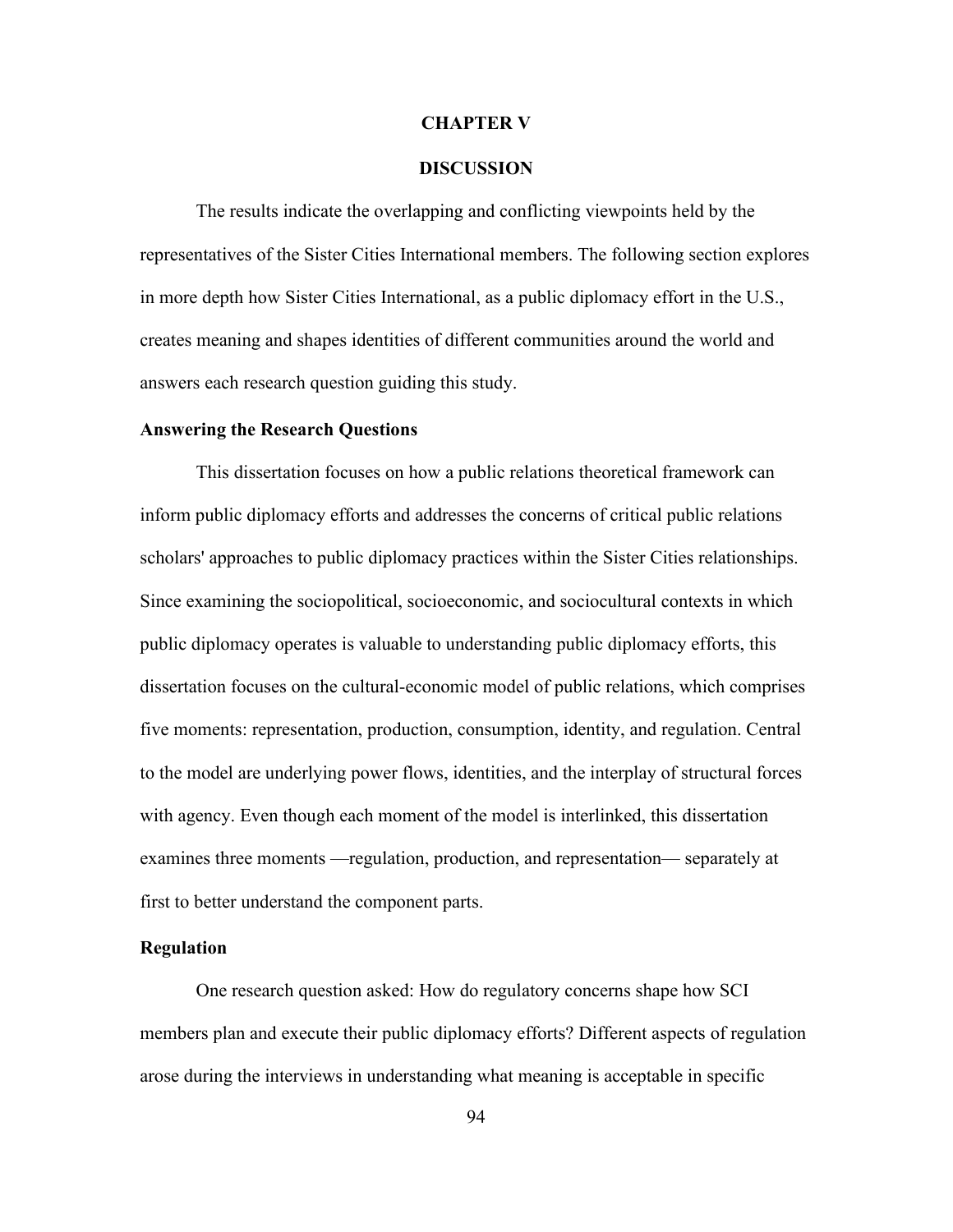places and circumstances in terms of the organization's public diplomacy efforts. The moment of regulation examines power flows as enacted in politics, technological infrastructures, culture, and stereotypes as regulatory forces on the organization's public diplomacy efforts.

**Politics.** Regulation indicates how "any government attempt to regulate a behavior becomes an exercise in legitimizing power and exerting it, a process that both alienates and provides structure" (Curtin & Gaither, 2007, p. 57). In Sister City relationships, these governmental attempts, such as travel bans, mayoral approvals, presidents, and political hiccups between countries, help define these relationships and their meanings. Participants are aware of the government's power to regulate and organize public diplomacy practices in these sister city relationships. They recognize the government as a necessary actor in these Sister City relationships since the organization cannot perform public diplomacy practices without governmental support. They try, however, to identify the organization as apolitical. Sister City relationships, however, cannot be apolitical because these relationships depend on governmental support and, as a part of a country's public diplomacy efforts, Sister City relationships cannot operate separately from their political leaders on the world stage.

Participants believe that they are the ones who represent people-to-people public diplomacy efforts and not the government. Since public diplomacy efforts are sponsored and supported by governments, it is self-contradictory to identify the organization as a public diplomacy initiative by isolating it from the government. The State Department is the main funding source of the organization, and as public diplomacy initiatives, SCI's programs are mainly government-sponsored programs with the intent of building

95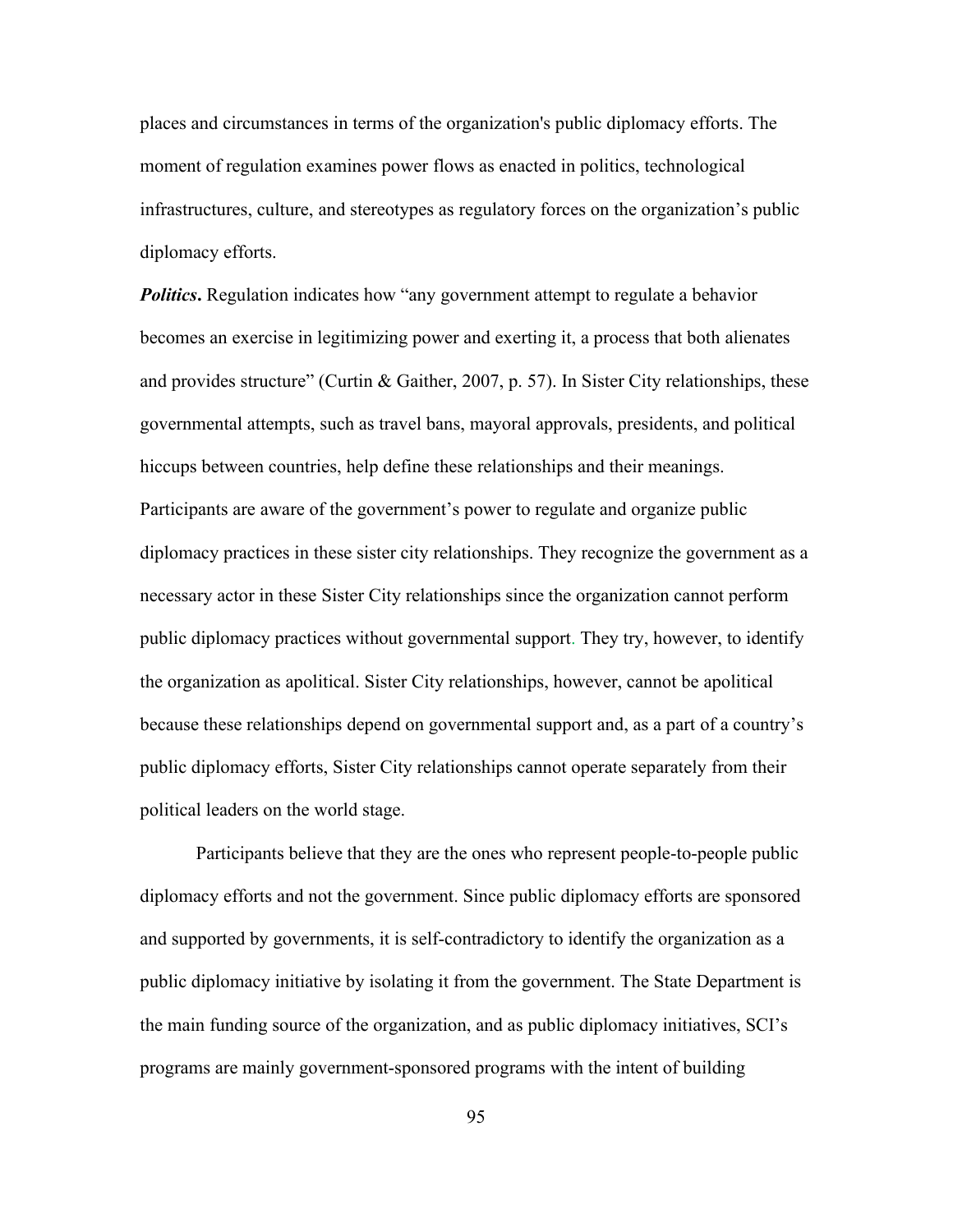relationships between cities around the world that can help governments to inform or influence public opinion in other countries.

Participants, however, see themselves as separate from the government while expecting government support for their programs. The organization, however, needs the government to be able to survive in the long term, and the government continues to provide funding to these programs in order to inform and influence public opinion in these cities. Therefore, the government actually owns the Sister City relationships and has primacy over the agency in shaping the organizations' public diplomacy efforts. If these people-to-people connections isolate themselves from government efforts and find different funding resources, then the Sister City relationships may survive, but they may no longer be a part of recognized public diplomacy efforts in the future.

*Technology***.** The organization has recognized technology's key role to empower public diplomacy programs. Technology has become one of the significant communication tools for the participants because it is cost-effective and efficient for the programs. Using these communication technologies as a means of cultural production (Curtin & Gaither, 2005) empowers the organization's public diplomacy efforts through undermining geopolitical issues between countries and connecting cultures easier and faster than before. For some nations, however, technology usage created some challenges because of age, internet connection, or time differences. Therefore, the organization's public diplomacy efforts have not equally performed among different nations, and citizens of different nations do not have the same experience within the Sister City relationships.

In addition, a new report, *Socially Distanced Diplomacy: The Future of Soft Power and Public Diplomacy in a Fragile World*, published through a collaboration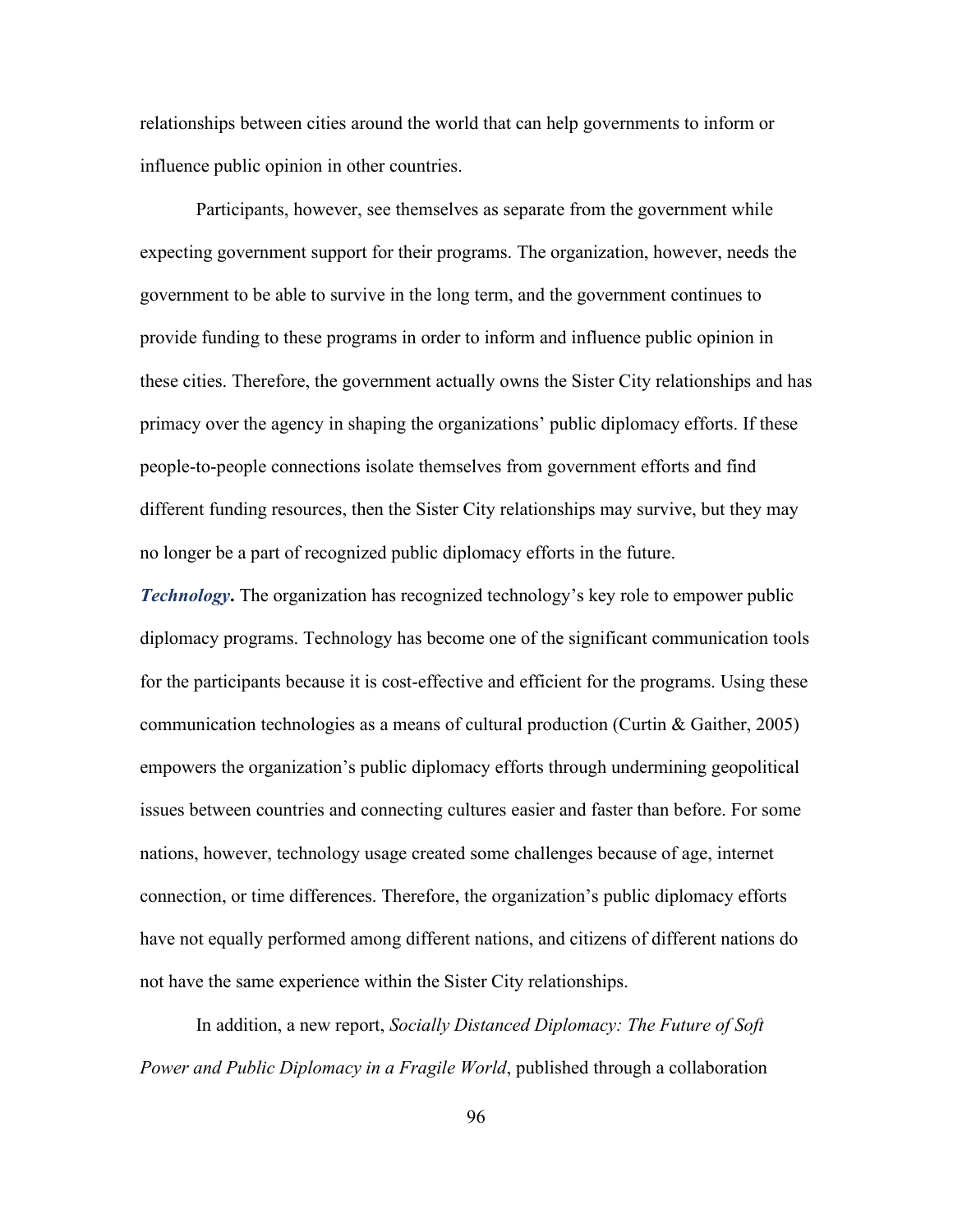between Sanctuary Counsel, an advisory firm that provides strategic communication advice to companies, governments, and individuals, and the USC Center of Public Diplomacy (McClory, 2021), indicates that the tech industry is one of the winners of the COVID-19 pandemic. The report, however, also indicates that "years of underinvestment in digital resources and capabilities is an ongoing challenge" for public diplomacy efforts (p. 24). While the participants have recognized technology's key role to empower public diplomacy programs, they have also ignored the inequalities that technology usage imposes among nations. This ethnocentric view erases the very real differences among nations in terms of countries' investment in digital infrastructure or being open to embracing new communication tools. Therefore, the organization's public diplomacy efforts do not take place equally for all nations around the world.

Technology will also be discussed in the production moment in terms of how it contributes to meaning making in the organization's public diplomacy efforts. *Culture.* Participants understand culture differently in the more anthropological sense, which means that different Sister City efforts may not be operating on the same page and with the same plan in mind. Participants ignore culture as a major regulatory factor when they execute or plan a public diplomacy program in a given country with the belief that we are all the same at the end of the day. What they are also doing when operating with the belief that we are all the same is imposing a U.S. centric view on the other nations, which could undermine Sister City relationships.

Thinking that everyone is fluent in English and making other nations' citizens just like American citizens, who tend to be less shy and quiet, is an underlying ethnocentrism that guides the organization's public diplomacy efforts. Ignoring these differences among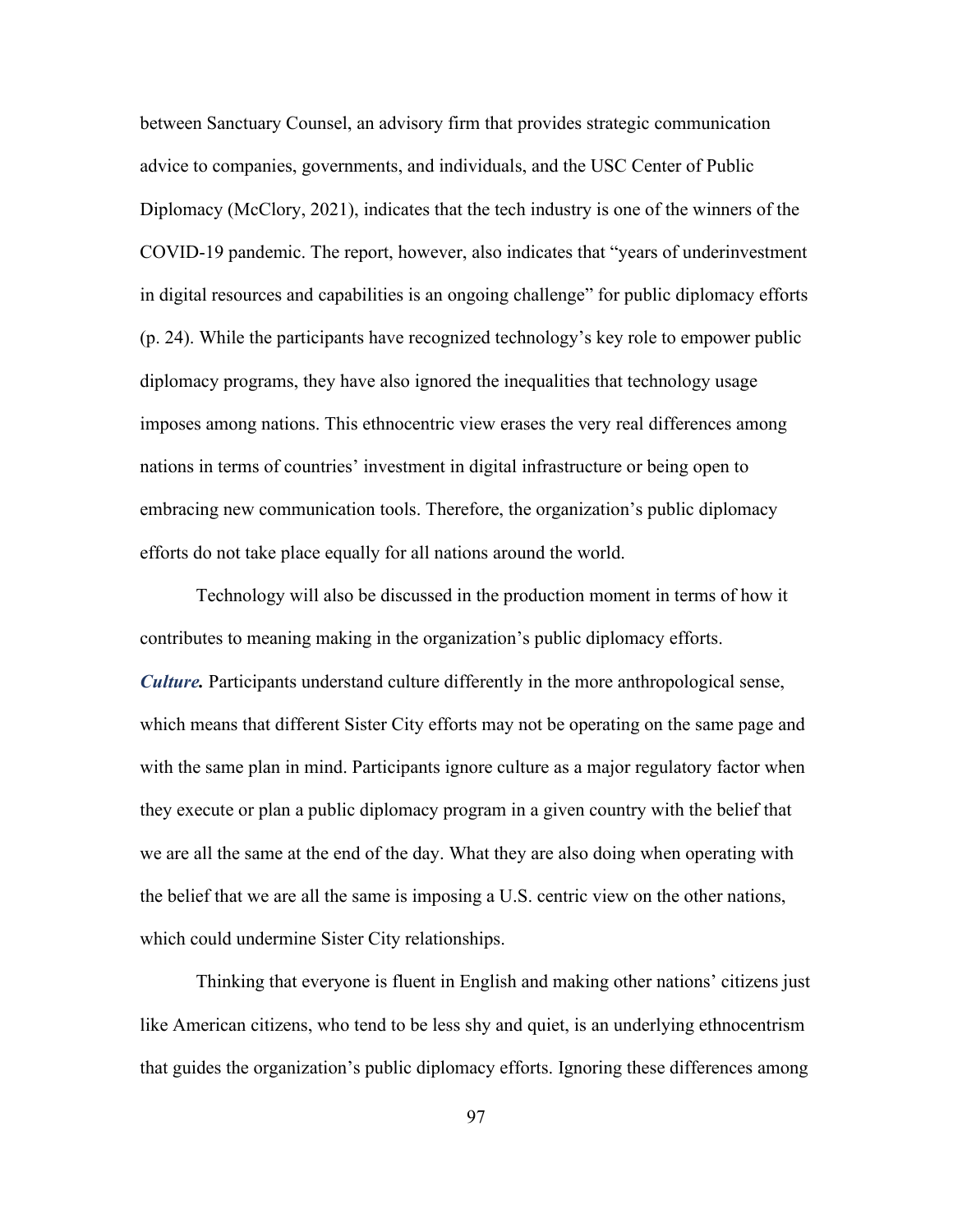nations and imposing U.S.-centric values on them suggest that they are trying to Americanize cities around the world and not build truly Sister City relationships among nations. The relations are built on U.S. cities as the norm, always overshadowing the other cities around the world. Even though the organization implies an equality in the Sister City relationships, participants are using American culture and language as the norm, creating a form of global imperialism. SCI emerged from the post-war environment with the idea of bringing people together to work toward common peace around the world, not a common image. The organization, however, essentially eliminates differences among people and remakes everyone in the U.S. image.

Culture, however, is also working as a regulatory force within the organization because participants think that the organization is aging and they need young people to be able to survive. Therefore, the older generation is trying to impose their culture on younger people, who come from a different cultural reference point. The main problem here is that the organization ignores individuals' values and beliefs and tries to get them together into fixed common values and beliefs that belong to an older generation. For example, becoming more educated about the world through face-to-face interaction may not be attractive for some young people since they can use new communication technologies to learn about the world. Thus, the organization fails to identify some alternative discourses, which constrains its efforts.

Another regulatory force within the organization are the current movements at the national level, such as Black Lives Matters and Stop Asian Hate. Participants have started to pay attention to diversity issues within the organization because these movements add pressure on the organization to be more diverse, both at the leadership level but also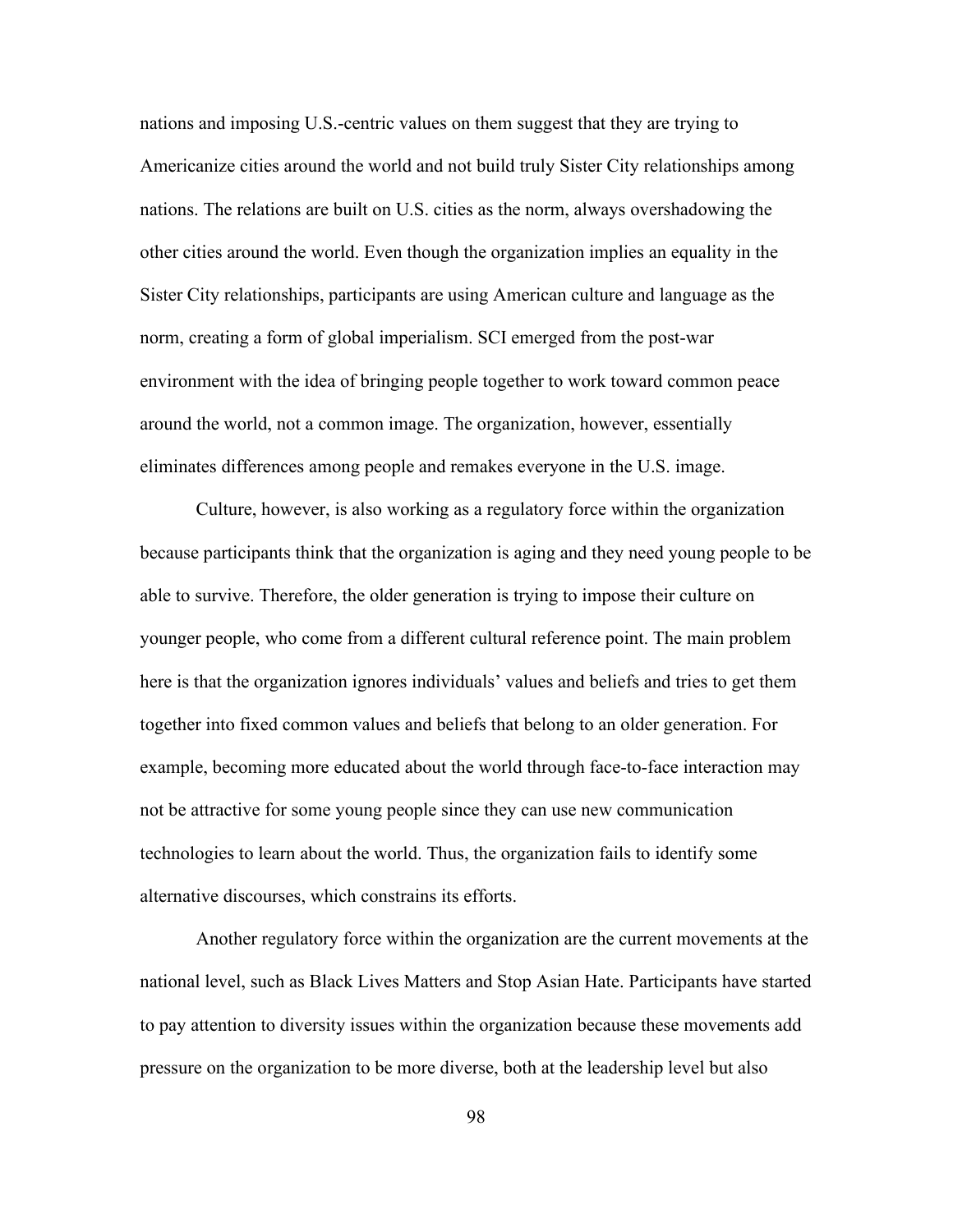among the volunteers. The participants, however, pay attention to race, ethnicity, and culture and miss other dimensions of diversity, such as disability, class, education, and income.

*Stereotypes.* Stereotypes –a form of regulation– can form characteristic features for nations (Curtin & Gaither, 2007), which also indicate the differences among nations. The participants in this study try to erase differences among nations because they believe that stereotypes limit our understanding of other nations and are not helpful to understanding both the U.S. and other countries. Therefore, they believe that having stereotypes restrains building relationships between nations because stereotypes regulate our thoughts about other nations negatively. They believe, however, that they need to make everyone the same at the end of the day to build better Sister City relationships among nations.

In sum, politics, technology, culture, and stereotypes are major regulatory forces in Sister City relationships that shape what kind of meaning is acceptable in SCI's public diplomacy efforts.

## **Production**

Another research question asked how participants characterize the process the SCI program uses to define the publics for their programs, which falls under the moment of production. One of the key publics for the organization is local efforts/volunteers because, as the participants believe, they are the ones who do the real work. These internal publics need to approve the organizations' public diplomacy efforts before these efforts start to run in other countries. Therefore, they have more power on the public diplomacy efforts than those who consume the efforts. This creates, as Gladwell (1998) says, an internal audience problem that privileges those who hold more power than the

99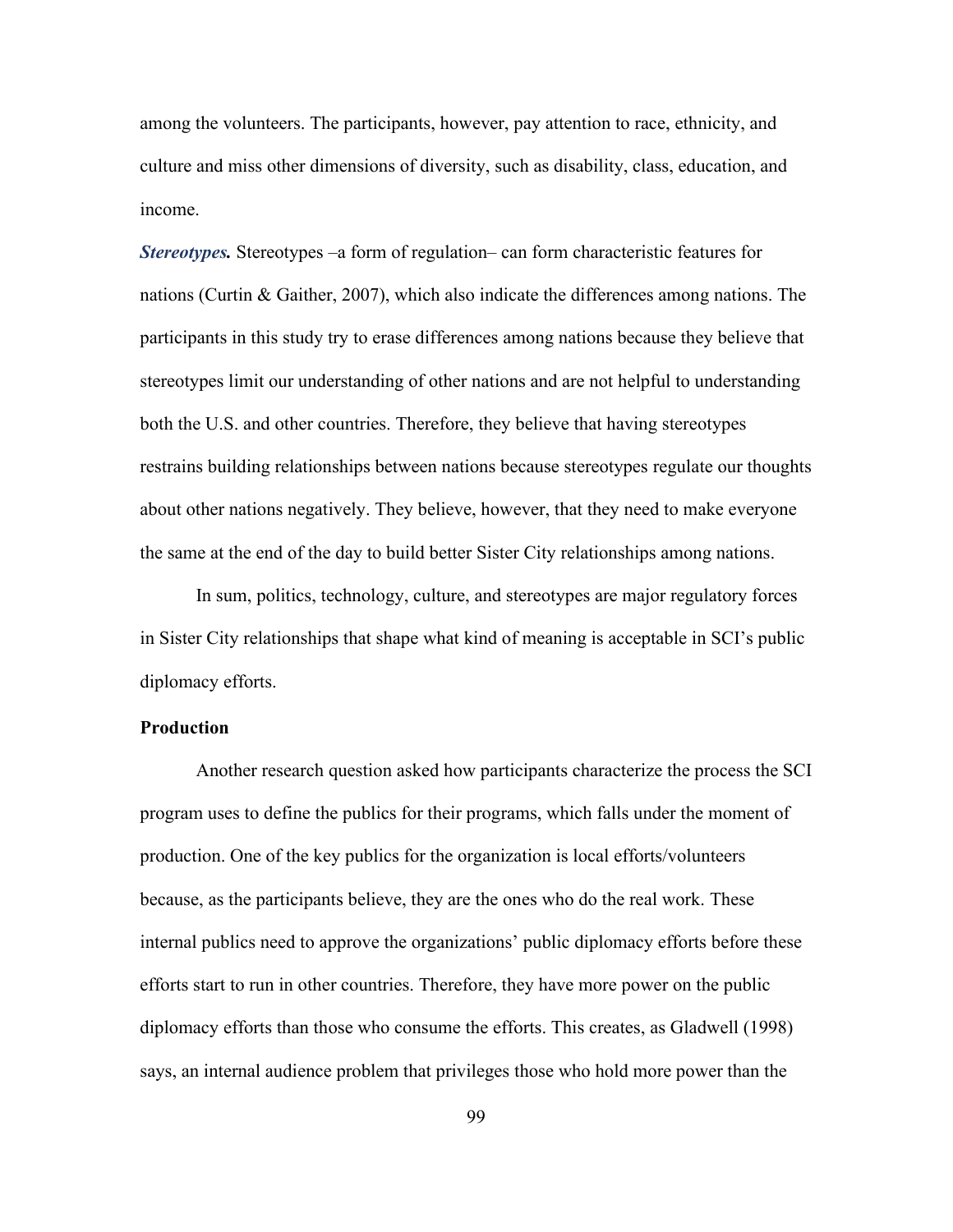targeted publics. An internal audience problem "occurs when agencies become preoccupied with pleasing powerful internal audiences, not the external audiences who actually consume the product" (Gladwell, 1998, p. 69). Privileging internal publics in Sister City relationships also indicates the underlying ethnocentrism noted in the moment of regulation. In Sister City relationships, Americans impose their values by privileging American culture and language over those of other nations.

When the program started, building cultural and educational relationships was the main objectives of the organization (Mascitelli & Chung, 2008); however, in its fifth decade (1996-2006), sister city relationships started to focus on economic aspects (Ramasamy & Cremer 1998; Cremer et al., 2001). As several participants indicated, the organization now focuses on business relationships around the world to satisfy volunteers' self-interests. Therefore, the organization creates what Anderson (1991) calls an imagined community that shares common values and beliefs: financial firms and business leaders. The organization needs financial firms and business leaders to be able to survive because the organization needs money to build cultural and educational relationships. Therefore, these publics also need to approve the organization's cultural and educational efforts in order to provide funding to the organization. Thus, economic gain has become an underlying demand in sister city relationships, which can change public diplomacy programs into short-term relationships and can weaken the importance of being interested in cross-cultural relationships.

The fourth question asked what the SCI program's intended messages/meanings are and how these messages/meanings are encoded into the programs.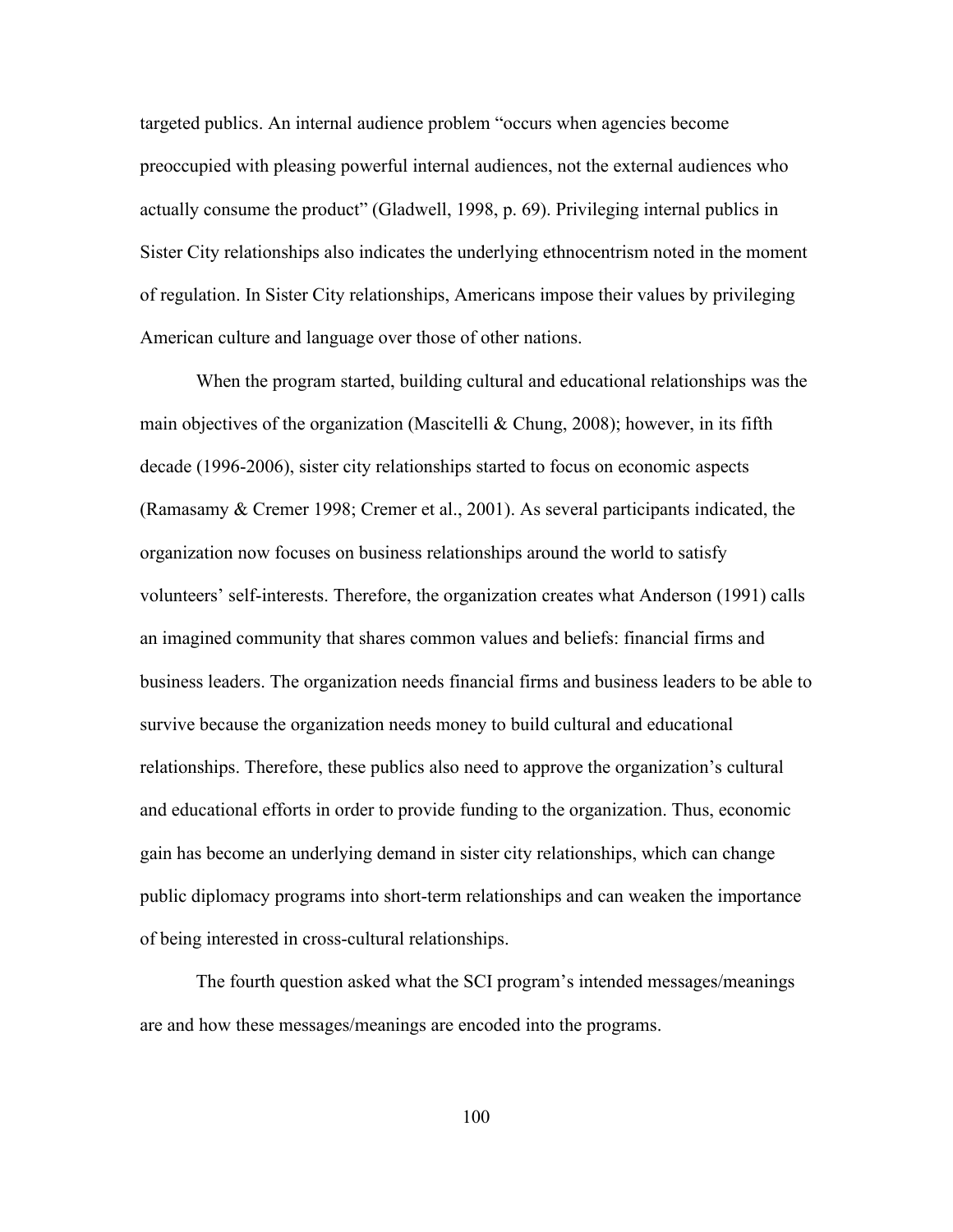The Covid-19 pandemic has accelerated the use of new communication technologies for the organization since the public diplomacy effort has become so dependent on technology-mediated communication because of travel restrictions. Participants have connected with other nations through social media and video conferencing software. For example, they organized meetings and an international virtual conference on Zoom and live events on Facebook. Using these technologies strengthens the West's power of representing itself because they are typical Western communication tools. These technologies are run and owned by U.S.-based companies. Therefore, they are readily available in the U.S. and maybe more easily accessed by U.S.-based individuals than by those outside the U.S. These new communication technologies, especially social media platforms and video conferencing software, however, allow participants to engage and interact with each other. These platforms facilitate participation and interaction among users by allowing them to produce content in a participatory manner. Users can create and upload content for, and share messages with, other users to interact with them (Seargeant  $&$  Tagg, 2014). For example, SCI allows its members to create content and interact with other members on its official Facebook page (https://facebook.com/SisterCitiesInternational). Therefore, they also offer a different discourse from dominant Western discourse and give some relative power to those who are actively engaged in these platforms.

Even though the organization has started to use new communication technologies during the Covid-19 pandemic, the external communication materials that two participants shared with the researcher were print materials, such as brochures, newsletters, posters, and photos. The SCI programs tend to use these legacy print-based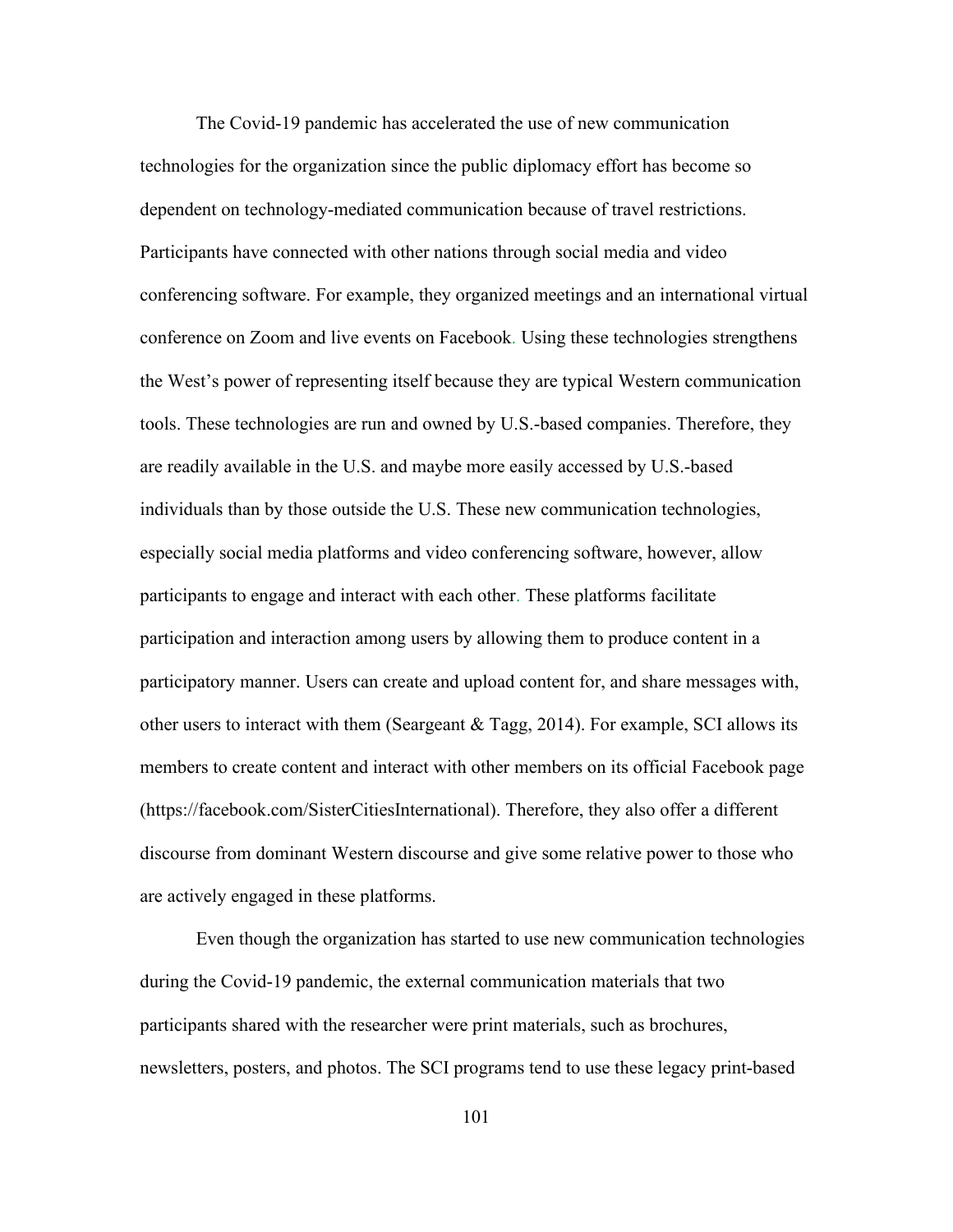materials as the program tools to convey messages to their key publics. These materials may not be as attractive to younger audiences, who tend to seek information online (Common Sense, 2019).

The organization tries to find commonality between nations to be able to build a successful, long-lasting Sister City relationship. Although the participants organize cultural festivals, tasting events, or concerts that reflect the differences among cultures, the first thing they do is to find commonality to bring these differences together. When the participants were talking about finding commonality, they mainly gave priority to the American city in the relationship. The participants assume that other nations' already have knowledge about Western values, so they easily find common ground by emphasizing those values, such as Western music or English. This ethnocentric view assumes that everyone in the world is motivated by the same needs (Banks, 2000) and tries to make the SCI program's messages/meanings the same for everyone by erasing differences. This discourse also reflects the power advantage that the U.S. has in the SCI program.

In addition, to understand the differences and find common interests among nations, the organization uses key informants who know the culture, customs, and language of other nations. They are the ones who know both sister cities, so they work to find commonality between these cities to build relationships. Therefore, these key informants offer a different discourse from the dominant Western discourse and give some relative power to the other nation in the Sister City relationship. Therefore, Sister Cities relationships are not one-way relationships; both sides have some power to maintain these relationships. U.S. cities, however, tend to have the power advantage in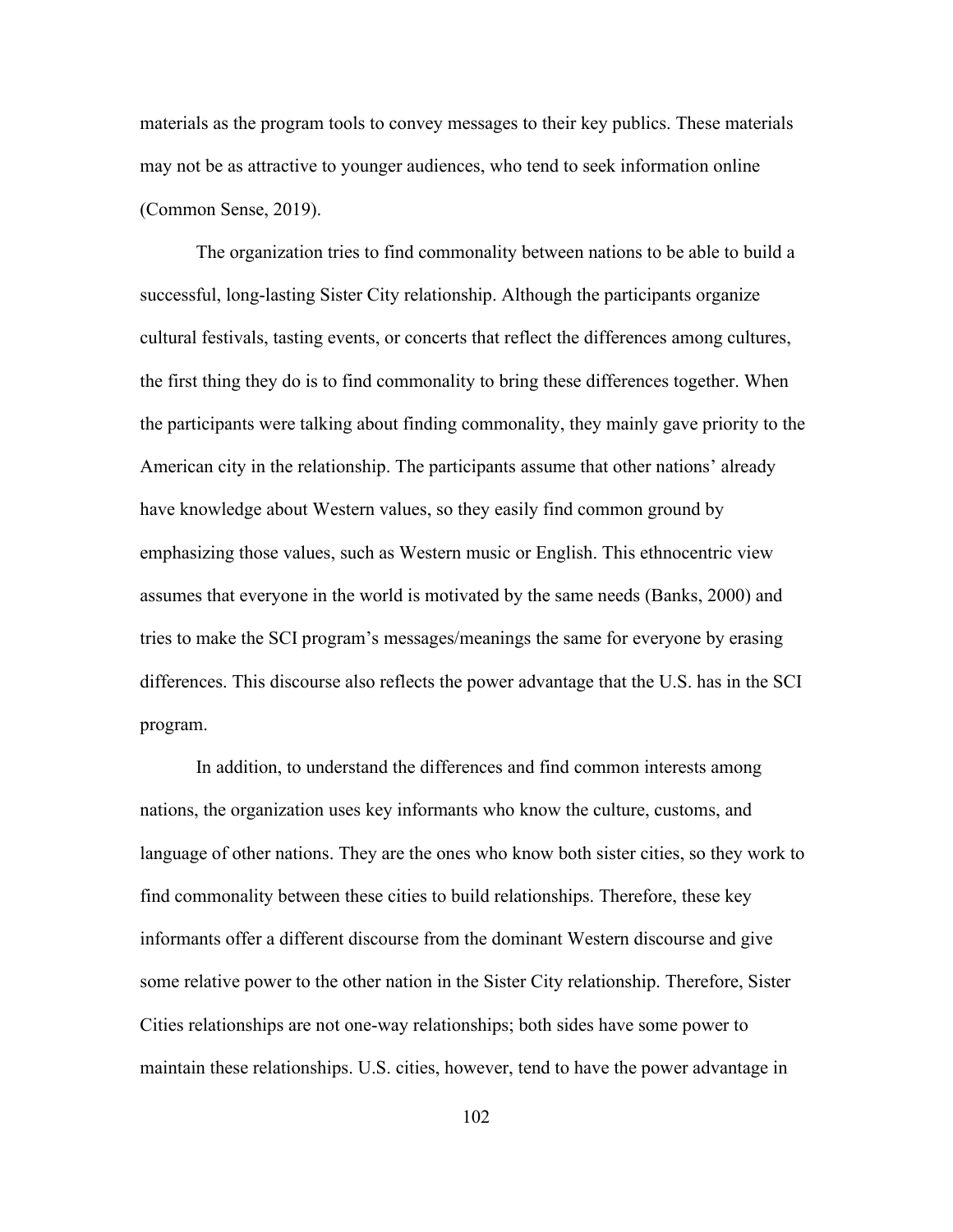these SCI programs because they are the ones who have relatively more economic and technological power in Sister City relationships.

### **Representation**

The fifth research question asked what dominant meanings the SCI program tools and materials convey.

Meaning is constantly shaped by regulatory forces, such as politics and stereotypes, and affected by the moment of production, such as technology and economy, in the Sister City's program tools and materials. Participants try to convey their own truths by indicating that they are not representing their country's political stand and they are the real images of their countries. Participants are trying to improve the U.S. image because they think that the Trump administration ruined the U.S. image in the eyes of the international community. Therefore, even though the organization needs money and approval from governmental organizations and leaders for most of its programs, the participants are trying to isolate the organization's messages from politics through its communication materials. For example, one of the posters that Asheville Sister City International used to invite the Asheville community to an event (Figure 1) states that they will feature stories about diplomacy "but not politics!."

103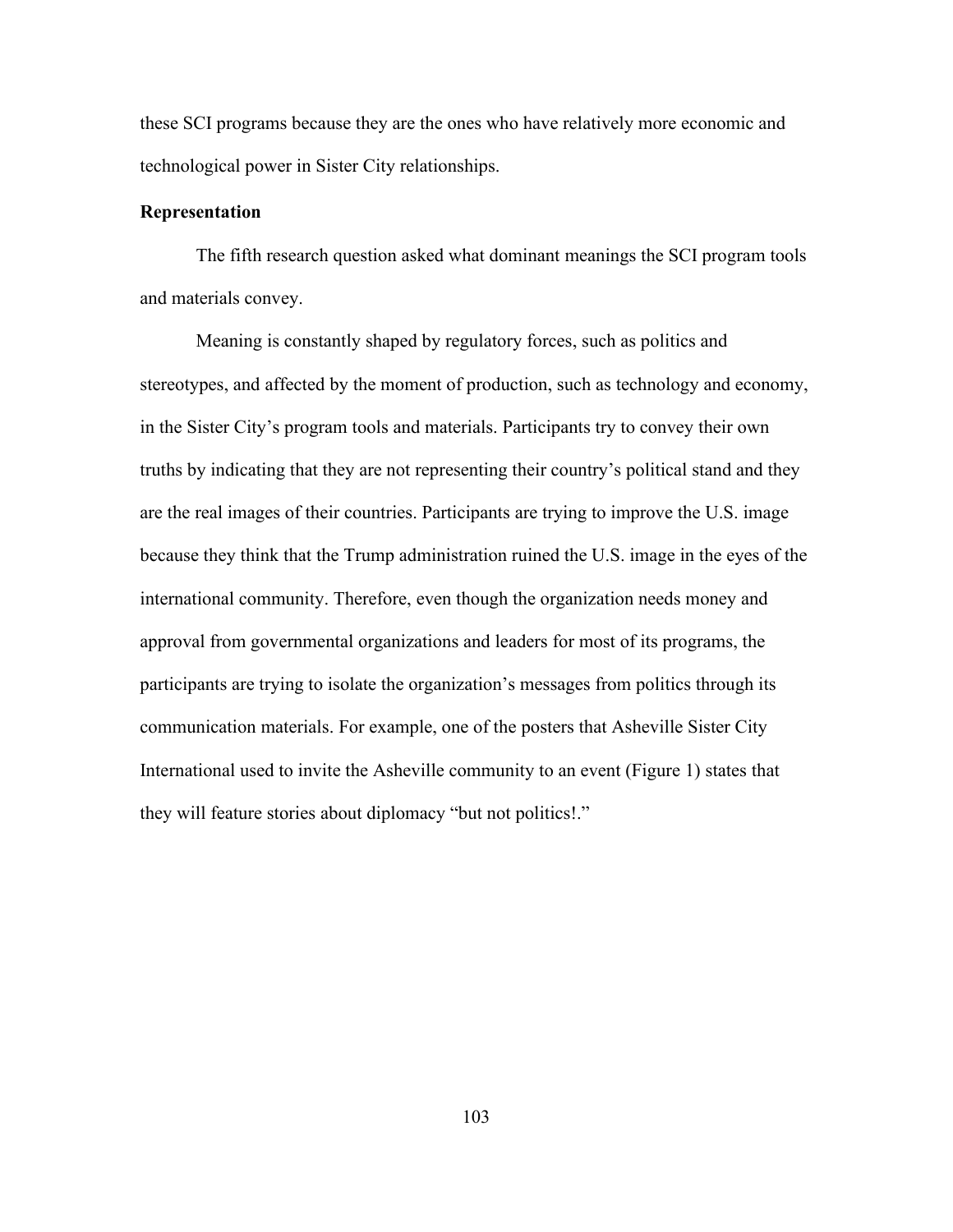

Figure 2. Poster of Worldwide Wednesdays Event

This event is typical of how local people have organized events to celebrate other cultures in their cities, such as cooking events and concerts. The main goal is to raise funding for the organization, and they do so through celebrating other cultures with fun activities. To promote these events, the organization uses cultural images in its program materials. For example, the organization uses food pictures specific to a nation to promote a cooking event. Although the participants state that they try to erase cultural stereotypes, some of the images used in these materials are employing stereotypes. These materials are created by the participants who are in the U.S., so the meaning represents these members' thoughts about other cultures. Figure 2 is an example of how Asheville SCI used cultural images, pictures, and words that demonstrate their depiction of Mexican culture.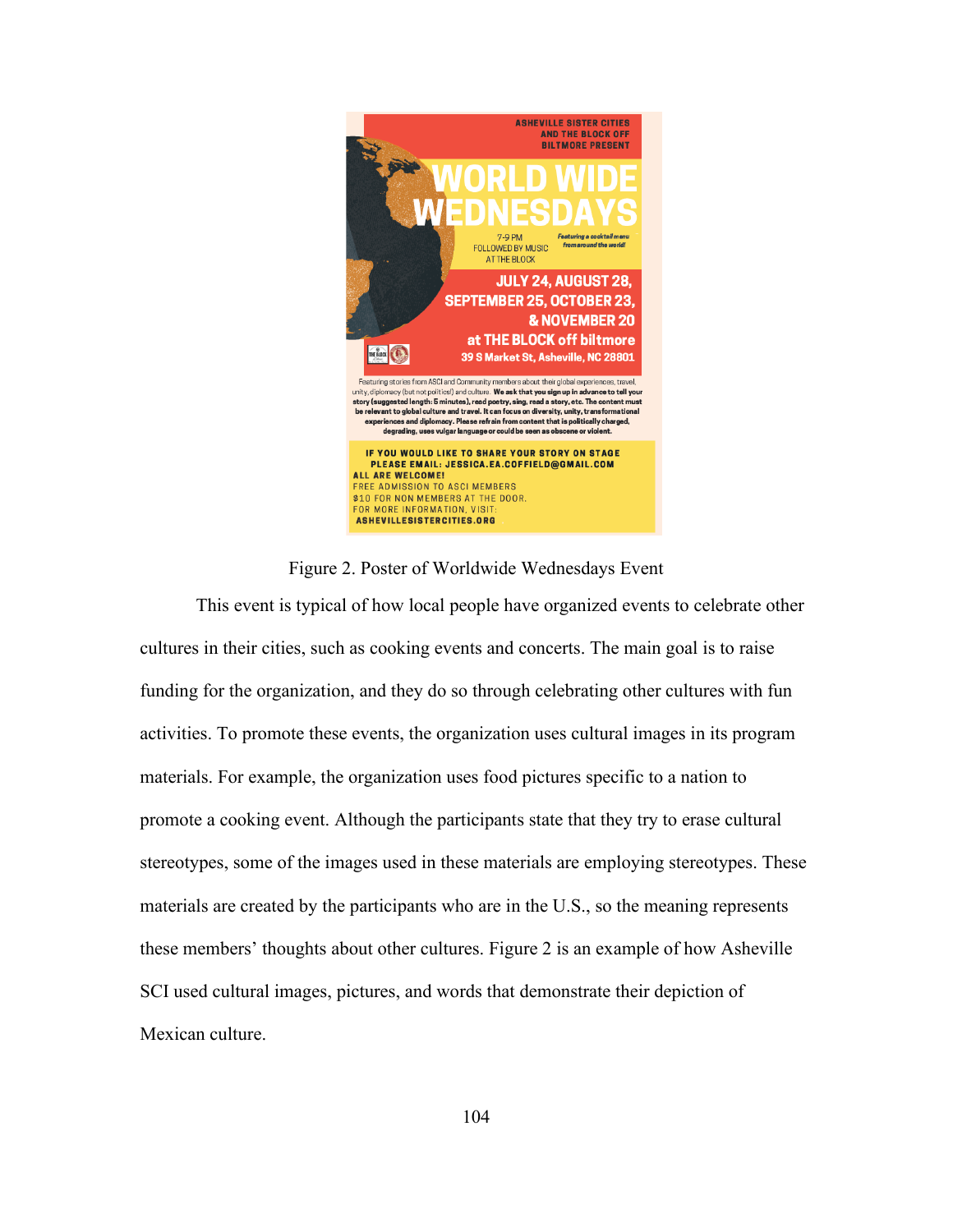

Figure 3. Poster of Worldwide Wednesdays Sip n' Shop Event The organization has also started to discuss issues of diversity in its materials. For example, the president of the Asheville SCI mentioned in one of the newsletters that,

While the pandemic consumed our attention this spring, I am sure none of us could have imagined that an even bigger issue, one that has been festering among us for centuries, would explode both in the streets of Asheville and around the globe: systemic racism. Our eyes have been opened by the truly horrific actions we have witnessed, and while we struggle to comprehend all the images we see on our televisions we know that the issues are real, and that we cannot turn away. (ASCI Newsletter, July 2020, p. 2)

Although the organization is discussing diversity, there is little evidence that the organizational members are actively doing anything related to diversity issues within the organization.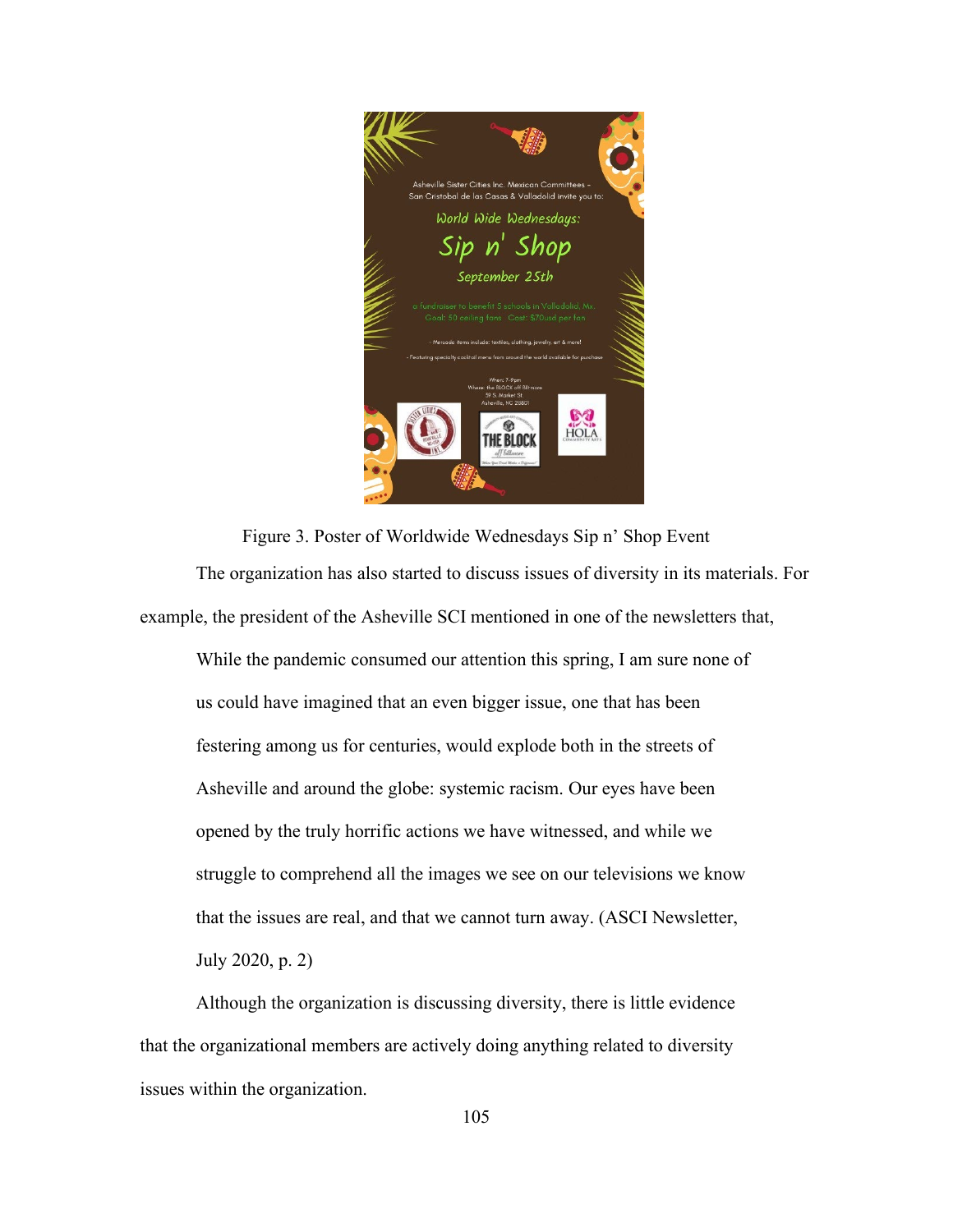Moreover, the participants believe that news media and television shows do not represent the reality of countries; therefore, they are trying to represent their own truth by using new communication technologies, without relying on news media. Because the organization's membership primarily consists of older white people, the reality that they represent is that of that demographic in the organization. For example, one of the participants, an older white woman, talked about how Italians perceived her to be quite different from how Americans were usually portrayed on Italian media, particularly at a time when President Bush was viewed as a criminal, and by association the American people as well, for declaring war on Iraq. She said, "They would see that it was different … I was not, what they, what the perception was. That what they had seen on the news was not who I am." She thinks she is the one who represents the reality of the U.S. population, not the image portrayed by U.S. politicians and Italian media.

#### **Cultural-Economic Model of Public Relations for SCI's Public Diplomacy Efforts**

The first research question asked whether functionalist models of public relations are sufficient to inform Sister Cities International's public diplomacy efforts. The functionalist models of public relations focus on two-way symmetry and Excellence theory, which identify best practices in communication management and how public relations contributes to organizational effectiveness (Grunig, 1992) by ignoring larger structural factors as well as agency. This study indicates that it is important to pay attention to the dynamic characteristics of relationships and the discursive meanings that were built into Sister Cities International programs to be able to fully understand SCI's public diplomacy efforts. Following L'Etang's (2009) argument, this dissertation indicates the application of relationship and communitarian approaches to SCI's public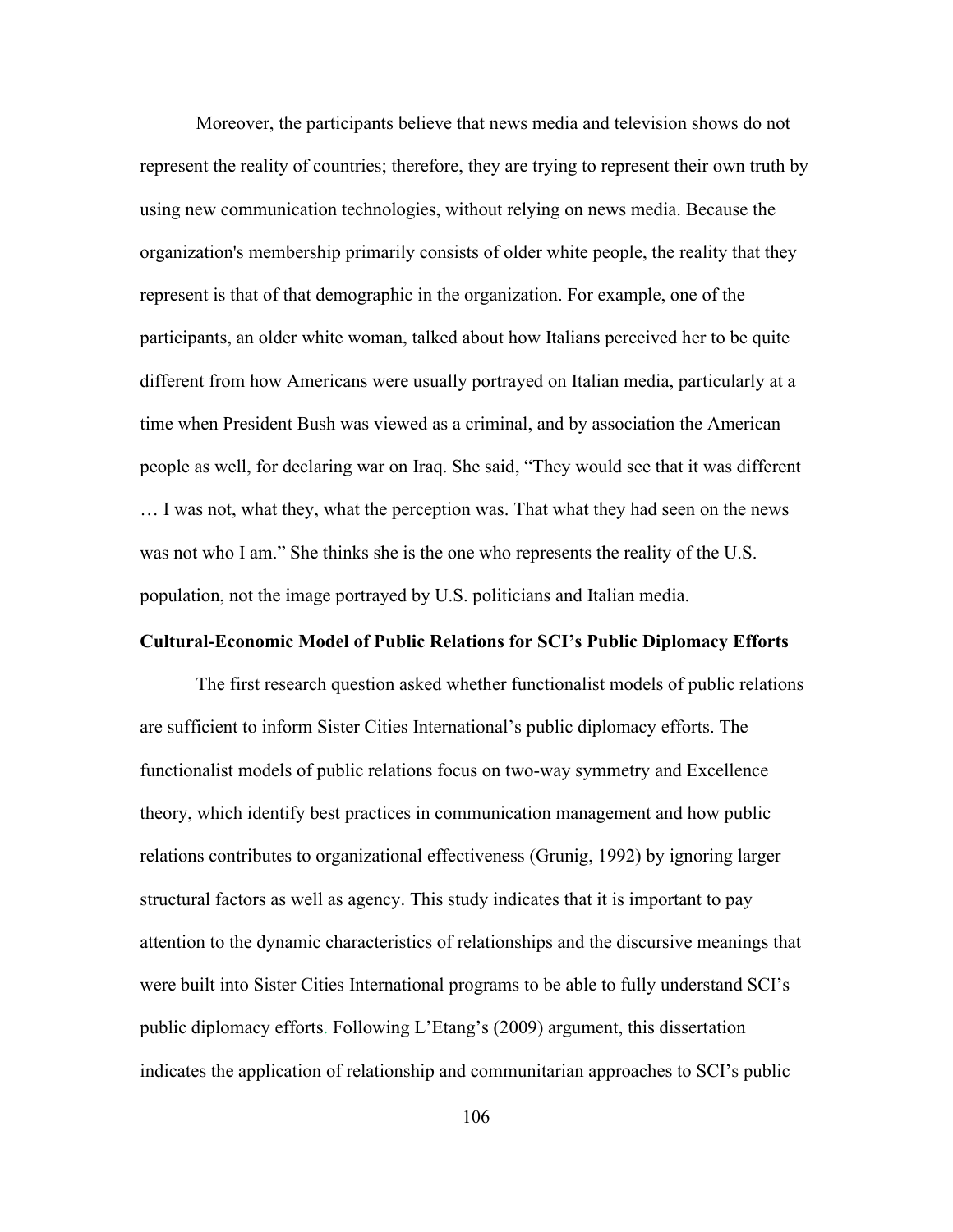diplomacy efforts ignores the realities of hegemonism and nationalism. Since normative theories based on functionalist models of public relations do not capture these characteristics, this study indicates that critical-cultural and postmodern perspectives better explicate Sister Cities International's public diplomacy efforts through examining the sociopolitical, socioeconomic, and sociocultural contexts in which these efforts operate.

When the  $21<sup>st</sup>$ -century public diplomacy approaches have started to focus on a relational framework (Arsenault, 2013; Cull, 2019, Zaharna, 2010), public relations scholars (e.g., Tam, Kim, & Kim, 2018; Wrigley, 2015) have started to use relationship management theory more frequently to relate public diplomacy to public relations. Relationship management theory argues that public relations manages the relationships between organizations and publics (Ledingham, 2003). This theoretical approach, however, ignores the power structures, different identities and discourses within the relationships. As Brown (2013) argued, not only do the relationships matter, but the context of those relationships also matters. Context explains much of public diplomacy efforts' successes or failures, such as having sufficient technological infrastructure, dealing with the Covid-19 pandemic, or having stronger ties among some countries, such as Japan and the U.S. Thus, this dissertation provides better explanatory power of Sister Cities International's public diplomacy efforts in its wide range of contexts and applications through positioning the West as not the only reference point in these practices. These public diplomacy efforts take place in multiple cities and varied regulatory environments. Since the model does not privilege one type of practice in one type of regulatory environment and embraces differences among identities, regulatory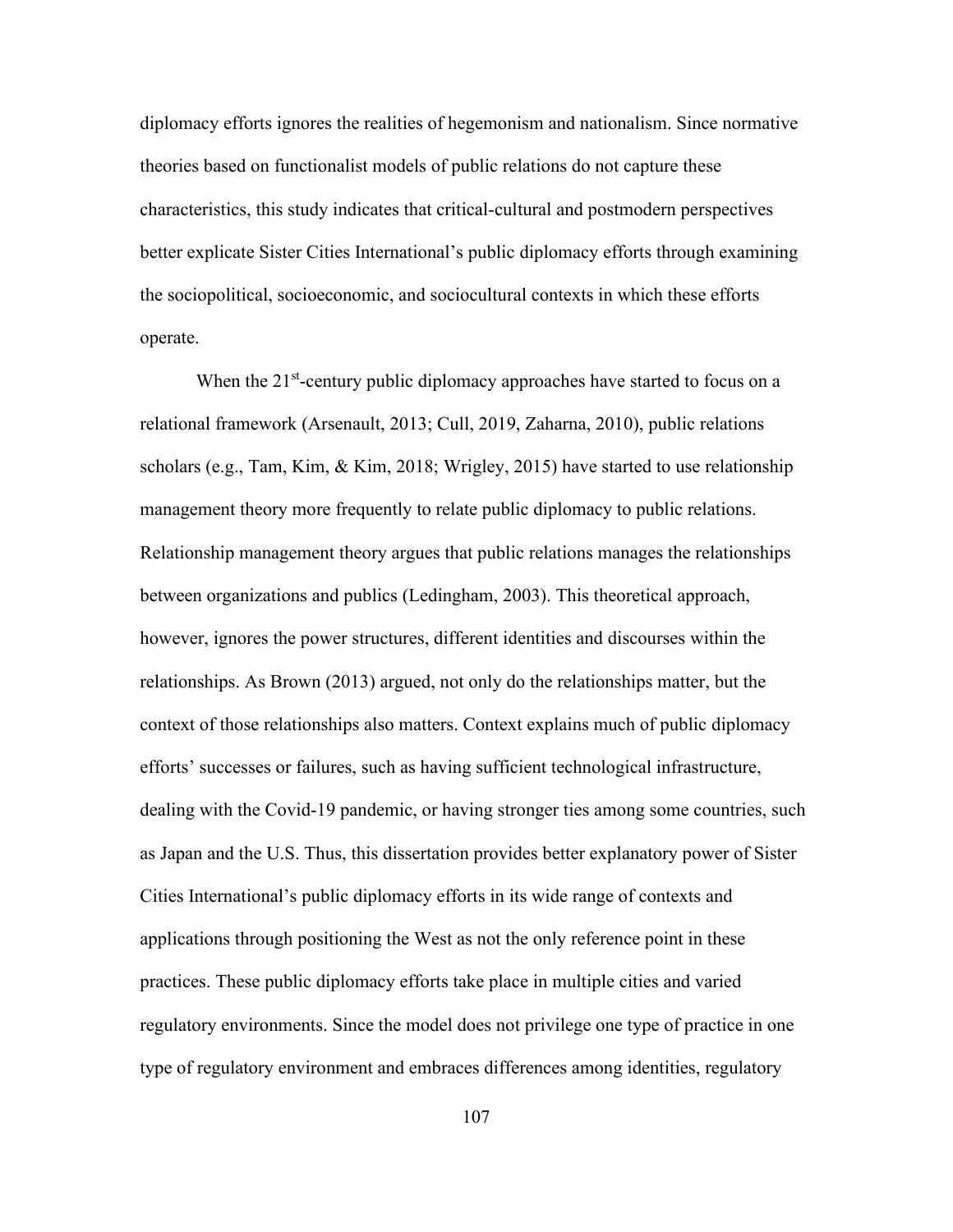environments, modes of production and consumption, and forms of representation (Curtin & Gaither, 2005), it recognizes the fullness and complexity of Sister Cities International's public diplomacy efforts in practice. In addition, the model explicates the role of technological and economic power in Sister City relationships as L'Etang (2009) suggested that linking public diplomacy to public relations needs to consider the role of power in communication, which has largely been ignored by normative theories of public relations. Moreover, the model supplies alternative meanings and explains how SCI's public diplomacy efforts are enacted rather than identifying a normative model of how the organization should behave.

## **Pierre Bourdieu's Contribution to Cultural-Economic Model of Public Relations**

The last question asked how Bourdieu's theory extends the heuristic value of the cultural-economic model. The cultural-economic model aligns well with Bourdieu's theory of everyday practices. The CEM and Bourdieu use different language, however. For example, in Bourdieu's thinking, language is one of the main tools that organizes our understanding of the world by normalizing social structures and actualizing power relations (Bourdieu, 1991). The cultural economic model also believes that language constitutes reality. In the cultural-economic model, meanings are also created on account of discourses, and we understand the world through these discourses. Moreover, in Bourdieu's thinking, social structures and mental structures are interlinked. Bourdieu can help us understand everyday practices in public diplomacy through the relationship between the structure and the agent, rather than just focusing on governments in public diplomacy. To effect this synthesis of objectivism and subjectivism, Bourdieu talks about habitus, field, and capital.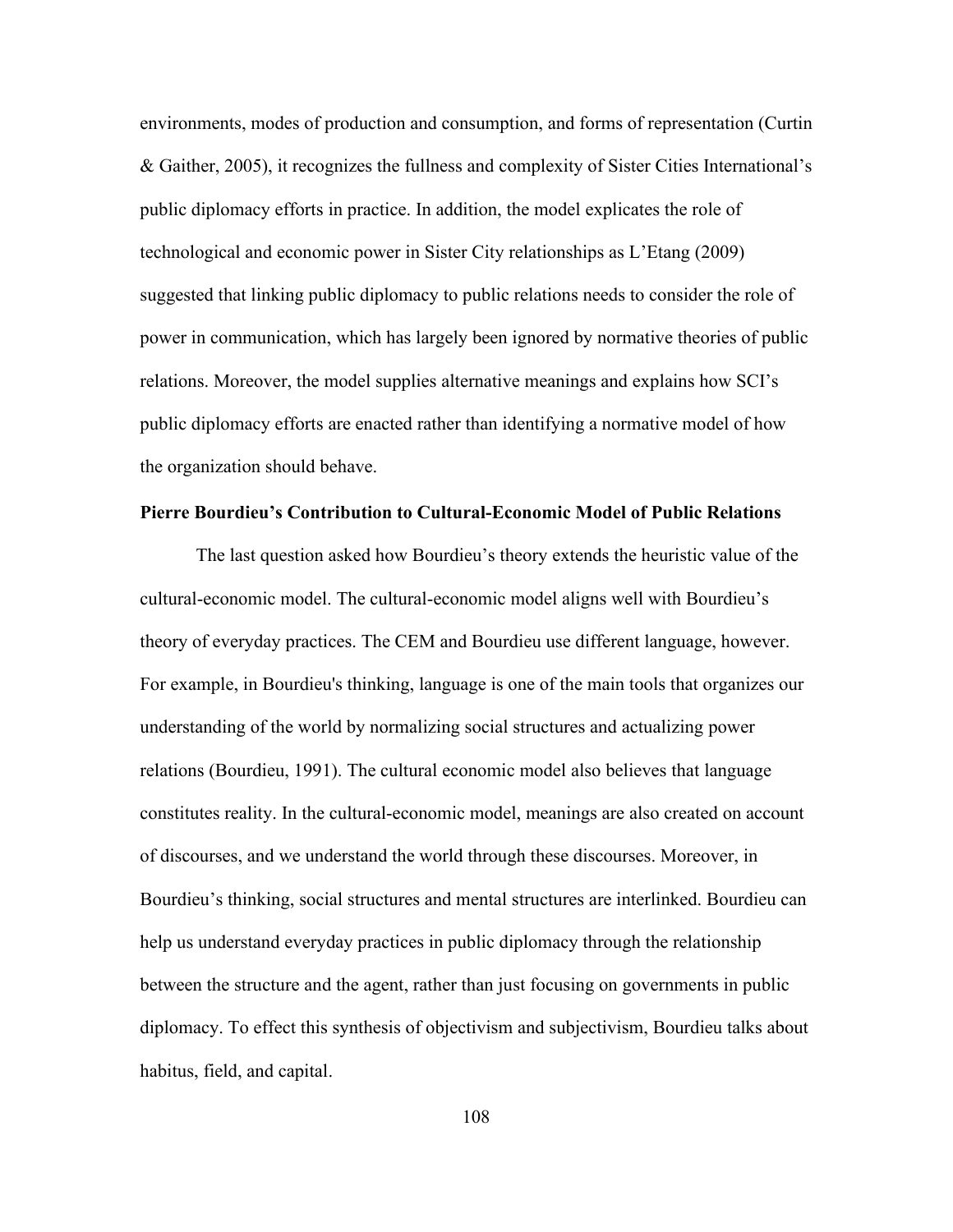Bourdieu (1990) discussed that everyday practices, as reflections of habitus, operate in the context of fields. Individuals are in a struggle to dominate the field through the control of field-relevant capital (Bourdieu, 1990). Habitus is structured through past influences and present stimuli with the patterned social forces that give form and coherence to the everyday practices of agents which reproduce the structure (Wacquant, 2006). Therefore, both producers' (organizational members) and consumers' (those from other nations) everyday practices within the Sister City relationships operate as reflections of habitus in the public diplomacy field. Habitus also reflects both continuity through transporting social forces stored in the individual organism across time and space and discontinuity through the acquisition of new dispositions (Wacquant, 2006). In Bourdieu's thinking, the public diplomacy field is a network of relationships between positions occupied by agents. In Sister City relationships, these agents are individuals who are involved in sister cities as volunteers, consumers, state representatives, or mayors. In Sister City relationships, these agents have unequally shared power or capital. Their positions depend on the types and amounts of capital that they have in the public diplomacy field. Because a field is an arena of struggle among agents and institutions to maintain or overturn the existing distribution of capital (Wacquant, 2006), the public diplomacy field is also a battlefield wherein power and capital are endlessly disputed. The CEM also considers power flows, identities, and the interplay of structural forces with agency to understand public diplomacy practices.

One contribution of Bourdieu's theory to the CEM is social capital because the model does not clearly deal with the networks of institutionalized relationships, such as family or resources, that individuals have because of being a member of a group. Another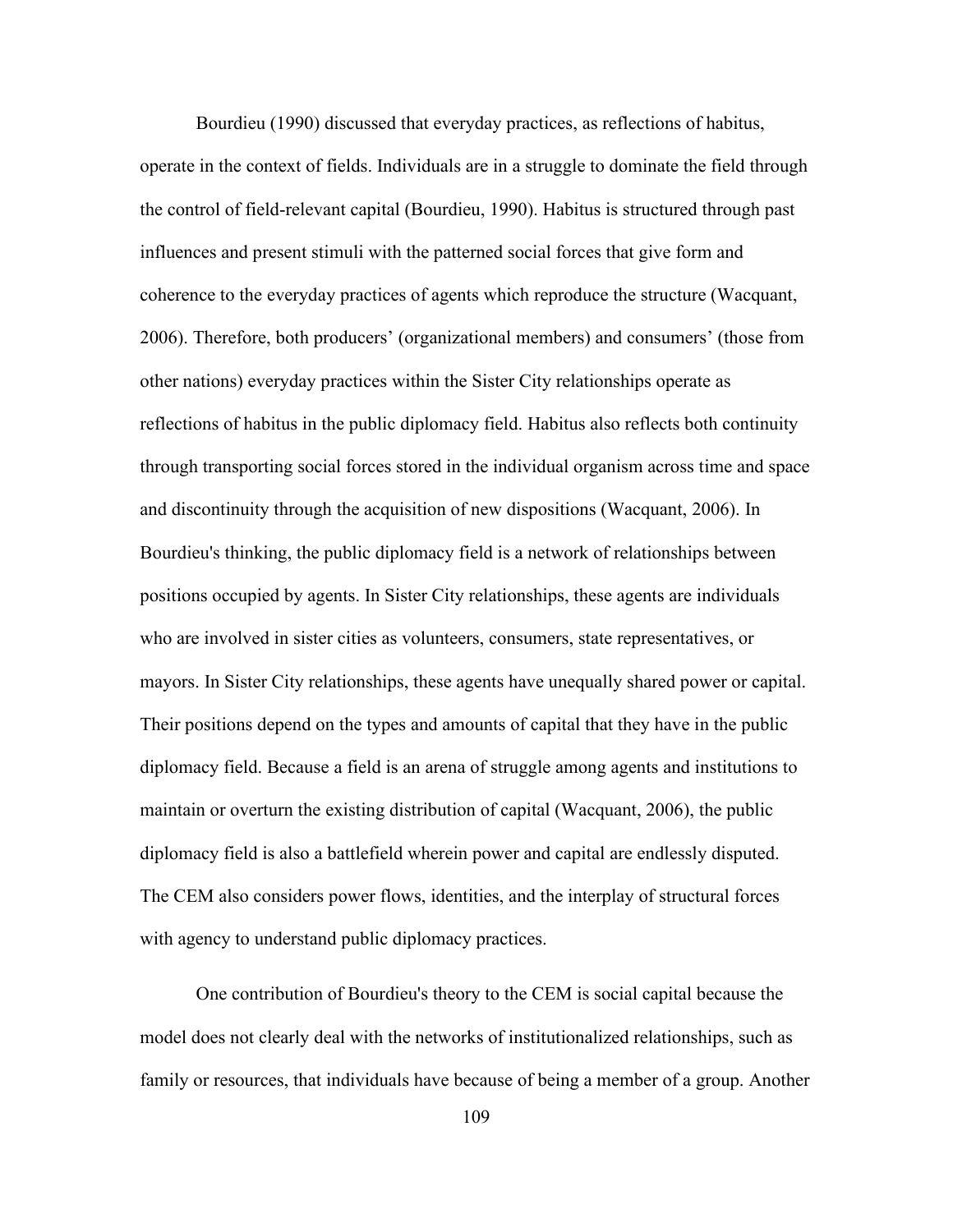contribution is cultural capital because even though the CEM explains the connection between culture and power in order to create meaning, in Bourdieu's thinking cultural capital specifically focuses on education, which is one of the most significant areas of public diplomacy. Therefore, the term cultural capital can provide additional insight into the model to explain public diplomacy efforts.

Both the cultural-economic model of public relations and Bourdieu share some Marxist roots. The cultural-economic model of public relations is based on Britain's Open University's circuit of culture (du Gay, Hall, Janes, Mackay, & Negus, 1997). The model grew out of an inherently Marxist's circuit of capitalism and Hall's encodingdecoding model, drawing on the Frankfurt School's neo-Marxism (Curtin et al., 2016). Moreover, the model encompasses some elements of postmodernism by connecting culture with power as inherent and fluid in all relationships, which provides for agency within the constraints of structure (Curtin & Gaither, 2007; Gaither & Curtin, 2007). Even though Bourdieu did not consider himself a Marxist theorist, the theories of Karl Marx also influenced Bourdieu's thinking (Swartz, 1997). For example, Fowler (2013) indicated that Bourdieu not only used Marxist concepts and methodological frameworks but also recognized that it is important to study power relations within the transformation of social relations. Some scholars (e.g., Beasley-Murray, 2000; Brubaker, 1985; Desan, 2014) have noted the differences between the two theorists. For example, Beasley-Murray (2000) indicated that Bourdieu's economic capital is closely related to wealth and fails to enable an account of the accumulation of surplus. Bourdieu, however, describes how power relations operate and endure in everyday practices through the relationship between the structure and the agent, which is similar to the cultural-economic model.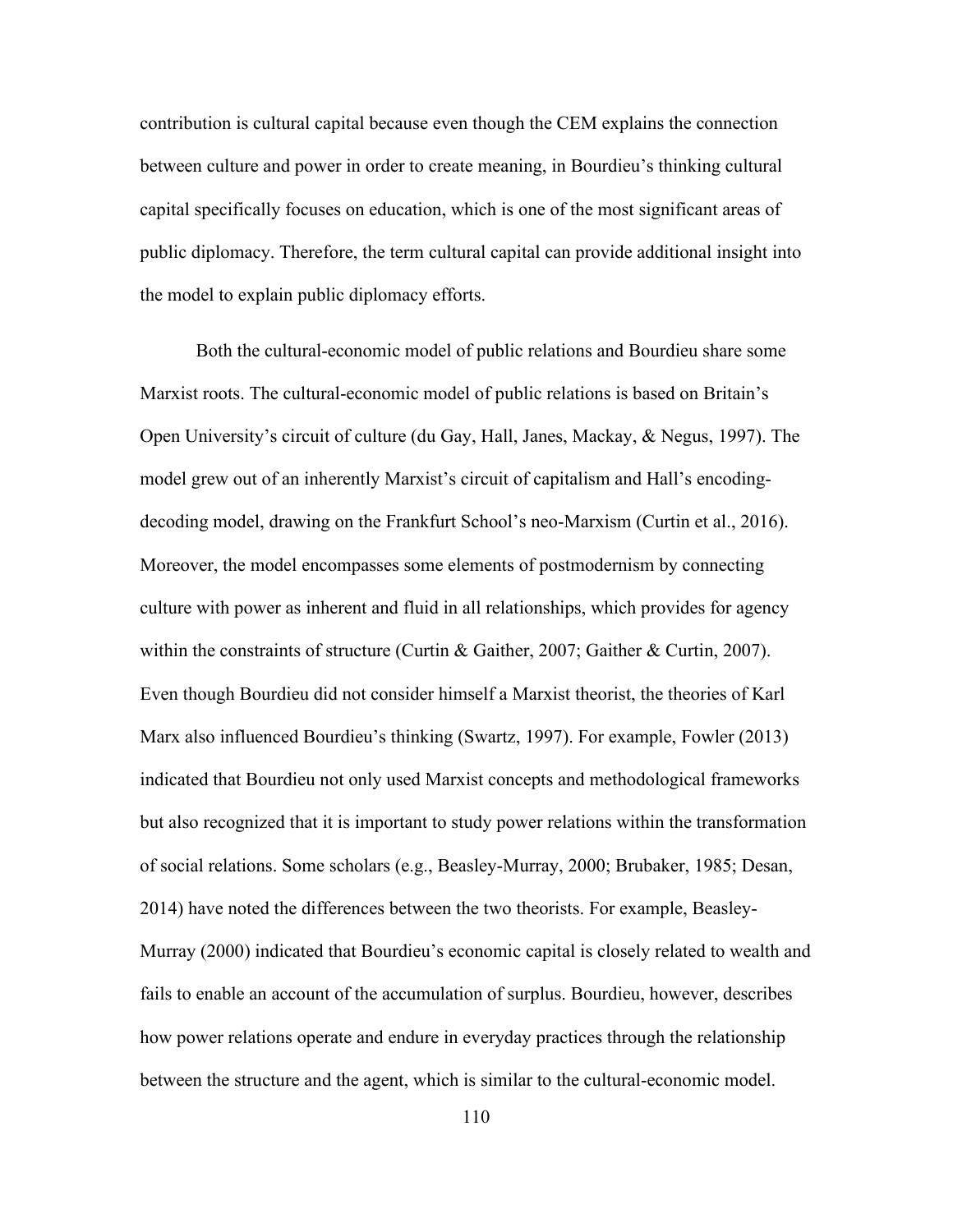Both the cultural-economic model and Bourdieu are concerned with the dynamics of power, but Bourdieu is less flexible in his understanding of the fluidity of power. The cultural economic model tends to be a bit more nuanced and allows competing discourses by balancing the tension between agency and structure that informs practices. According to the model, meanings are created in producers' and consumers' daily lives, with the recognition of the role of historicity in shaping those meanings. The cultural-economic model provides more room for agency because of its understanding of the fluidity of power than Bourdieu's thought does.

Bourdieu also connected social capital to status and power, while the culturaleconomic model doesn't explicitly deal with social capital. Sister City International is one of the oldest public diplomacy initiatives in the U.S., with a large network around the world with more than 140 countries. The organization also has powerful connections with presidents of the U.S. as honorary chairs of the organization, the State Department as the main funding source for the organization, and business leaders and financial firms for economic gain. Thus, these networks and powerful connections provide social capital to the organization. In Sister City relationships, organizational members representing internal publics are also other forms of social capital. Social capital includes the resources that these individuals have because of being a member of the organization (Bourdieu  $\&$ Wacquant, 1992). These individuals possess social capital to legitimize their power and influence on behalf of the organization. These individuals have more status and power than those who consume the efforts since they are the ones who need to approve the organizations' public diplomacy efforts. The organizational members serve as cultural intermediaries since they are the mediators between producers and consumers (Curtin  $\&$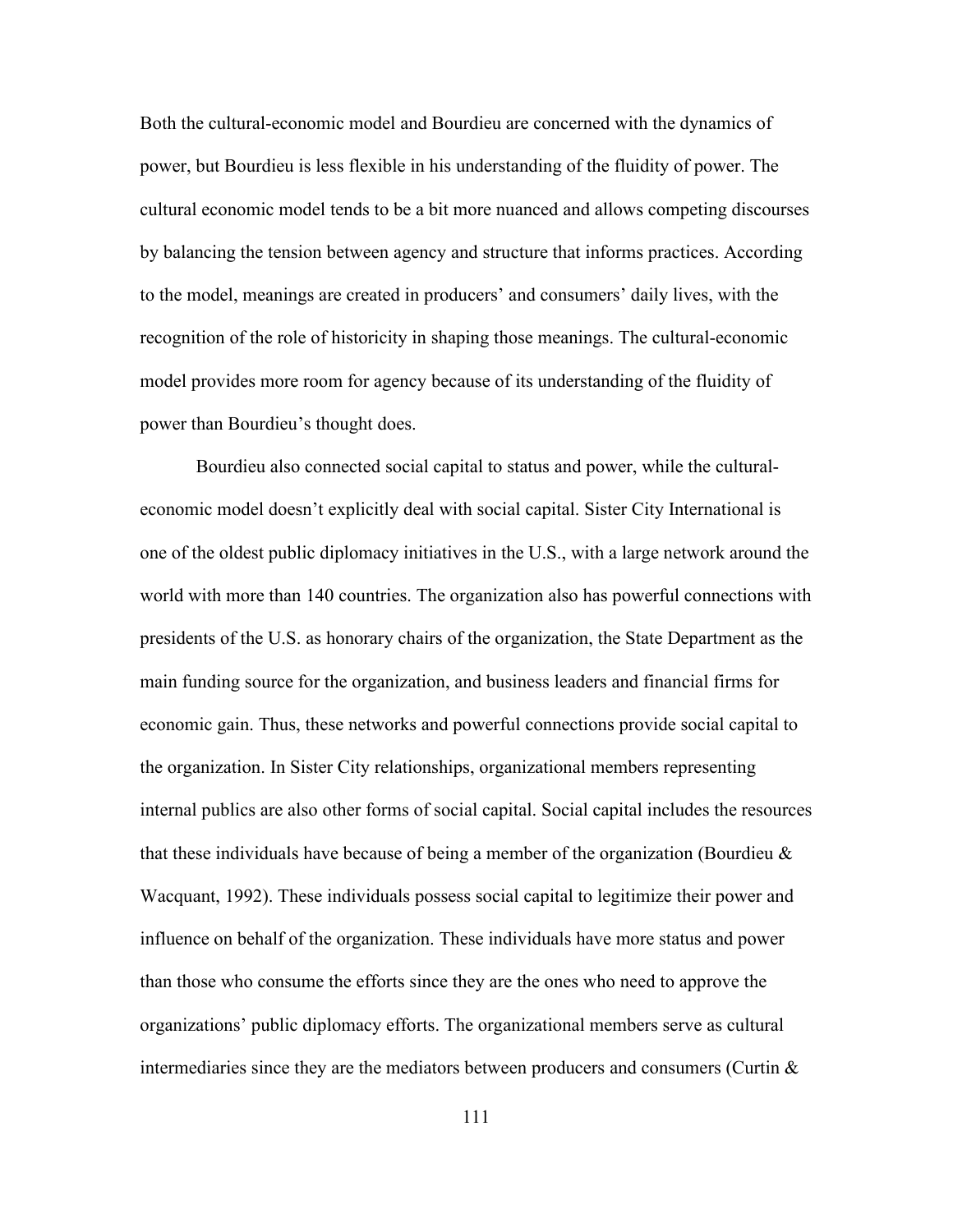Gaither, 2007) who create an identification between the organization and those other nations. They are the ones who formulate and disseminate information to affect values and attitudes about social and cultural roles, identities, practices which indicates that they are performing cultural intermediary work (Edwards, 2012). Their cultural intermediation involves imposing American values over external audiences those of other nations by privileging American culture and language. They use various strategies and tactics such as posters, newsletters, and organizing events to legitimate the organization's public diplomacy efforts through what Bourdieu calls symbolic imposition (Ciszek, 2020). They legitimize both their organization's narratives and the cultural forms these narratives take. Thus, they dominate the field and make it function to their advantage by eliminating differences and imposing their values over those other nations. They only generate one meaning, which represents the West.

Bourdieu's social capital contributes to the CEM's production moment by providing resources to organizational members who represent internal publics. The resources that organizational members have because of being a member of the organization allow them to legitimize their power and influence on behalf of the organization. These individuals have more status and power than those who consume the efforts because they play significant roles in planning the organization's public diplomacy programs and communicating with consumers on behalf of the organization within the Sister City relationships. Therefore, organizational members also legitimize their power through encoding the SCI's program's intended messages into the programs.

Bourdieu (1986) defines cultural capital as things that can be "institutionalized in the form of educational qualifications" (p.242). Cultural capital exists in the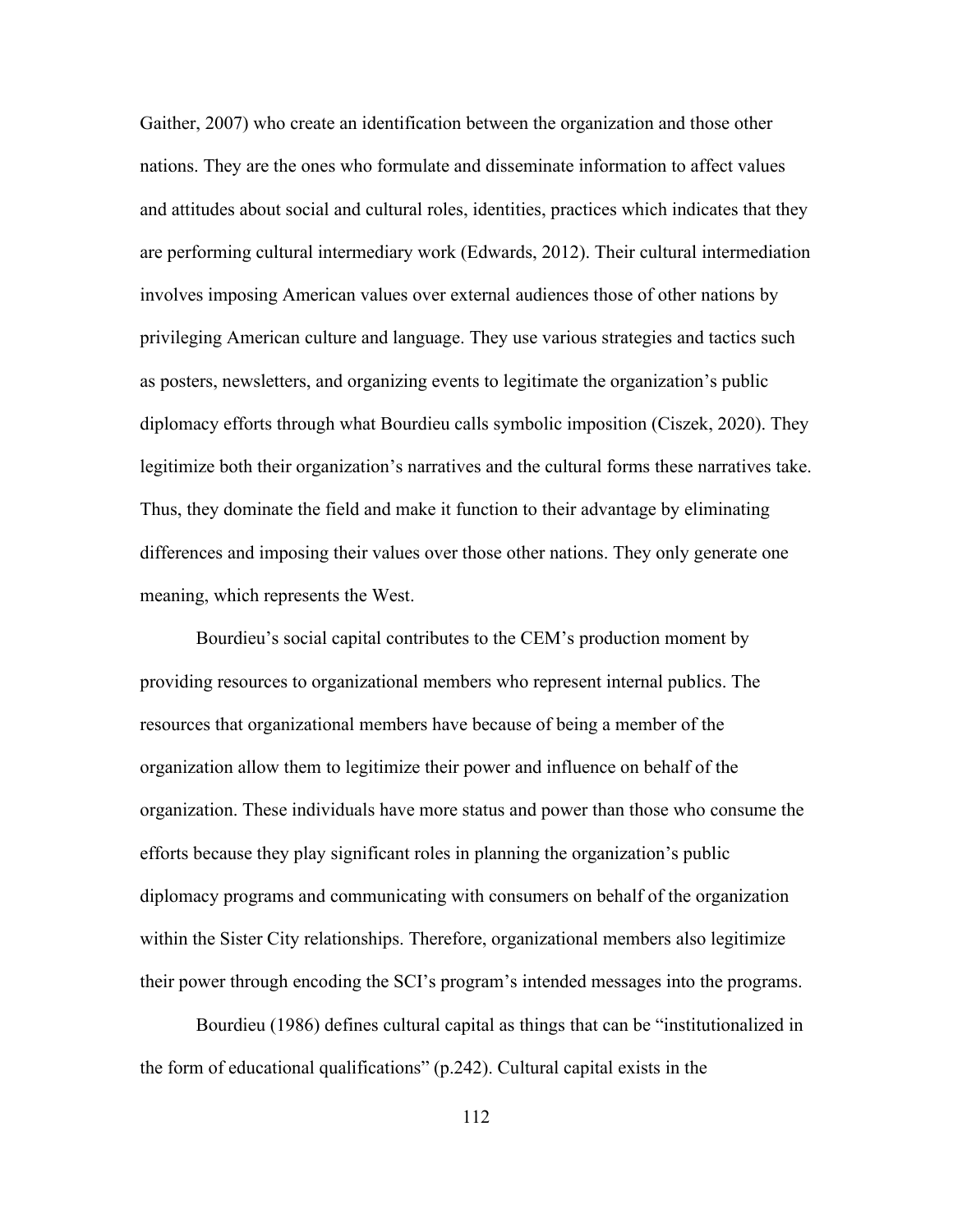institutionalized state in Sister City relationships, which indicates the form of institutional recognition, such as university degrees, because many organizational efforts start with education. Almost all participants talked about the importance of the student exchange programs for the organization. Education also has a significant place in Bourdieu's thinking. Bourdieu sees the educational system as one of the main institutions that contributes to the distribution of power in societies. Universities, colleges, and schools are the institutions that produce, transmit, and accumulate the various forms of cultural capital (Swartz, 1997). They serve to reinforce social differences and transmit the culture of the dominant class and legitimize it as naturally superior to others (Johnson, 1993). The U.S. has always been an attractive country for international students with high quality education and foreign language improvement (Yildirim, 2021). The organization also attracts many college and high school students through its exchange programs, and these programs are built on U.S. cities as the norm, with an overrepresentation of American culture and language that creates an inequality in the Sister City relationships. Therefore, these programs also contribute to the power distribution in Sister City relationships by maintaining inegalitarian relationships among cities. Moreover, Bourdieu believes that the educational system is the most responsible institution for keeping inequalities of privilege and power intergenerationally (Swartz, 1997). These programs have a long history in the organization that allows the U.S. to sustain its position of privilege and power through the reproduction of power relationships among sister cities.

Bourdieu's cultural capital in the institutionalized state contributes to the CEM's regulation moment. According to the CEM, regulation indicates "any government attempt to regulate a behavior becomes an exercise in legitimizing power and exerting it that both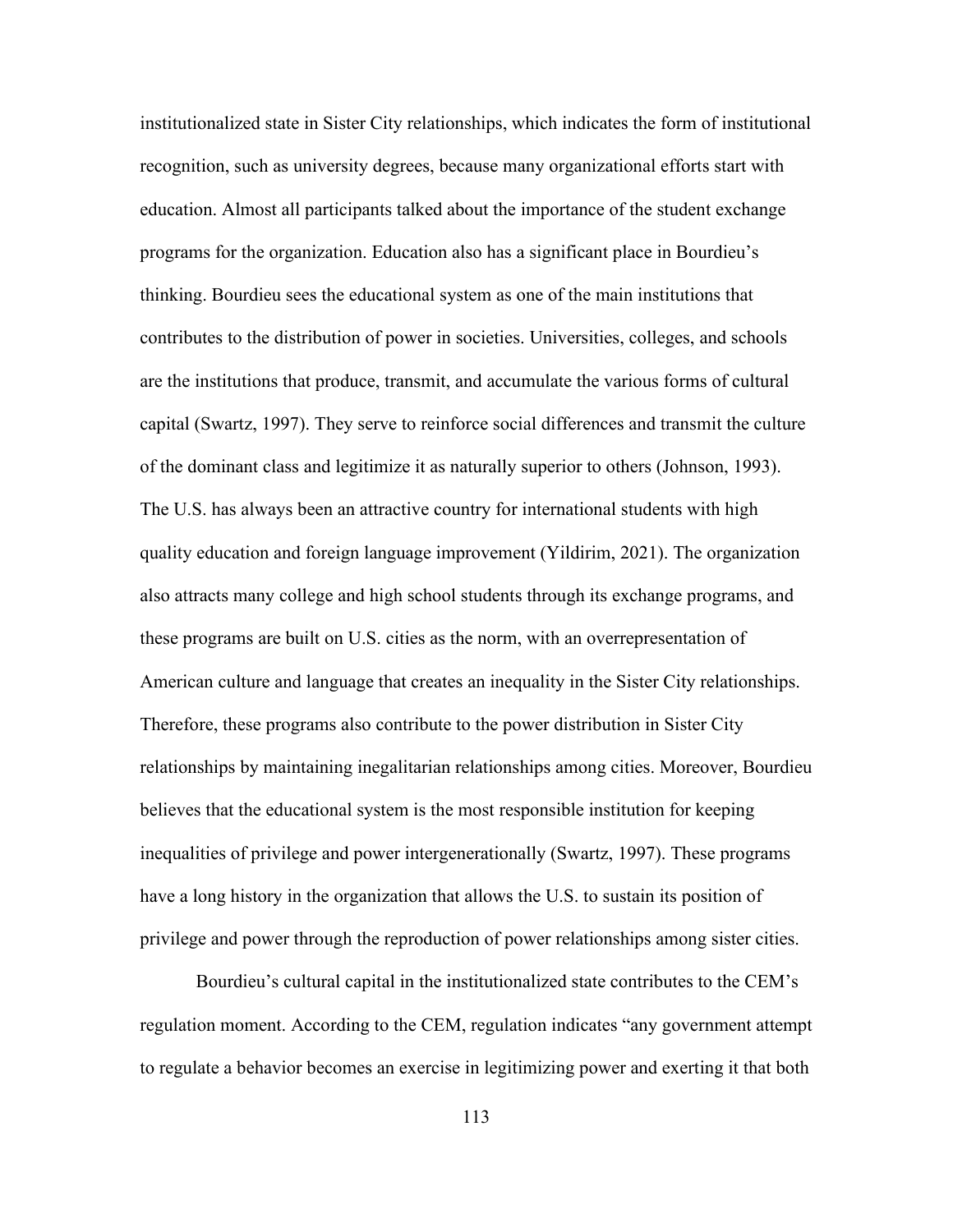alienates and provides structure" (Curtin & Gaither, 2007, p. 57). These educational exchanges represent one of the organization's attempts to regulate behavior to legitimize the organization's power and allow the U.S. to maintain its position in these relationships.

Cultural capital also considers producers' work in terms of their strategies and trajectories, based on their individual and class habitus (Johnson, 1993) which indicates embodied state in which cultural capital is in the form of long-lasting knowledge and expertise (Bourdieu, 1986). Producers' actions are consciously or unconsciously defined by a habitus and structures that reflect the dominant relations in the field. Participants who mainly consist of older white people play a significant role in the organizations' public diplomacy efforts. When they organize a public diplomacy program they give priority to the American city in the relationship when trying to find commonality among cities and try to impose their culture on young people and those from different nations. The positions they occupied in the organization not only reflect the structure of the field but also the power relations in the field, which is the dominancy of old white American culture. Embodied state of cultural capital contributes to the CEM's production moment. In Sister City relationships, this moment refers to the planning and communication steps of the organization's public diplomacy efforts and introduces power dynamics from creation to implementation. Participants create identity and messages for young people and those from other nations, reflecting the structure of and the power relations in the public diplomacy field within the Sister City relationships.

Many similarities, then, are apparent between the two theoretical approaches. The cultural-economic model does not privilege institutions and inform the organization's public diplomacy efforts as a cultural practice of meaning surrounded by different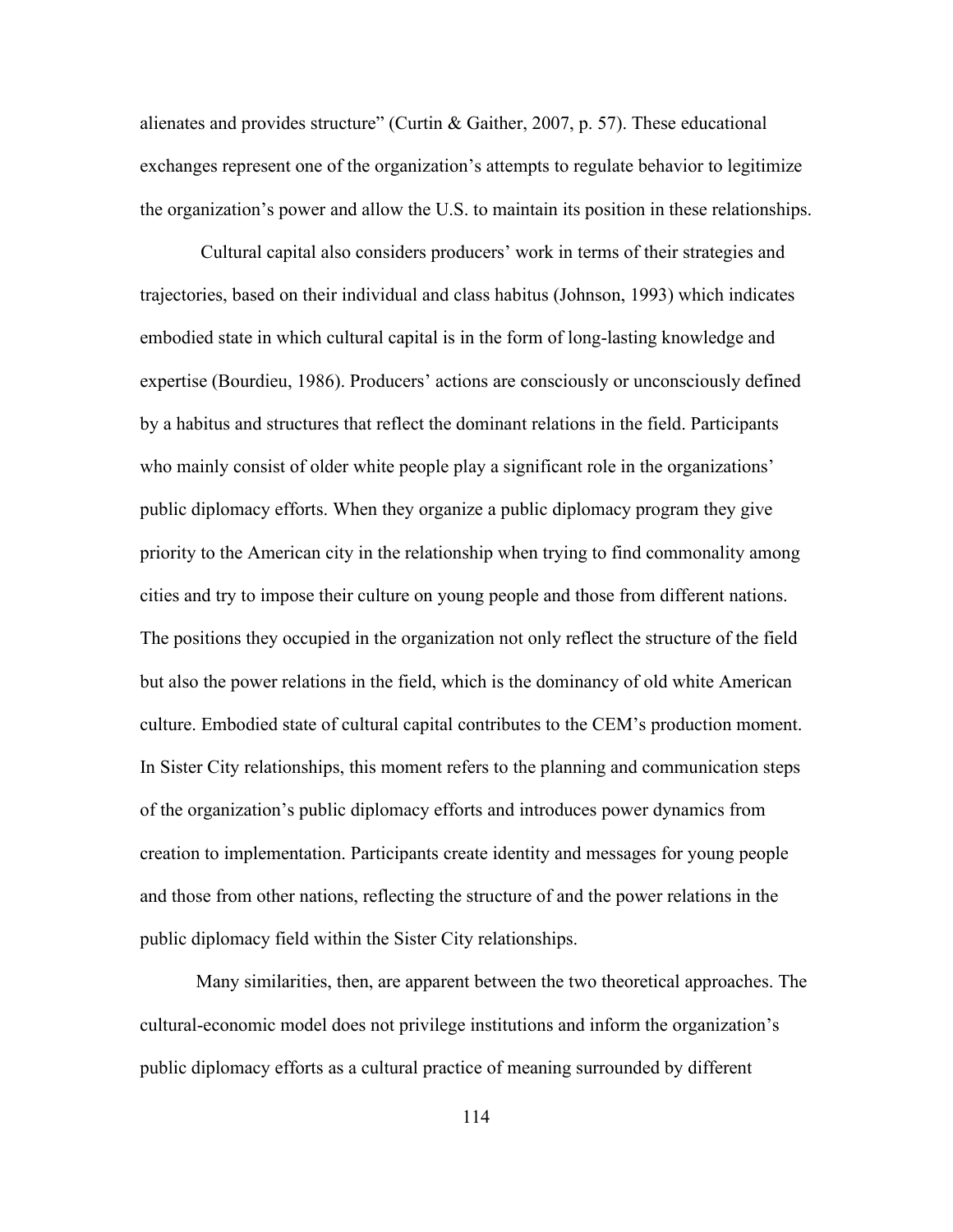identities, relational characteristics of difference, and the role of power (Curtin  $\&$ Gaither, 2005). Bourdieu (1990) also helps us understand everyday practices in public diplomacy through the relationship between the structure and the agent, rather than just focusing on governments or organizations in the public diplomacy field. Both the CEM and Bourdieu were influenced by Marxist theory and were concerned with the dynamics of power. Bourdieu also connected social capital and cultural capital to status and power, while the cultural-economic model doesn't explicitly deal with social capital and does not focus on specifically educational qualifications. Therefore, these two concepts of Bourdieu extend the heuristic value of the CEM to explain public diplomacy practices. *Summary*

In sum, this dissertation focuses on how the cultural-economic model of public relations can inform public diplomacy efforts and addresses the concerns of critical public relations scholars' approaches to public diplomacy practices within the Sister City relationships. To do this, this dissertation examines three moments –regulation, production, and representation– of the model separately. Different regulatory forces – politics, technology, culture, and stereotypes– arose during the interviews in understanding what meaning is acceptable in specific places and circumstances in Sister City relationships. In addition, two key publics –local efforts/volunteers and financial firms/business leaders– need to approve the organization's cultural and educational efforts before these efforts start to run in other countries. Although the Covid-19 pandemic has accelerated the use of new communication technologies such as social media and video conferencing software for the organization, the SCI programs tend to use print materials, such as newsletters and posters, to convey their messages to their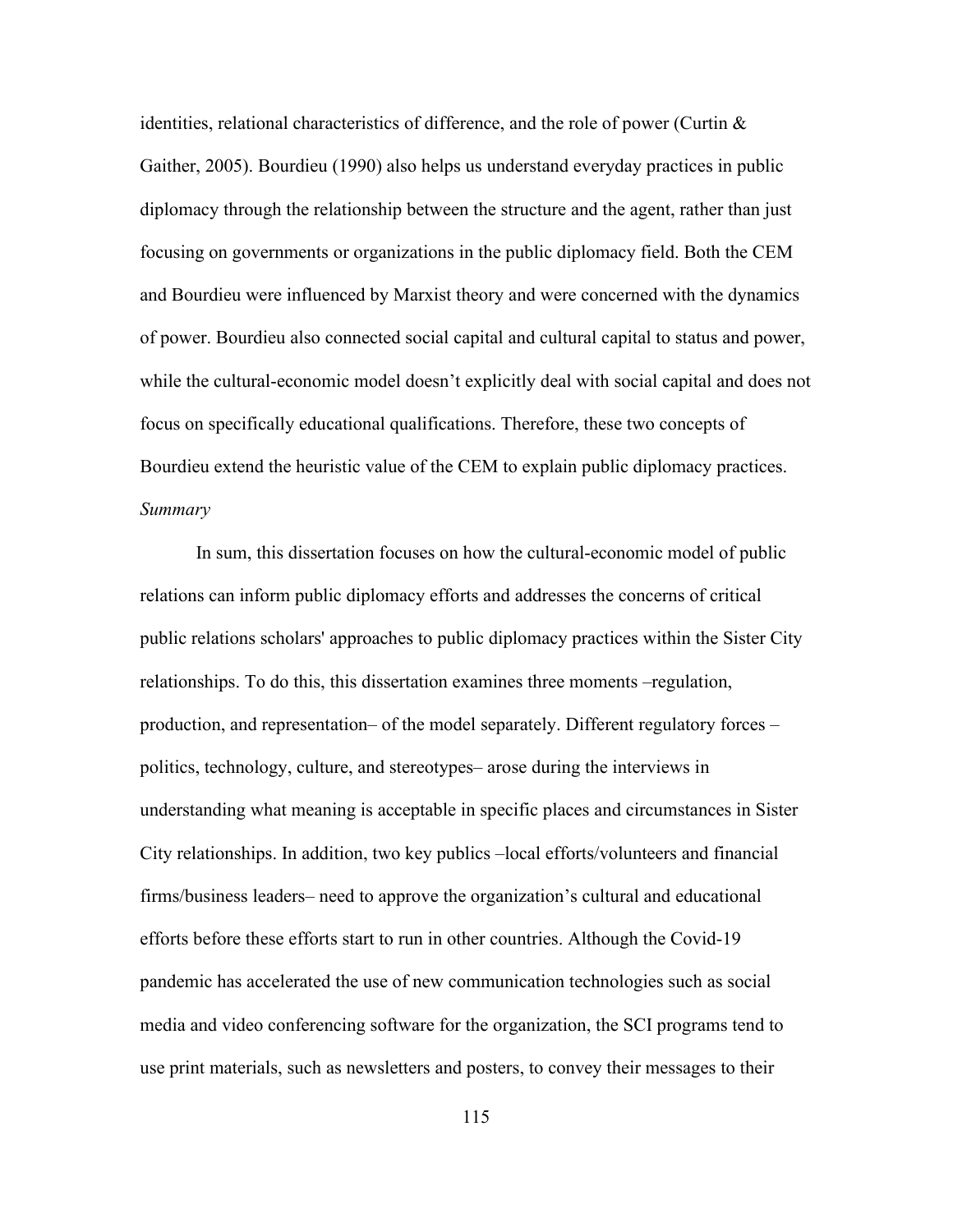audiences. The organization tries to find commonality between nations and uses key informants who know the culture, customs, and language of other nations to be able to build a successful, long-lasting Sister City relationship. Overall, U.S. cities tend to have the power advantage in these SCI programs because they are the ones who have relatively more economic and technological power in Sister City relationships. In terms of the moment of representation, meaning is constantly shaped by regulatory forces, such as politics and stereotypes, and affected by the moment of production, such as technology and economy, in the Sister City program's tools and materials. For example, the organization tries to isolate its messages from politics through its communication materials, promotes events using cultural images that employ stereotypes, discusses diversity issues in its materials, and tries to represent its perspective by using new communication technologies, which participants believe is different from the representations of the U.S. in the foreign news media and on television shows. By doing this, the organization tends to represent the thoughts and the reality of older white people, who are the main demographic in the organization.

Moreover, this dissertation extends the cultural-economic model of public relations within the context of Sister City relationships through Bourdieu's theory of practice by incorporating two concepts: social capital and cultural capital. With its networks, powerful connections, and local efforts/volunteers, the organization possesses social capital to legitimize its power and imposes American values on the other nations in Sister City relationships. Moreover, with its educational institutions and producers, who consist of mainly older white people, the organization produces, transmits, and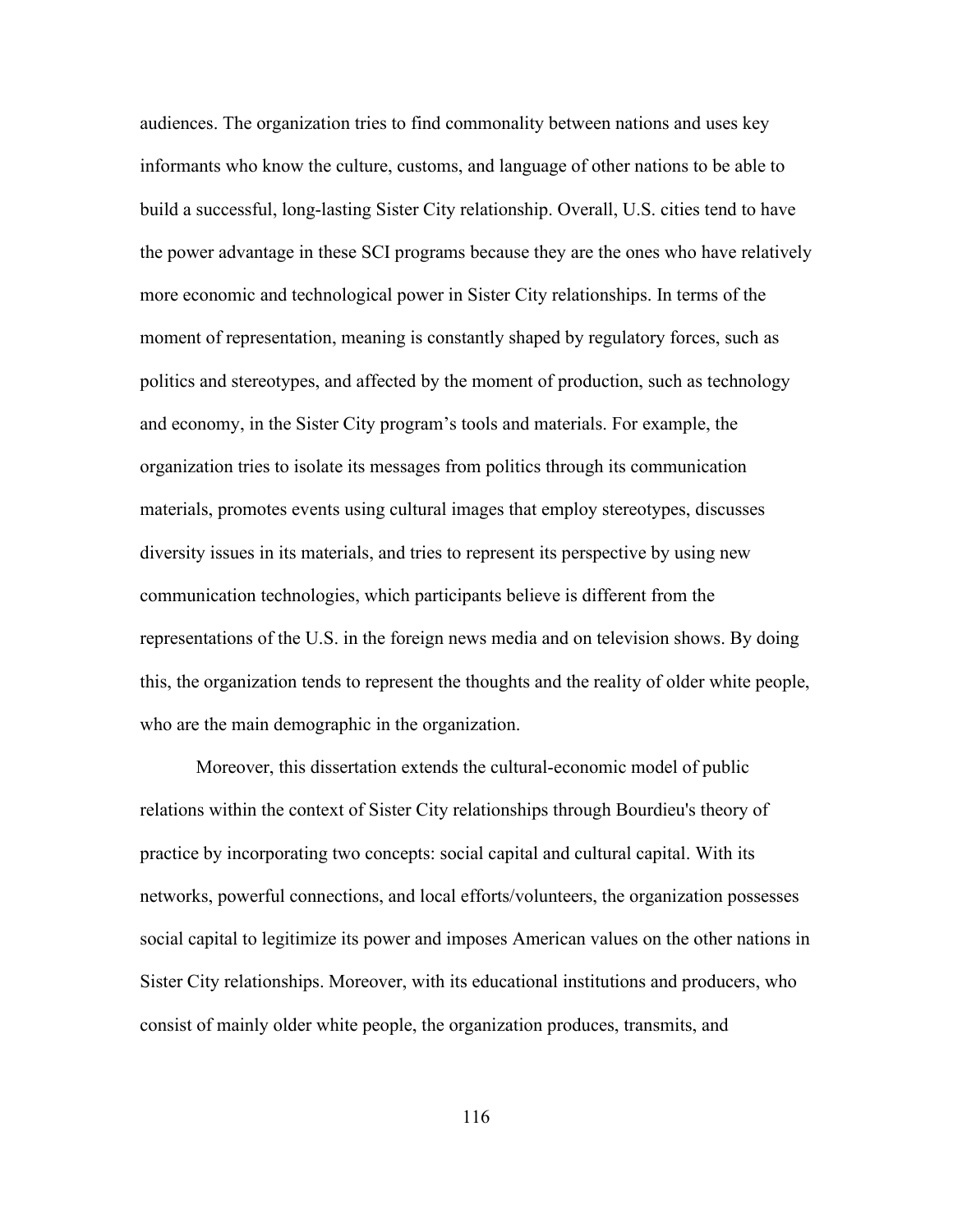accumulates cultural capital and legitimizes the power of U.S. cities with an overrepresentation of American culture and language in the Sister City relationships.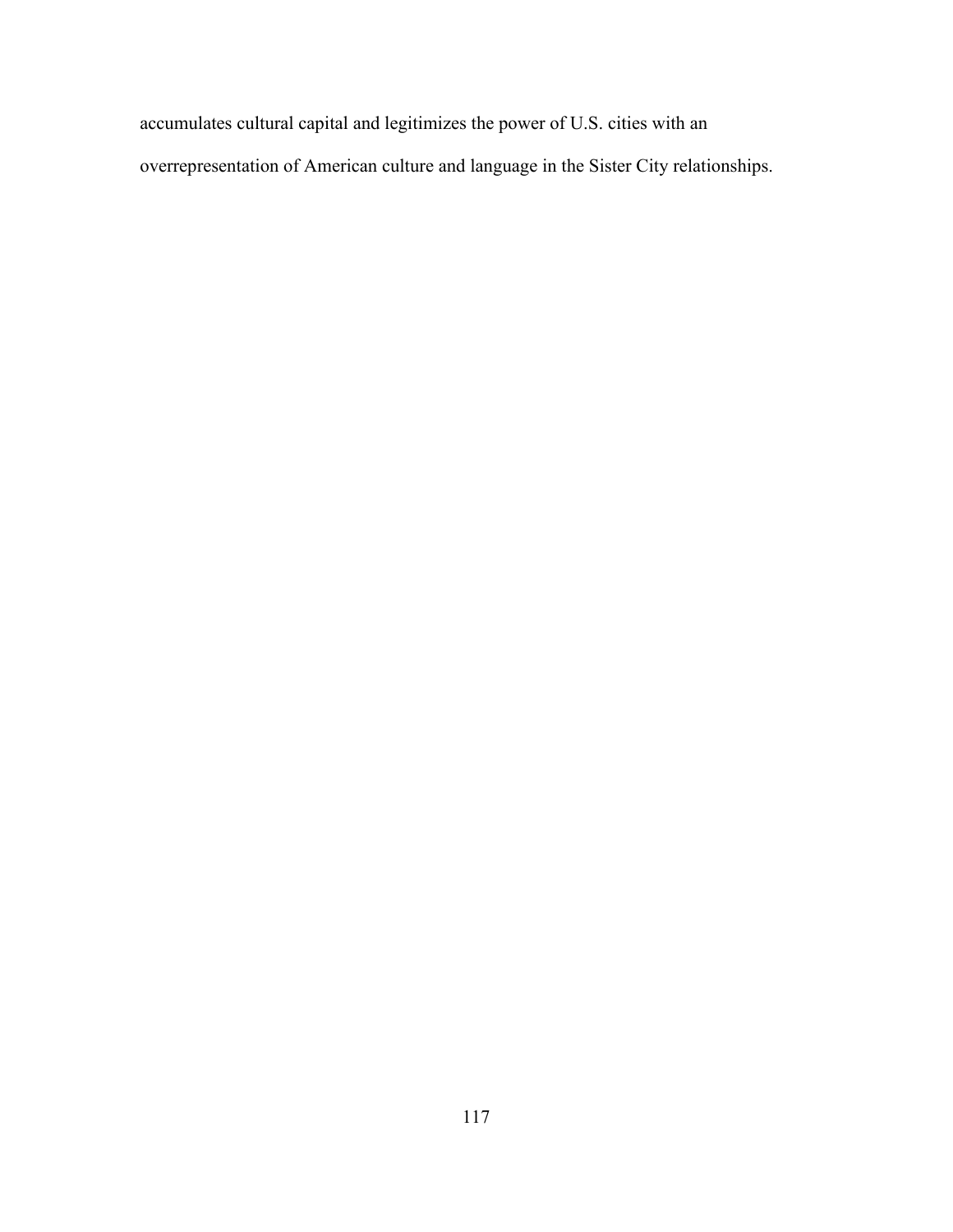#### **CHAPTER VI**

#### **CONCLUSION**

Because of time differences and travel restrictions due to the Covid-19 pandemic, this dissertation was limited to one organization and organizational members who lived in the U.S. Therefore, they are not generalizable to all public diplomacy organizations and all citizen diplomats around the world. Moreover, because of travel restrictions, the researcher was only able to conduct in-depth interviews with SCI organizational members on Zoom. The researcher could miss out on some non-verbal cues such as body language, facial expressions, and tone of voice on Zoom. In addition, building rapport is harder on Zoom compared to face-to-face interviews. Scholars may consider applying this dissertation's framework to other citizen diplomats who live in countries other than the U.S. Moreover, this dissertation focused on the moments of production, regulation, and representation. Therefore, further research is needed to examine the consumption and identity moments of the model to see how external audiences use and make sense of public diplomacy materials. Scholars may consider traveling to SCI sites and conducting interviews with audiences of SCI for the consumption moment of the model, thus providing a more complete understanding of the production-consumption cycle. I also wanted to note that as an international student who came to the U.S. from Turkey, my personal and educational background has shaped my interpretation during the dissertation. However, I argue that these results have the potential to inform public diplomacy practices and make a theoretical contribution to both public relations and public diplomacy scholarship.

118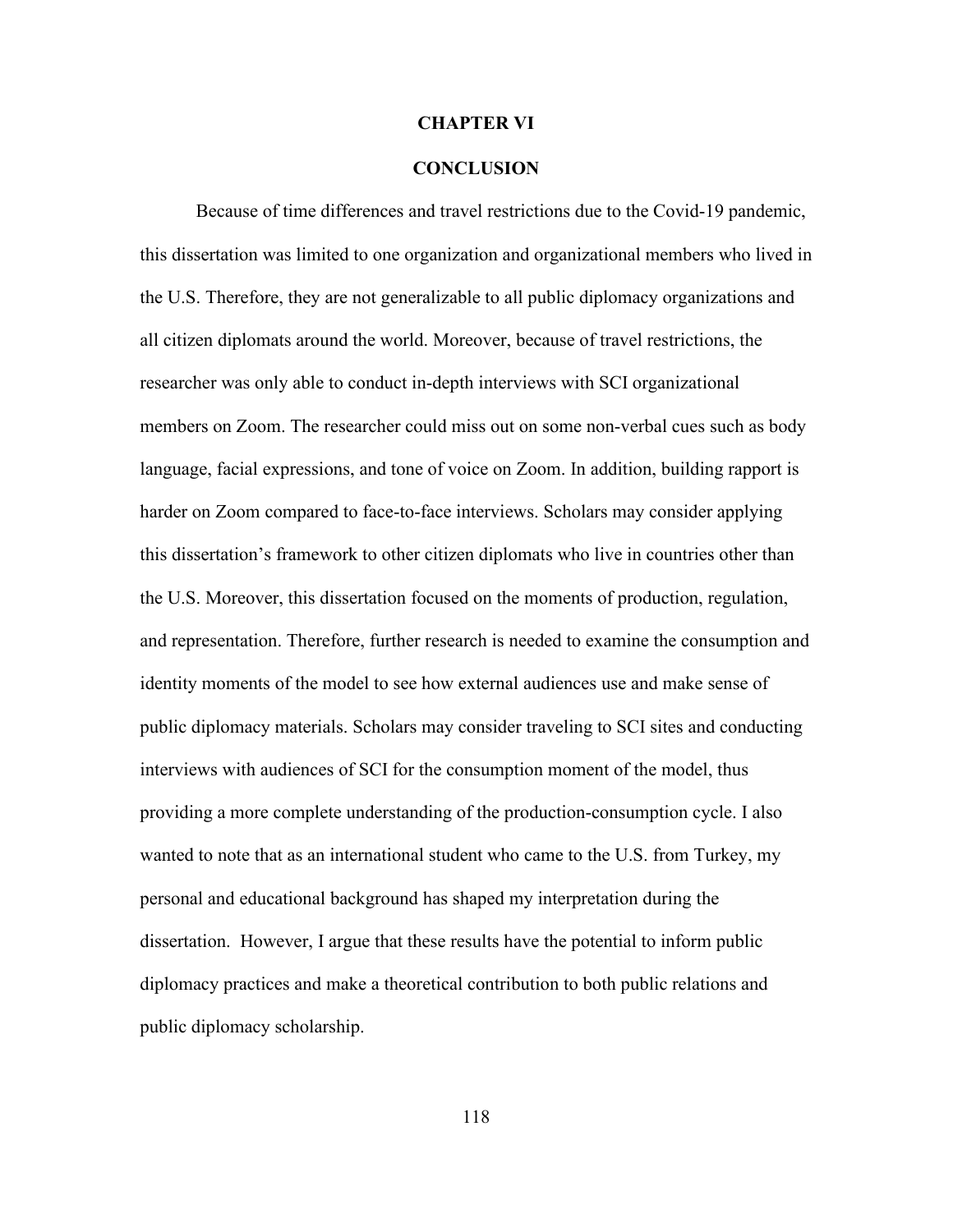The results of this dissertation indicate that public relations theories have contributed to the theoretical and practical development of public diplomacy scholarship and also help further advance the conceptual and practical convergence of the two scholarships. In addition, these results indicate that the relational framework of public diplomacy needs to move beyond normative theories of public relations. From interviews with the organizational members of a non-profit organization, the Sister City International, these results contribute to theory building in the area of public diplomacy by indicating how critical and postmodern theoretical approaches inform public diplomacy practice by using the cultural-economic model of public relations as a theoretical framework to analyze public diplomacy efforts. Doing this helps us consider publics as active participants who construct their own meanings and the importance of the interrelationships of culture, identity, and power in public diplomacy efforts. Therefore, using this model overcomes the limitations of dominant normative theories of public relations that do not pay attention to the dynamic characteristics of relationships. The case study demonstrates the role of regulation (e.g., politics), production (e.g., technology), and representation (e.g., program tools and materials) in the organization's public diplomacy efforts. The case study also touched on identity (e.g., how producers create and reproduce their representations of self) because that moment touches so much on all the other moments; however, because of its close connection with the moment of consumption, which was not part of this study, the identity moment was not explored in as much depth as the other three moments. Therefore, the model provides a basis for theory building in public diplomacy scholarship with the capability of informing and explaining public diplomacy practices in its wide range of contexts and applications.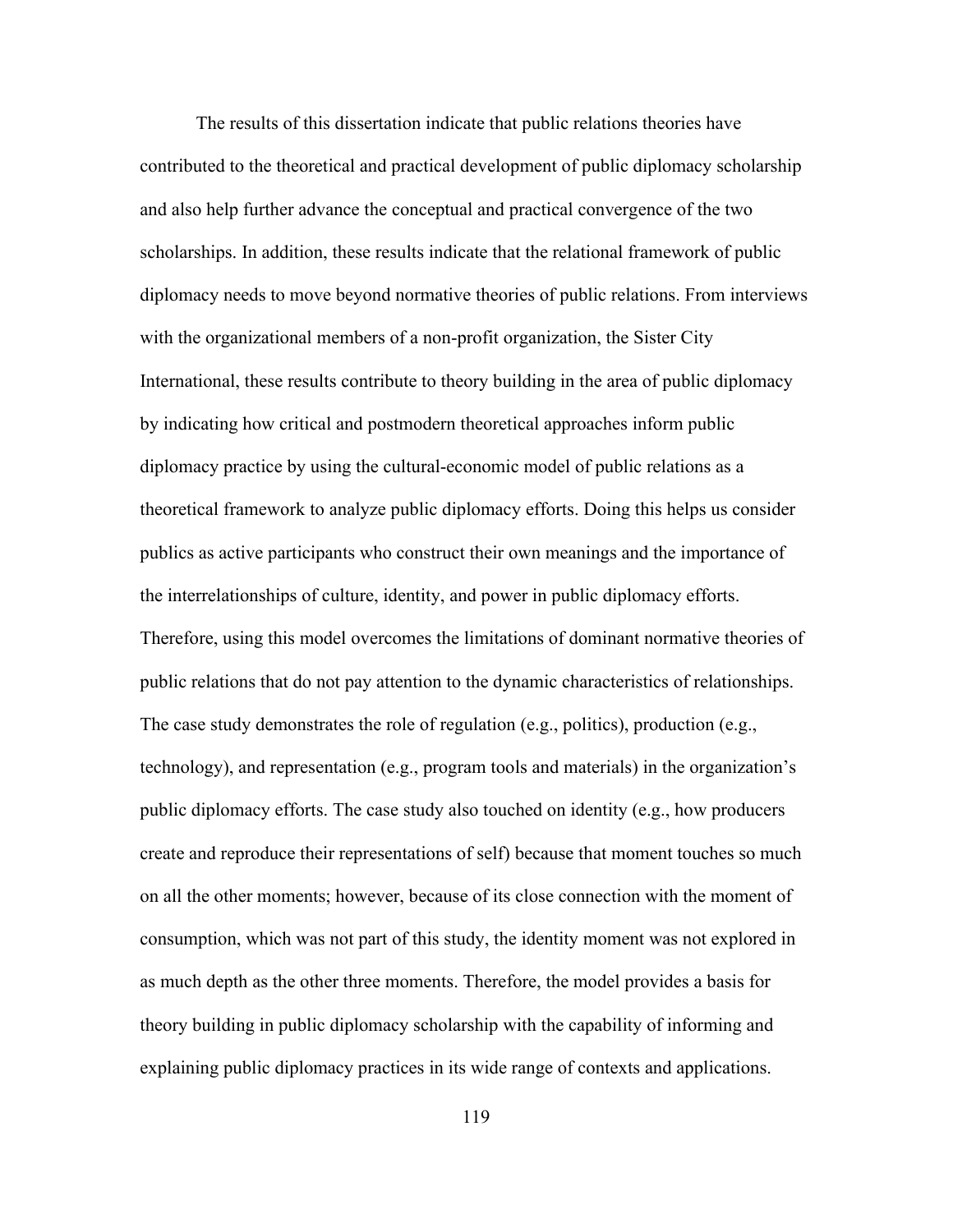Some scholars (e.g., Arsenault, 2013; Cull, 2019, Zaharna, 2010) have argued that the relational framework of public diplomacy has become a significant approach, indicative of the importance of building relationships among public diplomacy actors. The relational framework argues that public diplomacy efforts should focus on forming relationships rather than presenting messages (Arsenault, 2013; Zaharna, 2010). Messages flow horizontally among networks in the relational framework (Cull, 2019), and there is a continuous interaction among the public diplomacy actors (Saunders, 2013). The results of this study, however, do not support the notion that the relationship framework should become the norm, at least in this instance of public diplomacy. The results of this study suggest that public diplomacy efforts do not equally perform among the cities in terms of building relationships because of differences in technological usage and the privilege of American culture and language in Sister City relationships. Therefore, citizens of different cities do not have the same voice and experiences in Sister City relationships. Moreover, given that the economy has become an important motivator for building relationships among cities and U.S. cities have relatively more economic power in Sister City relationships, they tend to have the power advantage in these SCI programs. As Cross (2010) indicated, having economic benefit as an underlying demand in Sister City relationships may create short-term and pragmatic goals in building relationships among cities as opposed to long-term cultural exchange and youth and educational programs. This can weaken the importance of being interested in crosscultural relationships. Furthermore, having technological and economic power also gives the U.S. the privilege of messaging in Sister City relationships, which indicates that messages flowed from a U.S. city to the others with the representation of the U.S. cities'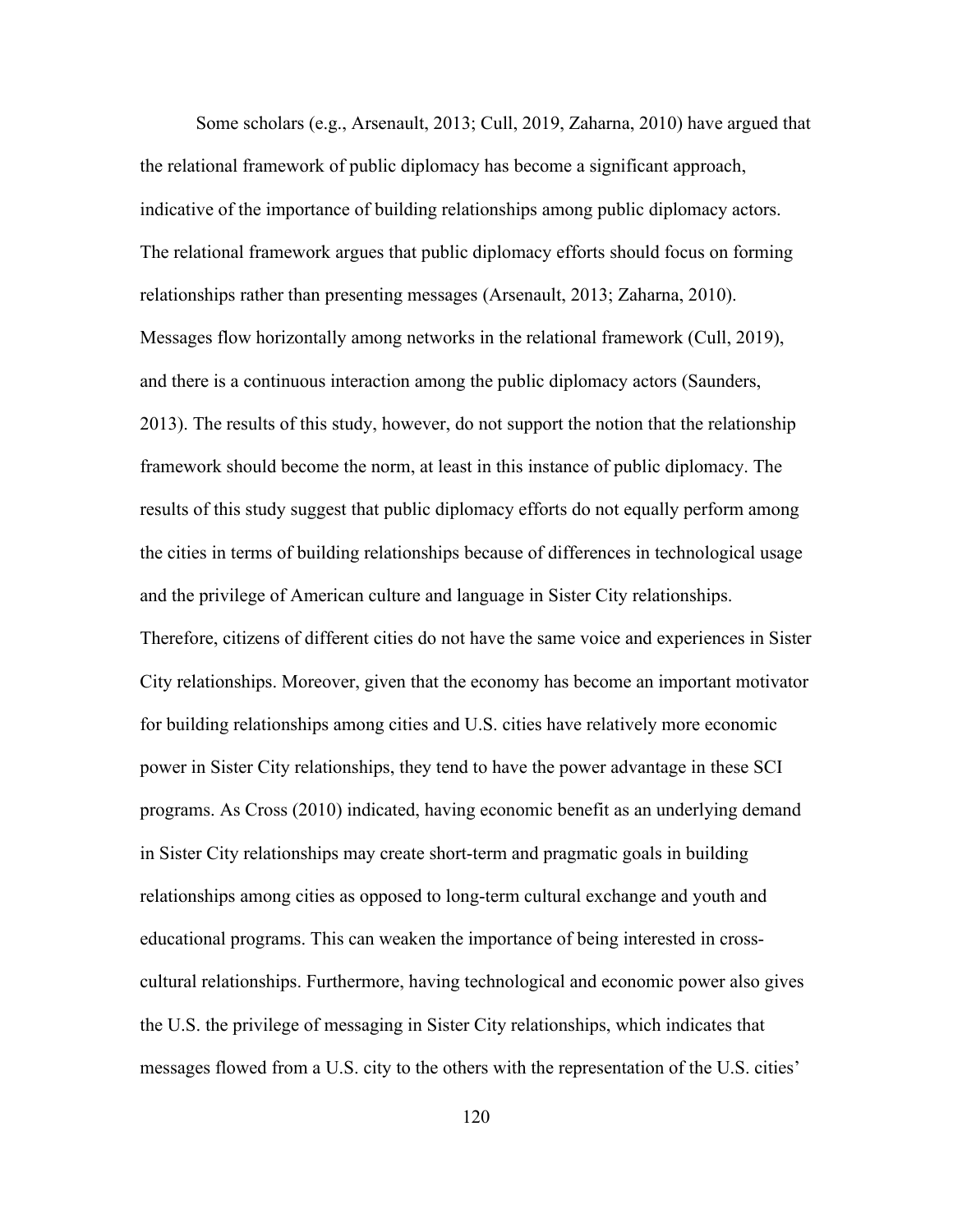values and interests, not horizontally among networks as indicated in the relational framework.

Moreover, according to Zaharna et al. (2013), this relational approach focuses on cooperation and collaboration among interconnected communities through technological networks. They argue that the success of public diplomacy strategies is based on the successful connections among public diplomacy practitioners and individuals or groups embedded within a network of communication networks. The SCI, however, has been slower to adopt its programs to technology. The organization has recognized the importance of technology because of the Covid-19 pandemic. For some nations, however, technology usage created some challenges because of digital investments, age, or time differences, which also caused the organization's public diplomacy efforts not to take place equally for all nations around the world. In addition, the organization's programs tend to use print materials such as brochures, newsletters, and posters as the program tools to convey their messages to their key publics. This can cause the organization to become more of a Cold War relic itself and can be the reason why the organization is not attractive to younger audiences, who tend to seek information online (Common Sense, 2019). Thus, this technologically driven view that focuses on network society creates uncertainty about the organization's future.

I also argue that these results advance the theoretical understanding of critical approaches in public relations scholarship by examining the cultural-economic model of public relations in a different context other than corporate settings operating within democracies. Following Curtin and Gaither's (2005) suggestion, this dissertation used the cultural economic model of public relations as a theoretical framework to examine public

121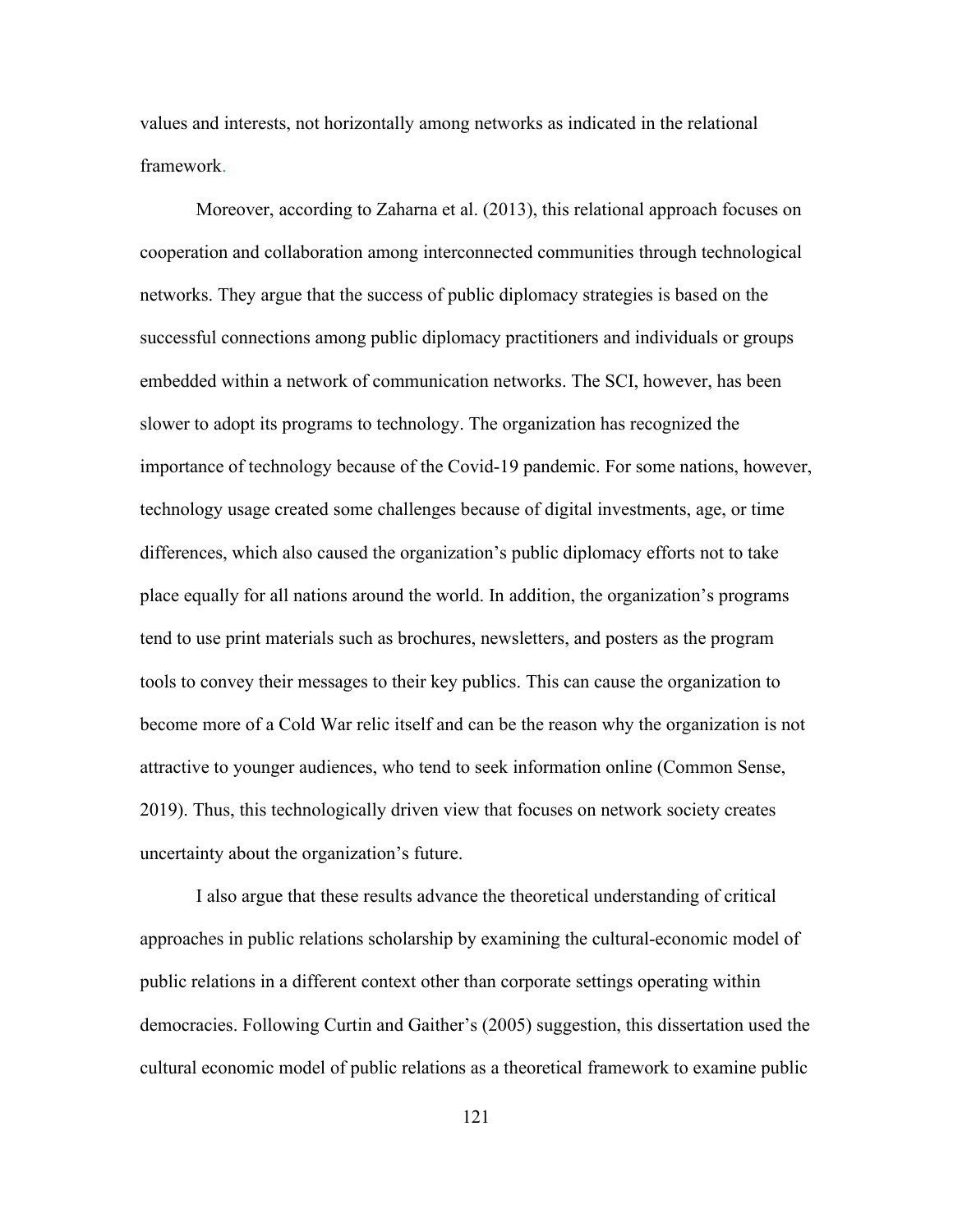diplomacy practices in their fullness and complexity instead of privileging Western, corporate models. Therefore, it also contributes to the public relations literature that has largely concentrated on corporate practice by considering the fact that public relations practices can take place in multiple arenas and different regulatory environments.

Furthermore, the results of this dissertation also extend the cultural-economic model through ties to Pierre Bourdieu's theory of practice. The concept of social capital can provide much insight into the cultural-economic model with an emphasis on networks of relationships and resources that individuals have because of being a member of a group. Bourdieu connects social capital to power and status; therefore, the term provides better explanatory power to the CEM because it allows the model to explain public diplomacy practices as a cultural practice of meaning, which is also surrounded by social capital. In addition, in Bourdieu's thinking, the term cultural capital is also connected to power and status and helps us understand the importance of educational institutions and producers who play significant roles in these institutions. The CEM does not specifically focus on education, but because education is one of the most significant areas of public diplomacy, this dissertation argues that it is necessary to provide a better explanation of the role of education in the public diplomacy field.

In conclusion, this dissertation argues that the CEM informs public diplomacy practices better than dominant normative theories of public relations. In addition, Bourdieu's concepts of social and cultural capital provide more explanatory power to the model to explain the interrelationships of culture, power, and constructed meanings, particularly in the public diplomacy field.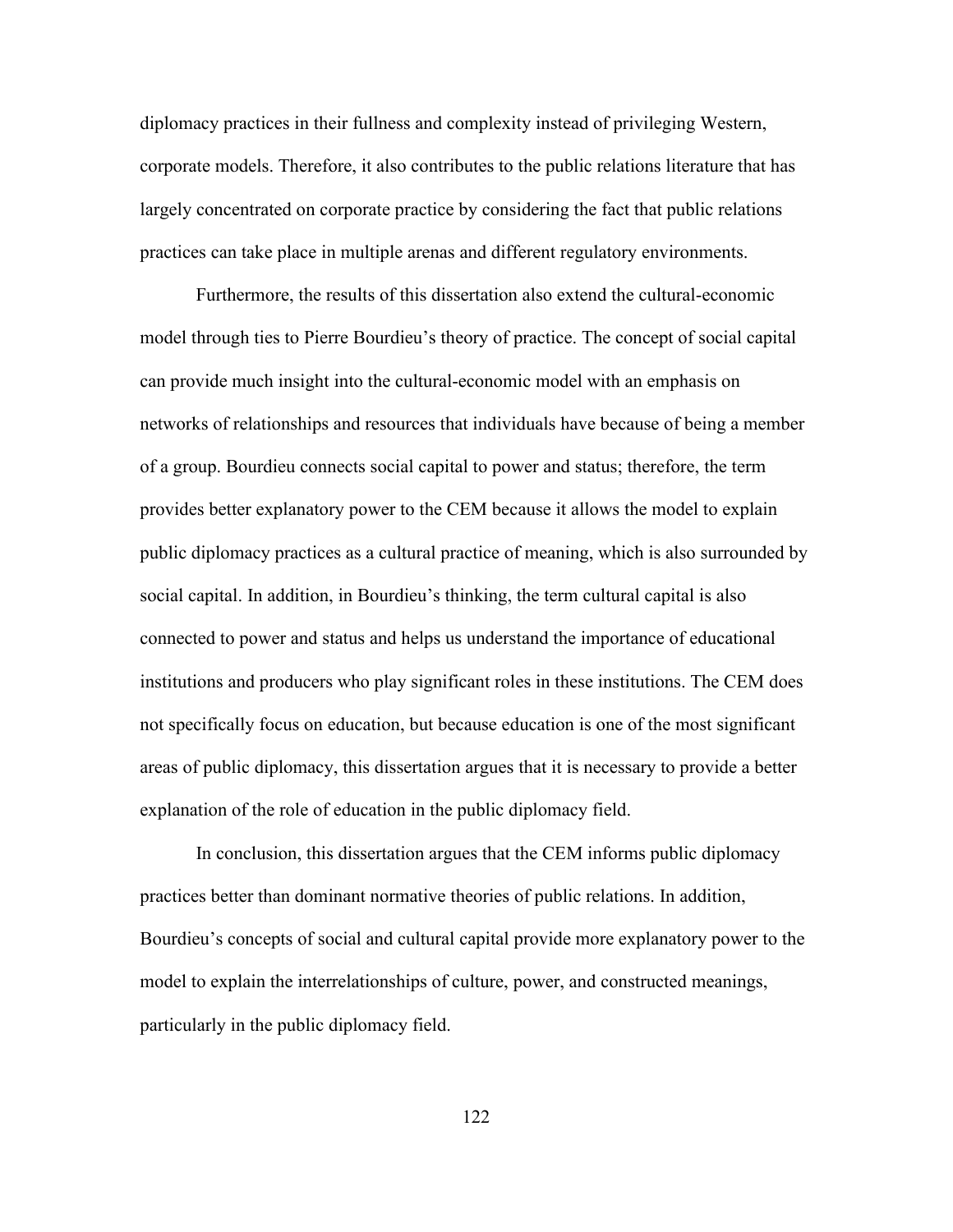# **APPENDIX: INTERVIEW GUIDE**

[After reviewing consent forms proceed with interview]

- 1. Please tell me about yourself and your involvement with SCI.
	- When was the first time you heard about SCI?
	- How did you get involved in Sister Cities?
	- How long have you been a member of SCI?
	- Why did you choose SCI?
	- How do you see yourself in terms of the larger operation?
- 2. Describe for me the role you play at SCI and tell me about a particular campaign or initiative that is meaningful to you.
	- Tell me about a SCI program that's special to you
	- How did you establish an SCI effort? Who did you reach out to and why?
	- Did you run into issues with the governments or legal issues? What type of issues?
	- How did you bridge the cultures?
	- Did you target specific people for the program? How did you define those people?
	- What messaging was most effective to help bring the program to fruition? How did you arrive at that messaging?
- 3. Tell me about the picture of the U.S. that someone in another culture would receive from SCI materials.
	- How do you represent the image of the U.S. in program materials?
	- Does the picture of the U.S. change depending on another culture?
	- How did you decide what kind of program tools and materials do you use in another culture?
- 4. Tell me about the biggest challenge that you have faced on the job.
	- How did you handle it?
	- What did you learn?
- 5. What has been changed throughout the years in the program?
- 6. What is the role of the State Department in sister city relationships?
- 7. What else should I have asked you about I didn't? What else do you want to tell me?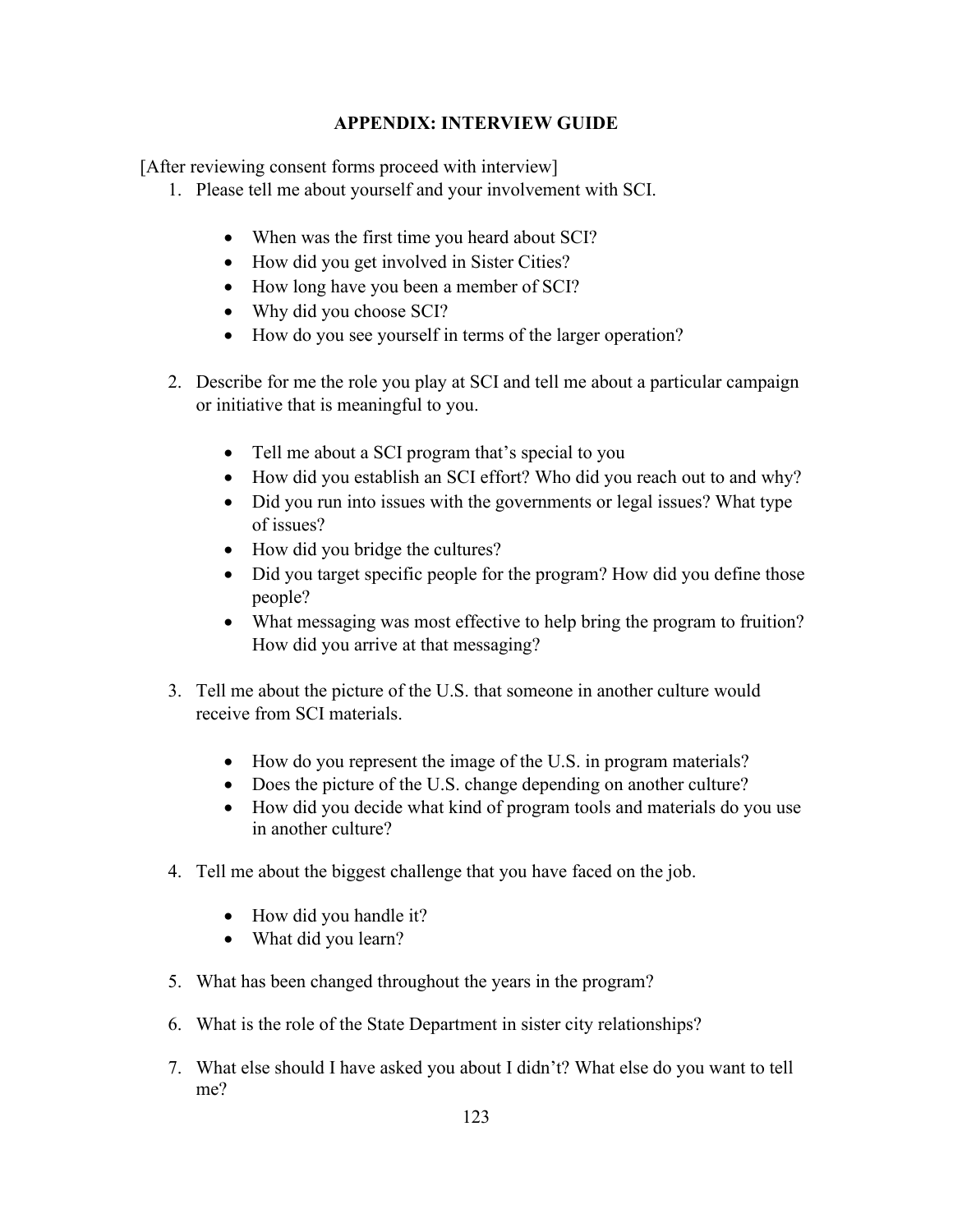Thank you for doing the interview. May I contact you again in the future if I have other questions or wish to clarify something?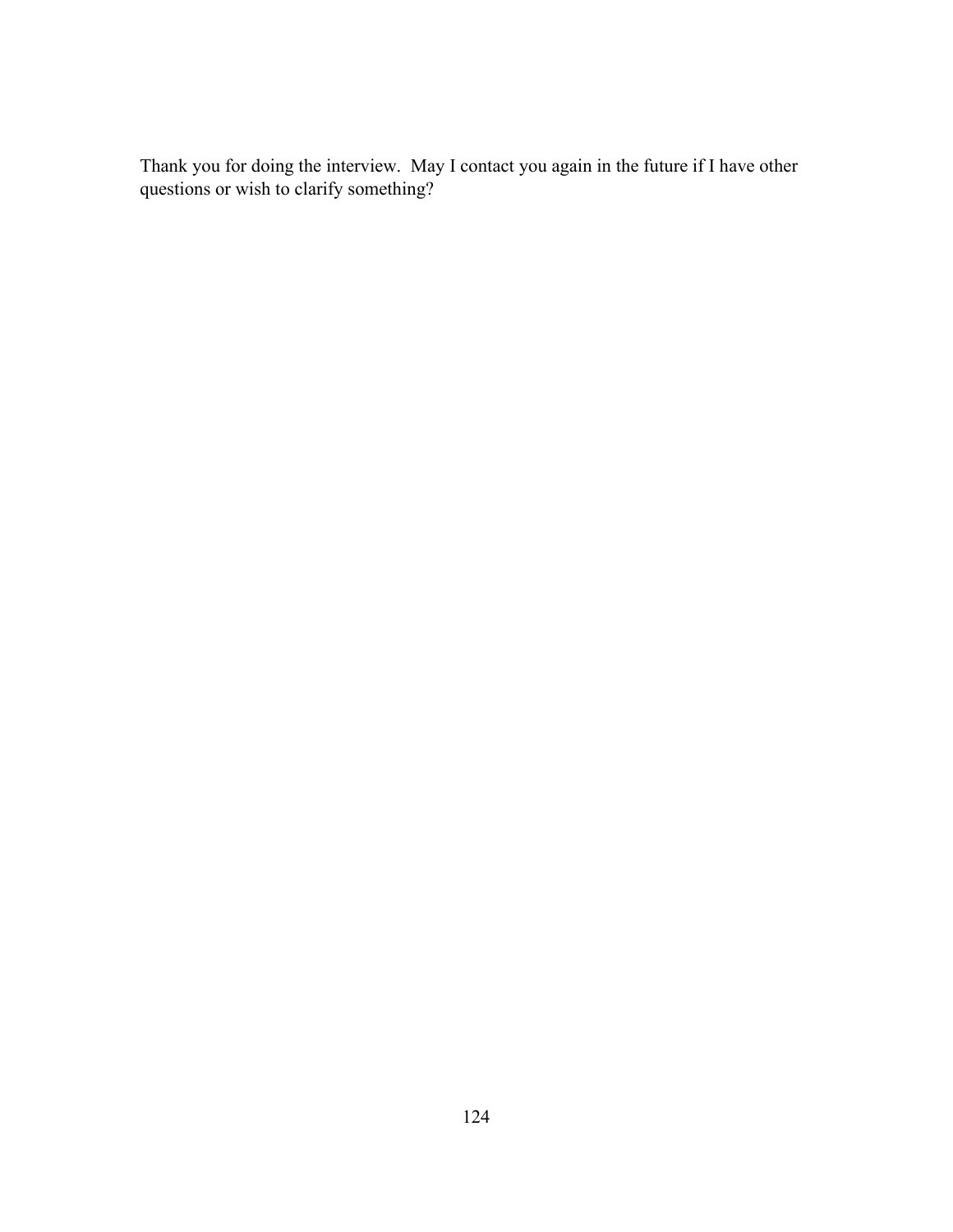#### **REFERENCES CITED**

- Aldoory, L., Bellows, D., Boekeloo, B. O., & Randolph, S. M. (2015). Exploring use of relationship management theory for cross-border relationships to build capacity in HIV prevention. *Journal of Community Psychology, 43*(6), 687–700. https://doi.org/ 10.1002/JCOP.21755
- Amin, H. (2009). The view from Egypt. In P. Seib (Ed.), *Toward a new public diplomacy. Redirecting U.S. foreign policy* (pp. 111–132). Palgrave Macmillan.
- Anderson, B. R. (1991). *Imagined communities: Reflections on the origin and spread of nationalism*. London: Verso.
- Anderson, M. H. (2012). The story of "@America." In W. P. Kiehl (Ed.), *The last three feet. Case studies in public diplomacy* (pp. 54-72). The Public Diplomacy Council.
- Armistead, L. (2002). Fall from glory: The demise of the United States Information Agency during the Clinton administration. *Journal of Information Warfare, 1*(3), 107–119. https://www.jstor.org/stable/26504108
- Arsenault, A. (2009). Public diplomacy 2.0. In P. Seib (Ed.), *Toward a new public diplomacy. Redirecting U.S. foreign policy* (pp. 135–154). Palgrave Macmillan.
- Arsenault, A. (2013). Networks of freedom, networks of control. Internet policy as a platform for and an impediment to relational public diplomacy. In R. S. Zaharna, A. Arsenault, & A. Fisher (Eds.), *Relational, networked, and collaborative approaches to public diplomacy. The connective mindshift* (pp. 192–208). Routledge.
- Atkinson, P., & Delamont, S. (2005). Analytic perspective. In N. K. Denzin & Y. S. Lincoln (Eds.), *The SAGE handbook of qualitative research* (pp. 821–840). Sage.
- Banks, S. P. (2000). *Multicultural public relations: A social-interpretive approach.* Iowa State University Press.
- Bardhan, N., & Weaver, C. K. (2011). *Public relations in global cultural contexts: Multiparadigmatic perspectives*. Routledge.
- Beasley-Murray, J. (2000). Values and capital in Bourdieu and Marx. In N. Brown & I. Szeman (Eds.), *Pierre Bourdieu: Fieldwork in culture* (pp. 100–120). Rowman & Littlefield.
- Berger, B. K. (2005). Power over, power with, and power to relations: Critical reflections on public relations, the dominant coalition, and activism. *Journal of Public Relations Research, 17*(1), 5–28. https://doi.org/10.1207/s1532754xjprr1701\_3

Bourdieu. P. (1977). *Outline of a theory of practice*. Cambridge University Press.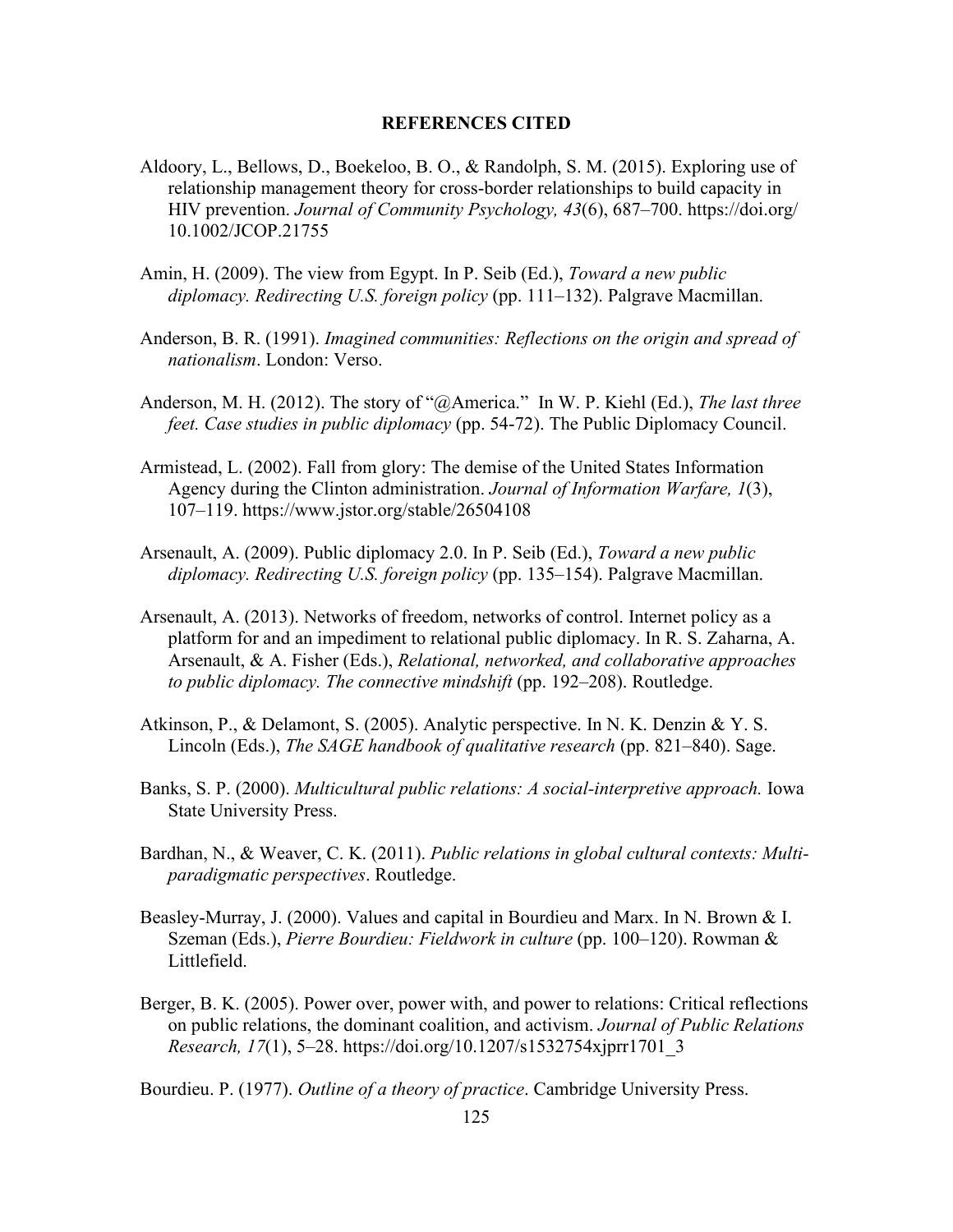Bourdieu, P. (1984). *Distinction: A social critique of the judgment of taste*. Cambridge.

- Bourdieu, P. (1986). The forms of capital. In J. G. Richardson (Ed.), *Handbook of theory and research for the sociology of education* (pp. 241–258). Greenwood.
- Bourdieu, P. (1989). Social space and symbolic power. *Sociological Theory, 7*(1), 14–25. https://doi.org/10.2307/202060
- Bourdieu, P. (1990). *The logic of practice*. Polity Press.
- Bourdieu, P. (1991). *Language & symbolic power*. Polity Press.
- Bourdieu, P., & Wacquant, L. J. D. (1992). *An invitation to reflexive sociology*. University of Chicago Press.
- Bravo, V. (2015). The importance of diaspora communities as key publics for national governments around the world. In G. J. Golan, S. Yang, & D. F. Kinsey (Eds.), *International public relations and public diplomacy: Communication and engagement* (pp. 279–296). Peter Lang.
- Brown, R. (2013). The politics of relational public diplomacy. In R. S. Zaharna, A. Arsenault, & A. Fisher (Eds.), *Relational, networked, and collaborative approaches to public diplomacy. The connective mindshift* (pp. 44–55). Routledge.
- Brubaker, R. (1985). Rethinking classical theory: The sociological vision of Pierre Bourdieu. *Theory of Society, 14*(6), 745–775. https://www.jstor.org/stable/657374
- Camp, B. (2012). How I came to love the Shanghai Expo. In W. P. Kiehl (Ed.), *The last three feet. Case studies in public diplomacy* (pp. 8–18). The Public Diplomacy Council.
- Cevik, S. B. (2019, September 9). *Past due: Time to reinvest in U.S.-Turkey public diplomacy*. The Pacific Council. https://www.pacificcouncil.org/newsroom/past-duetime-reinvest-us-turkey-public-diplomacy
- Charmaz, K. (2006). *Constructing grounded theory: A practical guide through qualitative analysis.* Sage.
- Chua, A. A., & Pang, A. (2012). US government efforts to repair its image after the 2008 financial crisis. *Public Relations Review, 38*(1), 150–152. https://doi.org/10.1016/j.pubrev.2011.11.003
- Ciszek, E. (2020). The man behind the woman: Publicity, celebrity public relations, and cultural intermediation. *Public Relations Inquiry, 9*(2), 135–154. https://doi.org/10.1177%2F2046147X20920821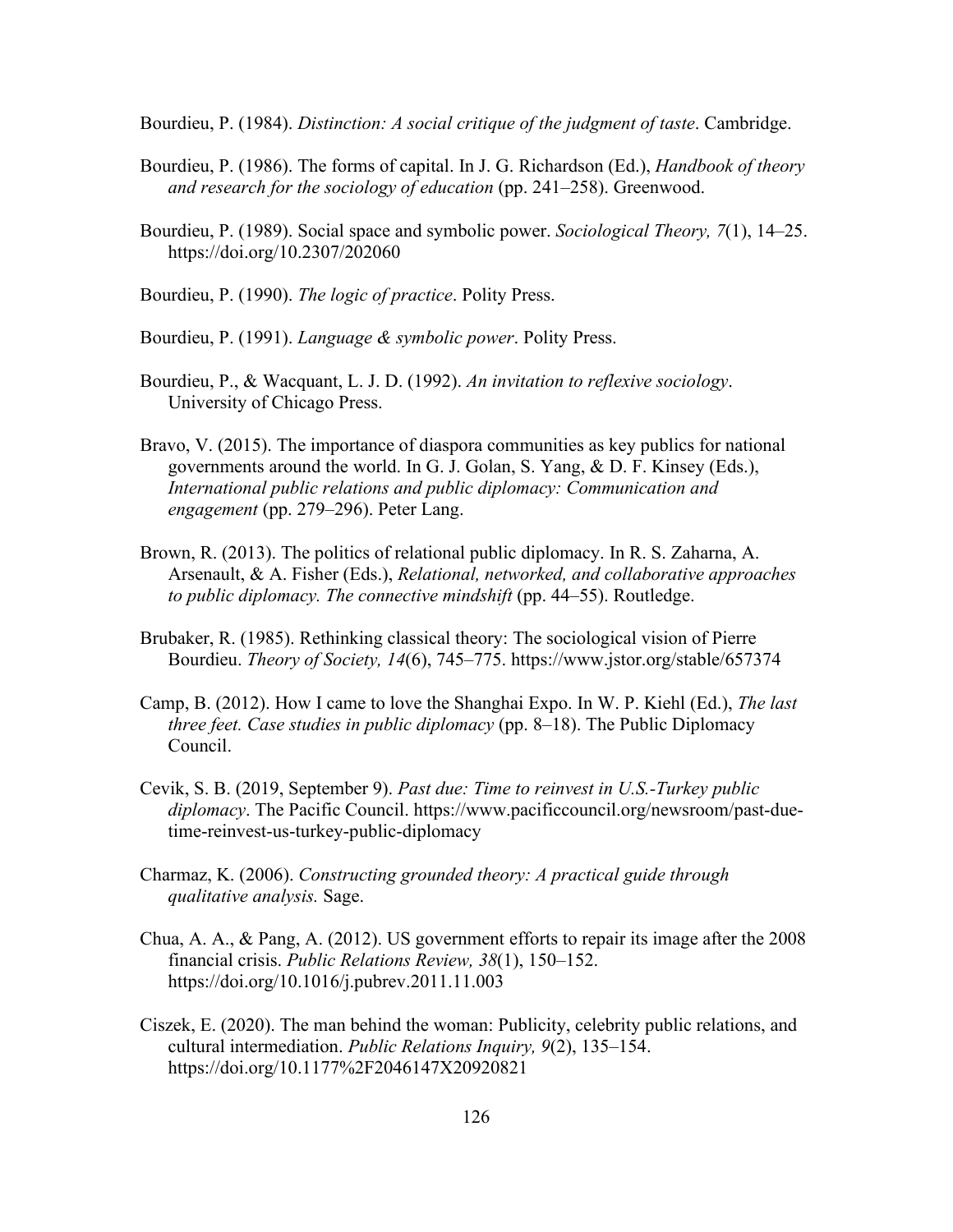- Common Sense. (2019, August 13). *New survey reveals teens get their news from social media and YouTube.* [Press Release]. Retrieved from https://www.prnewswire.com/news-releases/new-survey-reveals-teens-get-theirnews-from-social-media-and-youtube-300900557.html
- Connolly-Ahern, C., & Ma, L. (2015). The evolving use of VNRs as a public diplomacy tool. In G. J. Golan, S. Yang, & D. F. Kinsey (Eds.), *International public relations and public diplomacy: Communication and engagement* (pp. 229–244). Peter Lang.
- Cowan, G., & Arsenault, A. (2008). Moving from monologue to dialogue to collaboration. *The ANNALS of the American of Political and Social Science, 616*, 10– 22. https://doi.org/10.1177%2F0002716207311863
- Cremer, R. D., De Bruin, A., & Dupuis, A. (2001). International sister-cities: Bridging the global-local divide. *American Journal of Economics and Sociology, 60*(1), 377– 401. https://doi.org/10.1111/1536-7150.00066
- Creswell, J. W. (2009). *Research design: Qualitative, quantitative, and mixed methods approaches.* Sage.
- Cross, B. (2010). Sister cities and economic development: A New Zealand perspective. *Transylvanian Review of Administrative Sciences, 30E*, 104–117. https://www.rtsa.ro/tras/index.php/tras/article/view/171/167
- Cull, N. J. (2003). 'The man who invented truth': The tenure of Edward R. Murrow as director of the United States Information Agency during the Kennedy years. *Cold War History, 4*(1), 23–48. https://doi.org/10.1080/14682740312331391724
- Cull, N. J. (2008a). *The Cold War and the United States Information Agency. American propaganda and public diplomacy, 1945-1989*. Cambridge.
- Cull, N. J. (2008b). Public diplomacy: Taxonomies and histories. *The Annals of the American Academy, 616*, 31–54. https://doi.org/10.1177%2F0002716207311952
- Cull, N. J. (2009a). How we got here. In P. Seib (Ed.), *Toward a new public diplomacy. Redirecting U.S. foreign policy* (pp. 23-47). Palgrave Macmillan.
- Cull, N. J. (2009b). Public diplomacy before Gullion: The evolution of a phrase. In N. Snow & P. Taylor (Eds.), *Routledge Handbook of Public Diplomacy* (pp. 19–23). Routledge.
- Cull, N. J. (2019). *Public diplomacy. Foundations for global engagement in the digital age.* Polity Press.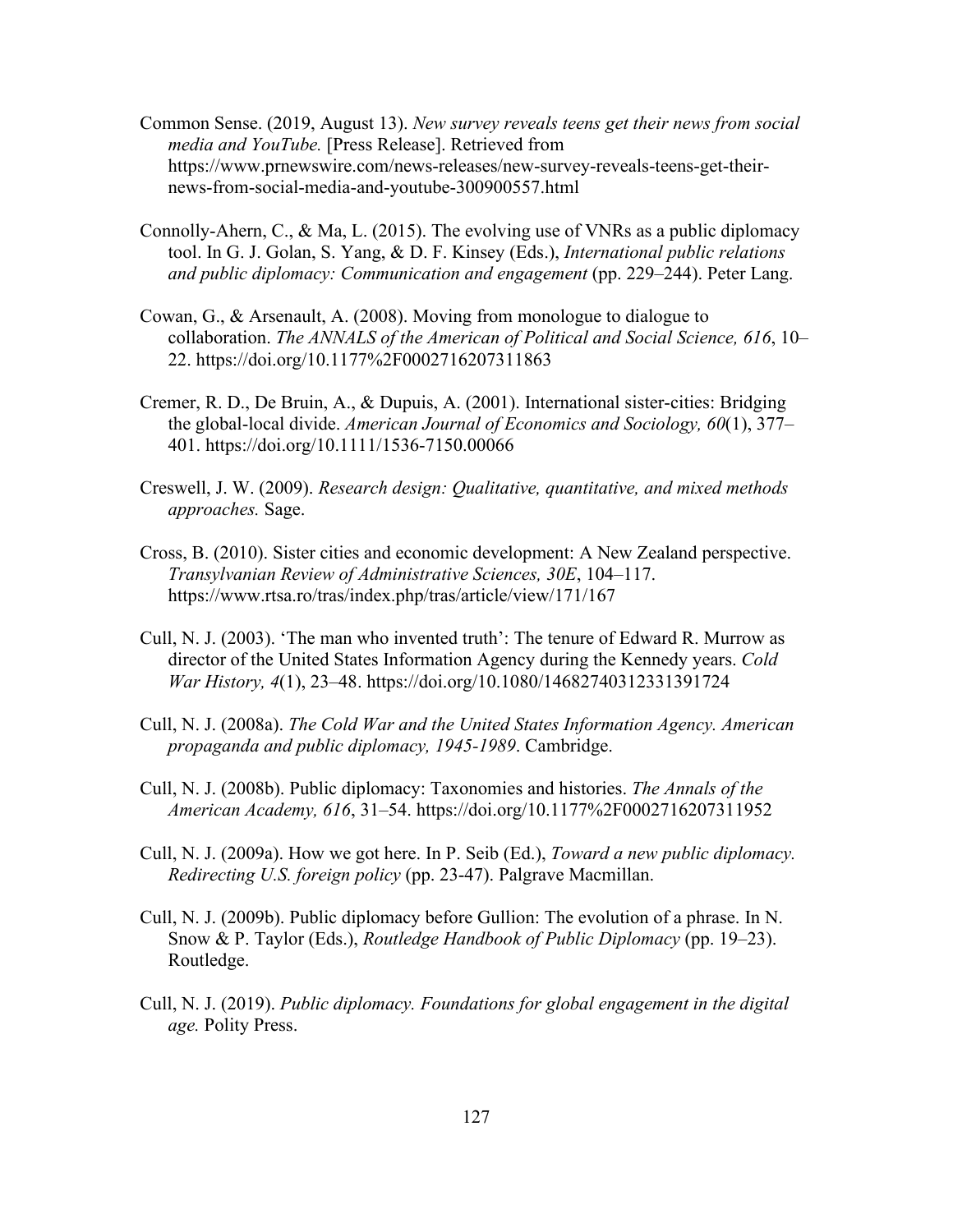- Curtin, P., & Gaither, K. T. (2005). Privileging identity, difference, and power: The circuit of culture as a basis for public relations theory. *Journal of Public Relations Research, 17*(2), 91–115. https://doi.org/10.1207/s1532754xjprr1702\_3
- Curtin, P., & Gaither, K. (2007). *International public relations. Negotiating culture, identity, and power.* Sage.
- Curtin, P., & Gaither, K. (2008). International public relations. Toward an integrated theoretical base. In T. L. Hansen-Horn & B. D. Neff (Eds.), *Public relations from theory and practice* (pp. 281–299). Pearson Education.
- Curtin, P., Gaither, K., & Ciszek, E. (2016). Articulating public relations practice and critical/cultural theory through a cultural-economic lens. In J. L'Etang, D. McKie, N. Snow, & J. Xifra (Eds.), *The Routledge handbook of critical public relations* (pp. 41– 52). Routledge.
- Cutlip, S. M., Center, A. H., & Broom, G. M. (1994). *Effective public relations*. Prentice-Hall.
- Davis, C. S., & Lachlan, K. A. (2017). *Straight talk about communication research methods*. KendallHunt.
- Desan, M. H. (2013). Bourdieu, Marx, and capital: A critique of the extension model. *Sociological Theory, 31*(4), 318–342. https://doi.org/10.1177%2F0735275113513265
- Douglas, W. (2012). The last three feet: Understanding what Pakistanis are saying. In W. P. Kiehl (Ed.), *The last three feet. Case studies in public diplomacy* (pp. 108–116). The Public Diplomacy Council.
- du Gay, P., Hall, S., Janes, L., Mackay, H., & Negus, K. (1997). *Doing cultural studies: The story of the Sony Walkman*. Sage.
- du Gay, P., Hall, S., Janes, L., Mackay, H., & Negus, K. (2013). *Doing cultural studies: The story of the Sony Walkman*. Sage.
- Dutta-Bergman, M. J. (2005). Civil society and public relations: Not so civil after all. *Journal of Public Relations Research, 17*(3), 267–289. https://doi.org/10.1207/s1532754xjprr1703\_3
- Dutta-Bergman, M. J. (2006). U.S. public diplomacy in the Middle East: A critical cultural approach. *Journal of Communication Inquiry, 30*(2), 102–124. https://doi.org/10.1177%2F0196859905285286
- Dutta, M. J., & Pal, M. (2011). Public relations and marginalization in a global context: A postcolonial critique. In N. Bardhan & C. K. Weaver (Eds), *Public relations in global cultural context multi-paradigmatic perspective* (pp. 195–225). Routledge.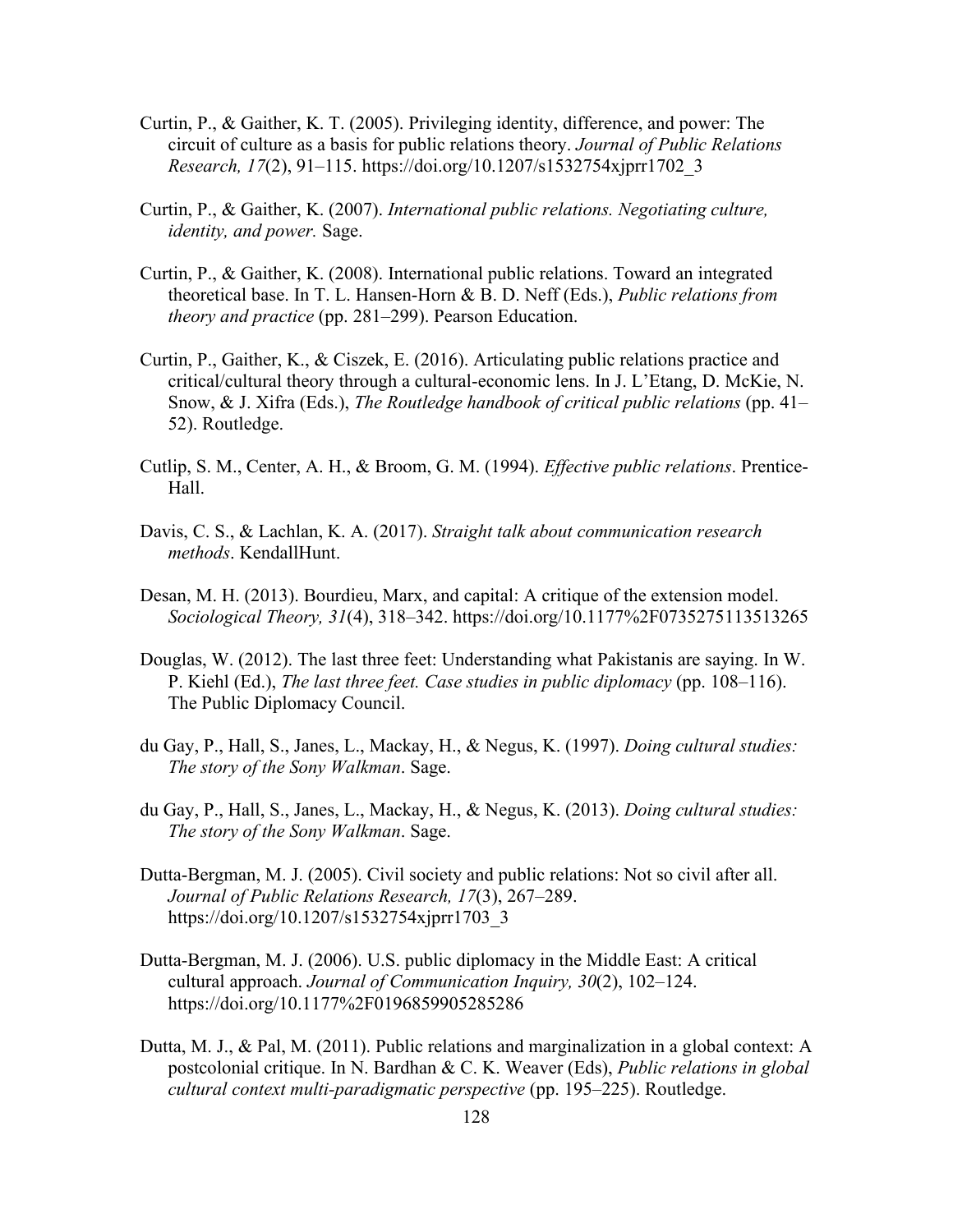- Edwards, L. (2006). Rethinking power in public relations. *Public Relations Review, 32*(3), 229–231. http://doi.org/10.1016/j.pubrev.2006.05.013
- Edwards, L. (2009). Symbolic power and public relations practice: Locating individual practitioners in their social context. *Journal of Public Relations Research, 21*(3), 251–272. https://doi.org/10.1080/10627260802640674
- Edwards, L. (2011). Critical perspectives in global public relations: Theorising power. In N. Bardhan & C. K. Weaver (Eds.). *Public relations in global contexts: Multiparadigmatic perspectives* (pp. 29–49). Routledge.
- Edwards, L. (2012). Exploring the role of public relations as a cultural intermediary occupation. *Cultural Sociology, 6*(4), 438–454. https://doi.org/10.1177%2F1749975512445428
- Edwards, L. (2016). An historical overview of the emergence of critical thinking in PR. In J. L'Etang, D. McKie, N. Snow, & J. Xifra (Eds.), *The Routledge handbook of critical public relations* (pp. 16–27). Routledge.
- Edwards, L. (2018). *Understanding public relations theory, culture and society*. Sage.
- Ferguson, M. A. (1984, August 5–8). *Building theory in public relations: Interorganizational relationships* [Paper presentation]. Association for Education in Journalism and Mass Communication Conference, Gainesville, FL.
- Fisher, A. (2013). Standing on the shoulders of giants. Building blocks for a collaborative approach to public diplomacy. In R. S. Zaharna, A. Arsenault, & A. Fisher (Eds.), *Relational, networked, and collaborative approaches to public diplomacy. The connective mindshift* (pp. 209–226). Routledge.
- Fisher, N. (2016). The Committee on Public Information and the birth of US state propaganda. *Australasian Journal of American Studies, 35*(1), 51–78.
- Fitch, K. (2016). Feminism and PR. In J. L'Etang, D. McKie, N. Snow, & J. Xifra (Eds.), *The Routledge handbook of critical public relations* (pp. 54-64). Routledge.
- Fitzpatrick, K. R. (2007). Advancing the new public diplomacy: A public relations perspective. *The Hague Journal of Diplomacy, 2*(3), 187–211. http://doi.org/10.1163/187119007X240497

Fitzpatrick, K. R. (2010). *The future of U.S. diplomacy: An uncertain fate*. Brill.

Fitzpatrick, K. R. (2013). Public diplomacy and ethics. From soft power to social conscience. In R. S. Zaharna, A. Arsenault, & A. Fisher (Eds.), *Relational, networked, and collaborative approaches to public diplomacy. The connective mindshift* (pp. 29–43). Routledge.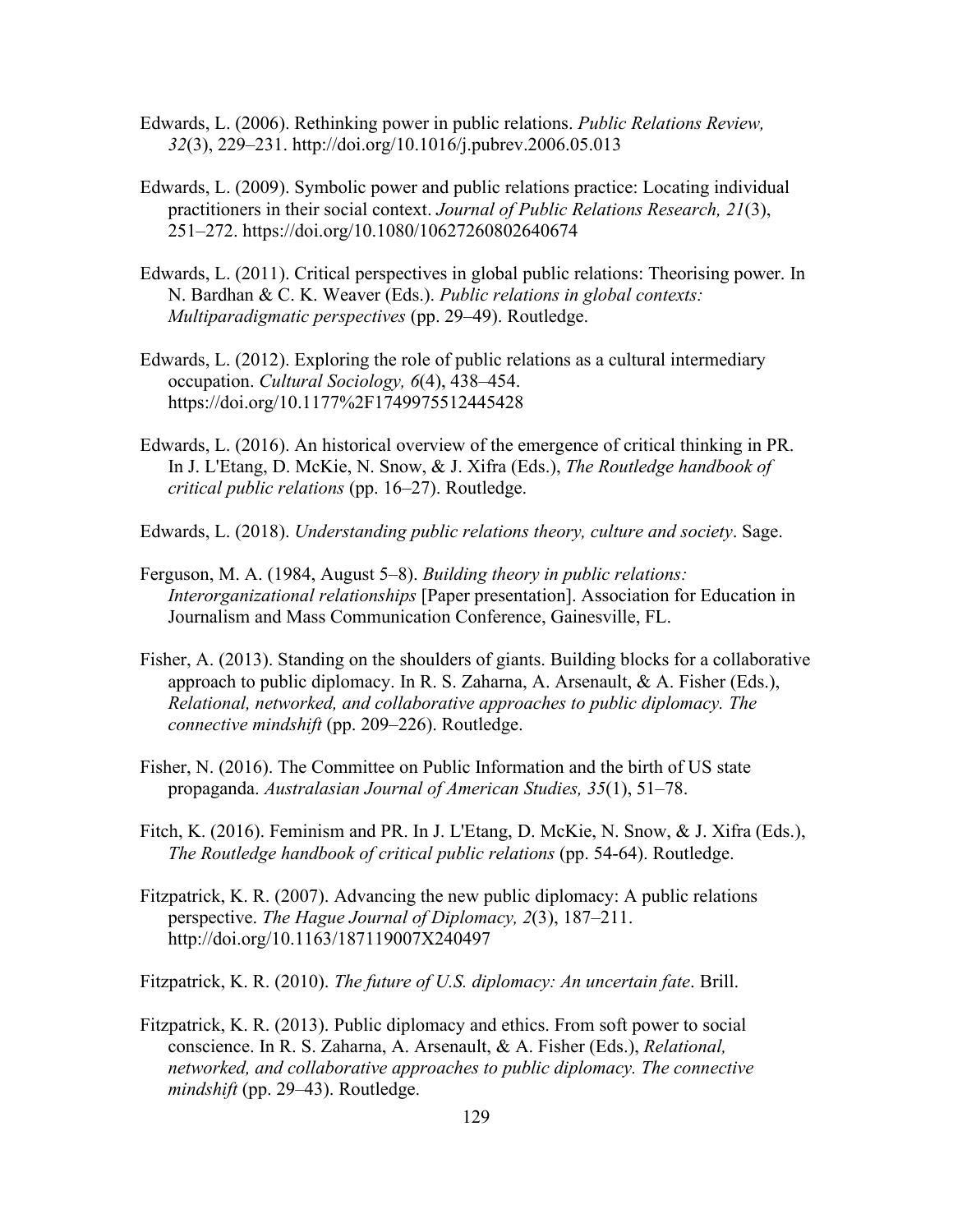- Fitzpatrick, K. R., Fullerton, J., & Kendrick, A. (2013). Public relations and public diplomacy: conceptual and practical connections. *Public Relations Journal, 7*(4), 1– 21. https://prjournal.instituteforpr.org/wpcontent/uploads/2013FitzpatrickFullertonKendrick.pdf
- Fowler, B. (1997). *Pierre Bourdieu and cultural theory*. Sage.
- Fowler, B. (2013). Pierre Bourdieu: Unortodox Marxist? In S. Susen & B. S. Turner (Eds.), *The legacy of Pierre Bourdieu: Critical essays* (pp. 33–57). Anthem.
- Gaither, K., & Curtin, P. (2007). Examining the heuristic values of models of international public relations practice: A case study of the Arla Foods crisis. *Journal of Public Relations Research, 20*(1), 115–137. https://doi.org/10.1080/10627260701727051
- Gil, C. (2020). The sister cities program and tourism. *Journal of Hospitality and Tourism Management, 45*, 182–191. https://doi.org/10.1016/j.jhtm.2020.08.012
- Gilmore, K. S., & Waters, R. D. (2015). Stewardship and the political process: Improving the political party-constituent relationship through public relations. In G. J. Golan, S. Yang, & D. F. Kinsey (Eds.), *International public relations and public diplomacy: Communication and engagement* (pp. 147–166). Peter Lang.

Gladwell, M. (1998, July 6). The spin myth. *New Yorker*, 66–73.

- Golan, G. J. (2015). An integrated approach to public diplomacy. In G. J. Golan, S. Yang, & D. F. Kinsey (Eds.), *International public relations and public diplomacy: Communication and engagement* (pp. 417–441). Peter Lang.
- Golan, G. J., & Yang, S. (2015). Introduction: The integrated public diplomacy perspective. In G. J. Golan, S. Yang, & D. F. Kinsey (Eds.), *International public relations and public diplomacy: Communication and engagement* (pp. 1–14). Peter Lang.
- Golan, G. J. (2013). An integrated approach to public diplomacy. *American Behavioral Scientist, 57*(9), 1251–1255. https://doi.org/10.1177%2F0002764213487711
- Grunig, L. A. (1992.) How public relations/communication departments should adapt to the structure and environment of an organization…and what they actually do. In J. E. Grunig (Ed.), *Excellence in public relations and communication management* (pp. 467–482). Lawrence Erlbaum Associates.
- Grunig, L. A., Grunig, J. E., & Dozier, D. M. (2002). *Excellent public relations and effective organizations: A study of communication management in three countries*. Erlbaum.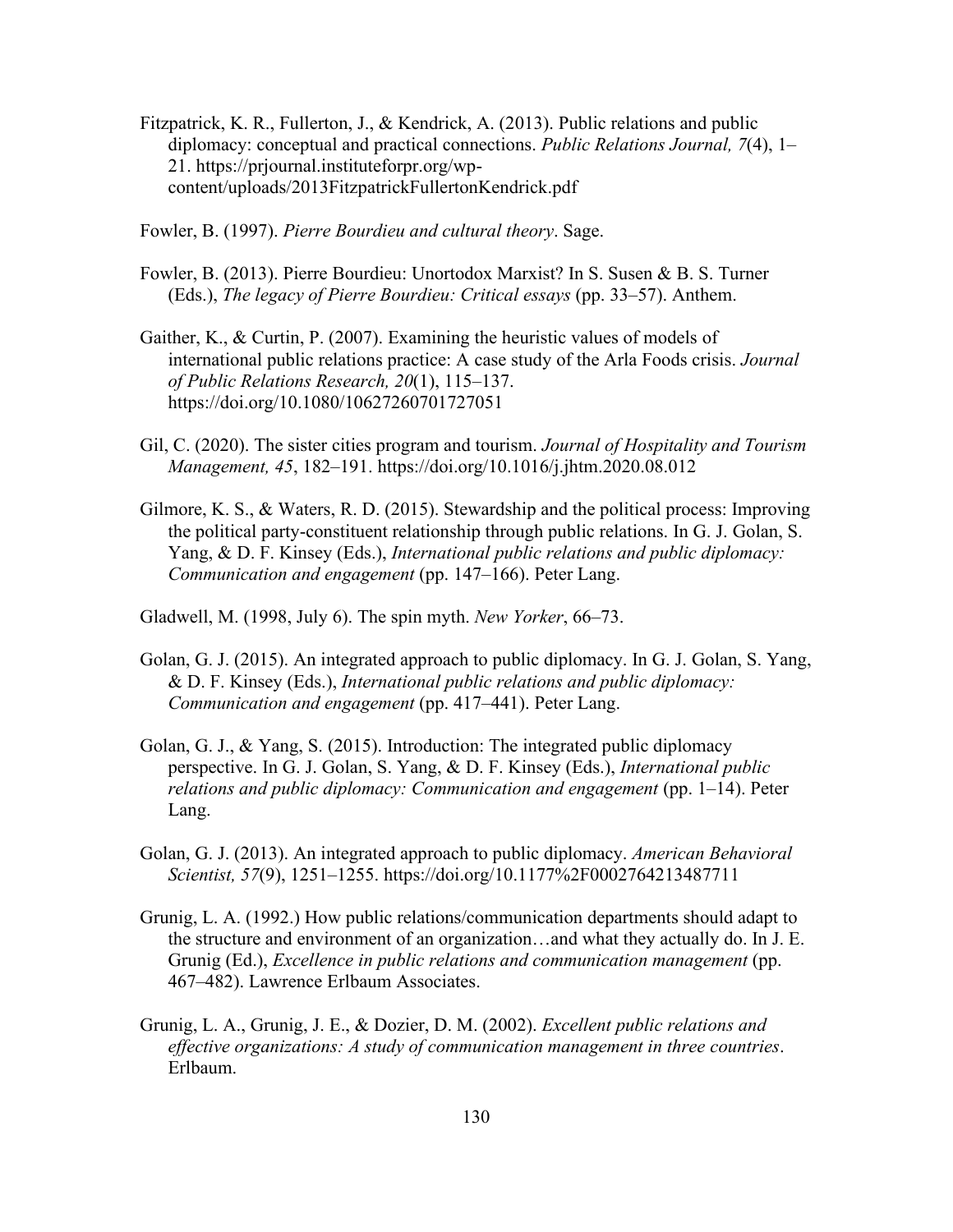- Hall, S. (1980). Cultural studies: Two paradigms. *Media, Culture and Society, 2*(1), 57– 72. https://doi.org/10.1177%2F016344378000200106
- Holtzhausen, D. R., & Voto, R. (2002). Resistance from the margins: The postmodern public relations practitioner as organizational activist. *Journal of Public Relations Research, 14*(1), 57–84. https://doi.org/10.1207/S1532754XJPRR1401\_3
- Hon, L. C., & Grunig, J. E. (1999). *Guidelines for measuring relationships in public relations*. Institute for Public Relations, Gainesville, FL. https://www.instituteforpr.org/wpcontent/uploads/Guidelines\_Measuring\_Relationships.pdf
- Hu, T., Natarajan, S. & Delios, A. (2021). Sister cities, cross-national FDI, and the subnational FDI location decision. *Journal of International Business Studies.* https://doi.org/10.1057/s41267-021-00409-2
- Huang, Y.-H. (1997). *Public relations strategies, relational outcomes, and conflict management strategies.* [Unpublished doctoral dissertation]. University of Maryland, College Park.
- Ihlen, Ø. (2005). The power of social capital: Adapting Bourdieu to the study of public relations. *Public Relations Review, 31*(4), 492–496. https://doi.org/10.1016/j.pubrev.2005.08.007
- Ihlen, Ø. (2007). Building on Bourdieu: A sociological grasp of public relations. *Public Relations Review, 33*(3), 269–274. https://doi.org/10.1016/j.pubrev.2007.05.005
- Jaffe, E. (2013, May 30). *Does being 'Sister Cities' really mean anything?* CityLab. https://www.citylab.com/equity/2013/05/does-being-sister-cities-really-meananything/5744/
- Johnson, R. (1993) (Ed.). Editor's introduction. In Bourdieu, P. *The field of cultural production* (pp. 1-25). Columbia University Press.
- Kochhar, S. K., & Molleda, J.-C. (2015). International public relations and corporate diplomacy. In G. J. Golan, S. Yang, & D. F. Kinsey (Eds.), *International public relations and public diplomacy: Communication and engagement* (pp. 51–71). Peter Lang.
- Ki, E.-J. (2015). Application of relationship management to public diplomacy. In G. J. Golan, S. Yang, & D. F. Kinsey (Eds.), *International public relations and public diplomacy: Communication and engagement* (pp. 93–108). Peter Lang.
- Ki, E.-J., & Hon, L. (2007). Testing the linkages among the organization-public relationship and attitude and behavioral intentions. *Journal of Public Relations Research, 19*(1), 1–23. https://doi.org/10.1080/10627260709336593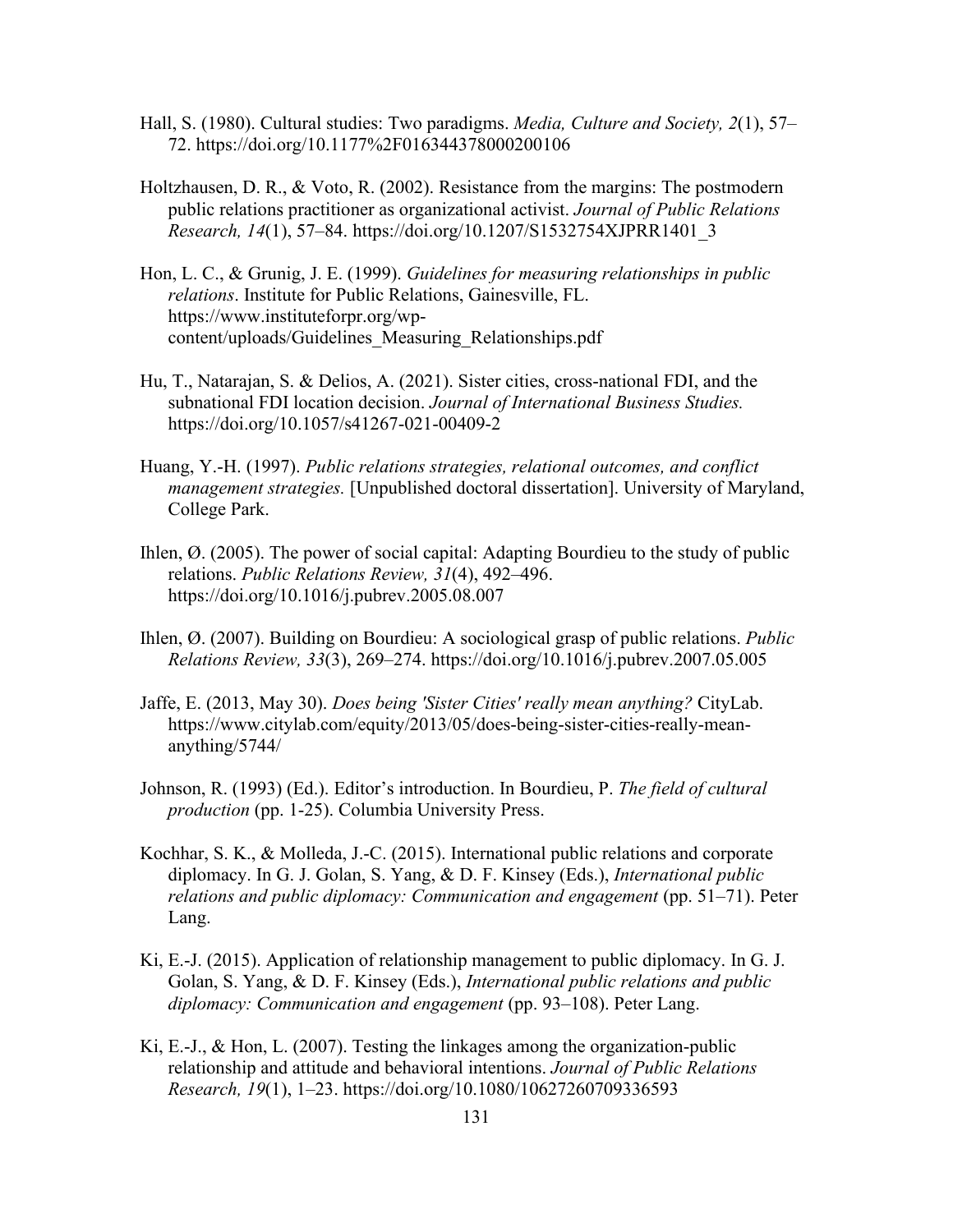- Ki, E.-J., Pasadeos, Y., & Ertem-Eray, T. (2019, August 7–10). *A bibliometric analysis of global public relations as a scholarly field* [Poster presentation]. Association for Education in Journalism and Mass Communication Conference, Toronto, Canada.
- Kim, J. R. (2015). Application of issues and crisis management to public diplomacy. In G. J. Golan, S. Yang, & D. F. Kinsey (Eds.), *International public relations and public diplomacy: Communication and engagement* (pp. 109–130). Peter Lang.
- Koppes, C. R., & Black, G. D. (1977). What to show the world: The Office of War Information and Hollywood, 1942-1945. *The Journal of American History, 64*(1), 87– 105. https://doi.org/10.2307/1888275
- Kosmidou, Z. (2014, Winter). Gastrodiplomacy: The case of the embassy of Greece. *Public Diplomacy Magazine, 11*, 63–65.
- Kruckeberg, D., & Vujnovic, M. (2005). Public relations, not propaganda, for U.S. public diplomacy in a post-9/11 world: Challenges and opportunities. *Journal of Communication Management, 9*(4), 296–304. https://doi.org/10.1108/13632540510621641
- Kvale, S., & Brinkmann, S. (2009). *InterViews: An introduction to qualitative research interviewing.* Sage.
- L'Etang, J. (1996). Public relations as diplomacy. In J. L'Etang & M. Pieczka (Eds.), *Critical perspectives in public relations* (pp. 14–34). International Thompson Business Press.
- L'Etang, J. (2005). Critical public relations: Some reflections. *Public Relations Review, 31*, 521–526. https://doi.org/10.1016/j.pubrev.2005.08.011
- L'Etang, J. (2009). Public relations and diplomacy in a globalized world: An issue of public communication. *American Behavioral Scientist, 53*(4), 607–626. https://doi.org/10.1177%2F0002764209347633
- Ledingham, J. A. (2003). Explicating relationship management as a general theory of public relations. *Journal of Public Relations Research, 15*(2), 181–198. https://doi.org/10.1207/S1532754XJPRR1502\_4
- Ledingham, J. A. (2006). Relationship management: A general theory of public relations. In C. H. Botan & V. Hazleton (Eds.), *Public relations theory II* (pp. 465–484). Lawrence Erlbaum Associates.
- Ledingham, J. A., & Bruning, S. D. (1998). Relationship management in public relations: Dimensions of an organization–public relationship. *Public Relations Review, 24*(1), 55–65. https://doi.org/10.1016/S0363-8111(98)80020-9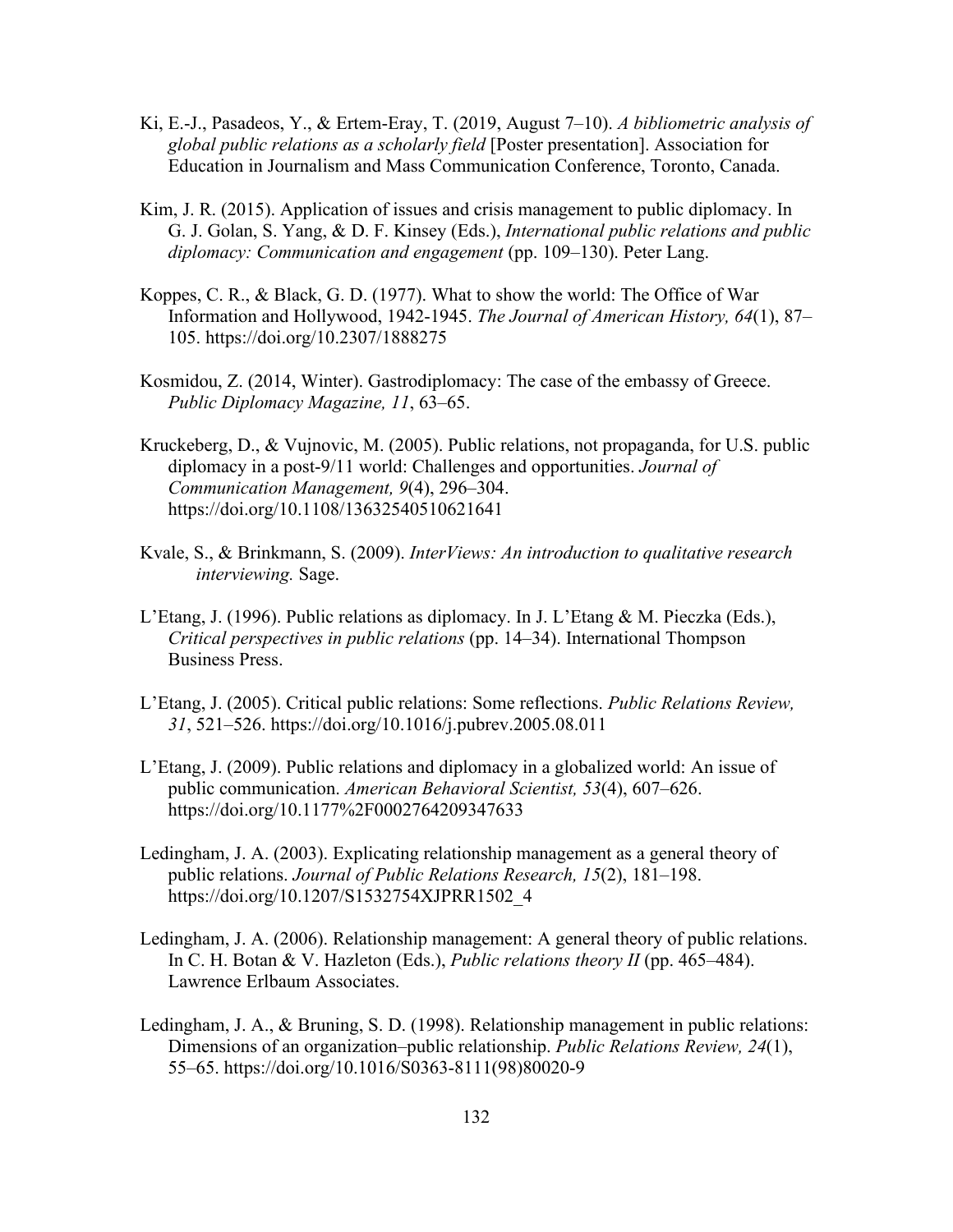- Ledingham, J. A., Bruning, S. D., Thomlison, T. D., & Lesko, C. (1997). The transferability of interpersonal relationship dimensions into an organizational setting. *Academy of Managerial Communications Journal, 1,* 23–43.
- Lee, H. M., & Jun, J. W. (2013). Explicating public diplomacy as organization-public relationship (OPR): An empirical investigation of OPRs between the US Embassy in Seoul and South Korean college students. *Journal of Public Relations Research, 25*(5), 411–425. https://doi.org/10.1080/1062726X.2013.795863
- Lee, S. T., & Kee, A. (2017). Testing an environmental framework for understanding public relations practitioners' orientation toward relationship management. *Journal of Public Relations Research, 29*(6), 259–276. https://doi.org/10.1080/1062726X.2017.1408465
- Lee, S. T., & Lin, J. (2017) An integrated approach to public diplomacy and public relations: A five-year analysis of the information subsidies of the United States, China, and Singapore. *International Journal of Strategic Communication, 11*(1), 1– 17. http://doi.org/10.1080/1553118X.2016.1226173
- Ledbetter, C. (2017, December 6). *What the heck is a 'sister city' anyway?* Huffington Post. https://www.huffpost.com/entry/what-are-sister-cities-anyway\_n\_5851650
- Levenshus, A. (2010). Online relationship management in a presidential campaign: A case study of the Obama campaign's management of its internet-integrated grassroots effort. *Journal of Public Relations Research, 22*(3), 313–335. http://doi.org/10.1080/10627261003614419
- Lindlof, T. R., & Taylor, B. C. (2011). *Qualitative communication research methods*. Sage.
- Macnamara, J. (2012). Corporate and organizational diplomacy: An alternative paradigm to PR. *Journal of Communication Management, 16*(3), 312–325. https://doi.org/10.1108/13632541211245794
- Manheim, J. B. (1994). *Strategic public diplomacy and American foreign policy: The evolution of influence.* Oxford University Press.
- Mascitelli, B., & Cung, M. (2008). Using Sister City relationships to access the Chinese market. New avenues for SMEs in regional Australia. *Journal of International Trade Law and Policy, 7*(2), 203–215. https://doi.org/10.1108/14770020810927363
- McClory, J. (2021, May). *Socially distanced diplomacy: The future of soft power and public diplomacy in a fragile world.* https://uscpublicdiplomacy.org/sites/default/files/Sanctuary%2BCounsel%2Bx%2BC PD\_Socially%2BDistanced%2BDiplomacy%2BReport\_May%2B2021.pdf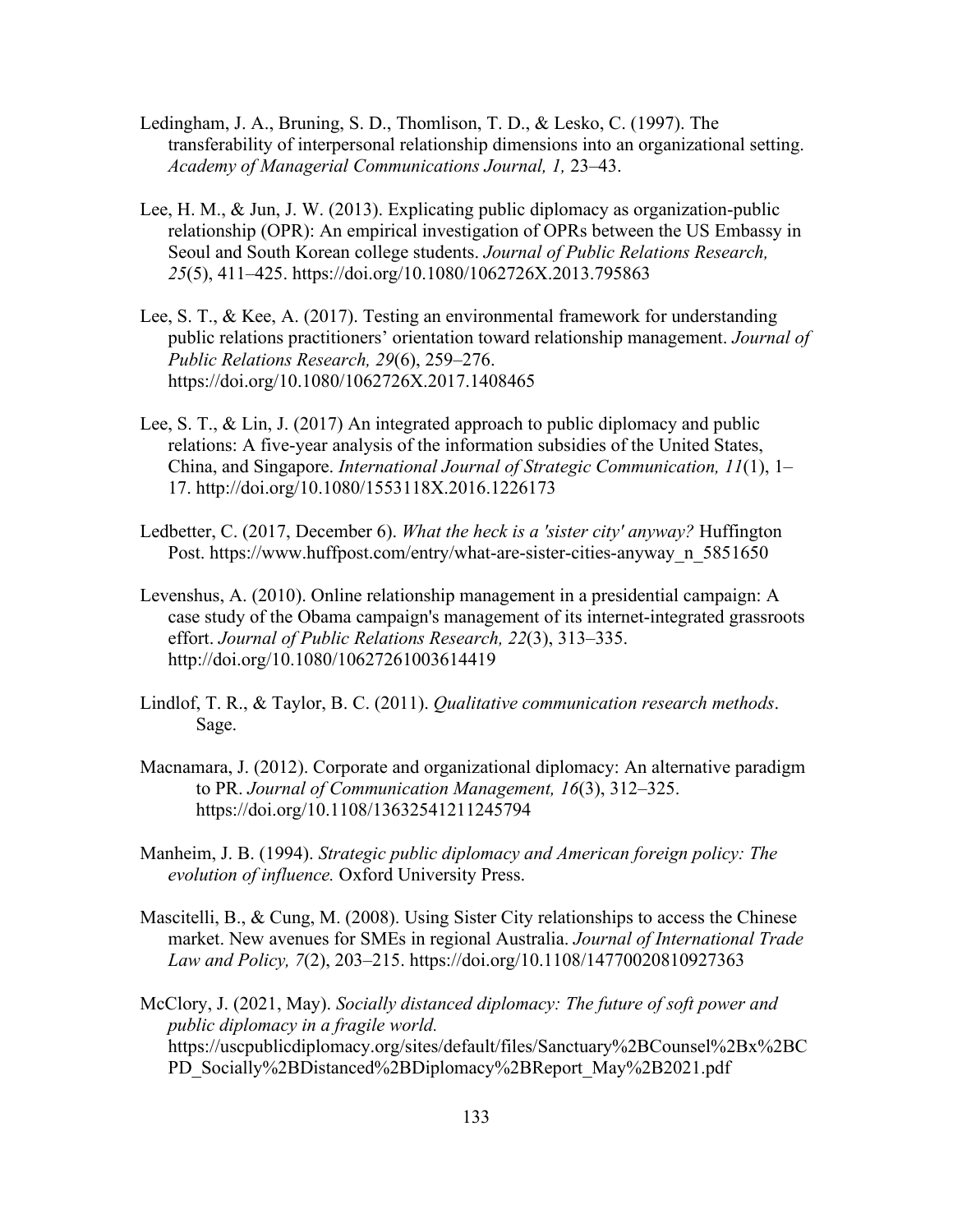McCracken, G. (1988). *The long interview*. Sage.

- McKay, E. (2012). Recapturing the narrative in Turkey. In W. P. Kiehl (Ed.), *The last three feet. Case studies in public diplomacy* (pp. 40–53). The Public Diplomacy Council.
- McKie, D., & Munshi, D. (2007). *Reconfiguring public relations ecology, equity, and enterprise*. Routledge.
- Melissen, J. (2005). *The new public diplomacy: Soft power in international relations*. Palgrave Macmillan.
- Motion, J., & Weaver, C. K. (2005). A discourse perspective for critical public relations research: Life Sciences Network and the battle for truth. *Journal of Public Relations Research, 17*(1), 49–67. https://doi.org/10.1207/s1532754xjprr1701\_5
- Nye, J. (2004). *Soft power: The means to success in world politics*. PublicAffairs.
- O'Toole, K. (2001). Kokusaika and internationalisation: Australian and Japanese Sister City type relationships. *Australian Journal of International Affairs, 55*(3), 403–419. http://doi.org/10.1080/10357710120095243
- Orlavo, V. V. (2009). The view from Russia. In P. Seib (Ed.), *Toward a new public diplomacy. Redirecting U.S. foreign policy* (pp. 69–93). Palgrave Macmillan.
- Pieczka, M. (2016). Dialogue and critical public relations. In J. L'Etang, D. McKie, N. Snow, & J. Xifra (Eds.), *The Routledge handbook of critical public relations* (pp. 76– 89). Routledge.
- Pilon, J. G. (2009). Synchronizing rhetoric, policy and action. In J. M. Waller (Ed.), *Strategic influence: Public diplomacy, counterpropaganda and political warfare* (pp. 348–367). Crossbow Press.
- Power, E. M. (1999). An introduction to Pierre Bourdieu's key theoretical concepts. *Journal for the Study of Food and Society, 3*(1), 48–52. http://doi.org/10.2752/152897999786690753
- Powers, S., & El Gody, A. (2009). The lessons of Al Hurra Television. In P. Seib (Ed.), *Toward a new public diplomacy. Redirecting U.S. foreign policy* (pp. 49–66). Palgrave Macmillan.
- Pressgrove, G. N., & McKeever, B. W. (2016). Nonprofit relationship management: Extending the organization-public relationship to loyalty and behaviors. *Journal of Public Relations Research, 28*(3–4), 19–-211. https://doi.org/10.1080/1062726X.2016.1233106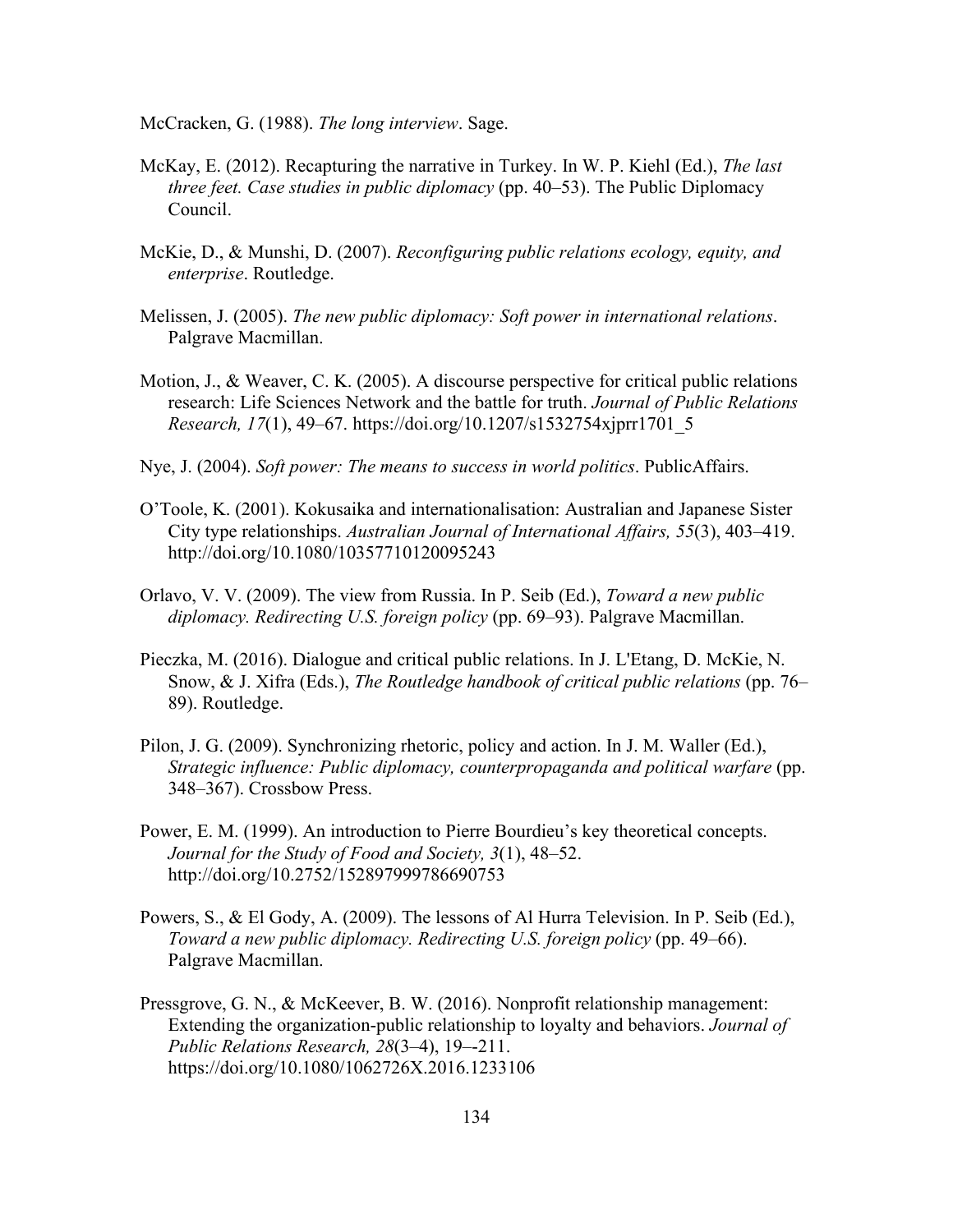- Ramasamy, B., & Cremer, R. D. (1998). Cities, commerce and culture: The economic role of international sister-city relationships between New Zealand and Asia. *Journal of the Asia Pacific Economy, 3*(3), 446–461. https://doi.org/10.1080/13547869808724662
- Rugh, W. A. (2009). The case of soft power. In P. Seib (Ed.), *Toward a new public diplomacy. Redirecting U.S. foreign policy* (pp. 3–21). Palgrave Macmillan.
- Saunders, H. H. (2013). The relational paradigm and sustained dialogue. In R. S. Zaharna, A. Arsenault, & A. Fisher (Eds.), *Relational, networked, and collaborative approaches to public diplomacy. The connective mindshift* (pp. 132–143). Routledge.
- Schneider, M. D. (2015). U.S. Public diplomacy since 9-11: The challenge of integration. In G. J. Golan, S. Yang, & D. F. Kinsey (Eds.), *International public relations and public diplomacy: Communication and engagement* (pp. 15–36). Peter Lang.
- Seargeant, P., & Tagg, C. (2014). *The language of social media: Identity and community on the Internet.* Palgrave Macmillan.
- Shen, G. (2009). The view from China. In P. Seib (Ed.), *Toward a new public diplomacy. Redirecting U.S. foreign policy* (pp. 95–110). Palgrave Macmillan.
- Signitzer, B. H., & Coombs, T. (1992). Public relations and public diplomacy: Conceptual convergence. *Public Relations Review, 18*(2), 137–147. https://doi.org/10.1016/0363-8111(92)90005-J
- Signitzer, B., & Wamser, C. (2006). Public diplomacy: A specific governmental public relations function. In C. H. Botan & V. Hazleton (Eds.), *Public relations theory II* (pp. 435–464). Lawrence Erlbaum Associates.

Sister Cities International. (n.d.). *About us*. https://sistercities.org/about-us/

- Sister Cities International. (n.d.). *SCI at a glance.* https://sistercities.org/about-us/sci-at-aglance/
- Sister Cities International. (n.d.). *What is a sister city?* https://sistercities.org/aboutus/what-is-a-sister-city-3/
- Sister Cities International. (n.d.). *Growing the national associat*ion. https://sistercities.org/1971/01/19/growing-national-association/
- Sister Cities International. (n.d.). *Technical exchange in developing countries: The technical assistance program (TAP)*. https://sistercities.org/1977/07/17/technicalexchange-developing-countries-technical-assistance-program-tap/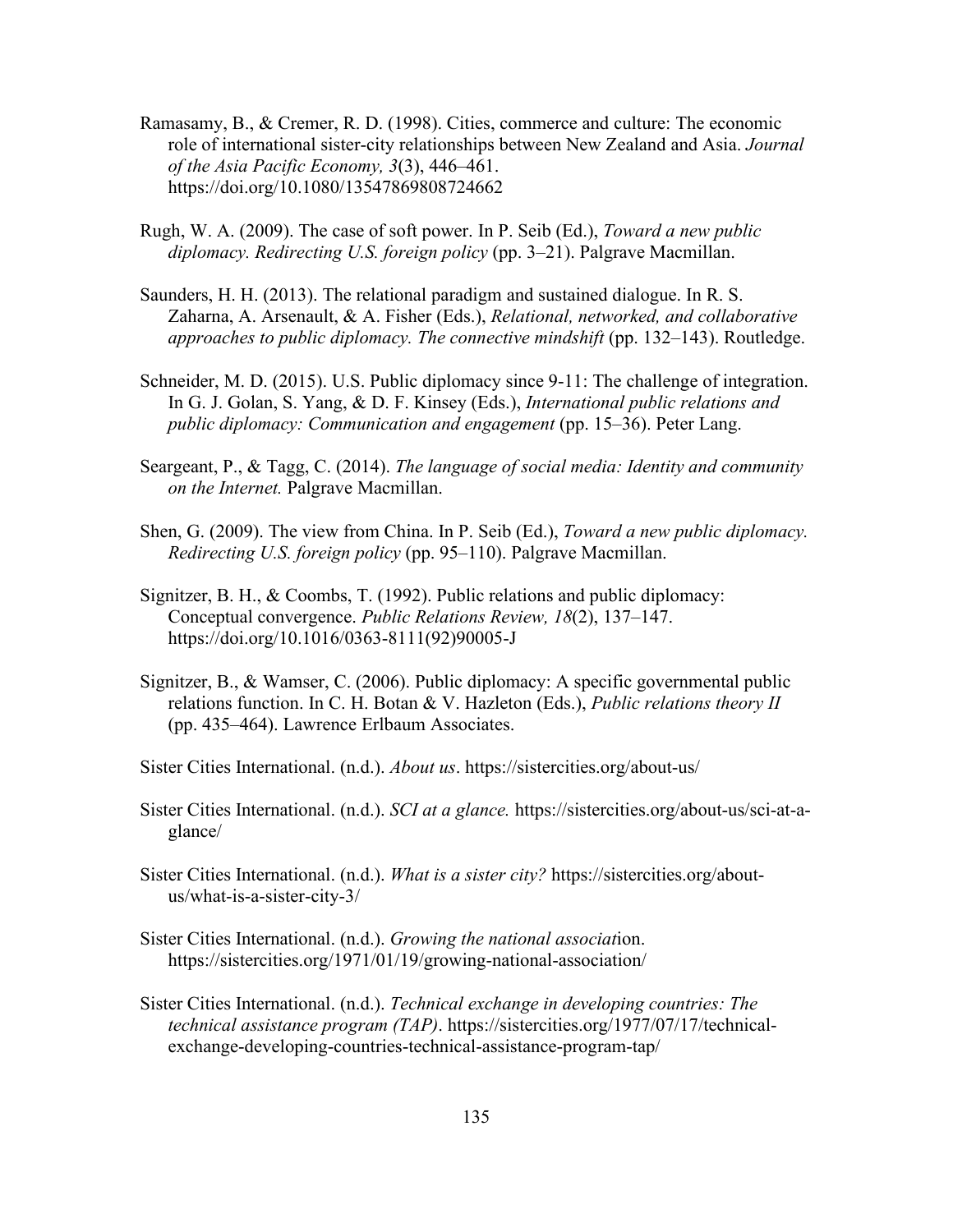- Sister Cities International. (n.d.). *Our impact*. https://sistercities.org/wpcontent/uploads/2019/11/SCI-Our-Impact.pdf
- Sister Cities International. (n.d.). *Stevens Initiative*. https://sistercities.org/what-wedo/programs/stevens-initiative/
- Sister Cities International. (n.d.). *2013 Youth Leadership Summit*. https://sistercities.org/2013/07/29/2013-youth-leadership-summit/
- Sister Cities International. (n.d.). *Sino-African Initiative*. https://sistercities.org/sinoafrican-initiative/
- Sister Cities International. (n.d.). *Country music capitals unite!* https://sistercities.org/2014/10/29/country-music-capitals-unite/
- Sister Cities International. (n.d.). *Home* [Facebook page]. Facebook. https://www.facebook.com/SisterCitiesInternational
- Sister Cities International. (2006). *Peace through people. 50 years of global citizenship.* Butler Books.
- Sister Cities International. (2020, July 15). *U.S.-Japan Sister Cities Bell Ringing: 75 Years of Peace Since Hiroshima & Nagasaki.* https://sistercities.org/2020/07/15/u-sjapan-sister-cities-bell-ringing-75-years-of-peace-since-hiroshima-nagasaki/
- Snow, N. (2009). Rethinking public diplomacy. In N. Snow & P. Taylor (Eds.), *Routledge handbook of public diplomacy* (pp. 3–11). Routledge.
- Snow, N. (2012). Public diplomacy and propaganda: Rethinking diplomacy in the age of persuasion. *E-International Relations*. https://www.e-ir.info/2012/12/04/publicdiplomacy-and-propaganda-rethinking-diplomacy-in-the-age-of-persuasion/
- Snow, N. (2015). Public diplomacy and public relations: Will the twain ever met?. In G. J. Golan, S. Yang, & D. F. Kinsey (Eds.), *International public relations and public diplomacy: Communication and engagement* (pp. 73–90). Peter Lang.
- Snow, N., & Taylor, P. (2009). *Routledge handbook of public diplomacy*. New York: Routledge.
- Swartz, D. L. (1997). *Culture & power: The sociology of Pierre Bourdieu*. University of Chicago Press.
- Tam, L., Kim, J., & Kim J.-N. (2018). The origins of distant voicing: Examining relational dimensions in public diplomacy and their effects on megaphoning. *Public Relations Review, 44*(3), 407–418. http://doi.org/10.1016/j.pubrev.2018.04.005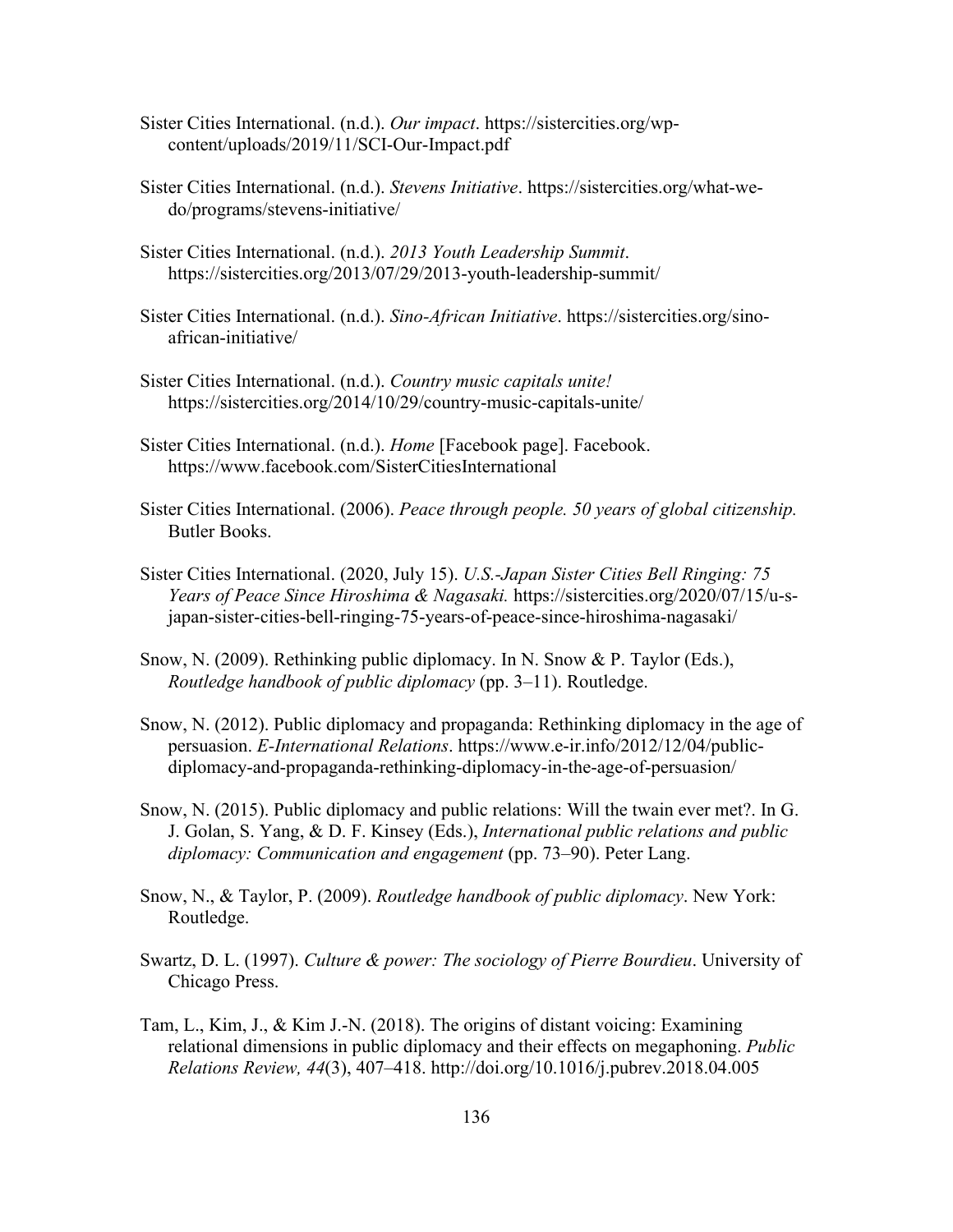- U.S. Department of State. (2010). *Leading through civilian power. The first quadrennial diplomacy and development review.* Washington, DC. Retrieved from https://www.state.gov/documents/organization/153108.pdf
- van Ham, P. (2013). Social power in public diplomacy. In R. S. Zaharna, A. Arsenault, & A. Fisher (Eds.), *Relational, networked, and collaborative approaches to public diplomacy. The connective mindshift* (pp. 17–28). Routledge.
- Vanc, A. M., & Fitzpatrick, K. R. (2016). Scope and status of public diplomacy research by public relations scholars, 1990–2014. *Public Relations Review, 42*, 432–440. https://doi.org/10.1016/j.pubrev.2015.07.012
- Wacquant, L. (2006). Pierre Bourdieu. In R. Stones (Ed.), *Key contemporary thinkers* (pp. 1–17). Macmillan.
- Waller, J. M. (2007). *The public diplomacy reader.* The Institute of World Politics Press.
- Warren, C. A. B., & Karner, T. X. (2015). *Discovering qualitative methods. Ethnography, interviews, documents, and images.* Oxford University Press.
- Weaver, C. K., & Motion, J. (2002). Sabotage and subterfuge: Public relations, democracy and genetic engineering in New Zealand. *Media, Culture & Society, 24*, 325–343. http://doi.org/10.1177/016344370202400303
- Wolf, K. (2018). Power struggles: A sociological approach to activist communication. *Public Relations Review, 44*, 308–316. https://doi.org/10.1016/j.pubrev.2018.03.004
- Wrigley, B. (2015). Tenets of diversity: Building a strategy for social justice in public diplomacy. In G. J. Golan, S. Yang, & D. F. Kinsey (Eds.), *International public relations and public diplomacy: Communication and engagement* (pp. 379–396). Peter Lang.
- Yang, A. (2015). Soft power, NGOs and virtual communication networks: New strategies and directions for public diplomacy. In G. J. Golan, S. Yang, & D. F. Kinsey (Eds.), *International public relations and public diplomacy: Communication and engagement* (pp. 297–314). Peter Lang.
- Yang, A., Klyueva, A., & Taylor, M. (2012). Beyond a dyadic approach to public diplomacy: understanding relationships in multipolar world. *Public Relations Review, 38*(5), 652–664. https://doi.org/10.1016/j.pubrev.2012.07.005
- Yildirim, O. (2012). International graduate students' perceptions of American culture. *Journal of Education and Future, 2012*(1), 79-89. https://www.proquest.com/openview/a2a118f287260338adfd8a5b351d8b7b/1?pqorigsite=gscholar&cbl=2030900